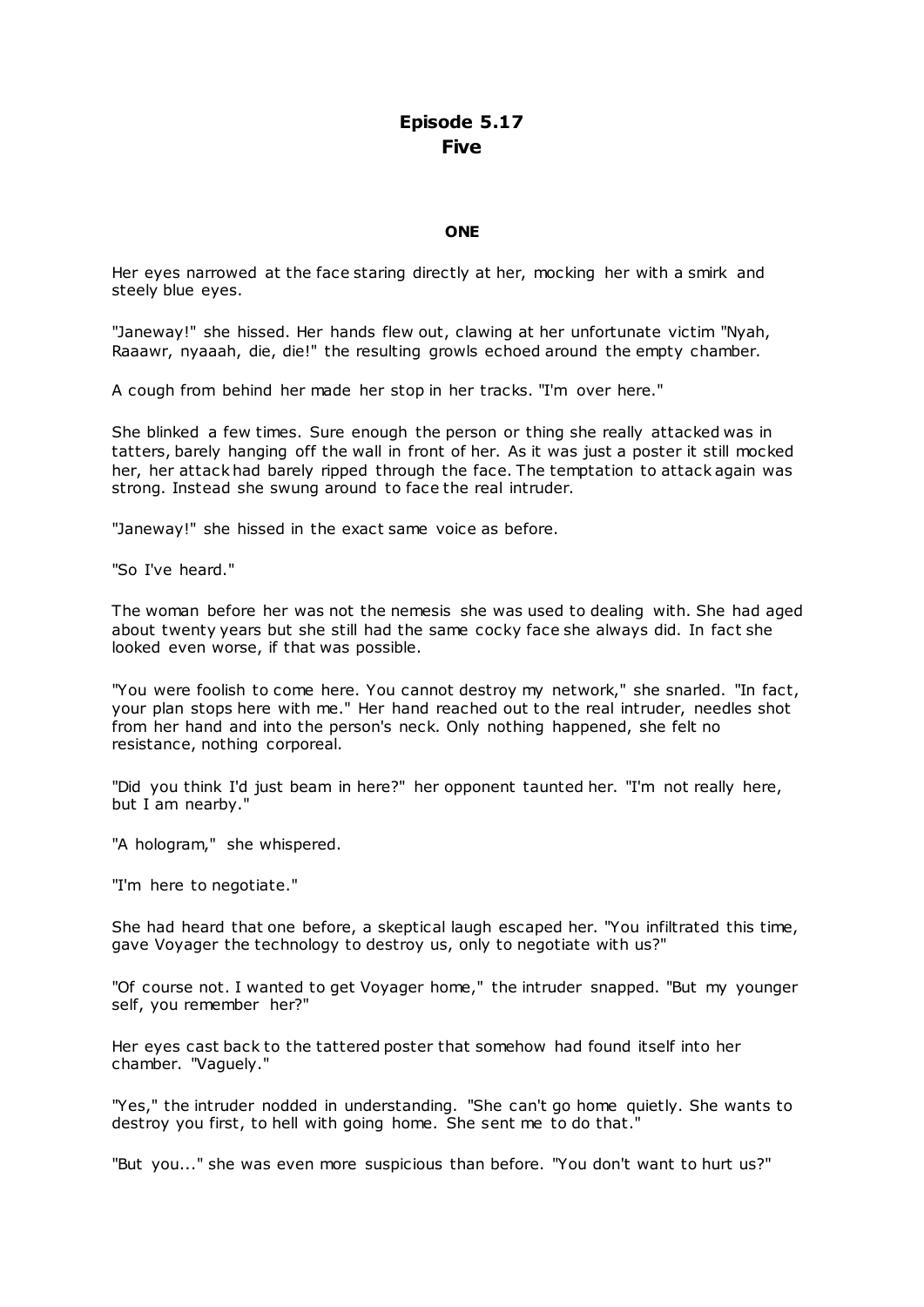The intruder smiled in a grim way. "No, I've grown older, wiser. Now all I care about is my crew. This is the only way to do it. If she destroyed you, Voyager will take sixteen years to get home."

Finally, an advantage. A smile spread across her face. "Very well. Let us negotiate." One thought made the intruder in front of her disappear and a transporter beam bring in the real deal. While she was still stunned she lurched forward to pierce her neck, this time she knew this one was real.

"Clever ruse, Captain... or Admiral. Hiding on my doorstep," she cackled. "Now your technology will be ours and Voyager will perish."

Voyager shot through the tunnel, protected by an armoured shell. Looming behind them, a Borg sphere. It closed in, it was only a matter of time.

She felt her entire weight tumble to the floor, she had grabbed the nearby railing for support with her only hand. Her eyes widened as they drifted to her opponent, her skin now a sticky pale with implants piercing through her cheek.

"How!?"

The smirk was back, anger grew inside of her. "Must have been something you assimilated."

"It's working. The shockwave's right behind us," Harry reported as he clung on to his station.

Tom's hands flew across the helm, sweat dripped from his forehead. "It's no good, the sphere's almost on us!"

Her determined blue eyes stared straight ahead at the viewscreen, the sphere filled the entire thing up. She knew exactly what to do.

"Maintain course," she ordered.

Chakotay passed her a small proud smile. She didn't have to look to see it, she knew it was there.

The poison coursing through her and her collective weakened her until she could no longer stand. A small smile spread across her lips as she took one last look at her nemesis.

"You think you've won? As long as you are here Voyager's future is uncertain." Her eyes closed. "Self destruct."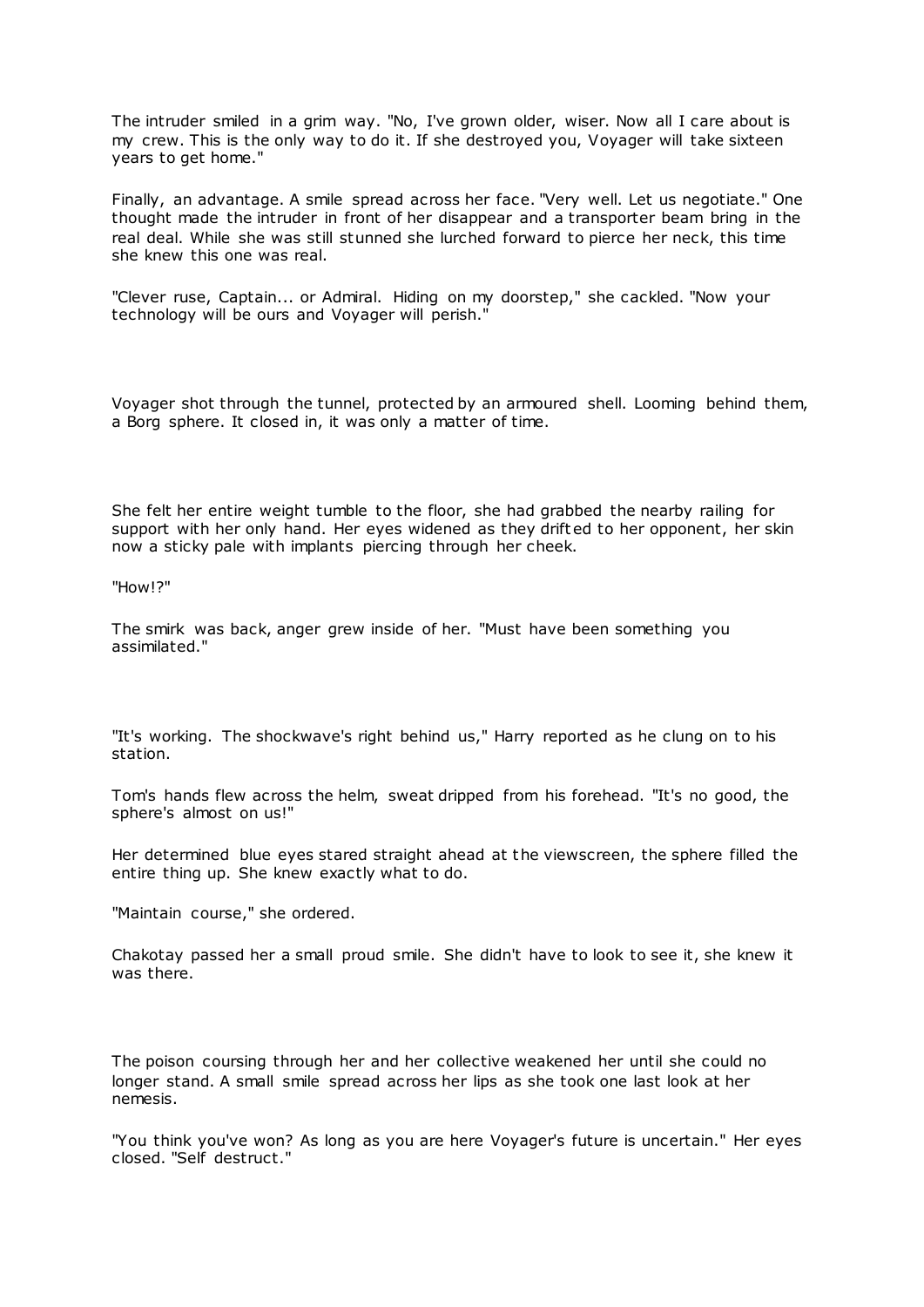Her nemesis's eyes flashed with rage, it was probably the only thing keeping the collective mind from taking over. "That's the same result. You'll die, so will the Borg."

"Yes, but so will you. With you gone, none of this will have ever happened. Time is reversed."

Destruction was right behind it, the exit was close. The sphere made it just in time as the corridor was crushed by the shockwave. In its path were most of the Federation fleet, waiting for it.

The sphere shuddered as explosions from within tore it apart. As it exploded something flew out of it and directly towards the fleet.

"We did it," Harry stuttered. Everyone else were just as shocked.

"Earth," Tom added on.

The commlink beeped, and a voice soon followed. "I don't know how you did it, but... welcome home."

She smiled warmly, "thank you Admiral."

Voyager was finally home. She joined the rest of the fleet for the last part of her journey, to Earth.

The path in front of them twisted and churned. There was an explosion just off the right side of the fleet. In its place a blue shimmer appeared, the nearby ships were pulled slowly towards it. Many more appeared, dotted all around Earth's orbit.

Space split open directly in front of Voyager's bow, tossing the nearby ships in front of her to one side. There was nothing in its place, just darkness.

She threw herself to her feet. "What's going on?"

Harry was trembling as he looked at every part of his station, anywhere for an answer. "I don't know. The readings are off the chart. I've never seen anything like this."

The viewscreen showed the nothing in front of them, it seemed to be getting bigger and quickly too.

"If it keeps going like this, it will collide with Earth," Chakotay said.

A familiar voice rang around the bridge, "wouldn't that be a shame!"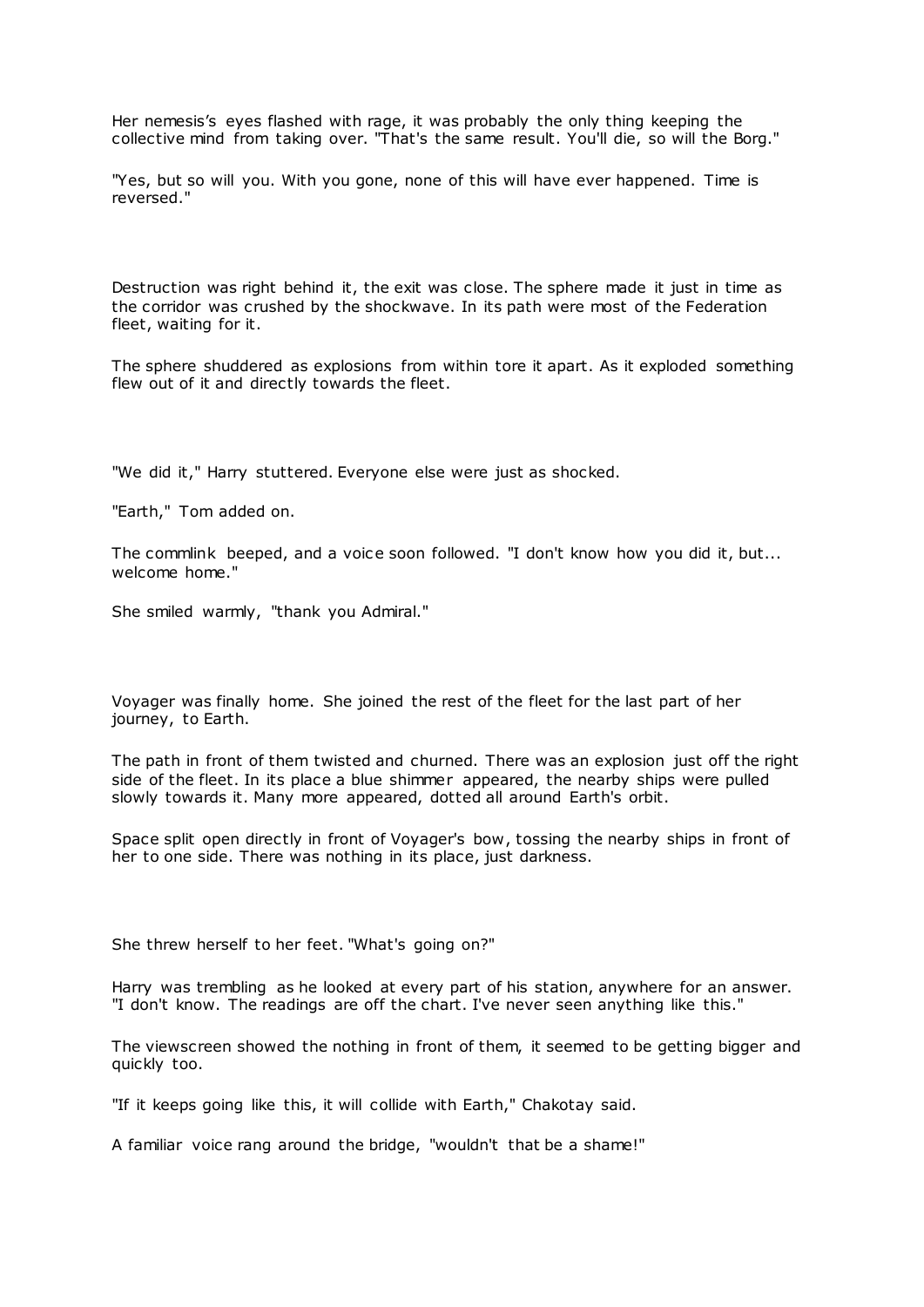Despite the situation she groaned. "Q. Now's not the time to babysit your boy again."

A white flash appeared only briefly beside her. Q stood beside her in its wake. "Funny you use that word, time," he smirked.

She swung herself around to look directly at him. Only then she noticed that her first officer had frozen, mid standing up. She quickly checked to see if the same was true for everyone, it was.

"Do you know what is happening here?"

Q nodded. "I do. That's why I'm here." He also turned around to face her. "Time is fractured, a paradox has formed."

Guilt spread across her face, she tried to shake it off. "Admiral Janeway. What we did..."

For once a sympathetic smile appeared on the Q's face. "Not exactly. The damage was already done, the timeline just needed one little push and here it is."

"If you knew this would happen, why did you tell me about it now?"

"This had to happen. The timeline was on course to oblivion. It had to end before we could attempt to repair it," Q replied.

Her head shook, her forehead ached; it was what usually happened when time stuff happened. "I don't understand."

"You don't have to," Q said with another smile. "Are you wondering why I've come to you?"

"Because I was the one who tipped it over the edge?"

"It's not like you to doubt yourself," Q said. His own head shook a few times. "It's because I need your help to fix it."

"How? Time travel is not my forte. Ironic considering," she muttered the last sentence.

"I wouldn't worry about that, I'll take care of the main details. You just need to do one little thing," Q said.

She frowned in confusion, "stop my future self from interfering in the present, stop her from even coming here?"

"No," Q chuckled. He turned to face the viewscreen, slowly he approached it as if he was admiring the lack of view. "Earth was always going to be doomed to oblivion, it was just a matter of when and how. The timeline's been broken for some time." His head turned to look over his shoulder, "at least in your perspective."

"So what did break it?" she had to ask.

"It's complicated. Are you sure you want to hear it?" Q smiled as his body swung around to face her again.

She wasn't, but she had to know anyway. "Yes."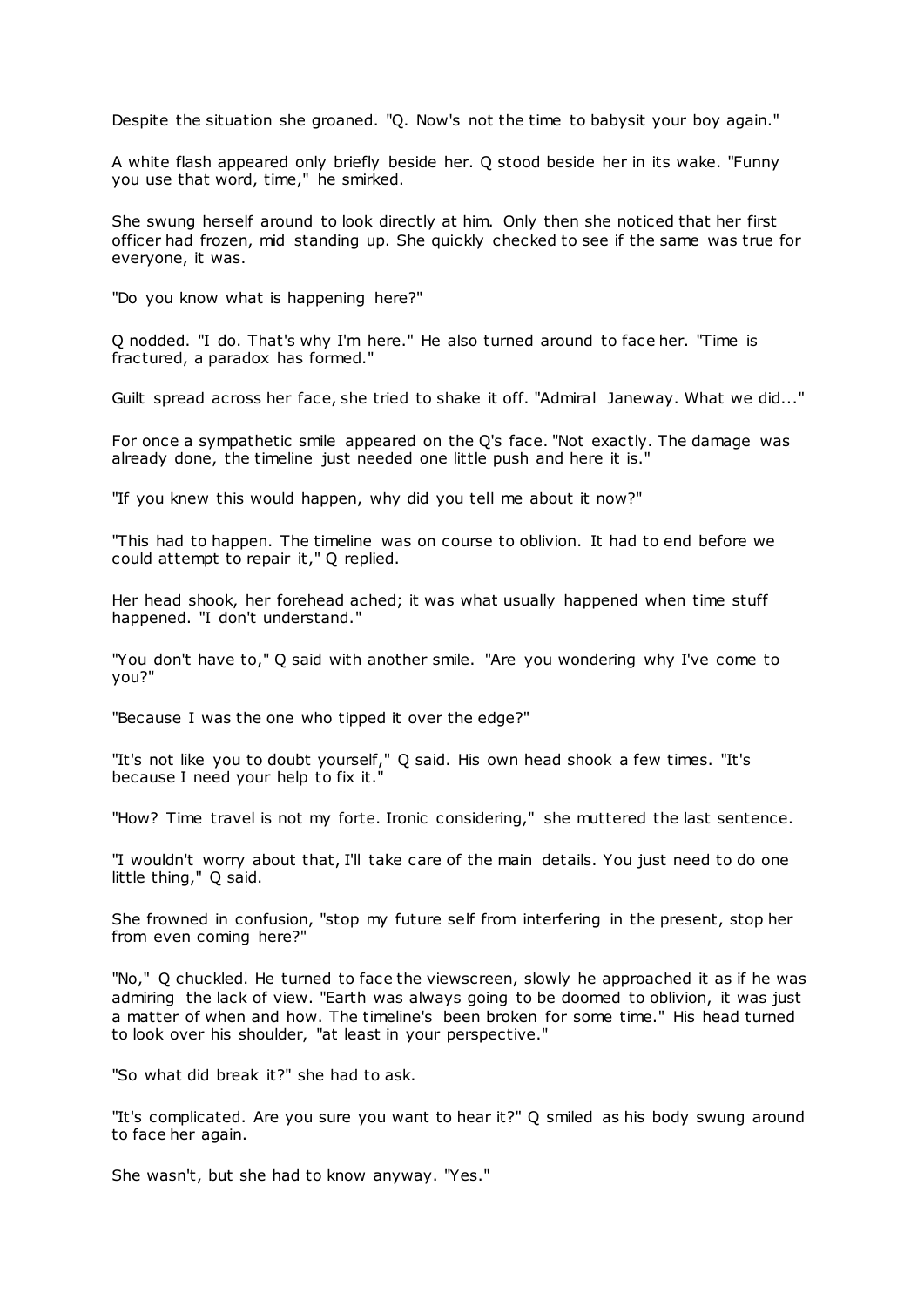Q seemed to think about it. She worried, that couldn't be a good sign. "I'll keep it as basic as I can. Events that should have happened, never did. People who were in certain places, were not." His eyes grew a little playful, she didn't like that one bit. "People who should exist, don't."

"I think I'm more confused than I was before you said that," she grumbled.

"I know," Q smirked. "Time travel, is not for mortal hands. You play with it, it will fall to the floor and break. It's not a matter of if but when. So many have tampered with it, so much has changed." The smirk faded, it was replaced by a somber look. "Only you can do this, but it's a lot to ask."

"Oh? What do I have to do?"

"You have to go back, back to a much earlier point. Then you have to decide which one event is the one you must change," Q replied. He got the confused look he expected. "It will be difficult to determine which event it is, as it'll seem so trivial. All I c an do is take you to that week..."

"You can't tell me? Wouldn't that be easier?" she asked.

"I can't. If I tell you, you would not go through with it," Q said.

She found that insulting. Earth was at stake, more than that she figured. If it would help, she'd do anything.

Q seemed to sense this. "If I told you what to do, you'll wonder why it affects the timeline, and then I'd have to explain what will be the result. You will not want to make such sacrifice."

She felt the heat leave her cheeks. Her skin prickled. "Sacrifice? You should know I'd sacrifice myself if it meant saving lives."

Q smiled bitterly. "I know, your fate would never bother you." The sense of dread she felt before grew, she knew deep down he didn't mean her, not literally. "I can't tell you. I won't."

She stared towards the viewscreen and gazed deeply into the void in front of her. It was such a cruel fate to finally make it home after seven years and this happens. Not only that but having to re-live it all over again?

Her head turned side to side to look at her crew, frozen in time. Kathryn Janeway would do anything to get them home, it wasn't a difficult choice.

"All right. I'll do it."

Q sighed as if he hoped she'd say no. She was a little puzzled to say the least. "I feel that I should warn you that you'll be re-living your life but everyone else won't be. Nobody will remember this. Once you've made the change, your memories of the future will no longer be relevant so you won't be needing them...'

"I understand." She said that too soon, the re-living your life part got her thinking. "How far back are we going?"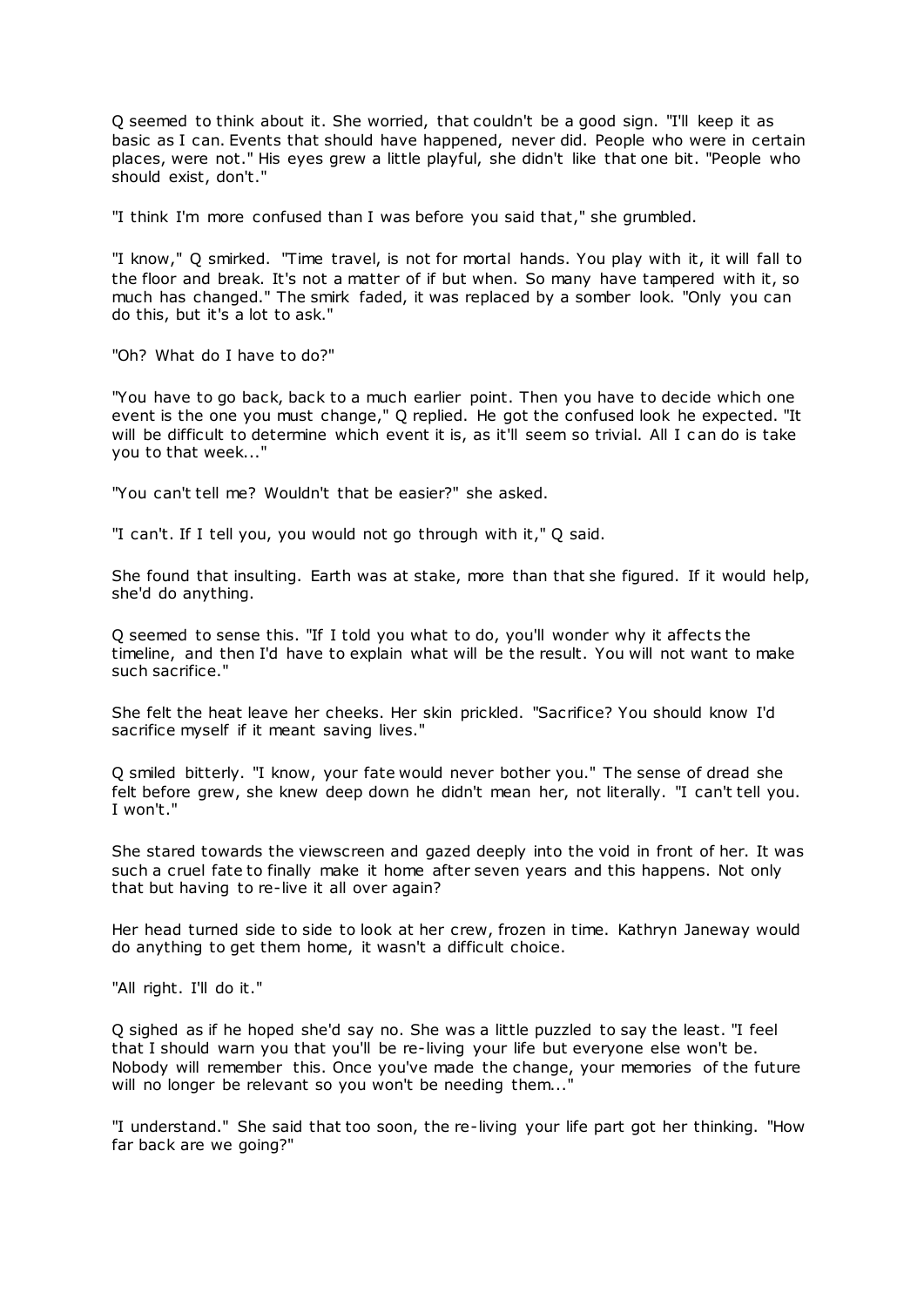Q smiled, "where's the fun in telling you?" He got a scowl as his answer. "Are you sure about this?"

Kathryn took in a deep breath as she took one last look around her bridge. She didn't have to think about it. "Yes."

A piercing white light shone in her eyes, her hands flew up to protect them. Kathryn felt her body tingle as the light enveloped her.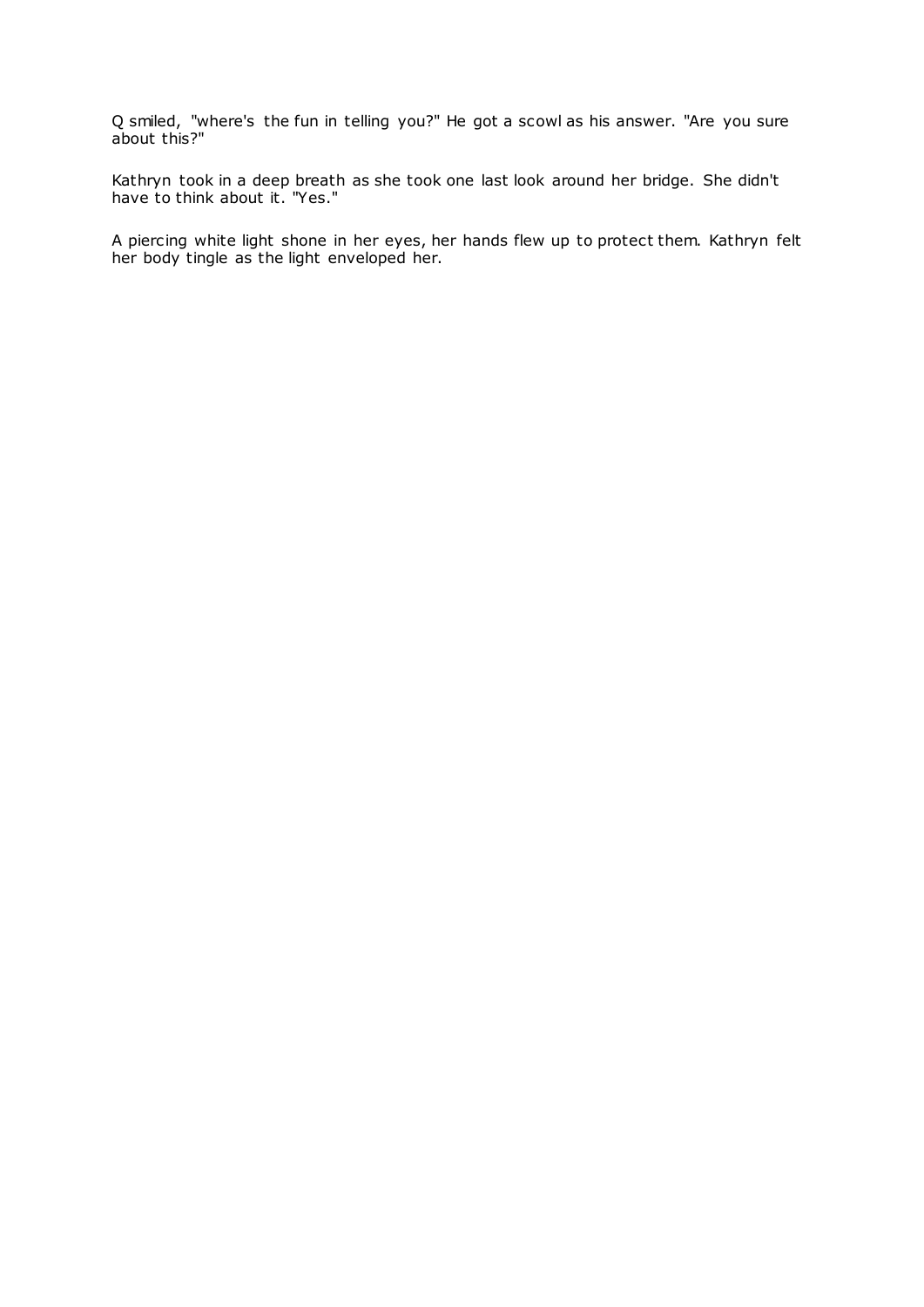#### **TWO**

As the light faded the room seemed to be spinning all around her. The only thing that felt constant was the surface she appeared to be sitting on now. Her hands gripped the edge of it, hoping it would keep her still.

She heard a voice, "... two weeks. We'll be back before the holidays end."

The voice was familiar to her, and thankfully the room was slowing down.

"I'm not sure my folks will be happy if I ditched them at Christmas," another familiar voice said.

Kathryn focused on the voice, that seemed to work well. The room was now only a blur, there was a figure in sitting in her view.

"It's just once, and the night life is supposed to be the best. Kathryn agrees with me," the first voice said. Kathryn didn't dare turn her head towards the other voice in case the room span again. "Kath? You okay?"

"Yeah, just thinking," she replied.

The second voice seemed to scoff. "I thought this was a cultural visit. You know to see all the ruins, castles, churches."

"That's what I told my parents, and it isn't totally a lie," the first voice said playfully.

The figure grew more detailed, finally she recognised who she was sitting with. A quick glance between them as they argued and Kathryn knew exactly when and where she was. The two girls were her friends from High School, they drifted apart once they graduated and left to do different things. Now she felt like what Admiral Janeway must have felt like. *Twenty nine years. When you said I'd be re-living my life, you weren't kidding Q. This better be just a joke.*

The girl who the first voice belonged to turned her head Kathryn's way. "So, what do you think Kath?"

Kathryn was very grateful that a full cup sat in front of her, she reached for it as quickly as possible. "I... I don't know." A giant sip of the cup soothed her, if only for a moment.

"Come on, it'll be fun. We'll go sight seeing; universities, old cities, bars, castles. You know, all the touristy stuff," the first girl smiled.

The second girl gave her a suspicious stare, "what was the third one?"

"Cities," the first girl improvised.

Kathryn tried her best to remember this conversation and how it went, but it wasn't particularly memorable. *I should keep things exactly as they are until I figure out what does need changing.* "Where are we going exactly?" She raised her drink again, catching a blurry reflection on the rim of the cup. It was too distorted to see if she looked the same or not.

The first girl groaned into her hand. "Duh, England."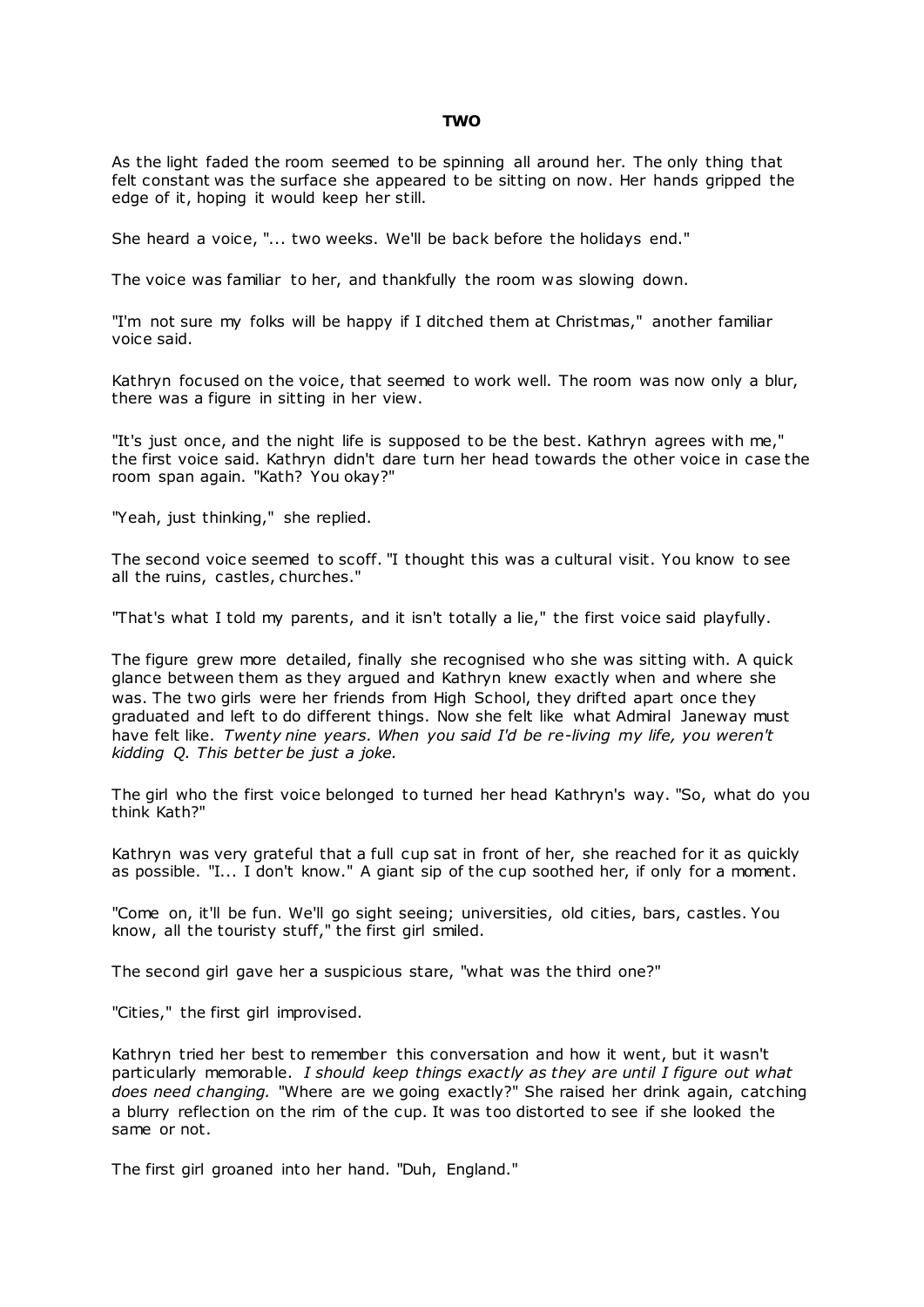"She said exactly," the second girl said as she nudged her with her elbow.

She was right, but that was enough to jog her memory. Her friends, Daisy and Natalie decided to take advantage of their last Christmas together before graduation split all three of them up, by going away to England. Kathryn had turned them down so she could study. Starfleet Academy was her top priority then and she couldn't afford the time off, even at Christmas. She relaxed a little. This felt like a decision that wouldn't destroy the timeline. Then another thought came to her. It isn't small though. This decision may have helped her pass the entry exams. Going with them may change that and further down the line she wouldn't get command of Voyager. Maybe this was it after all.

"There's no hurry Daisy, Kathy hasn't finished her first cup yet so I have time t o persuade you both," the first girl smiled deviously.

Kathryn barely heard her. Q did tell her that she'd have to make a sacrifice, maybe giving up Voyager was the sacrifice. She had no way of knowing. Q hadn't given her enough information. He did say he'd take her within a week of the decision. She tried to think of anything that may have happened while her two friends were away. Her sigh created a tiny tidal wave in her cup. *I may as well be trying to remember what I had for breakfast nearly thirty years ago.*

"All you want to do is go to bars and get drunk without worrying about parents," the second girl, Daisy said.

"Come on!" the first girl, Natalie whined. "We've been trapped in school since forever, next year we'll be going off to Academies or jobs. Then before we know it, we'll be tied down with babies and hubbies that'll never let us go. This is our only chance."

Something about that second sentence made Kathryn twinge a little, she had no idea why. She never had either of those things. Starfleet was first on her list and she had been engaged a few times, both ending in different but brutal ways. Then Voyager and her crew were her only concern. There wasn't time for anything or anyone else. She did remember the sting when Admiral Janeway told her that Chakotay and Seven would marry in the future. It was absurd to her as it came out of nowhere, but she put that down to jealousy.

"That's comforting," Daisy muttered.

Still that wasn't it. It just felt like to her that Natalie's entire argument had been nudged into her arm, with a *hint hint* on the end. Why? The holiday was the only lead but it didn't sit right with her. She expected something a lot more dramatic, especially with what she had seen. How was her following her two seventeen year old friends int o bars going to repair cracks in the timeline? *Now I know you're having a good laugh, Q. What choice do I have though?*

"Why not," she said aloud, surprising both of her friends. Natalie's soon wore off and she smiled broadly.

"Well it must be a good idea if Kath is onboard," she said in Daisy's direction. She only sighed and shrugged. A slight nod later told her she was onboard as well.

Kathryn was regretting this already.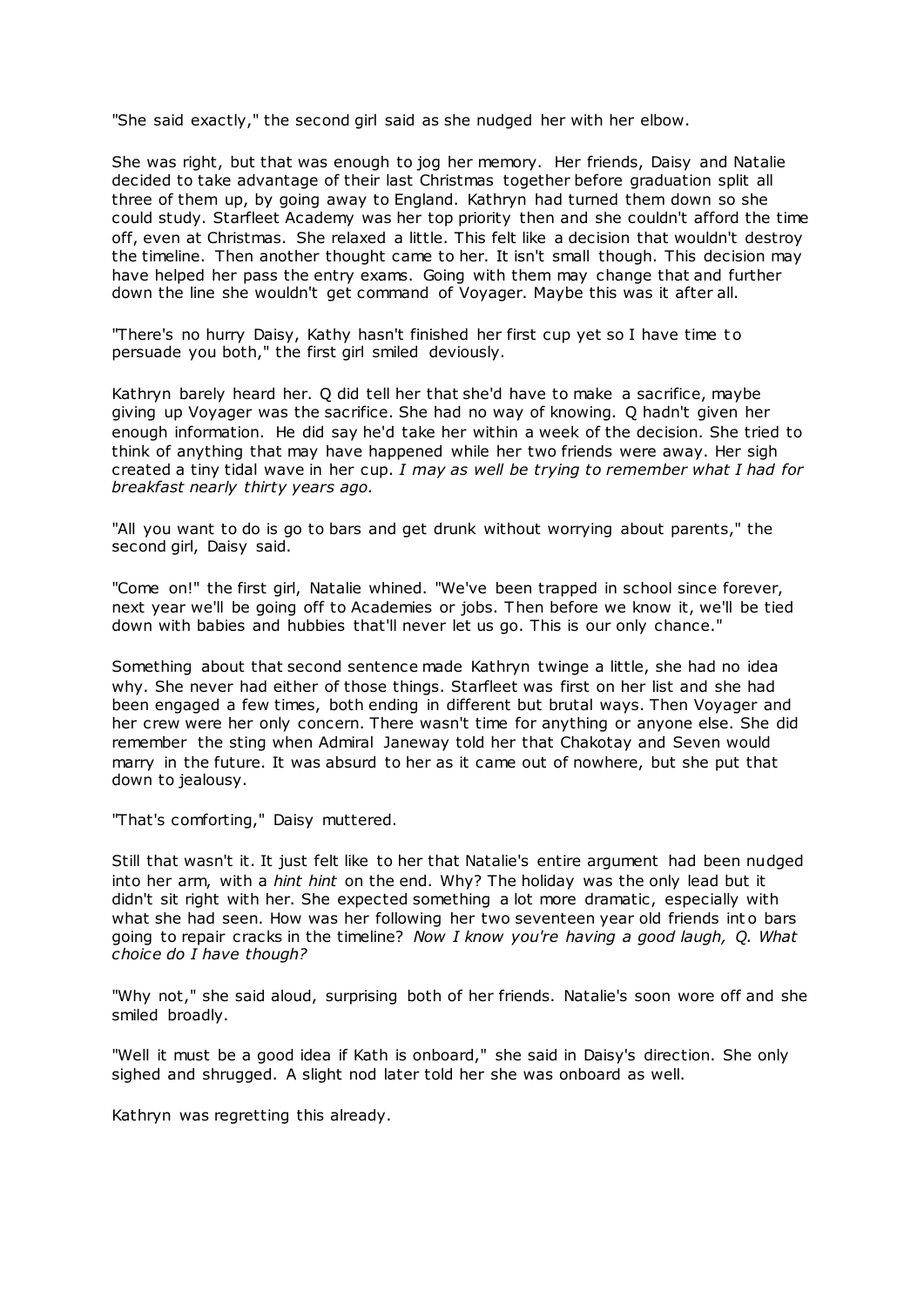The room was spinning once again. This time though it wasn't a huge backward jump through time. It was the result of Natalie's insistence of drinking a cocktail in every pub they ended up in.

Kathryn leaned on the bar, hoping it would keep her from falling over. That was probably the only coherent thought she had. The future, the temporal paradoxes and rifts, Q, all of that was just a blur, like a bad dream. For a moment she'd forgotten she was supposed to be a seventeen year old girl on holiday. When she remembered all she could do was laugh at how ridiculous that was. She didn't notice a man approach her.

"Hello," his voice startled her.

"Who?" she stuttered, looking around for the source of the voice, even though it was right beside her. When she spotted him she had to crank her neck to see his face. He towered over her until he sat down on the bar stool. Then he was just slightly taller than her.

"Can I buy you a drink?" he asked. She noticed his dark eyes, dark hair... dark almost everything. Even his smile was a little unnerving, not that she'd given him the satisfaction of showing it.

"I'm not that drunk," she snorted.

The man didn't look offended in the least. He just chuckled. "No, you'd have to be to find that joke funny."

Kathryn briefly wondered if he'd leave her alone if she told him she was really a woman in her forties, reliving her youth to fix a temporal paradox. It would still be funnier than his so called joke.

"Sorry, the other guys were using that line on some of the girls in here and they'd fall for it," the man seemed a little annoyed. *Is he serious? Maybe I should tell him I'm twenty years older than him.* "I'm just glad there's a little class in this place."

She'd have to be a lot drunker to even believe him let alone fall for that. "Really? Does that work?" Kathryn turned so she could face him but she stumbled back, luckily landing on the stool behind her. She cursed inwardly for that. At least now she was able to get a better look at the buffoon sitting next to her. To her surprise the smile she had thought was unnerving was warm and a little charming. It suited him, he looked almost handsome. *Damn, good thing I'm not a silly teenager anymore.* She'd forgotten already, her face blushed. *Nah!*

"You're not from here, are you?" he asked.

Kathryn didn't dare shake her head in case it made the room spin again. "No."

"What's your name?" he smiled that smile again.

"Kath..." she had to stop herself, that smile was intoxicating. *Stupid alcohol. Stupid teenage hormones.* She didn't want him to know her real name, but it was a little too late now. "ey... Kathy er..." She spotted Natalie nearby trying to get poor Daisy to down a couple of shots. The drink was playing with her memory too, all she had to do was think of a surname. It came to her. "Williams."

"Hmm, that's a pretty name," the man said. "I'm Peter Taylor. Nice to meet you."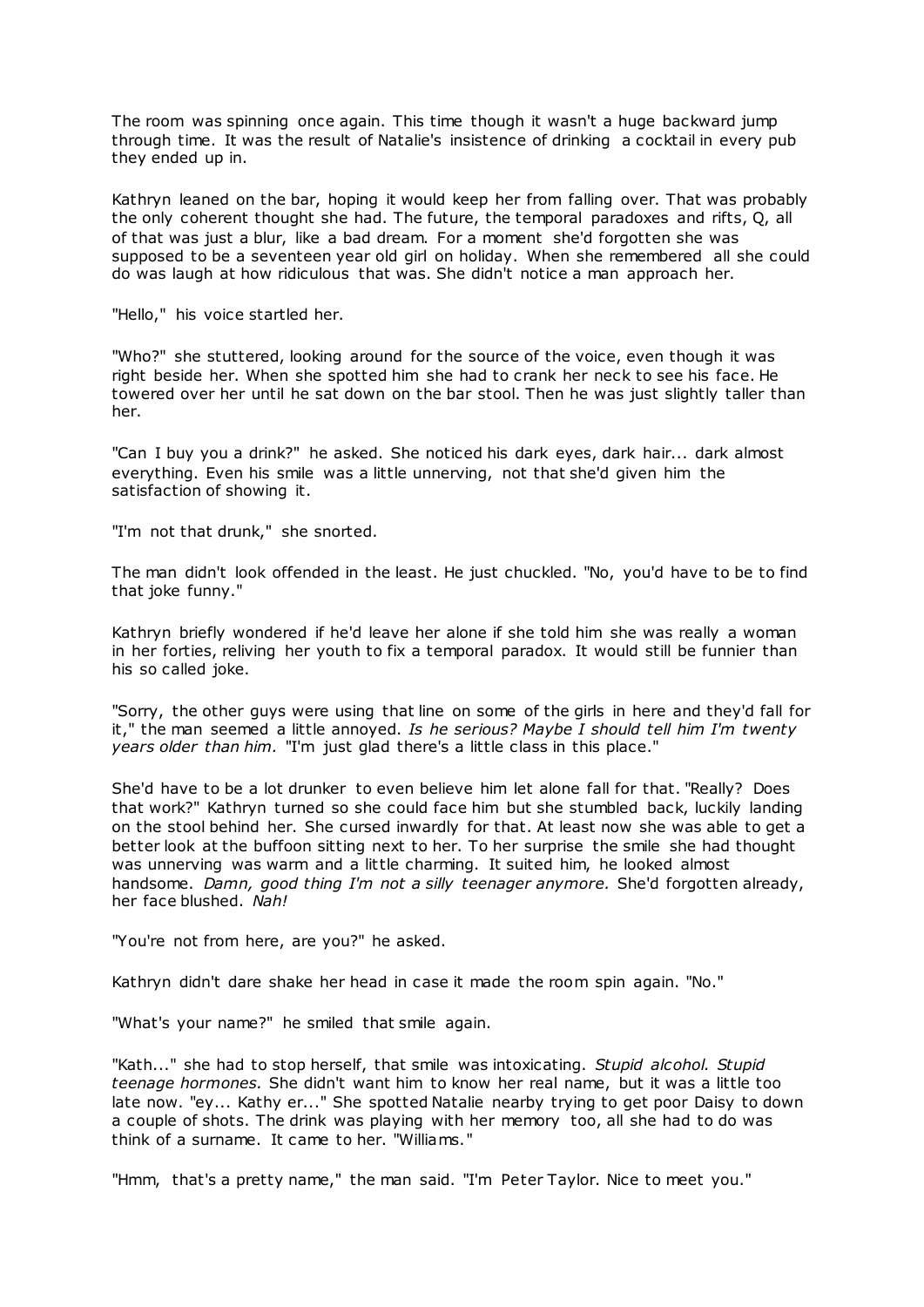Somehow she knew this man was trouble, but at the same time he seemed nice enough. *I can handle him if he gets too flirty. No problem.*

Kathryn didn't need to hear the results, she could see it in her older cousin's face. All she could think about was how she got into this mess.

"Well actually, it kind of depends on what you did there," her cousin said eventually.

That was still under debate, Kathryn thought. She remembered going on holiday with her friends to England, she remembered the beginning of the first party, as well as the rest of the holiday. That particular night in question was blurred and hazy, but unfortunately she could remember the basics of it.

What she couldn't remember was why she had wanted to go in the first place. Studying for the Academy entry exams was all she wanted to do over the holidays. Why had she gone? That decision had been stolen from her mind. She didn't like that one bit.

"What are you going to do?" her cousin asked her.

"Nothing," was her first answer. Eventually she answered with a better one, "I guess I have someone to see."

"You do realise you may miss the entry exams. They may even ask you to wait until..." her cousin reminded her.

Kathryn nodded. "I realise that."

"This will seriously delay your career in Starfleet. Are you sure..." her cousin again tried to talk her out of it.

Kathryn felt oddly determined though. She was never one to shy away from a c hallenge. It was not like this had never happened to anyone before. A small smile crept onto her lips. "I'm sure. Just remember what you said when I'm the youngest Captain in Starfleet. I'll be sure to remind you if you don't."

Her cousin smiled and eventually laughed alongside her. "Not even death would stop you. What was I thinking?"

Kathryn just smiled back. Truthfully she still felt a little scared about what was to come. The decision she made two months ago may well have changed her life forever. Why couldn't she remember making it? It was the only thing truly bothering her.

# **2351**

Her bags were packed once again. She stood in between them, staring straight at the front door. She couldn't bring herself to go any further. This felt very wrong to her, she had thought about it more than enough over the last two years. It really was the right thing to do.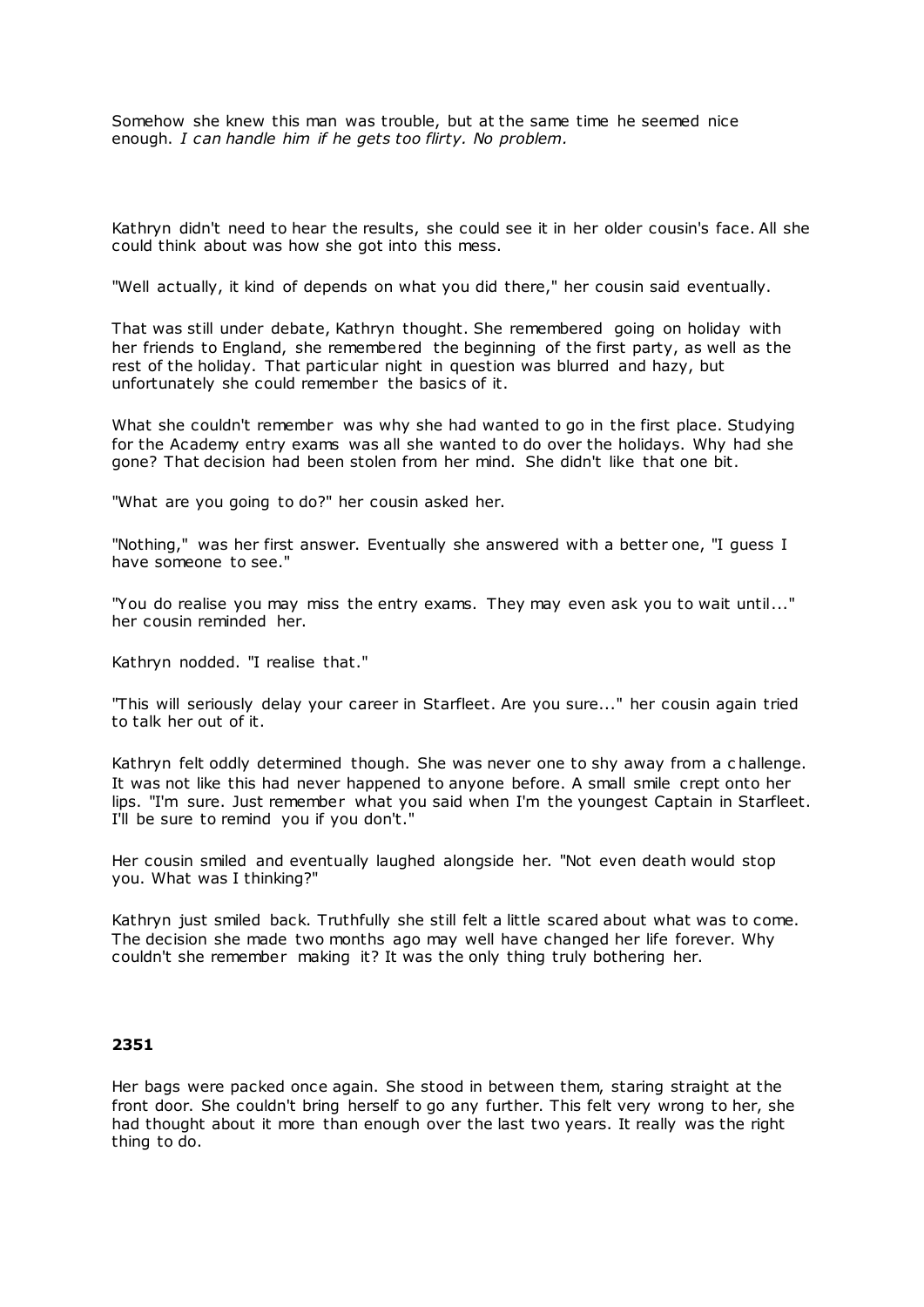A tap at the door brought her back to Earth. Her hand reached for the door, she noticed it was trembling as she did so. To her relief her cousin Leanne was on the other side of the door, smiling warmly.

"Hey Kath, I heard," her voice was sympathetic .

Kathryn's throat closed up, the tears were threatening to appear. "Yeah, I said I'd do it but I can't."

Leanne's face fell, her hand clasped her cousin's shoulder. "Then don't. Take him with you."

"I heard that," a voice behind Kathryn said. Kathryn tensed a little and Leanne tried her best not to scowl as Peter Taylor walked over to the pair.

"I'll... just go and say bye to him," Kathryn said through her hoarse voice.

"He's asleep, I doubt he'll be able to hear you," Peter said, almost breaking into a smirk.

Kathryn caught it in the corner of her eye. Her body once again told her what she was doing was wrong. The smile he now had on his face reminded her of the night she met him. It reminded her how easily it was for him to lie and pretend to be something he was not. She could never remember why she had decided to go on that trip. All that she did remember was that at the time it seemed like an important decision. All of these thoughts brought back a question she had long forgotten.

"Leanne, can you give us five minutes?" she asked.

Leanne nodded, "sure. I'll wait outside."

"No, you shouldn't be standing outside at this time. The living room is fine," Peter said, gesturing to the door behind him.

"Oh, so there's a nice side to you being sexist," Leanne said in a mocking tone.

Kathryn was surprised to see he was a little offended at that remark. It made her feel a little better now that his smile was wiped off. "I'm not," he muttered.

"Uh huh," Leanne wasn't convinced. She gave her cousin a nod as she walked by the pair.

"So, second thoughts?" Peter questioned her.

That smile was back. It gave her the boost she needed to ask him. "What happened that night?"

She knew he would but it still annoyed her when he laughed in her face. "Did mummy and daddy not teach you about the birds and the bees?"

"I'm serious," Kathryn said, arming her best death glare. He was strangely the only one unaffected by it. Not that strange, she thought, he always had that *men are better* attitude. "I didn't want to be there, at all. I don't remember choosing to go there, but I did. I'll never figure that one out..."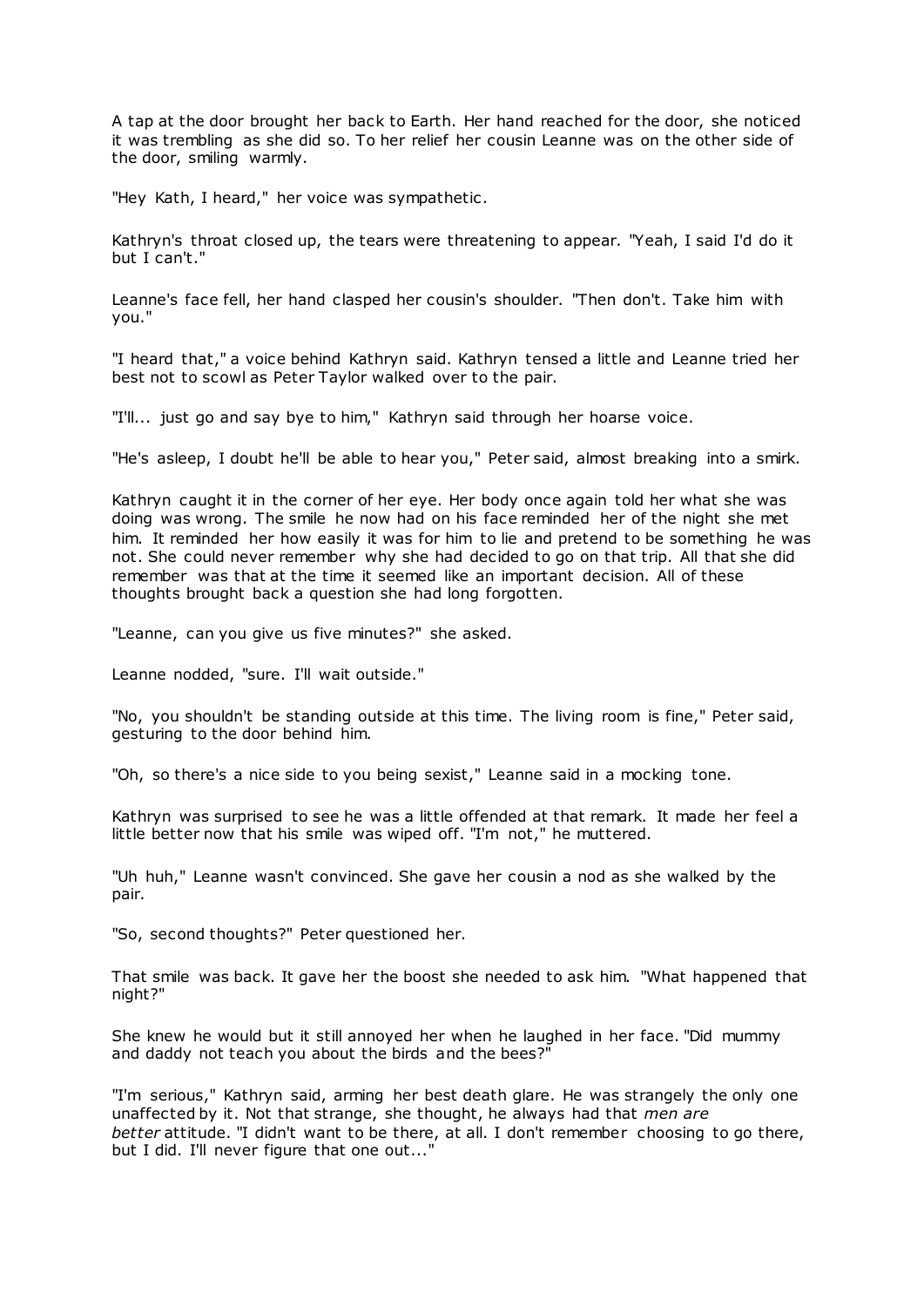"I assume you were drunk before you even packed your bags for that holiday," Peter sniggered.

Kathryn almost growled. "I'm not that woman. I don't do things I don't want to do, and I certainly don't get drunk and spend the night with the devil." She got another expected laugh, this one though chilled her to the bone. "I can barely remember the details after the introductions. Just tell me, I'm leaving anyway. What does it matter now?"

Peter's face turned a little serious. "You're right. It doesn't matter."

"I meant it doesn't matter to you," Kathryn grumbled. "You knew exactly what you were doing that night, despite being married already."

"Please, you know Susy and I were having problems," Peter said.

Kathryn was surprised he even admitted that. "That doesn't give you the right..."

"This isn't about rights..." Peter said.

Kathryn scoffed and muttered to herself, "you're not wrong there."

Peter used that smile that always unnerved her. "This is about legacy, blood, family, traditions. I don't expect a selfish Starfleet brat like you to understand that." He looked down at her two bags before smiling back at her, even more creepy than usual. "Let me get those for you."

Kathryn only stared after him as he carried her bags out of the house, her eyes felt so wide they started to water a little. "Leanne," she managed to say.

Her cousin only just heard her, she walked out of the living room and into the passage with her. "Kath. You ready?"

"Almost," Kathryn replied as she glanced back at her cousin. Leanne recognised that look. That look always resulted in Kathryn doing something impulsive, crazy, and sometimes controversial. Kathryn used it towards the door, at least she assumed she did. "Once we're outside, I may need your help with something."

"What?" Leanne asked warily.

Kathryn shrugged casually as she looked back to her cousin. "I just forgot something, that's all." The smile Leanne got confirmed what she was thinking. She couldn't help but smile back.

# **2371**

"It's only going to be a few weeks. Are you sure you're going to be okay?"

Kathryn heard a laugh behind her. It didn't make her feel any better. She looked at her case lying on her bed. The next thing to go in was her lucky coffee cup.

"Of course. I'm going to talk to strangers, steal their sweets. Oh and I won't tell you but I'll probably invite the whole town to the house. What could go wrong?"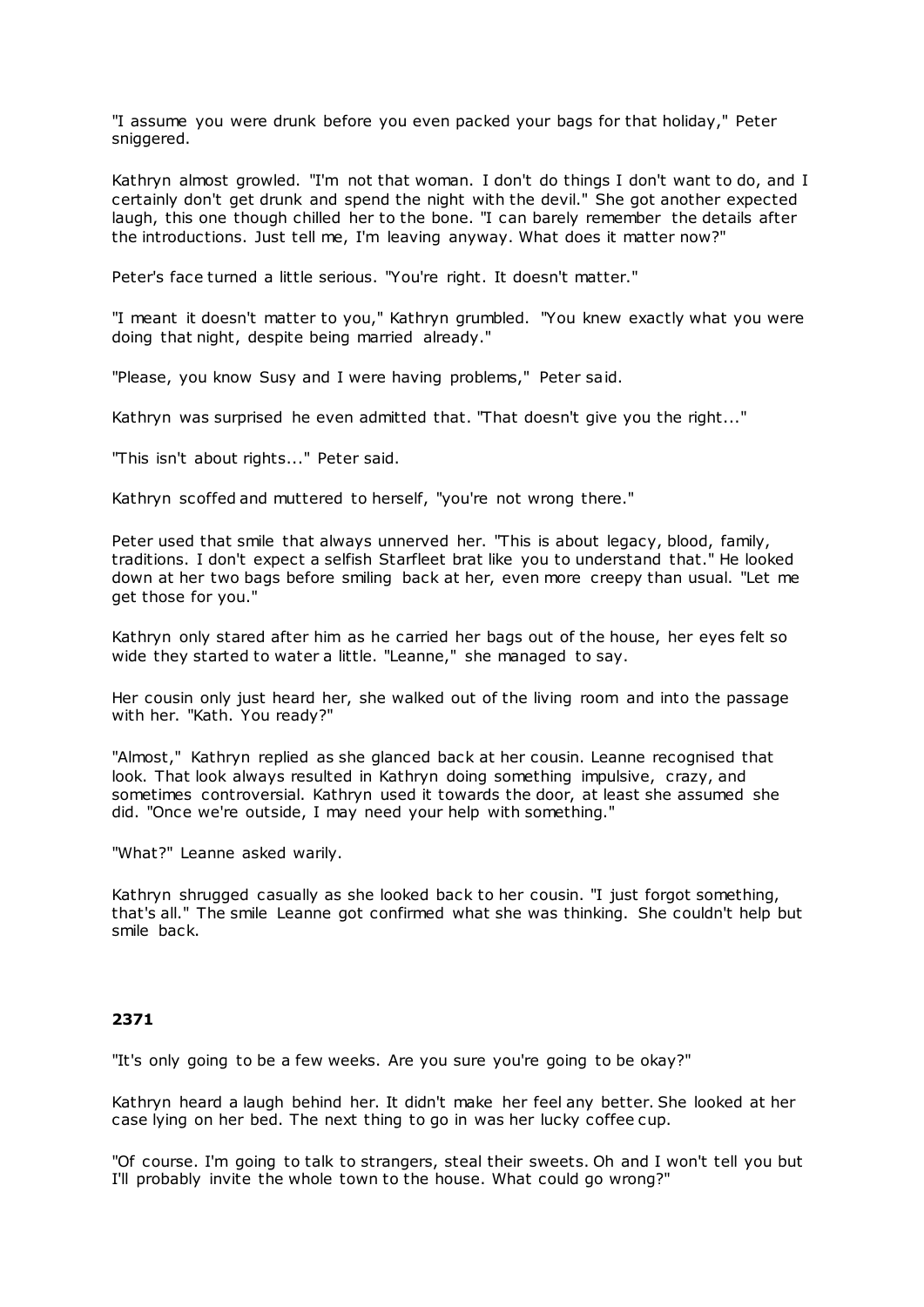"Wow, the sarcasm metre just blew up," Kathryn muttered to herself. The cup was now carefully wrapped up in so much paper, the cup looked three times its usual size. She turned around once that was safely packed in between some clothes. "I'm sure you could have gone further though."

She got a shrug as her answer. "Probably," the young man in front of her said anyway.

"It doesn't matter if you're two, twenty two or a hundred and two. I'm still going to be looking out for you," Kathryn said, arming a fake scowl. "You haven't escaped me yet."

"I dunno," he smirked. "You've got your own ship now. You won't want to c ome back."

He didn't mean it to but the last sentence gave her a heavy feeling in her chest. It wasn't long after her father died in the line of duty that she decided to quit Starfleet. She didn't want to put anyone else through what she went through. He had talked, or rather argued her out of it. She smiled slightly, she never thought her stubbornness could be beaten. Just as well.

*"And then what? You'd hang around the house cooking and cleaning? You'd hate that. I'd hate that." He smiled and looked out of the window. "I don't want you to someday hate me for it either."*

*Kathryn remembered toying with the same decision when she took him back to Indiana. In the end she decided that it would be better for him to set an example, to give him someone to look up to. Somebody to be proud of. However the cost was too great. Losing her father almost destroyed her, she couldn't do that to him.*

*"I chose to have you," she struggled to say through a hoarse throat. "... and I chose to defy your father by bringing you home with me. I'd never blame you, understand? I just don't want you coming home to find a faceless Starfleet officer on the doorstep, waiting to tell you the bad news."*

*"I'd rather be proud of you for doing something you love, than come home everyday to see you miserable... cos of me," he had said. There was no winning with this boy. He had even said that to her face, not whilst staring at the window. He was deadly serious, and right.*

*She couldn't believe that she had been beaten by a kid as well. That thought filled her with more pride than she would admit to.*

"It'll probably be made out of coffee knowing you," he said.

Kathryn looked up at him with worry. Had he been talking this whole time? Her face went a little red. "What, what will?"

The boy in front of her laughed briefly. "I knew the C word would do it." He shook his head. "You were thousands of lightyears away."

There was that feeling in her chest again. "Sorry, I just... What would be made out of coffee?"

"Everything probably," he smiled. "Sorry, you're going to be late transferring to USS Nescafe if you start thinking about that."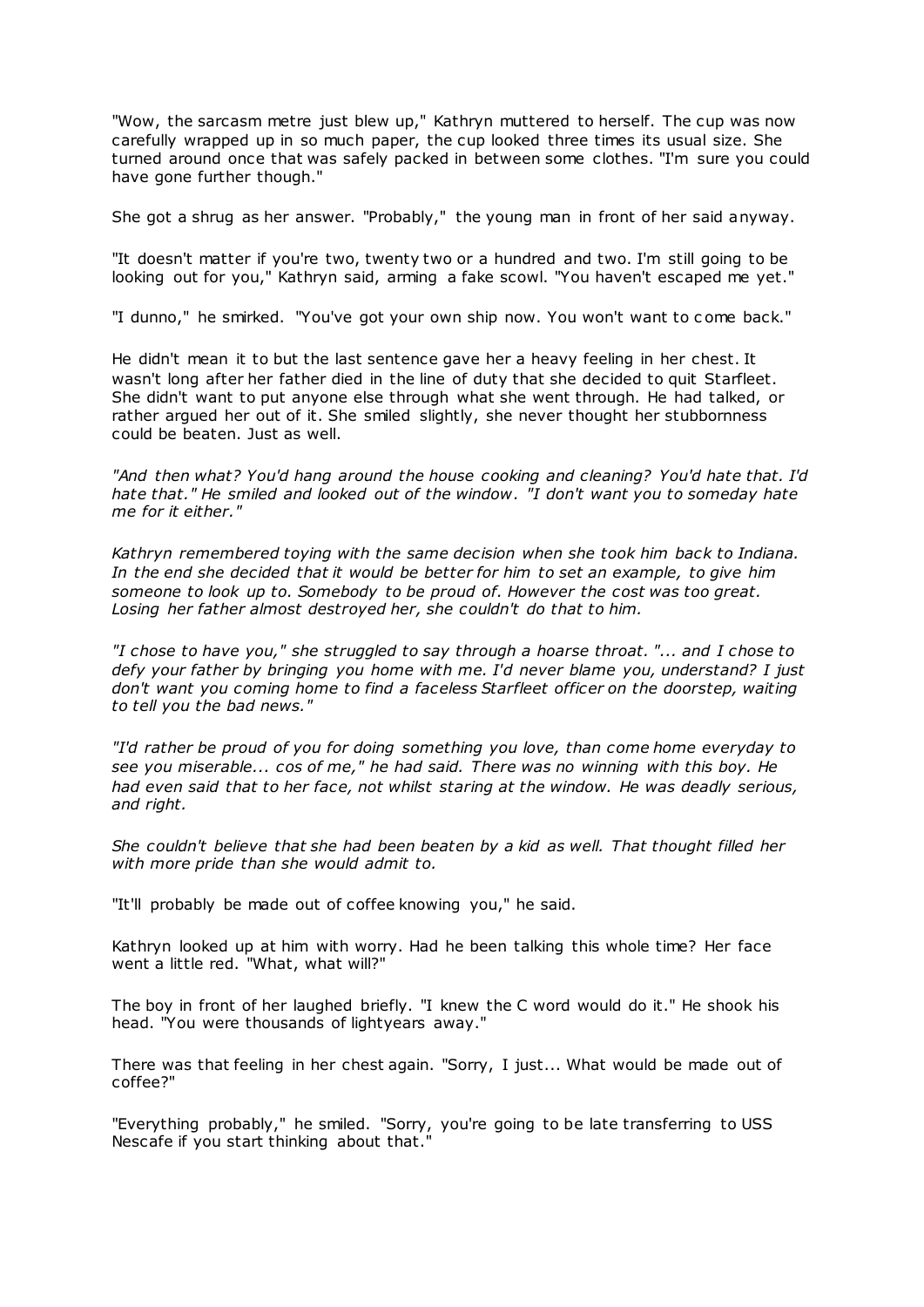"It's Voyager," Kathryn pretended to scold him. "It's strange. It's a new ship but when I looked around it felt... familiar."

She got a shrug. "Inside all the Starfleet ships look the same."

"I suppose," Kathryn sighed. It wasn't just the corridors of the ship; its name, the specifications of it, the tour she was given, the people she met. Kathryn couldn't help feeling she had heard and done it all before. Obviously she hadn't. Voyager was her first command and it was fresh out of Utopia Planetia, more or less a new class as well. She never got nervous when assigned to new vessels, so that wasn't it. The mission itself wasn't out of the ordinary or particularly difficult. What was making her feel so uneasy? "Last chance, come," she found herself blurting out.

"I can't," he looked uneasy too.

Kathryn sighed. He was a boy in his early twenties. A boy that age didn't want mummy crowding him. He wanted, no needed some freedom. "All right. I'll see you in a few weeks." Her chest got even heavier, it was really starting to annoy her not knowing what it meant. She tried to shake it off. "Be good."

As she expected she got his usual smirk, "I won't."

It wasn't her first deep space mission and it wouldn't be her last. So why did it feel that way?

Kathryn thought she misheard. Her eyes widened and the blood drained from her face. The oddest part was the feeling that this had happened before.

"We're on the other side of the galaxy," Harry couldn't believe it either.

She felt like such a liar, not that she planned this or had any idea that this would happen. That's what she thought though. When she stared at the array on the viewscreen in front of her, she felt a twinge of familiarity. *How could this be?*

The memory faded into the black she was staring at through her Ready Room window. She had sensed somebody walk into her office, silently waiting for her to finish. A brief glance to her left told her who it was.

"Are you all right, Captain?" he asked.

"Yes Tuvok, fine," she lied to him. He wasn't going to fall for that, but why not try?

As she expected he approached her. "I checked the crew manifest, your son isn't listed."

"He's twenty one, Mr Tuvok, I didn't..." Kathryn almost hissed in response.

Tuvok stood by her side. "He was twenty on your last mission when he joined you. This is the first one you haven't brought him."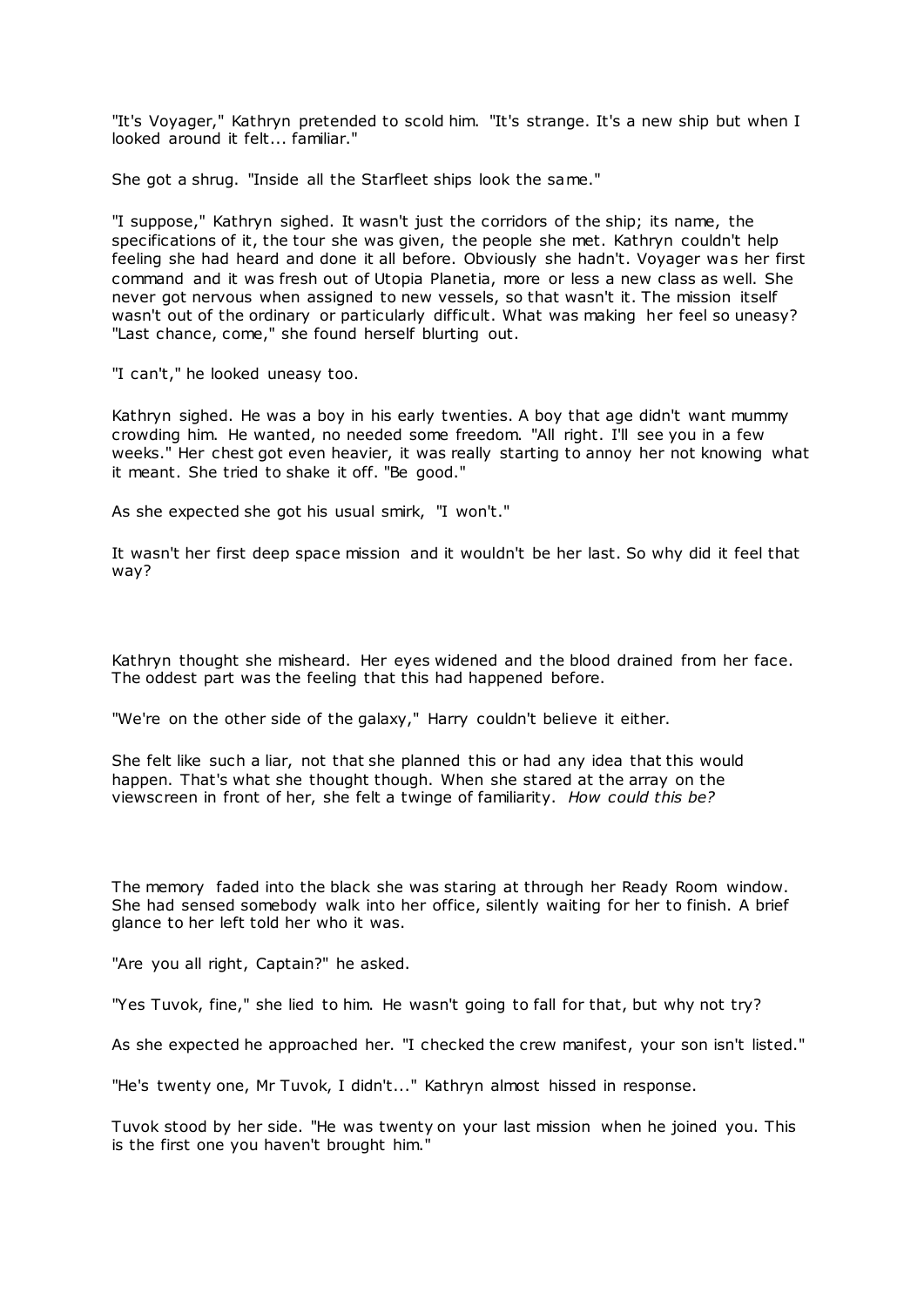Kathryn bitterly smiled, "isn't that ironic?" Tuvok only responded by raising his eyebrow. She turned to face him. "I'll be fine Tuvok, really. It's him I'm worried about. In a few weeks Starfleet will consider us lost and he'll..." her throat almost closed up, stopping her from finishing her sentence.

"You've raised him well, he will be fine. He'll survive," Tuvok said.

Kathryn's bitter smile grew, she fought the tears in her eyes. "Seventy years! I won't even be here, let alone..." she sighed to stop herself. "I thought it would be two weeks and I'd be back, there was no point in disrupting his life to bring him. Just one mission I leave him behind. Now I will never see him again. It's almost like someone's playing a joke on me." She turned back towards the window to stare at the stars no Human had seen before. "On all of us. The good thing is he doesn't have to be trapped here."

"Indeed," Tuvok agreed.

Kathryn stared at one particular star, it was a lot closer than the others. "The weirdest part is that ever since I've been here, ever since Kim said those words, I've had the strangest feeling of déjà vu."

Tuvok's eyebrow sprung up even higher. "Déjà vu, Captain?"

"I had a feeling the Kazon would attack the array, I recognised the Ocampan homeworld. Meeting the Neelix character made me think I should lock the door to the Mess Hall, then he asked to join the ship," Kathryn replied. Tuvok didn't know what to make of that. "I've done this before, but..." Her head shook, "they say déjà vu is literally you doing t he same thing again, only you don't remember doing it before, hence the strange feeling. Getting stuck in the Delta Quadrant, this couldn't have happened before."

"The Kazon wanted access to the Underground, the planet could have looked like another you'd seen. The Mr Neelix one seems like what Humans would call common sense," Tuvok said.

Kathryn couldn't help but smile. He made perfect sense but she couldn't shake that feeling away. The only thing that was different was this conversation. Everything from the moment that wave tossed Voyager into the Delta Quadrant, in fact even the start of the mission, was familiar to her. Most of the time she didn't know what would happen, but when it did it felt so obvious that it would. She'd get feelings that some stuff would happen, for example she knew that Neelix would turn her personal galley into something horrible. It hadn't happened yet but she couldn't help feeling that it would. For now she hoped that Tuvok was right and she could concentrate on finding any shortcut home. For her crew's sake, for her son's sake.

## **2373**

*Captain's Log Stardate 51129.8: We are responding to a distress call from a system only ten minutes away at warp nine. They describe a cube shaped ship approaching and then the transmission cuts out. Cube can only mean one thing, so I've called for Red Alert and Battle Stations. I only hope that we can make it in time.*

The Ready Room doors opened, Kathryn hurried out of them. "Report!"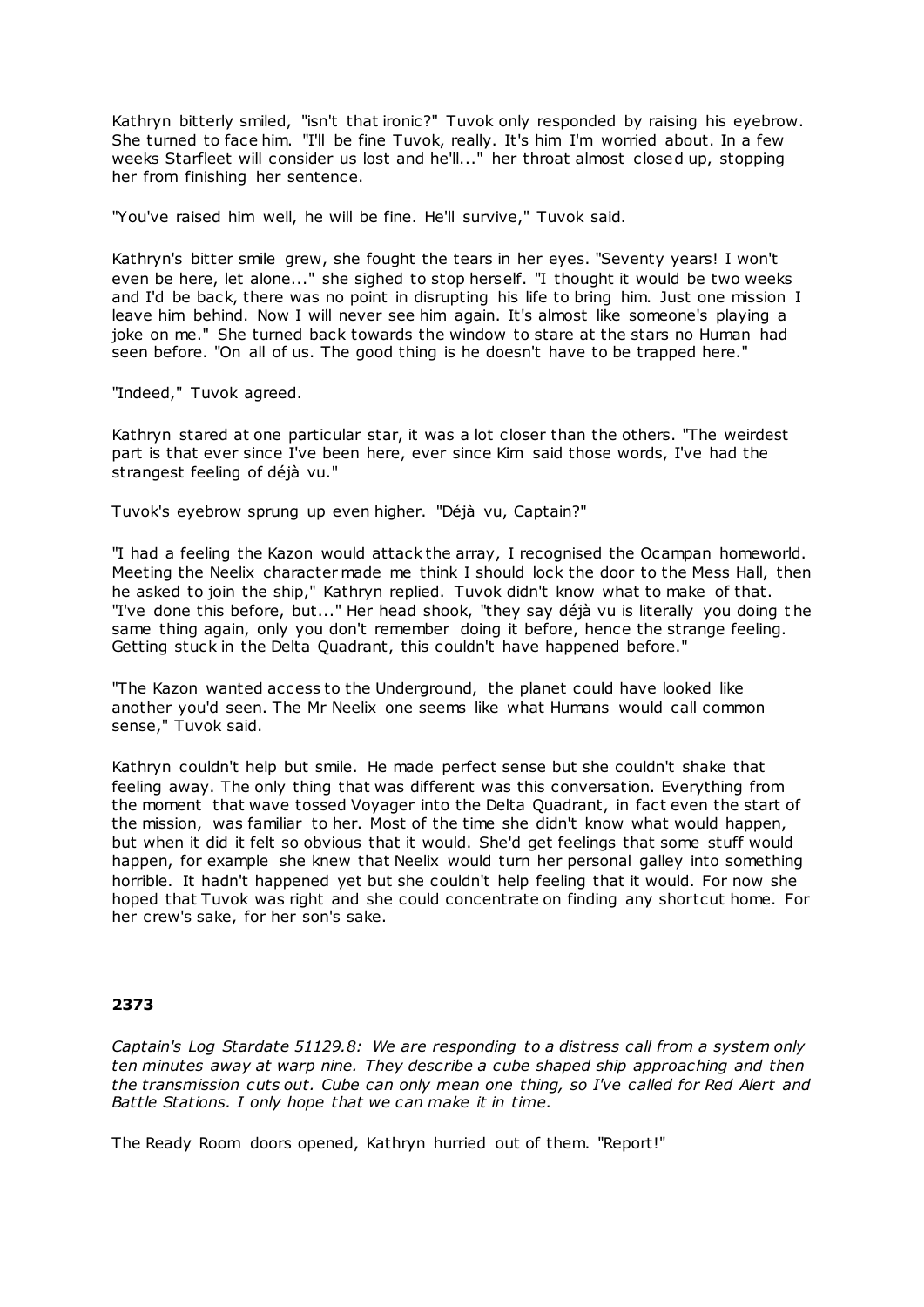Chakotay looked across at her just as he climbed to his feet. "We're entering orbit now. No sign of Borg activity."

Kathryn's face paled, "we're too late?" Her attention turned to her Opps officer. "Where did the distress call come from, Mr Kim?"

"The Western continent. There seems to be no sign of any damage," Harry answered as he worked. Like everyone else he looked a little relieved. A different panel got his attention, it beeped several times at him. "We're being hailed."

"On screen," Kathryn ordered.

Harry nodded while Chakotay took a step closer to Kathryn. He leaned in close to whisper, "is this one familiar?"

Kathryn shook her head. "No." Before she could say anything else the viewscreen switched to show an alien man sitting behind a desk. "Captain Kathryn Janeway, of the USS Voyager. Can we be of assistance?"

The alien man bowed his head. "Captain Janeway, thank you for answering our call for help. However the strange object has already left."

"Was it a ship?" Tom butted in before anyone else could ask the same thing.

The alien man frowned. "When it landed we tried desperately to communicate with it or scan it. Nothing was getting through. All we got was strange energy rea..."

"Wait, it landed?" Chakotay said in disbelief.

"Definitely not familiar," Kathryn whispered to him.

"Yes. It landed in the middle of the city," the alien answered.

Harry glanced down to double check his readings, he got even more confused. "There's no damage though. How?"

"We do not know," the alien man replied with the same confused look. "An object that size and where it landed, should have decimated the city. It landed and left. It was very strange."

"The Borg have certainly changed their tune," Tom commented.

The alien man shook his head, "this wasn't the Borg. Whatever it was, was made entirely of energy. That wasn't the strangest part though. This is why we called you, Captain."

"Oh?" Kathryn frowned.

"Our people who were within the cube's landing spot, claimed that they were transported somewhere else," the alien explained. "Not only that but when the cube left they were returned to where they were, but they were not alone." He had the entire Bridge crew in suspense by now. "The cube seemed to drop off some aliens at the same time. Most of them, matched the lifesigns on your vessel."

"Human," Harry stuttered.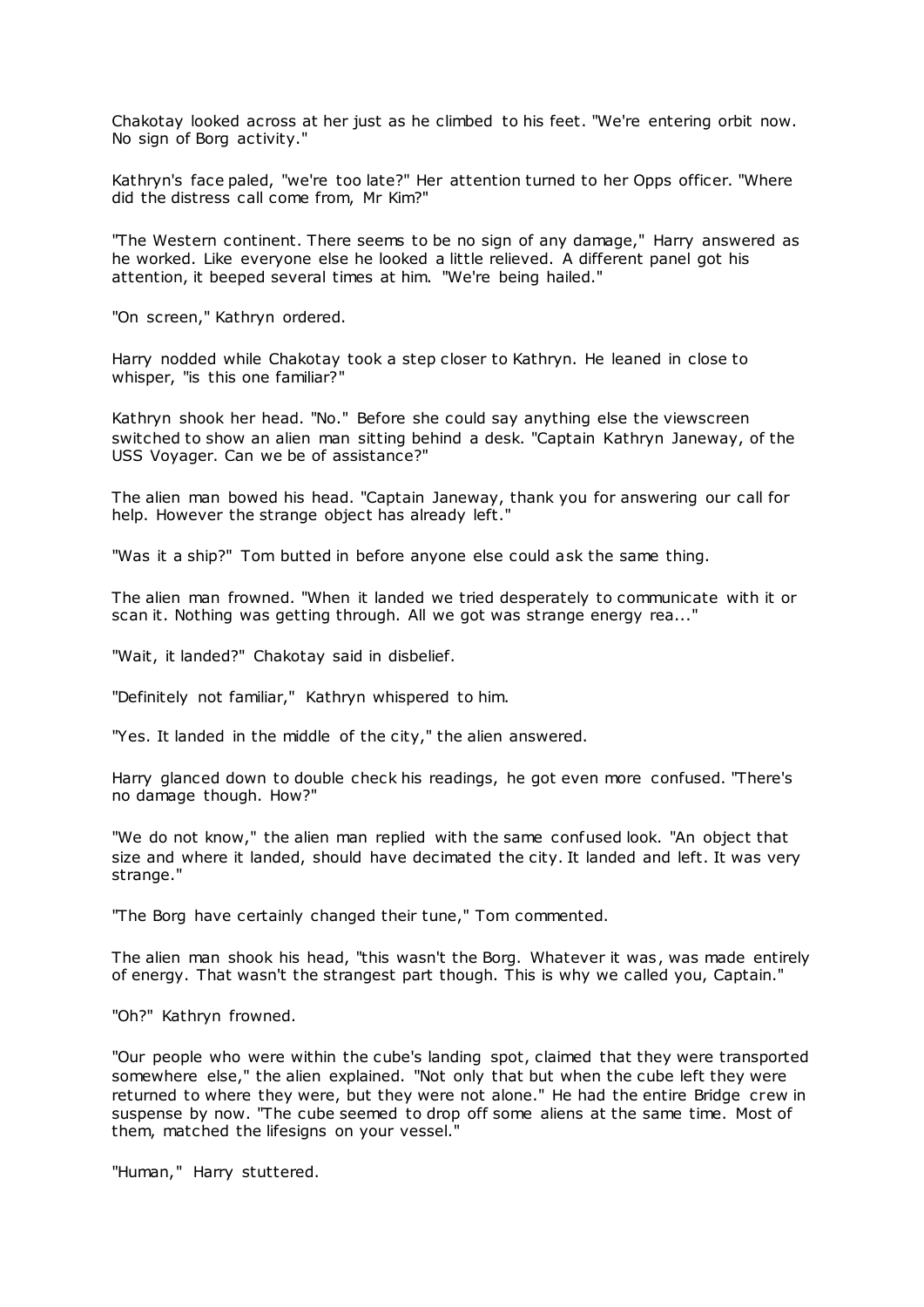Kathryn's wide eyes met with Chakotay's briefly, she looked around the Bridge at everyone who was there. They all looked a little shocked and confused, except for Tuvok who just looked curious to her.

"Yes, they said they were," the alien man said.

"How many?" Kathryn dared to ask.

"Fifty two," the alien man replied. That answer took the entire room by surprise. "We've been trying to find out if they know anything about the cube, but they would not discuss it. Their leader may be more talkative, at least I hope."

"Can we speak with him or her?" Chakotay asked.

The alien man sighed and bowed his head again. "I can arrange it, but it may take a while. He only said he wanted to make sure his people were all accounted for. He hasn't returned yet."

"A cube object lands in the middle of your city, drops off aliens, and you let them do their own thing. A bit risky, don't you think?" Tom said.

"Tom!" Kathryn warned him.

"I can assure you, we haven't. Our Security forces have done our best to round them all up, talk to them, so we can rule out an invasion. The leader, well we had no hope of stopping him. I have people keeping an eye on him but..." the alien answered.

"Once he comes back, tell him about us. We can then discuss this here. The last thing you want is more aliens beaming down," Kathryn said.

"Of course, Captain," the alien said with a smile. The viewscreen changed back to a view of the planet.

Kathryn turned on her heel to have another look around her Bridge. "Any theories?"

"Normally I'd say it was an invasion. It sounds like one," Harry replied. "We wouldn't do that though. We can't either."

"Perhaps it was some sort of vessel, only it was so advanced these aliens couldn't scan it," Chakotay suggested.

Tom turned his chair around to join in the conversation. "Or have their cities crushed by it?"

"It's still the most likely theory. Though what were Humans doing on board it?" Kathryn said. "I guess we'll get some answers soon."

### **The Conference Room:**

The senior staff had mostly gathered around the table, two of them hadn't arrived yet. Kathryn stared out of the window as she waited for them to arrive.

"It's not like Seven to be late," Harry commented.

Tuvok's eyebrow raised, "no it is not."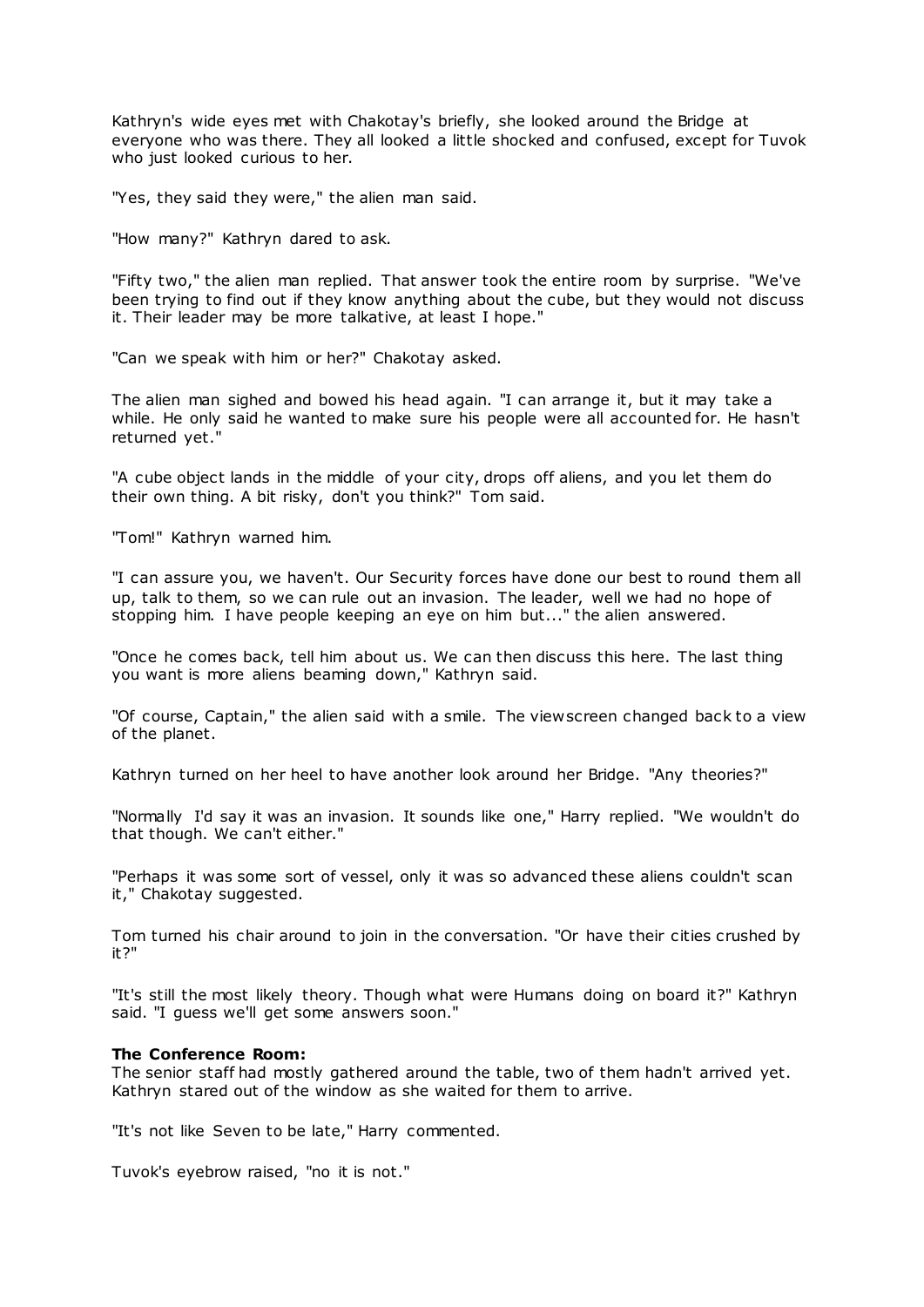"I did ask her if she knew anything about this cube," Kathryn said without turning back.

Chakotay entered the room whilst glancing behind him. He hesitated at the door, leaving it open. "Captain?"

"Uhoh, that isn't a good look," Tom said warily.

"Our guest is here," Chakotay said.

Kathryn turned her chair around so it was facing the table. She grew a little concerned as she caught the uncomfortable expression Chakotay had on his face. "That's bad, why?"

"When I did my introductions, he insisted on seeing you right away," Chakotay answered. "I'd barely got the word Voyager out of my mouth..."

"Why wouldn't he be happy to be onboard a Starfleet ship, especially when you've been kidnapped by Borg wannabes?" Tom said.

Chakotay had to resist a groan. "He already knew he was coming aboard a Starfleet ship, Tom."

"Fine, we wanted to see him anyway," Kathryn said with a shake of her head. "There's no need for this drama, Chakotay."

Chakotay didn't look so sure. "All right." He gestured his arm towards the open door. When he did somebody walked in to stand beside him. Kathryn's eyes widened immediately.

"James?" she almost stuttered.

"Mum," the newcomer said with a relieved smile.

Most of the room's eyes widened at this point. "Mum?" Tom managed to whisper.

Kathryn rushed out of her seat to greet him. The rest of the room, excluding Chakotay and Tuvok looked at the nearest person, getting more confused by the minute. The pair meanwhile hugged tightly.

"What... how are you here?" Kathryn stuttered.

When she pulled away James pulled his own awkward face, Chakotay did the same. "I could ask you the same thing. We all thought you were dead."

"That's a long story," Kathryn said through her smile. "Yours sounds like it would be more interesting."

James looked around the room, frowning as everyone stared back with shocked and confused looks on their faces. He directed it back to Kathryn. "I dunno, yours stars the creepy crew." Kathryn glanced at her staff, her smile faded. "You'd think they had never seen a Human before."

Chakotay cleared his throat, a smirk formed on his face. "Perhaps it's time, Kathryn."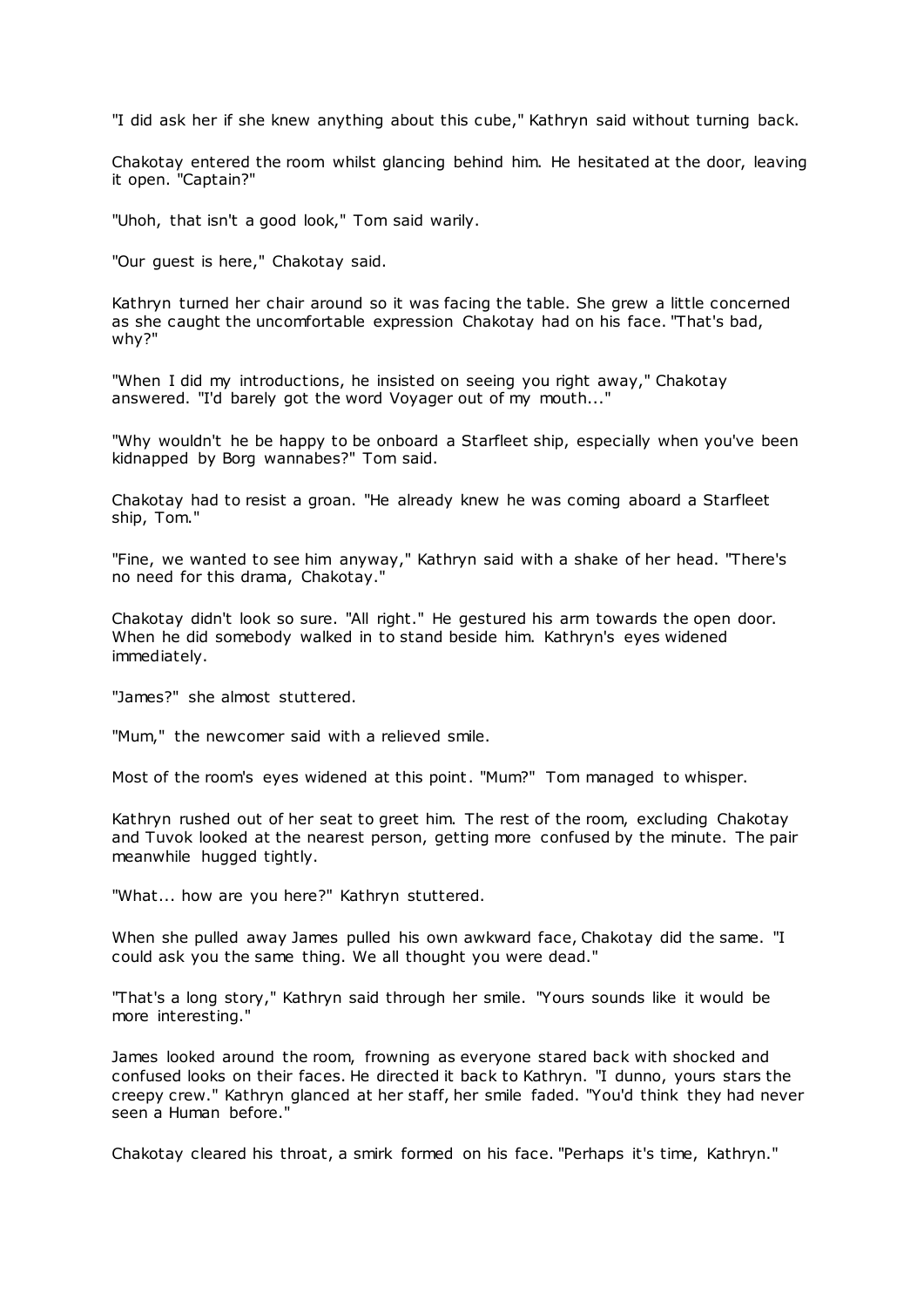Kathryn sighed, she knew he was right. She glanced briefly at James, who seemed more focused on Tom's bewildered stare. It was developing into a smirk, unlike the others. "What else is there to say? I have a son, he's here... somehow. Can we get over it?" Nobody really changed their expressions. "Why is it so shocking!?"

"You've never mentioned him," Neelix bravely piped up.

"Nobody asked," Kathryn said defensively. "It wasn't easy you know. It was just painful to mention. Tuvok has been a friend of mine for many years, so naturally he knew. Chakotay, well when we were trapped on that world for two months, it was bound to come up."

Tom finally broke into a snigger, he desperately tried to stop it. The death glare could only be seen in the corner of his eye, but it was enough to get him to quieten it down. "I'm sorry. I just thought, Seven... no wonder you took to her."

"What?" Kathryn growled.

James cringed a little, he knew what was going to happen next. He looked towards Chakotay, "coffee time, maybe?"

"Good idea," Chakotay nodded. He quickly disappeared out the nearby door.

Kathryn didn't hear this exchange, she walked slowly over to Tom. "What does that mean?"

"Um well. Blonde, creepy eyes..." Tom started to stutter. James only frowned at that comment. "She's about the same age. Oh and Harry, similar age too and you mothered him."

"Shut up Tom," B'Elanna warned.

"So, the cube. You want to know?" James quickly interrupted before Kathryn could reach Tom.

Kathryn's eyes narrowed enough to make Tom squirm, she kept them that way as she turned her back on him. "Yes, we do. I don't have to explain you, do I? Imbecile," she said the last word while looking over her shoulder. Tom winced again.

"Well remember when you told me to avoid England, just in case I ran into Dad," James said with an awkward smile. "Considering how big the place is, I liked the odds."

"Hmm," Kathryn resisted the urge to scold him.

"Well naturally I decided to go," James said. He shrugged off the brief scowl he got in return. "I heard there was erm... something in Manchester I had to check out."

"Something?" Tuvok questioned.

"Probably a girl," Tom whispered and winked at B'Elanna. She gave him the smile that told him to be careful.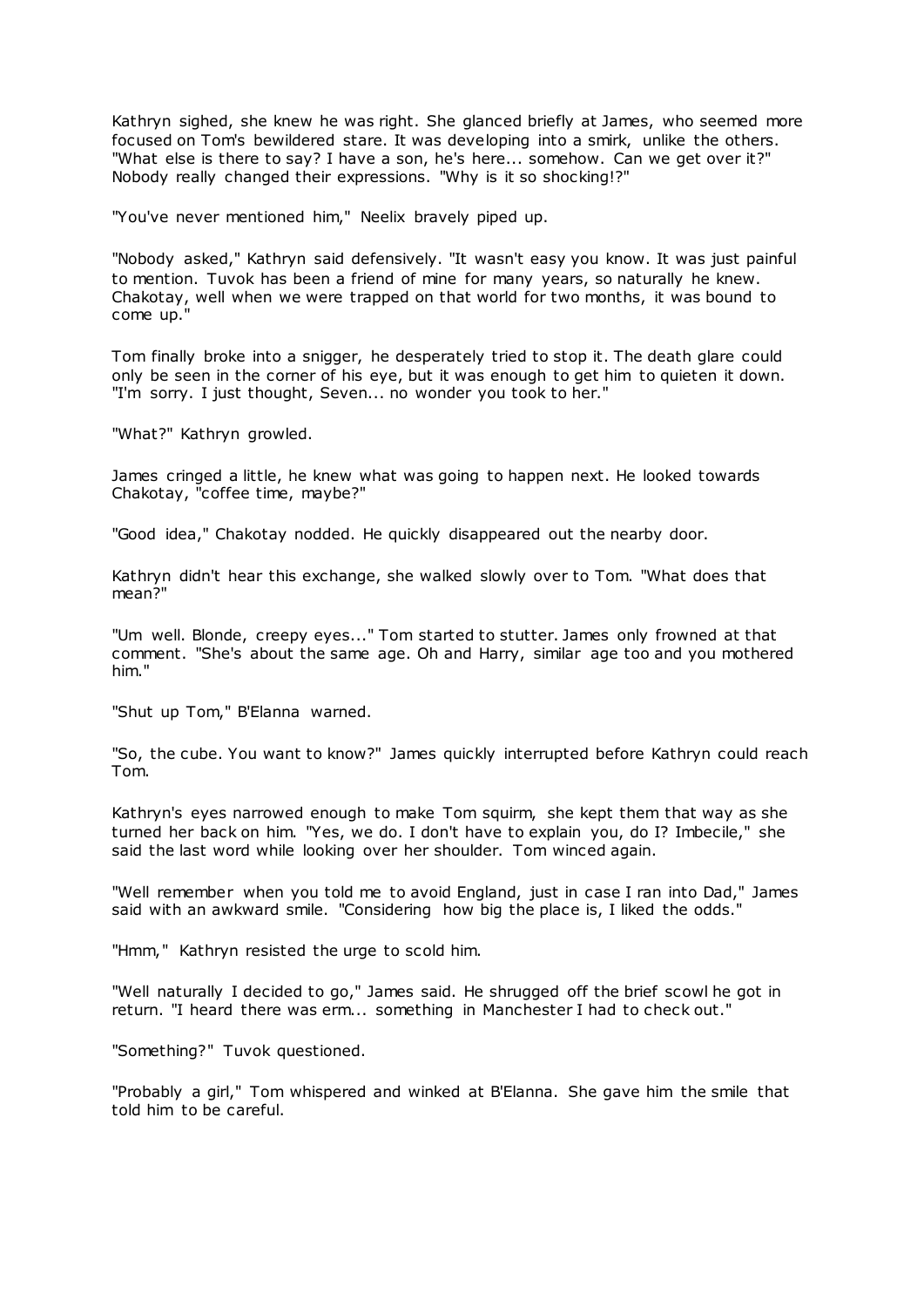"Um, I'll leave that part out," James said, cringing slightly. "Anyway I wasn't there a day when the sky turned purple. The entire city just stopped when they saw it. Next thing anybody knew a giant cube was falling from the sky."

Chakotay returned holding a large mug of coffee. Kathryn's eyes lit up briefly when he brought it over to her. He stood at her side while she sipped at it.

"So the same thing happened on Earth?" Harry's eyes widened in shock. "What happened, did the cube not destroy anything like it did here?"

James nodded. "Yeah, but that's not the weird part."

"Alien drop offs?" Neelix questioned.

"No," James answered. In the corner of his eye he saw Kathryn downing the cup, her eyes going extremely wide as she did. He quickly reached out to snat ch it off her. "Jesus, you couldn't get a bigger cup Commander Chuckles?"

Chakotay looked a tad offended, "it's Chakotay." That went away when Kathryn started pouting angrily, even more so when James started to drink the rest of the cup. "You wanted her calm."

"Yes, I also wanted her sane," James said once he was done.

Most of the room had seen all of this and were again looking at James in shock. Tom of course was the first to vocalise it, "that was the most badass thing I've ever seen. No one takes Janeway's coffee off her."

"I do," James said as he pulled another frowny face at the helmsman. "Anyway..."

"I mean you should have seen what she did to Tuvok once," Tom continued anyway. He stopped when he was faced with a death glare, but not Kathryn's. It was just as effective he thought. He shrunk into his seat.

"I see he's a chip off the old block," Chakotay whispered to Kathryn.

Her pout disappeared, she instead looked proud but a little angry too. It looked to Chakotay like she was just scrunching her face.

"The cube?" Tuvok said.

James nodded, "yeah anyway..." He glared again at Tom, he shook his head in response. "The weirdest part was I should have been crushed by the thing. Instead I was transported into this plain room. There was a lone computer describing a game. It explained we had to play it or we'd die."

"That is strange," B'Elanna said. "Not just the game part. It sounds like you were transported into the ship when it landed."

"Maybe," James shrugged.

"So you don't know anymore than we do?" Harry looked a little disappointed.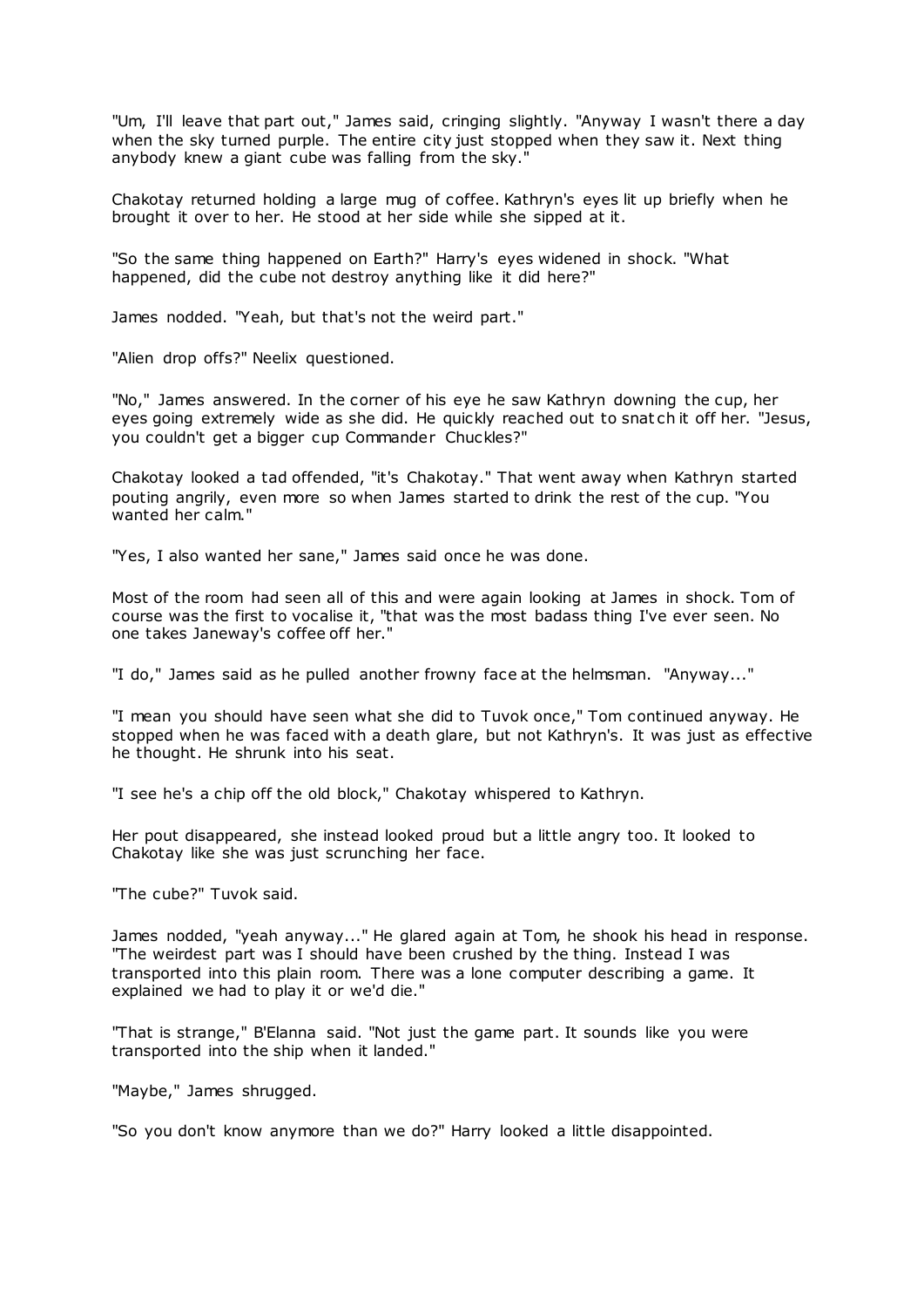"I'm not done. The game was this odd tournament beat 'em up. We won and we were dropped off back where we were," James said. "I figured somebody should report this to Starfleet, if they didn't know already, but..." He stared down at the floor with a frown.

Kathryn looked a little concerned, she placed a hand on his shoulder. "But what?"

"They put the whole city on quarantine. Nobody was allowed to contact anybody outside the city," James replied. The room again looked a little shocked, Tuvok even showed some surprise. "The exception was me. An armed team insisted I come with them. That's when it gets a little weird."

"It wasn't before?" Tom blurted it out. He winced at himself for it.

"To cut a long story short mainly due to what happened there..." James said, he gave Kathryn a glance that told her they'd talk later. "Another cube arrived, this time I stood under it on purpose. Inside this one wasn't just a game..." he paused as he thought about how to explain it. "There was an army."

"It was an invasion," Chakotay said quietly.

"Considering that everyone was let go when we won, I worried that if we did again the army would follow. So..." James said awkwardly.

"You lost," Kathryn finished for him.

James nodded with his eyes closed, he frowned as well. "It worked, the army came with us."

"How come they didn't try to stop you then?" B'Elanna asked.

"Some did. Most of them weren't aware or couldn't get to the game area. It's still not really clear," James replied.

Tuvok's eyebrow was raised again. "If this cube is a vessel, a one with an army on it, how come you didn't unleash it on this planet?"

James shook his head. "I can't tell you that. All I can say is they no longer exist."

"Why, why can't you tell us that?" Kathryn asked with concern.

"It doesn't matter," James muttered with a little anger in his voice. Kathryn was a little surprised. "I can tell you though that losing doesn't just whisk the inhabitance away with it, it's not even supposed to do that. I missed one of the cubes on another planet and saw for myself." He turned to Kathryn and lowered his voice, "I've already said way too much."

"Interesting," Tuvok said. "If I understand you correctly Starfleet do not want the general populace to know about the cubes."

"You got that from that?" Tom said in surprise.

"The quarantine, banning communication, and the hints he can't tell us everything. It was simple," Tuvok said.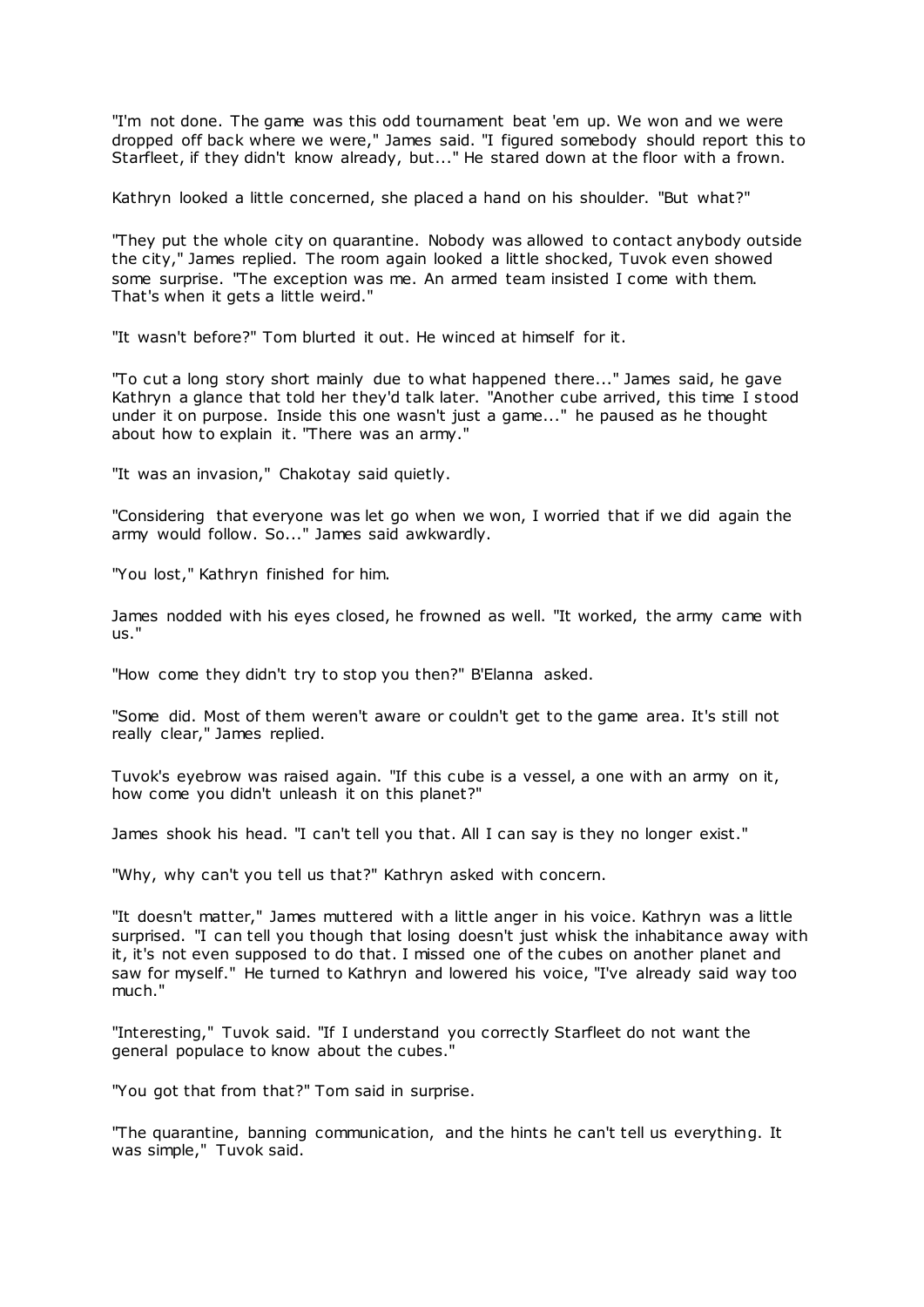B'Elanna laughed quietly, Tom gave her a hurtful look. "He's right. Though why would Starfleet do that?"

"Possibly because they do not want to alarm their people about a deadly threat," Seven said from the doorway.

"Seven?" Chakotay said.

Seven walked over to the command team and the new arrival. "The same reason the Omega Directive was secret."

Kathryn thought about scowling at her for that, but she noticed James didn't look that interested in it anyway. "What can you tell us?"

"There is no official name for these anomalies. They are simply known as Game Cubes to some races, or plainly Cubes," Seven answered. "They are not ships, although it may seem that way. The Borg have not been able to decipher exactly what they are. Most of what they learned is from other races."

"Business as usual," Harry remarked.

"What they know is exactly what our guest has told you. The simulation is won, the people inside are set free and the cube leaves. The simulation is lost, the cube destroys everything in its path, including the people it has taken," Seven said. "There is a way to save the people inside it. I assume Starfleet knew about it and told him."

"Wait," Harry said, his face whitened. "It destroys everything? You mean the second cube in Manchester..." Everyone looked over to James who was back looking at the floor, guilt was very obvious on his face. "My god."

Kathryn directed a concerned glance to James, she placed her arm around his back to comfort him. "It's not your fault. You were caught in an unwinnable situation."

"I saved the city from being slaughtered by an invading army, only to get their city ripped apart instead. I don't know what's worse," James muttered. He shook his head, "I keep telling myself the army wouldn't have stopped in Manchester, but it doesn't help."

"The Captain's right. Do the Borg know who actually is responsible for this?" Chakotay said towards Seven. He glanced briefly at Kathryn, she thanked him with a small smile.

"No, but there must be an intelligence behind it. The Borg have wanted to assimilate them for many years," Seven answered.

"I'll bet," Tom commented.

James sighed as he lifted his head back up. "We've been trying to find a way back for months. Everyone were so happy to hear about you being here. Confused naturally, but hey."

"So you know where we are?" Kathryn asked him.

James nodded, "vividly. Most Cubes land in the Delta Quadrant. Since the aliens didn't have any clue what we were, it didn't take much working out."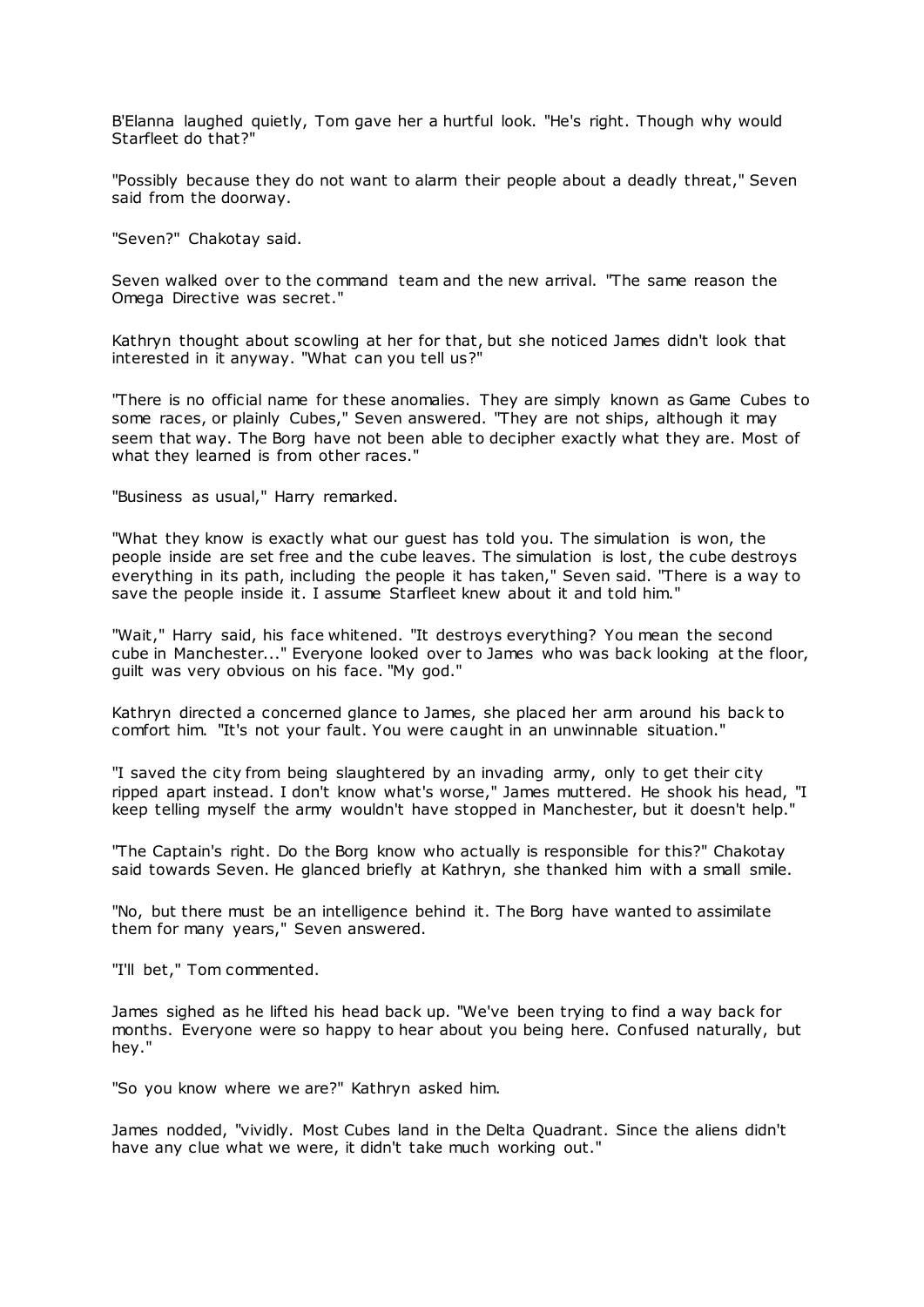"Do we have room for all your friends?" Chakotay wondered out loud.

"It doesn't matter, we'll figure something out. Unless someone wants to stay we're not leaving a soul behind," Kathryn said. "The question is will another cube attack this planet, should we stay for a while?"

"There's no way to know out here," James answered.

Chakotay frowned in his direction, "out here?"

James closed his eyes and silently berated himself with a mutter. "Forget it. There isn't just Humans in my group now. There are others, all of them want to get home. I don't know what to do, none of them want to continue Game hopping now but Voyager may not be going in the right direction."

"Why don't we bring them aboard, Seven might be able to find out where they need to go," B'Elanna suggested. "If we're going that way they should come. If not..."

Kathryn nodded and smiled, "sounds like a plan." Her smile disappeared when she turned to James for confirmation. He didn't look so sure. "What? You said that they're safe whether they win or lose..."

"It's not that simple. Some games are just simply games, but most of them tend to be brutal death matches. You can't die in a game but you definitely can get injured seriously. Also if you lose, there's a lot to live with," James said, ending quietly.

"It maybe some's only way home. What's different between now and then?" Tom said.

James glanced towards Kathryn with a guilty and sad look on his face. "Nothing, 'cos I... I won't be staying, I'm sorry."

Kathryn's eyes went a lot wider than they do even after too much coffee. "Yes you are!" she snapped.

"No I'm not," James said without flinching. Kathryn bit her lip in anger, he was just as stubborn as she was. This was going to be a long argument. "I can't abandon the ones who will be left behind. You wouldn't, so why should I?"

Chakotay had to clear his throat, Kathryn tossed him a brief glare in response. "Um, you can tell the others how to survive lost games. It's a bit silly to lose your rare chance to be with your people to help others to find theirs," Chakotay said.

"No it's not. This is exactly what I'm supposed to do," James said quietly. "I'm sorry," he said to Kathryn.

Kathryn stared out of the window, she couldn't bare to look at the last remaining person in the room. Anger still brewed inside her, she kept it under control for now.

"That's a little difficult to believe," she eventually said.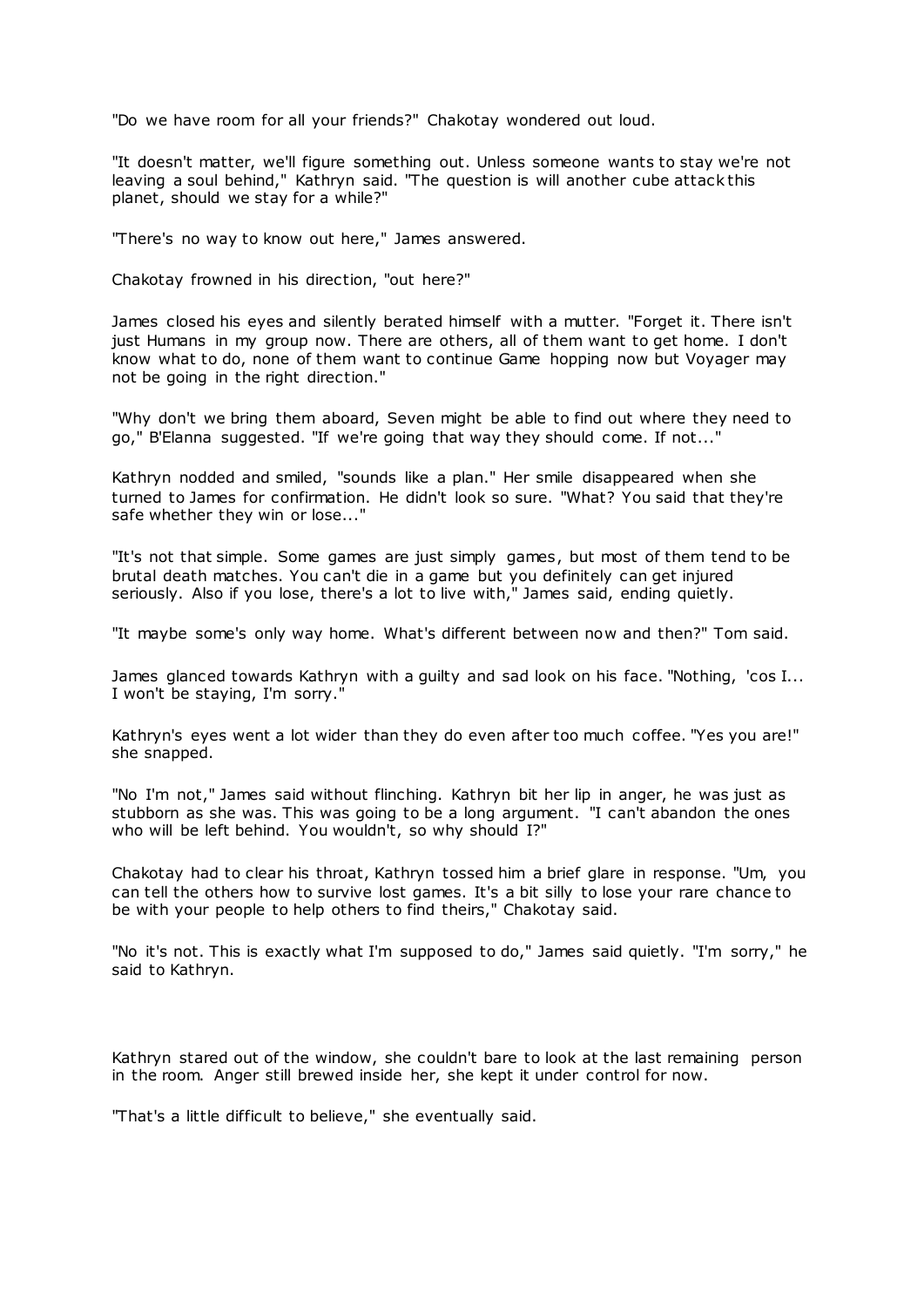"Yeah, I thought so too," James nodded. "There's no other way to explain the things that were in that army though. Unless you think fading into dust instantly when you die is normal."

"Vampires. This is ridiculous," Kathryn muttered. "You're not a child anymore. Surely you can think of something more believable."

James glanced to one side briefly, a sigh escaped him. "You just don't want me leaving."

"Oh I'm sorry!" Kathryn sarcastically snapped as she swung herself around. Her hands went to her hip. James looked a tiny bit nervous now that she had done that. "How dare I!" She tried to calm herself down with a sigh. "How did you think I was going to react?"

"Like this," James replied. "How do I convince you I'm not just making this up?"

Kathryn's hands fell by her sides, her head shook. "I don't think you are. Years ago we reached a planet to get food supplies. A Security team went down to investigate first, see if it was safe."

"They were murdered," James finished for her.

"No," Kathryn said. "They just disappeared, as did the rescue team. We never did detect any lifesigns, humanoid anyway, yet a ship left the surface and shot into high warp. The shuttle was all that was left, but it was trashed. Whoever it was stole parts from it. We never found out what happened to the awayteams, we got distracted by something else."

"I see," James mumbled.

Kathryn turned her back on him again. "We were there two months, nothing out of the ordinary happened again."

"So you believe me then?" James dared to ask.

Kathryn laughed bitterly. "That you're a super hero that fights vampires, and giant cubes that fall out of the sky which plays games to destroy cities. What's not to believe?"

"I wouldn't call me that," James said uncomfortably.

Kathryn scoffed, "what would you call yourself then?"

"I don't know. There is no name for it. Starfleet say that for a few centuries we've been called Slayers, but that's not..." James said.

"I was going to go with insane," Kathryn laughed bitterly again.

James looked down at the floor, that comment hurt him more than he liked. "You knew. I was always different. Now that there's an explanation for it you act like this is new and ridiculous?"

"It is ridiculous!" Kathryn spat at him, once again swinging around to face him. Her anger dissolved when she saw his upset face looking to the floor. "You're my son. I don't want to lose you, again."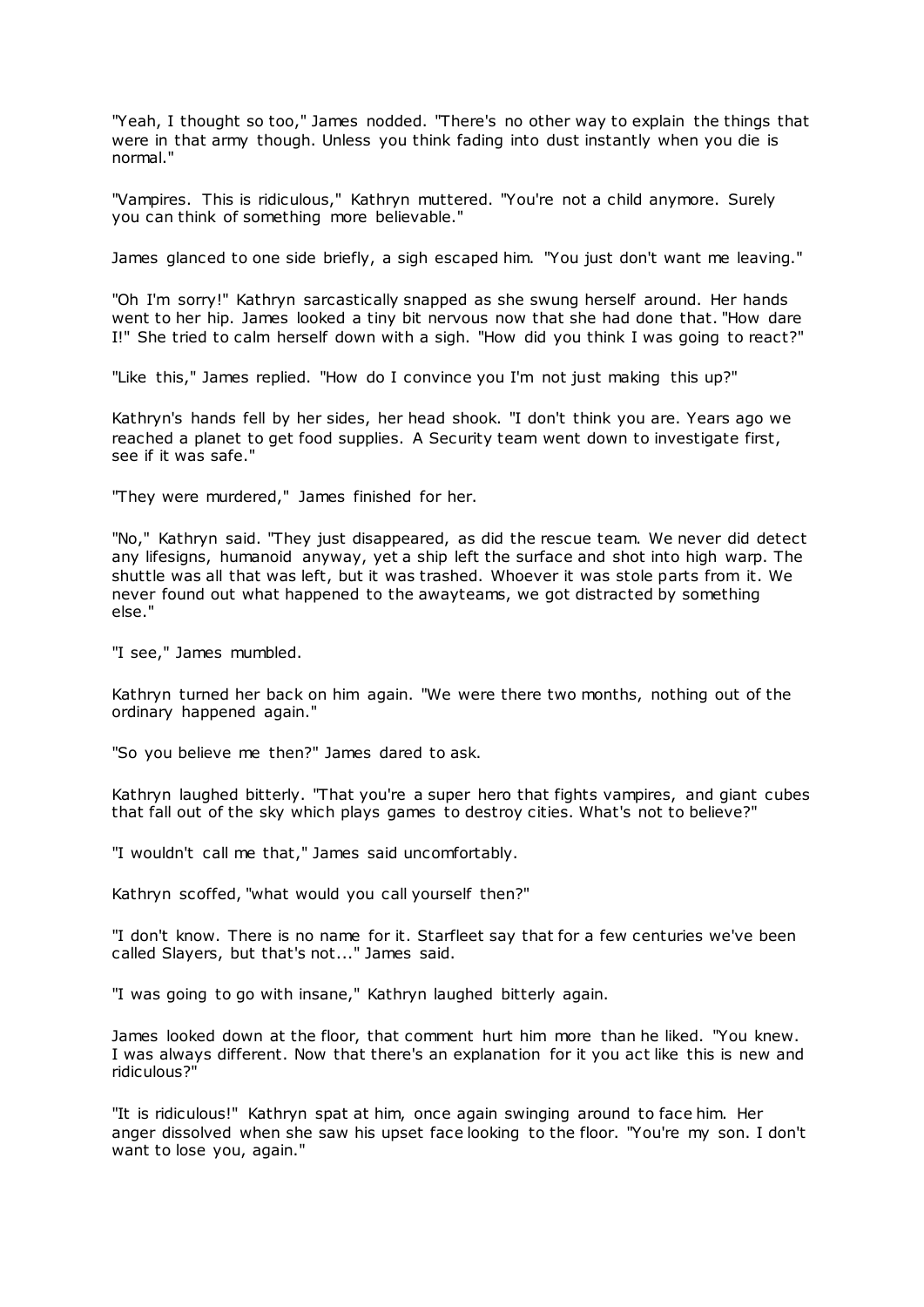"I know. Wouldn't you do the exact same thing in my position?" James argued.

Kathryn sighed deeply. "You... you're not me and I'm not you. Yes I would, but I wouldn't expect you to just cos I would."

"What if I don't go, and those people go into more Games on their own. They run into a death match game which they can't win, an entire city is obliterated," James said.

Kathryn quickly butted in, "you wouldn't know, and besides..."

"I can barely live with myself knowing that Manchester had at least a cube shaped hole in it. It could have been flat lined by the damage, killing thousands. I can't do that again. I can't live with it. It's too much," James continued.

"But that could still happen if none of them chose to go. Are you saying you'd still leave anyway?" Kathryn asked with a tear in her eye.

"That's true, it could," James said in a worried voice.

Kathryn stepped forward to grab both of his arms, "you can't be everywhere at once. From what you've explained Cubes can land anywhere, anytime. You couldn't possibly be in the right place every damn time, and you can't be expected to win everytime. Didn't you say you missed one cube as you were too far away to get to it? Imagine being on the wrong side of the quadrant and that happens again."

"Stop!" James snapped. "Why are you doing this? You're just convincing me I should go, at the very least I can stop a few."

"We've got sixty thousand lightyears to travel. We can drop you off anytime we spot one, even transport you right underneath it. Surely that is more than or just as effective than your plan. At least this way you're not alone," Kathryn argued. "Please, think about this. Promise me."

"You don't think I've paid attention all these years? You knew it was going to be hard to go to the Academy and be my mum, but you did it anyway. You volunteered for the most challenging missions you could find. You risked your life more than once to save others. You could have died so many times, leaving me all alone..." James countered.

"You said you were fine with that, that you'd rather be proud of me..." Kathryn stuttered.

James nodded, "I am. That's the point. You've been a good example."

"Ugh, if I knew that my decision to join Starfleet would convince you to devote your life to *playing games*, I wouldn't have," Kathryn grumbled.

James smirked slightly, it made her shake her head. "I don't want to leave with you being angry with me. I hoped that you'd support me, be proud of me."

"I always was. You don't have to be some silly Slayer thing to do that," Kathryn said.

James' smirk faded away into a frown. "I don't have a choice. Face it, I'm a freak. I always thought why not do something with it?"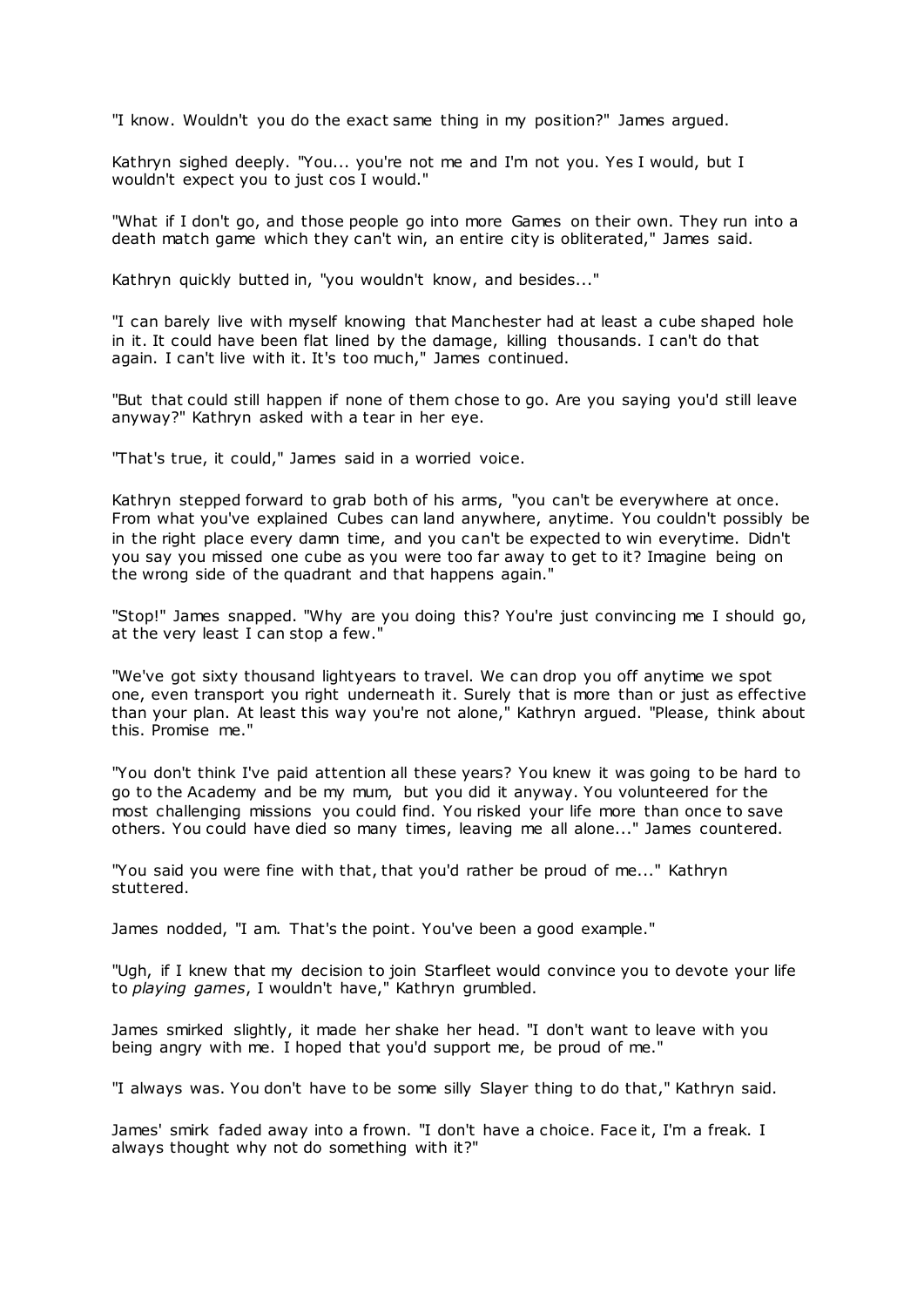"Yes and how many times did *doing something with it* get you into trouble?" Kathryn couldn't help but chuckle. "Nothing's changed, has it?"

"No," James replied.

Kathryn let herself sigh one more time. "You are just like me. Once you set your mind to something, you'll do it. I haven't a hope in hell in convincing you. All I can do is support you and hope that this isn't the last time I see you."

"Of course it won't be. The Delta Quadrant is huge. What were the odds that we were in the same system at the same time?" James said.

Kathryn smiled and nodded. "I'll hold you to that. Didn't I tell you, you're not escaping me that easily."

"Damn," James commented.

Kathryn mockingly scowled at him. "At the very least stay with us until we find a new cube. One might not appear here for years."

James nodded, "sounds like a plan."

# **2374**

"Come in," Kathryn called glumly. She tried to pick herself up with the cup of coffee in front of her. As usual it didn't work the way it used to.

Chakotay entered holding a PADD in his hands. "Weekly status report."

"Mmm hmm," Kathryn sighed. Her hand reached out to take the PADD. He handed it over while studying her face. She barely looked at it before returning to her coffee.

"Kathryn..." Chakotay said.

Kathryn's sigh cut him off. "It's been a year since he left. I wonder how he's doing."

"About that," Chakotay said reluctantly. Kathryn glanced up at him with wide eyes. "Seven and her new assistant have something Game related they wanted to show us."

Kathryn seemed a little disappointed to his surprise. "That? He was working on some early warning system. Games only take thirty seconds or so to land. What's the use in a scanner that detects them from a distance?"

"You've thrown down every idea he has. This one has merit," Chakotay smiled.

"He's just a silly boy that likes to build useless toys," Kathryn snarled. "Remember that stupid dimensional transporter he cooked up last week? The idiot just transported himself into Neelix's leola root patch."

"You haven't liked him since he deleted your babysitting program," Chakot ay laughed.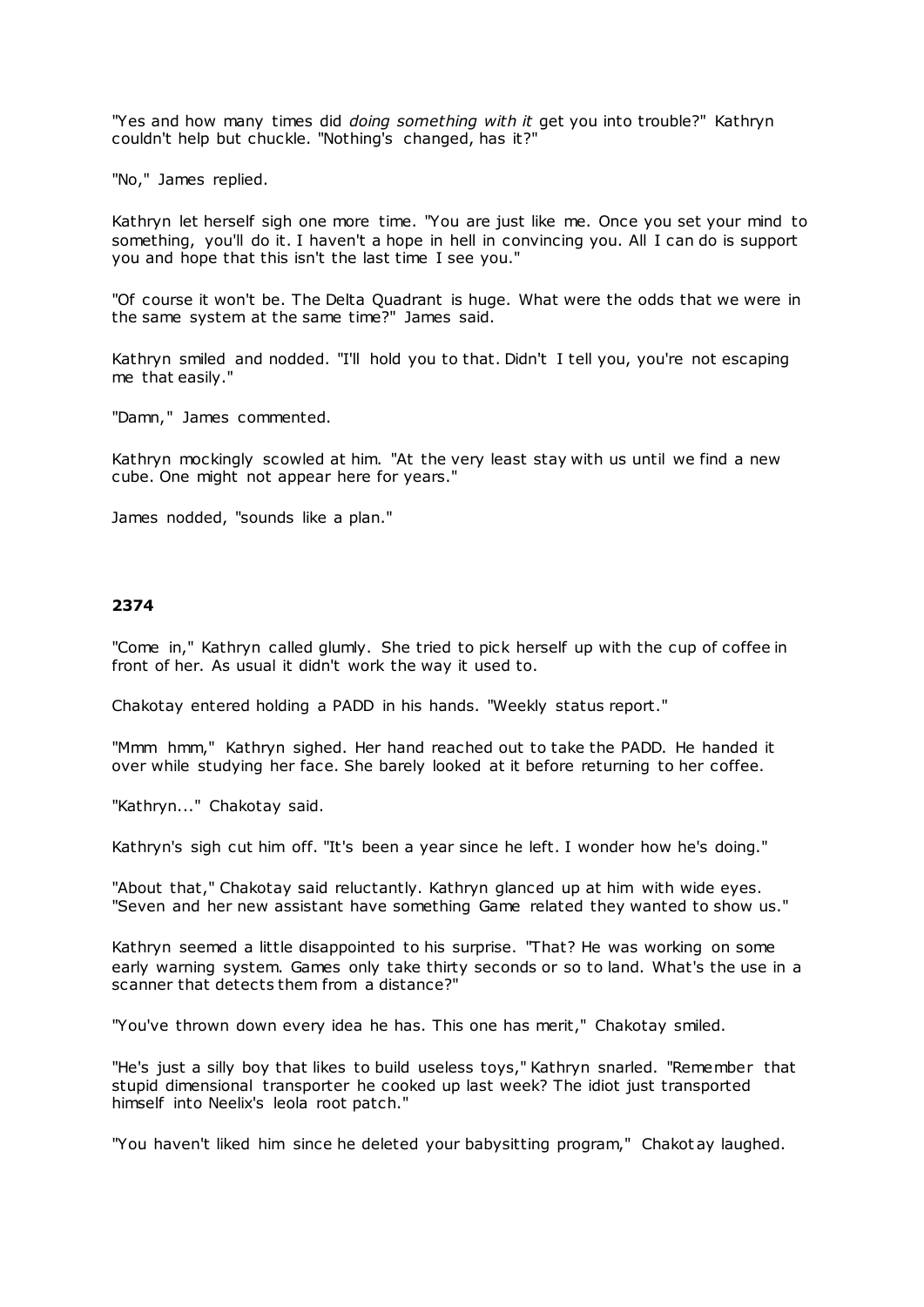Kathryn's eyes narrowed in his direction. "I never finished it, and it was more than a babysitting program. It's about possible ghosts, drama and..." Chakotay couldn't stop laughing. "He said he did it to make room for better things. You don't delete one program to make room."

"Two," Chakotay said once he stopped laughing. "He deleted Captain Proton. He said it was offensive. Tom hasn't spoken to him since."

"Fine, he can do one good thing," Kathryn groaned. "Fine, I'll humour him this once. If Seven wasn't working for him I wouldn't even look at him."

"Not to mention it's Game related," Chakotay smiled.

Kathryn almost growled at him, she held it back for now. "Yes I'm so selfish for looking into a possible life saving device. I'm terrible that way."

Chakotay's smile grew, "don't you miss the déjà vu days?"

"No," Kathryn replied with a snarl.

#### **Astrometrics:**

"We should really spell it with a X, it would warn people that if they want to come in here, expect X rated views."

Seven had tried her best to ignore him, but this comment she had to ask. "X rated?"

He turned to look at her, frowning in disgust. "Don't you have any other clothes?"

"I do not understand you," Seven said honestly.

"Of course not. I'm too complicated and intelligent for even you to understand."

He was the only one that could make her roll her eyes on this ship. Even Neelix wasn't this grating to her. "Perhaps we should get back to work, Mr Damien."

"It's just Damien," he groaned. "I thought Borg were smart. Though then again, they do need billions of people hooked up to each other to survive. Forget I said anything."

Luckily for both of them the doors opened behind them. Kathryn and Chakotay walked inside. "How's it going?" he asked.

"I finished my work on this days ago," Damien said proudly. "I've just had to spend the rest of the time explaining it."

"It would have only took two minutes but you preferred to talk about how *great* you are the whole time," Seven retorted. Kathryn didn't even try to hold back a smirk and then a giggle. Damien directed a glare in both girls' directions.

"Can we get to the point please?" Chakotay tried to calm everyone down.

"Yes, I do have better things to do," Kathryn huffed.

Damien's eyes narrowed. "This could be the only way home, but you're right, let's talk about coffee snorting and chair occupying."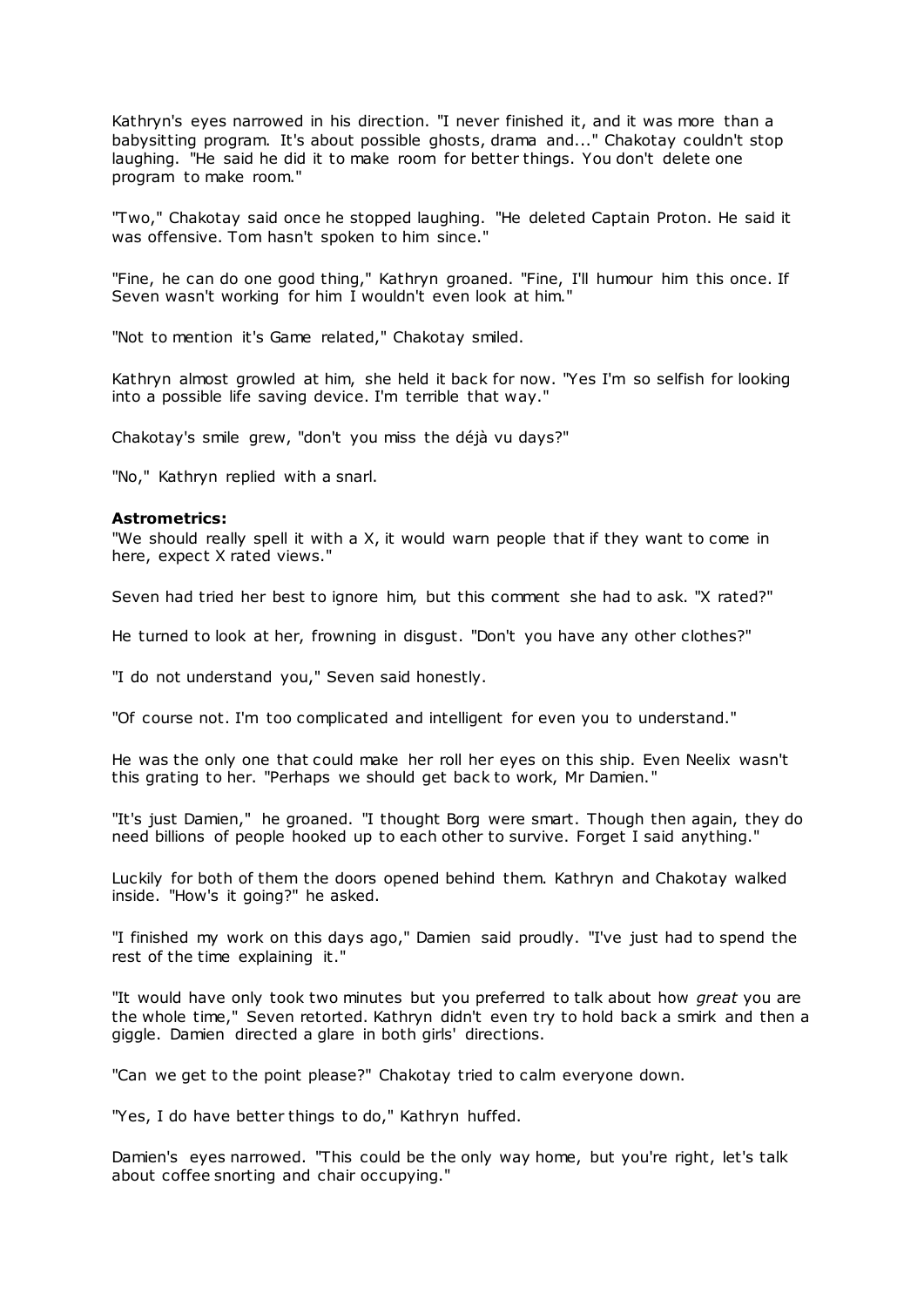"Damien we've been through this, you can't talk back to the Captain," Chakotay quickly said. He saw the steam rising from her in the corner of his eye.

Damien shrugged casually, "why not? She doesn't treat me with any respect." He passed a dirty glance to Seven. "I guess you have to wear a catsuit and get breast implants to get anything around here."

Chakotay got a nasty image in his head, he quickly shook it off. "Please don't do that."

"No problem, I'm not desperate enough like her," Damien smiled.

Seven's Borgified eyebrow raised quite high. "Perhaps we should discuss what we called them here for."

Damien raised his hand up to wave, but he just kept it front of Seven's face. "I'll explain this as simply as I can...'

"Shouldn't be too hard," Kathryn muttered.

Damien chose to ignore her for now, "Game Cube emerges from, let's call it subspace. No, let's call it a different place."

"Subspace is fine," Chakotay butted in.

"Fine. When it does it disrupts the planet's atmosphere, giving us that purple effect," Damien explained in a degrading voice. Kathryn pretended to look at a watch she didn't have. "Usually that's the first warning you get, but my scanner detects the Cube moving through subspace into our space. It then tracks its emerge point." He got a blank stare from Kathryn, just as he expected. "Ok. Cube comes out, scanner can see it before it does..."

"I get it!" Kathryn snapped. "That still doesn't give us much time to act."

"Of course it does. These measly systems will only detect something within a certain distance anyway," Damien said, gesturing to the controls. Seven took more offense at that than the hand in face. "My scanner can only work within the limits of the sensors here. Plenty of time to land and..."

"Land?" Chakotay didn't look so sure. "I thought these things land in cities, towns. How are we supposed to land in a cube's path?"

Damien shrugged, "that's not my problem."

Kathryn rolled her eyes. "Why don't you do something more suited to your talents." She shoved an empty cup into his hands, "coffee, black!"

"I thought that was *your* only talent," Damien sneered in return.

Chakotay noticed the steam slowly turning into a black cloud of smoke. "We'll cross that bridge when we come to it," he said quickly.

"There is one other thing," Seven piped up. Damien scowled at her for it. "Until we can figure out how to disrupt the frequency which kills the people in the cube when it is lost, we can't risk doing anything."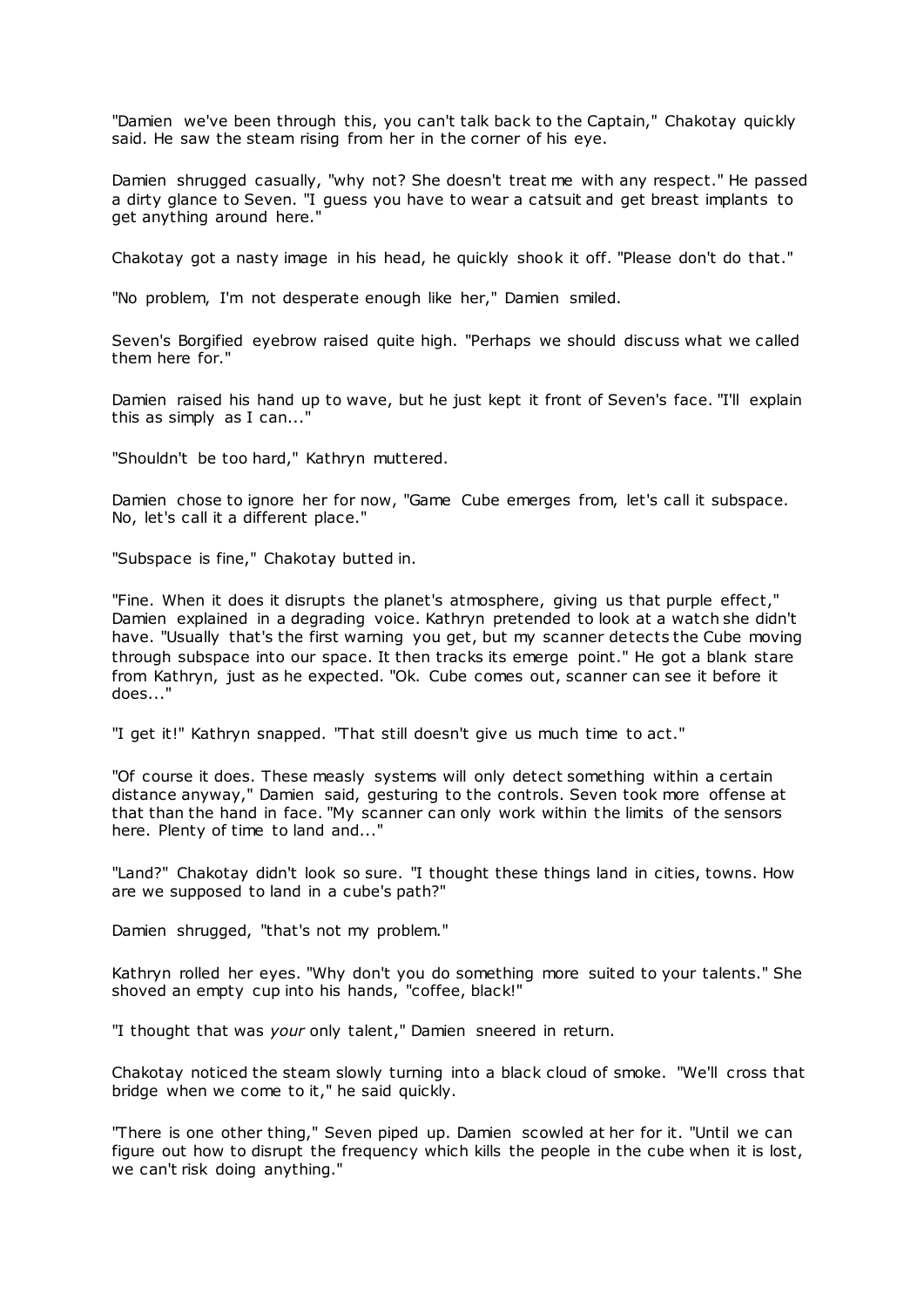Chakotay frowned in her direction, "but I thought James gave you everything."

"He did, we just have no way of knowing if it will spare Voyager too," Seven said.

Damien's eyes rolled, "you mean you have no way. I do. The cube wipes out everything that is rooted to the surface, the frequency obliterates everything that isn't, Voyager included. I've seen alien cars and pedal bikes being dropped off after a won cube. As long as they're not in the buildings, they take anything that's moveable."

"Maybe we should find a way to modify it, we may be able to avoid the city destroying part," Chakotay said thoughtfully.

Damien groaned, he was surprised when Kathryn did as well. "Why don't we try winning, then we won't have to worry about any of that crap," Kathryn said. "Seven, activate the scanner."

"It's my scanner," Damien grumbled.

Kathryn ignored him and continued, "as soon as you find one, if you have to, take helm control and take us straight there."

"Captain," Chakotay warned. He carefully gestured her to one side. "I don't have to tell you that you're acting irrationally."

"So why did you?" Kathryn muttered. She turned on her heel and swiftly walked out.

"Phew, I can breathe again," Damien sighed in relief. Seven's eyebrow raised again. "You telling me you don't smell it?"

Chakotay rolled his eyes. "Perhaps you could be a little more grateful Damien. If it wasn't for her son, you would have been killed by the second Game Cube."

"That would be like thanking my insane mother for all the wonderful things I've done," Damien said with contempt.

"Yes, when we get back to Earth I'll be sure to thank her in person," Chakotay said dryly.

"Good luck with that one," Damien smiled gleefully. Chakotay swore he saw some malice in his eyes when he did. He shook it off, it was just Damien after all.

"Perhaps we should test to see if the scanner will work before landing Voyager on its first use," Seven suggested. "Also we won't have time to cross any bridges. The cube takes seconds land, that's not enough time to find a safe landing spot."

"God, just land on top of a building. Voyager's not that heavy," Damien groaned.

Chakotay and Seven didn't even bother giving him a blank stare, they ignored him completely.

"If there's no place to land, we don't," Chakotay said.

Seven disagreed, she sighed. "The Captain will not do that. She will want to help the people and find her progeny."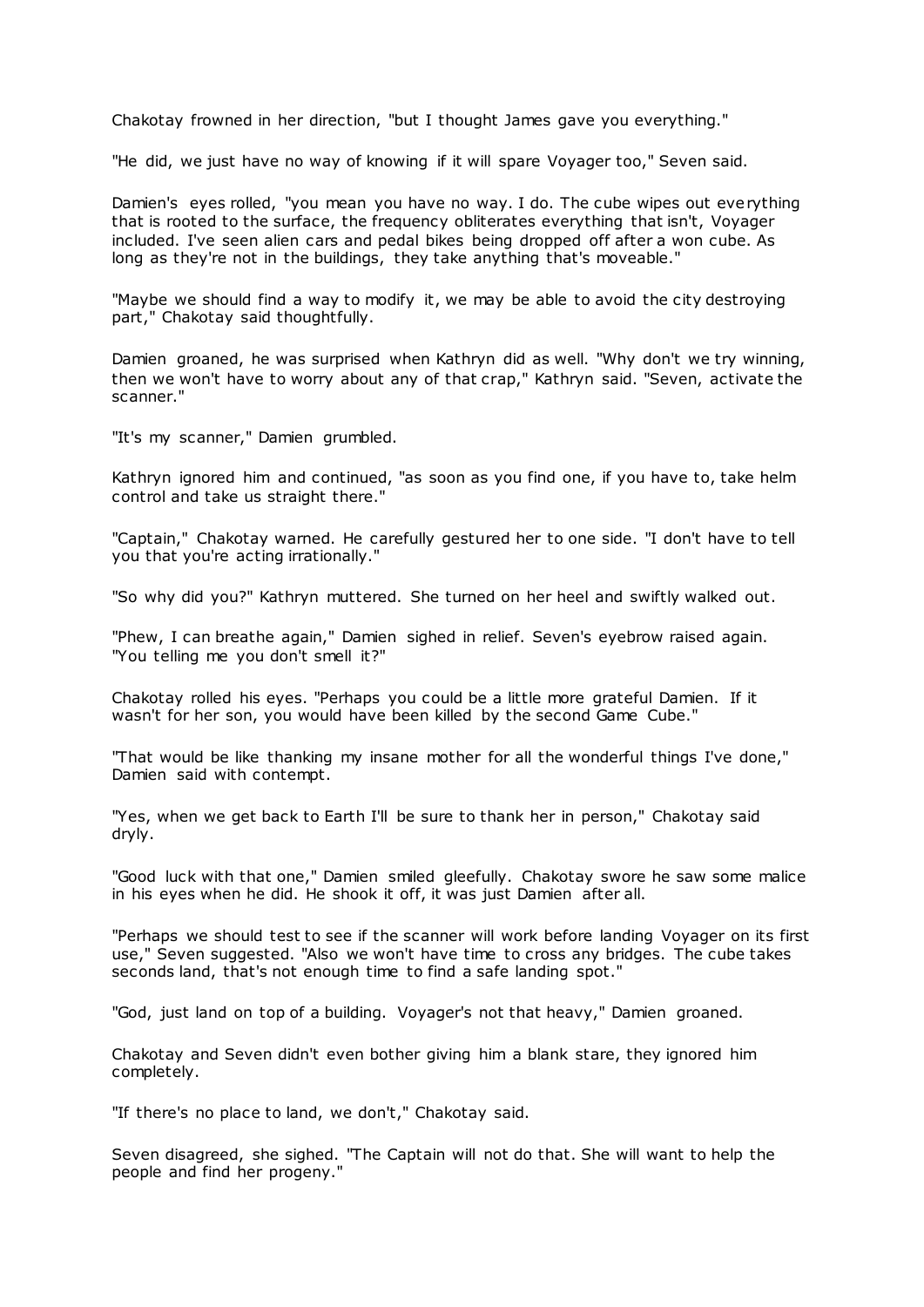Damien almost snorted into laughter, he caught it in his throat. Chakotay bothered this time to look at him. "I understand now. The chest. How else would anyone like her? Progeny."

"It is the correct term," Seven pointed out.

"Of course it is," Damien said in a patronising voice. "Trust me, she won't find James. There are Cubes being spat out in any random direction every few minutes, some even to places we've never heard of. This is just a very long express ticket home on many different trains going in different directions, not a miracle machine. Though I could probably invent that too."

"She found him once, it can't be that hard," Chakotay said as he turned to leave.

Damien rolled his eyes, "the hard part isn't finding a cube, Chuckie. It also isn't the actual game itself. If you think you can just board a cube and go straight home, you're as delusional as your Captain. Factor in searching for her son, and you know she won't stop 'till she does, and we're not looking at just a seventy year trip. You're never getting home."

Chakotay stopped at the door, he breathed in deeply and out again. Damien and Seven saw his fists clench.

"Then why did you waste your time on a Cube detector?" he asked.

Damien laughed, passing a smile in Seven's direction. Her blank stare and obviously her outfit made that disappear and he turned back. "I'm a genius. It was because I could. Besides, the Game system is interesting, unique. I'd love to learn more about it."

"It is fascinating," Seven agreed.

Damien groaned, "eugh, don't put me off. We've barely scratched the surface. Where did we go between Cubes, can a Cube really go anywhere? What's its limits, its weaknesses. How far can a weapon like this go? Why was it made, by who?"

"Okay I get it," Chakotay interrupted him quickly. He turned back around to face them both. "If we can use this system to get us even a lightyear closer to home, it's worth it. If we learn more about it, even better. However I'm not willing to jeopardise this ship or anyone in a Cube if we're not ready. We'll test it."

Seven gave him a nod, but Damien didn't look so sure. "It works. I used a simpler design of this to help the group reach the Cubes in time. After that missed one, the Slayer wanted to make sure it never happened again."

"The first cube we detect, set a course," Chakotay ordered. "We're just not going in it until we see it for ourselves." He turned to leave once again.

"Really? I'm smarter than her," Damien protested. Once he had gone he growled in frustration and rushed after him. "That crazy Captain is just going to fly us straight in, you can't stop her."

"Will you make up your mind?" Chakotay groaned as he walked down the corridor.

Damien stopped for a moment, then continued on. "What?"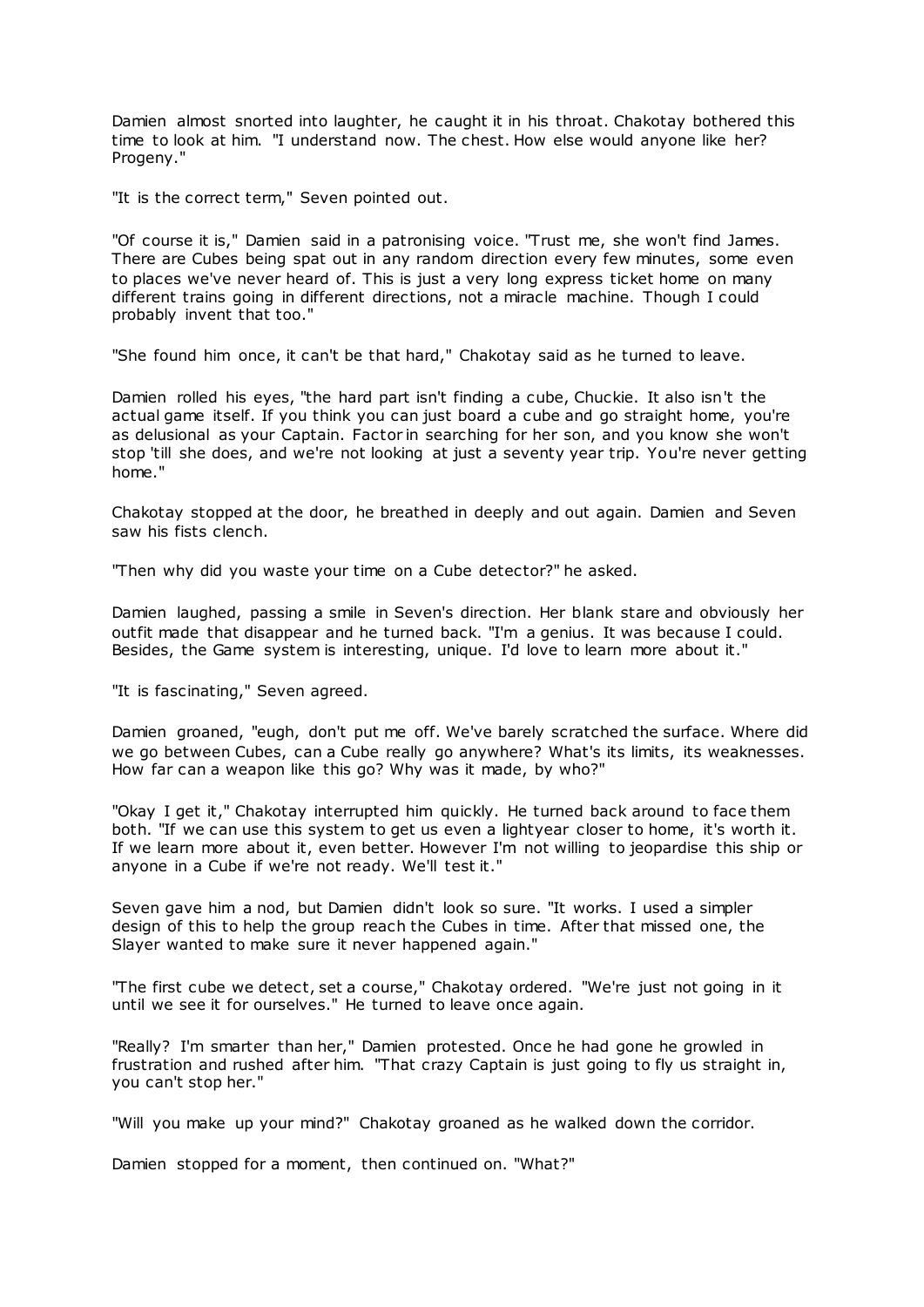"First you want to go in, then you don't cos we'll never get home, then you want to so you can learn about it. Now you're worried that we're going in," Chakotay explained.

"I don't care about going back to Earth. Nobody there appreciated my greatness," Damien scoffed.

Chakotay stopped and swung around. Damien had to stop to avoid a collision. "Again, make up your mind."

Damien's face stiffened a little, his jaw bones flared. "You weren't listening. The Cubes rarely hit the Alpha Quadrant, you can't just sit in a cube and wait until it eventually shows up in the right spot. You don't know where it is until you leave it, then you have to wait for the next one. You then believe that if you had just stayed you'd be where you wanted to be..."

"I was listening. This is why we should learn more about it before we dive in head first," Chakotay muttered. "It doesn't explain..."

"It does. I'm a scientist, so going inside a Cube now or later doesn't make any difference to me. I just don't appreciate my work being degraded like it was," Damien said.

Chakotay smirked at him, "if you were a scientist you'd know that everything must be tested, and..."

"It was tested in the field, I told you!" Damien shouted at him.

"You've made changes to it, that warrants further testing. A scientist would know that. You're just a little boy who knows too much," Chakotay said.

Damien gave him a cold glare, he took one step closer. "Your Captain is so obsessed with her just as impulsive freak of a son, she'll not only dive in to the first cube she sees, she'll do a somersault and twist. You know that." Chakotay's smirk disappeared, he did know that. "Like I said, when we go doesn't matter to me. I just thought I'd warn you." He continued glaring at him as he walked by him. "Don't want to die before we even get inside, do you?" he whispered.

Chakotay shook his head and gritted his teeth. His fists were still clenched from before.

"Oh please, that little spot in my ear is just trying to act superior. He does this all the time," Kathryn grumbled as she paced her Ready Room. "I asked him if he was so smart, why didn't he go to the Academy? His answer was he was too good for them."

"He has a point, not about the Academy anyway," Chakotay said softly. "If Voyager could surf the Cube network all the way home, then James would have told us that. He'd still be here."

"He wouldn't want to risk putting us in any danger," Kathryn said quietly, her head fell slightly.

The look on her face made Chakotay feel terrible, but now wasn't the time to worry about that. "You wouldn't either, would you?"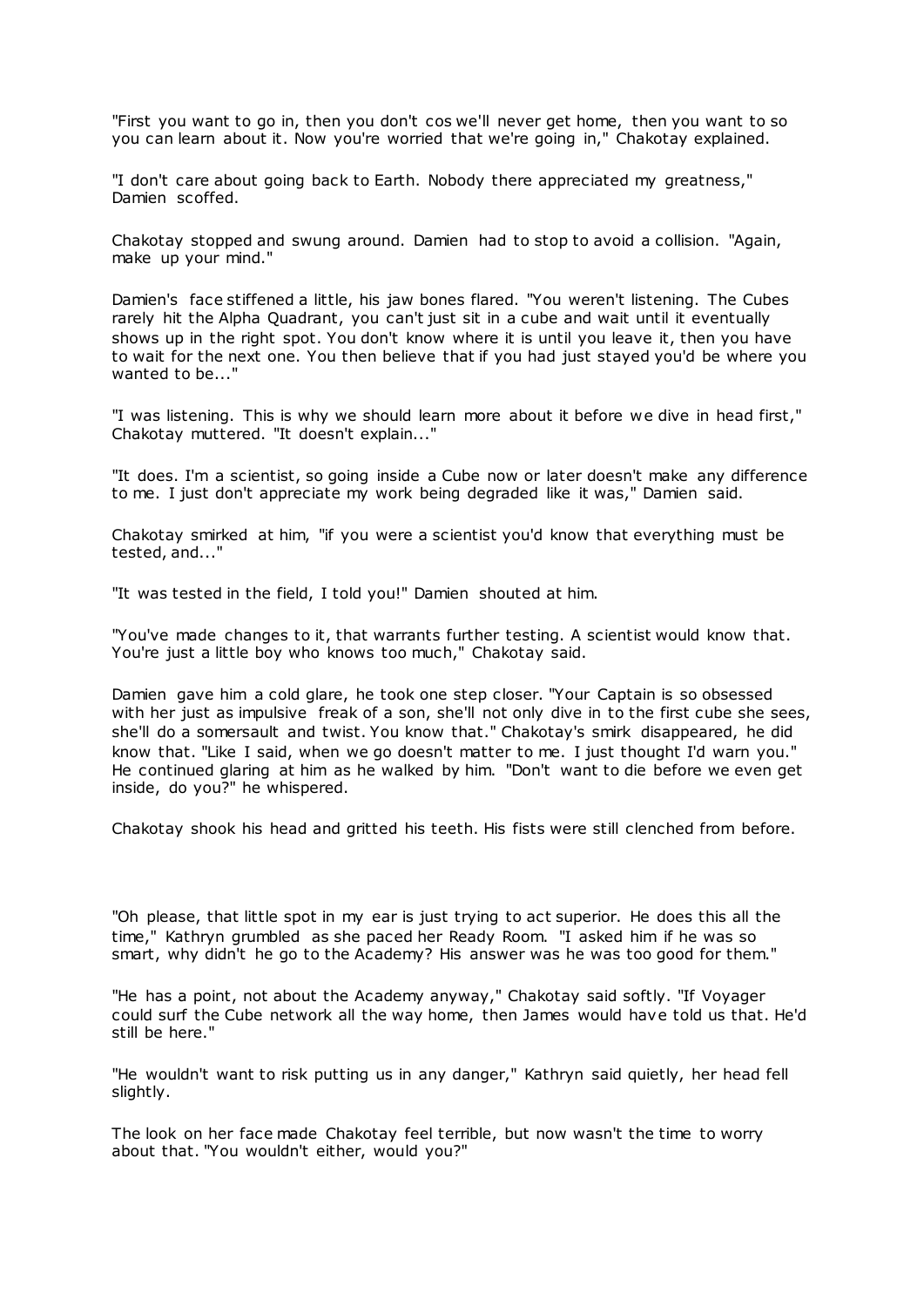Kathryn armed her best death glare. Chakotay steeled his nerves to go up against it, but he could feel his insides withering. "Are you saying the whole Game Cube idea is an unnecessary danger?"

"I'm saying we should be cautious and not hop into the first Cube we find. I know you never said it directly, but you will try to anyway," Chakotay said.

"What, because I'm just a weak little girl who misses her baby?" Kathryn grumbled.

Chakotay shook his head, "no, because you won't want to stand by and just scan while a city is torn apart by one of these things." Kathryn's glare faded a little, it gave him some breathing room for now. "There's a lot to consider; a landing spot, whether Damien's right and Voyager comes with us, what if we lose the game, where will we end up? We may end up even further away than we are now."

"I like the way he waited until he finished his scanner before warning us," Kathryn said, rolling her eyes.

"We knew all of these things before then," Chakotay reminded her.

"Maybe, but I don't trust that little toad. He's playing us," Kathryn said. Chakotay wasn't convinced, he sent a frown her way. "Now that it's done, he suddenly has issues about how it's used."

"He's a chore, we all know that. It doesn't mean he's plotting against us. Y our constant teasing doesn't help either," Chakotay said. Kathryn's glare threatened to grow again. "By your logic, Tom's an evil mastermind."

Kathryn burst out laughing. Chakotay tried to hold it back, but he couldn't, he burst into laughter as well.

Chakotay was the first to recover, but he had to wipe a small tear from his eye first. "Seriously though. Damien talks and then talks some more. He can't help bragging. I find it hard to imagine him scheming something, and being able to keep quiet about it. The only problem is a lot of the time, he's right."

"What exactly is he right about? We don't even know if his scanner works," Kathryn said now that she was calm again. "Wasn't Seven the one that said there may be a problem. He was the one whining that everything was perfect and we shouldn't question him."

"Kathryn," Chakotay tried to interrupt.

"From what you said, he only did that scare mongering because you weren't kissing his feet and saying how great he was. He's just an overgrown child throwing his own toys out of the pram," Kathryn said.

Chakotay smiled and nodded, "I know that."

"Then what?" Kathryn said, her eyes stared him down.

Chakotay looked uneasy at the look she was giving him. "Damien didn't have to say anything. I know you well. I just think there's many reasons to think this through. You can't just dismiss them because they come from somebody who is annoying."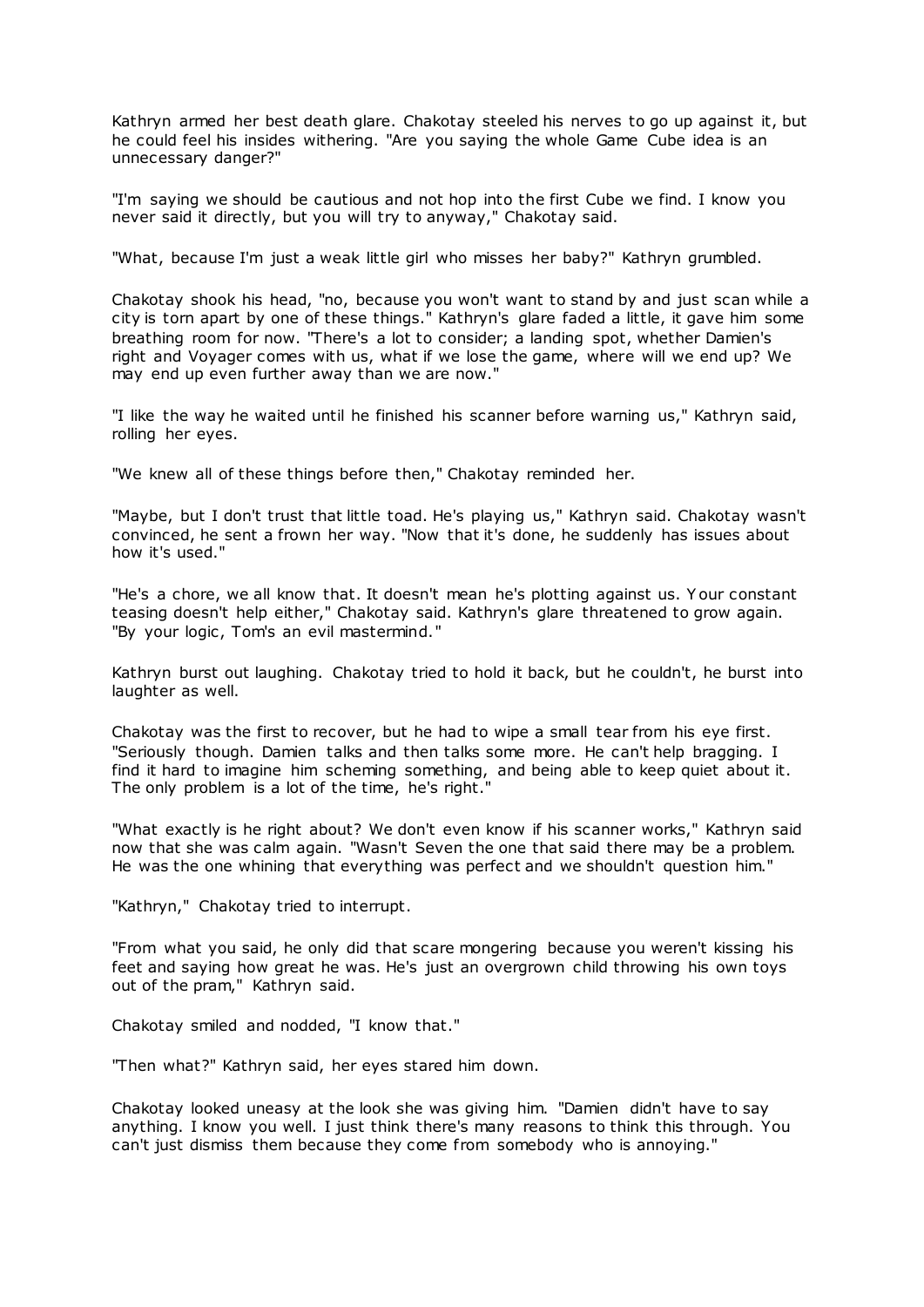"I knew that the Alpha Quadrant was a long shot. It doesn't mean we have to give up without even trying," Kathryn said. Before she could be interrupted she continued, "also the landing issue isn't one. Voyager is small enough to maneuver under the cube and land safely on any large structure without causing any damage. Don't think I've just decided to go in guns blazing without thinking about it."

"What about the games themselves?" Chakotay dared to ask. "Didn't James say sometimes, most of the time they're usually brutal fights to the death. A few members of James' group were injured during their trip, so..."

"He also said it was impossible to actually die in them," Kathryn muttered.

"That's not the point. What if we've got dozens, hundreds of these things waiting for us on our journey? It's a lot to ask," Chakotay said.

Kathryn sighed as she looked down towards the floor. "You don't think we should do this at all."

"I think we should inform the crew what could happen, get their say. It's their lives we're discussing," Chakotay answered. "The Cubes aren't going away anytime soon, what's the hurry?"

*"Astrometrics to Captain Janeway."*

"Still," Chakotay said.

Kathryn's eyes only half rolled as her hand went up to tap her commbadge. "Yes?"

*"Subspace disruption on planet 05, sector 17498. We're in range," Seven's voice replied.*

"Might as well take a look," Kathryn said.

Chakotay nodded lightly. "Should I tell Harry to contact the planet, warn them?"

"Good idea," Kathryn agreed.

#### **The Bridge:**

"Not such a good idea," Tom commented just as the ship trembled.

Kathryn narrowed her eyes towards the viewscreen. The planet was dead ahead, but in its path were an armada of alien ships. Each one fired a red ball of energy at them every few seconds.

"Hail them again!" she snapped.

Harry shook his head. The next hit forced him to grab onto his station to avoid losing his footing. "They're not answering."

"I think they are," Tom said.

*"Astrometrics to the Bridge..."*

"Now's not the time Seven," Chakotay warned.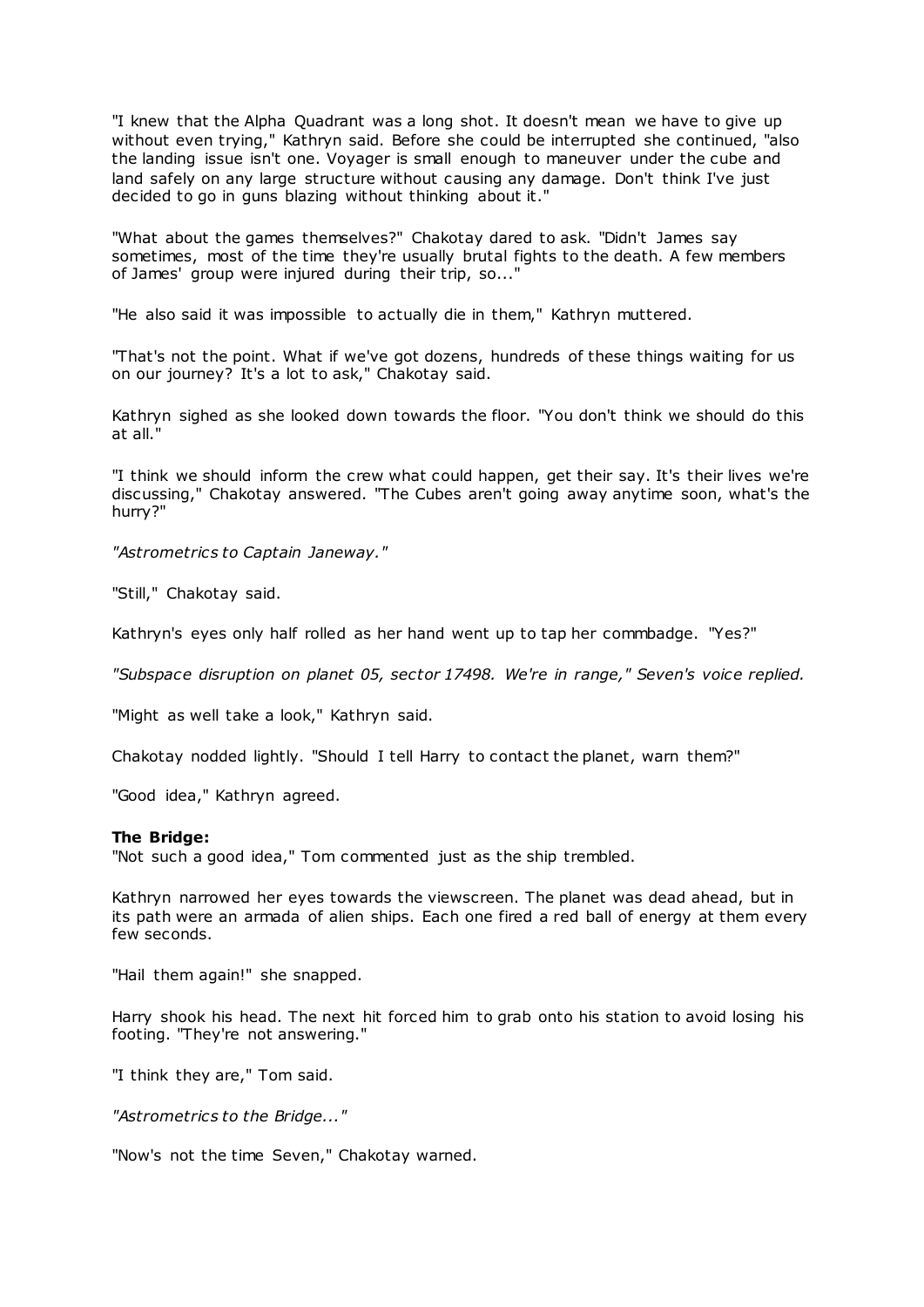*"If the readings are correct, the Game Cube should be emerging from sub space in one minute."*

*"Yeah, I'd recommend diving. Take a run and jump," Damien's voice said.*

"It's not our only option. We can ret reat," Chakotay said mid tremble.

Kathryn gripped the railings near the helm tightly, she was still staring straight ahead at the viewscreen.

"Shields are at 10%, Captain. We cannot take anymore of this," Tuvok reported. "I agree with the Commander.

Kathryn noticed a small part of the atmosphere churning, changing colour. It was only a matter of seconds before they were a deep purple.

*"Game Cube is beginning its emergence."*

"How many people are directly under that thing?" Kathryn questioned.

Chakotay's shoulders slumped. Thankfully Tuvok was on his side, "Captain, even if we survive the journey through the alien's attack force, we will just confirm their fears that we are the ones responsible for the Cube."

"How many!?" Kathryn hissed.

Harry swallowed the large lump in his throat, only just. "Two hundred thousand Captain."

"Versus a hundred and fifty of us," Kathryn said. She sensed Chakotay about to argue with her without even looking at him. "Don't say it. This is their first Cube or they wouldn't be blaming us. None of those people will know what to do. We do."

"Do we?" Tom stammered.

"Take us in, Mr Paris," Kathryn ordered.

Chakotay tried to pull himself out of his chair, but one last weapon hit threw everyone backwards.

"Shields are down!" Tuvok yelled.

"Captain, we'll not make it," Chakotay argued.

Kathryn nodded in agreement. "You're right. We have no choice now. Tom!"

"What?" Tom stuttered. He found Kathryn behind him already, clutching onto his shoulder. He decided to keep his next thought to himself. "Yes ma'am."

The alien ships continued their weapons fire on the defenseless ship. Voyager tried to dodge every one of them as she lurched forward towards the planet. A few shots pierced its hull but that didn't put the starship off, she continued into the atmosphere. The alien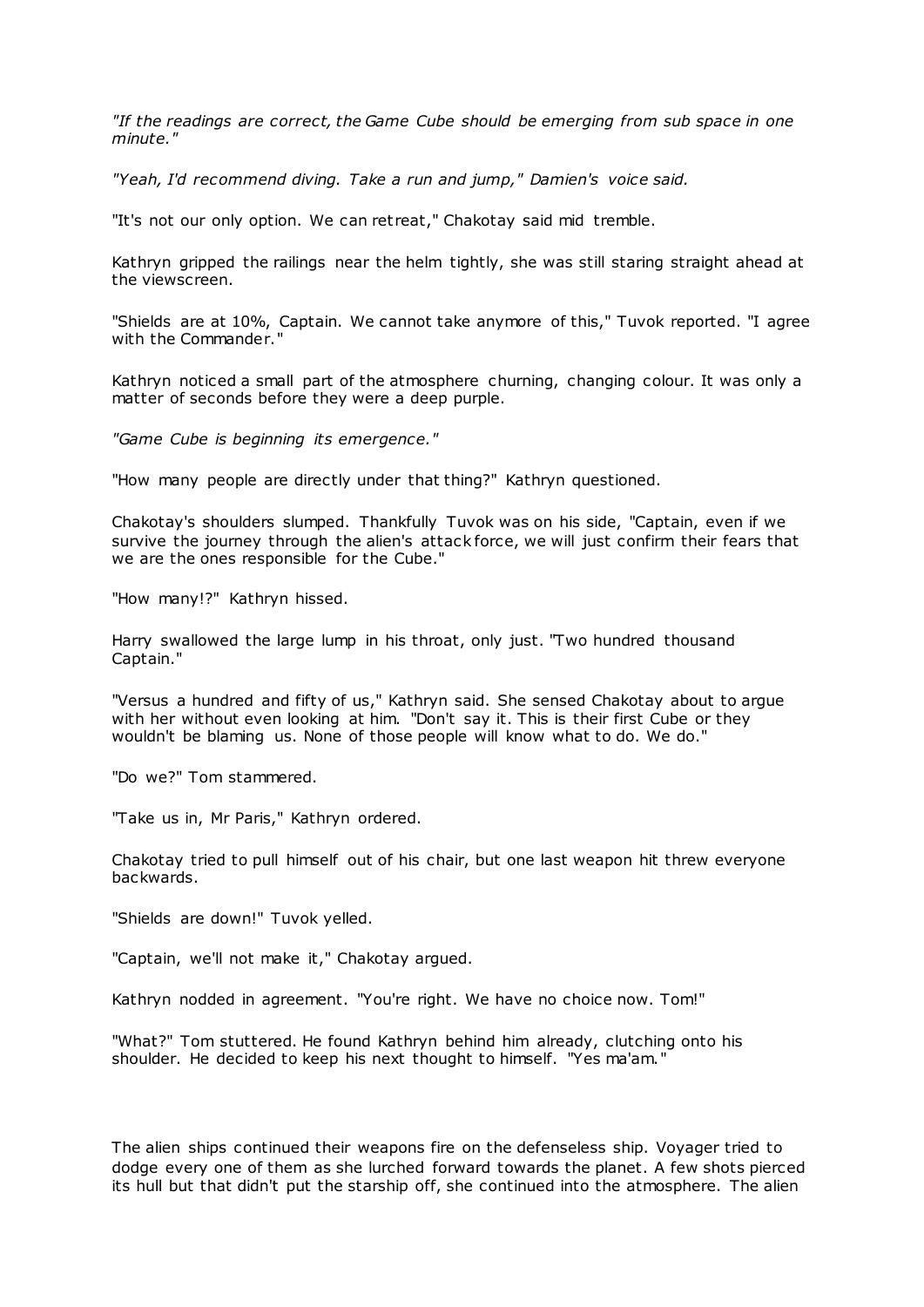ships held off their attacks when the starship plunged into the clouds. They instead just followed Voyager down, two of which dared to go in via the purple storm clouds nearby, destroying them instantly.

Voyager wasn't much better inside. The entire Bridge shook violently, stations were sparking uncontrollably.

"We're too close," Harry warned, his voice vibrating along with the ship.

Tom quickly wiped the sweat from his brow with his arm. He found that difficult as everything was shaking. "I know, I know."

"Captain, two of the enemy ships have been destroyed. The others have held off their attacks. We can safely retreat now," Tuvok suggested.

"No! We're going in," Kathryn snapped.

The clouds on the viewscreen broke apart, now everyone could see the alien city below them. The only piece of the skyline that could be seen was a dark purple, the entire city had a black shadow cast over it.

Despite breaking free of the clouds, Voyager still trembled but not as violently as before.

"It's just above us," Harry stuttered. "Dropping fast. We need to find somewhere to land."

"I'm looking but unless we want to land on a sky scraper..." Tom stuttered.

Kathryn's grip on his shoulder tightened, "it'll have to do."

Tom shook his head, "we'd have to slow down to accurately do that. That cube though, it's not giving me room to breath."

"Harry, let's see it," Kathryn ordered.

Voyage continued its decent towards the city, however only a mere kilometre above it was a huge cube shaped object blazing down from the sky. As Voyager tried to level off towards a tall building, the cube gained in.

Tom's whole body was sweating at this point, he worked as fast as he could. The purple on the viewscreen wasn't helping either.

"Let's not see it," Chakotay barked towards Harry. He nodded nervously.

The whole Bridge trembled even harder than it did while Voyager was in the clouds. It was bad enough to make standing people who weren't holding on tumble to the floor.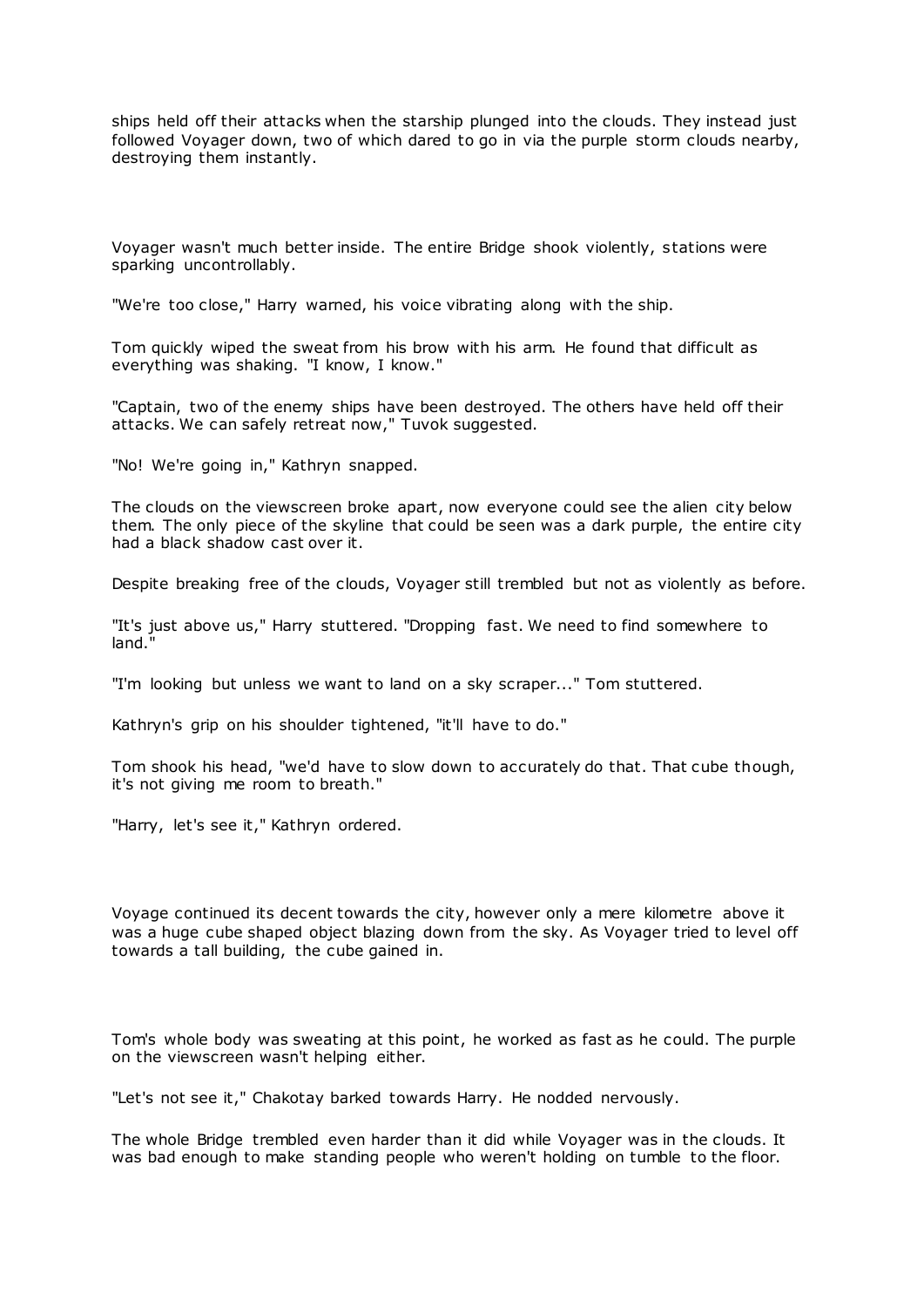"Two hundred metres," Tuvok warned.

"This is going to be rough, hold on," Tom almost squeaked.

Kathryn took his advice and tried her best to get back to her chair. The trembling was too much and she fell to the floor.

"One hundred," Tuvok warned again.

The landing struts emerged from Voyager's belly as it closed in on the top of the sky scraper. The cube however kept its fast speed and closed in.

The people below began to panic and run as the cube enveloped the tips of the larger buildings. Like they were nothing it kept going at the same speed. It was chaos as everyone ran in different directions, clambered over anything in their way.

Voyager was within metres of the roof but it was too late. The cube caught up with them, its edge touched down on top of the saucer. The people who weren't running below watched in horror as the starship was ripped apart in a fiery explosion. Even worse, the explosion didn't even slow the cube down. It kept coming. The only change was the cube's colour distorted, lines flashed across it. Their own vessels flew out of the clouds, all but one collided immediately with the cube and were ripped apart like Voyager was. The last one turned tail and flew back up into orbit.

Nobody stood to watch it now, they joined everyone else and ran in all different directions. It didn't take long for the cube to hit the ground. When it did the screams stopped, an eery silence took over the entire city.

## **2380 Earth**

There wasn't a cloud in the sky. The sun was blazing, there was barely a breeze. Everyone were taking full advantage of it. The parks and beaches were full, outdoor shopping areas were so crowded nobody could see where they were going. Shuttles had been mostly abandoned as their owners preferred to walk in the sun instead.

Nobody expected it. The blue sky was still empty only seconds ago. Everything went black. Every single person stopped what they were saying and doing to look up to the sky which had suddenly been filled with black clouds. Panic started to set in as every single night light that had switched on to accommodate went straight off, one by one.

"You have failed," a voice boomed towards him.

Q felt a little intimidated by it, which was unusual for him. "I know."

"Your confidence in the Humans once again leads to your downfall, Q," the booming voice said. "We will find another..."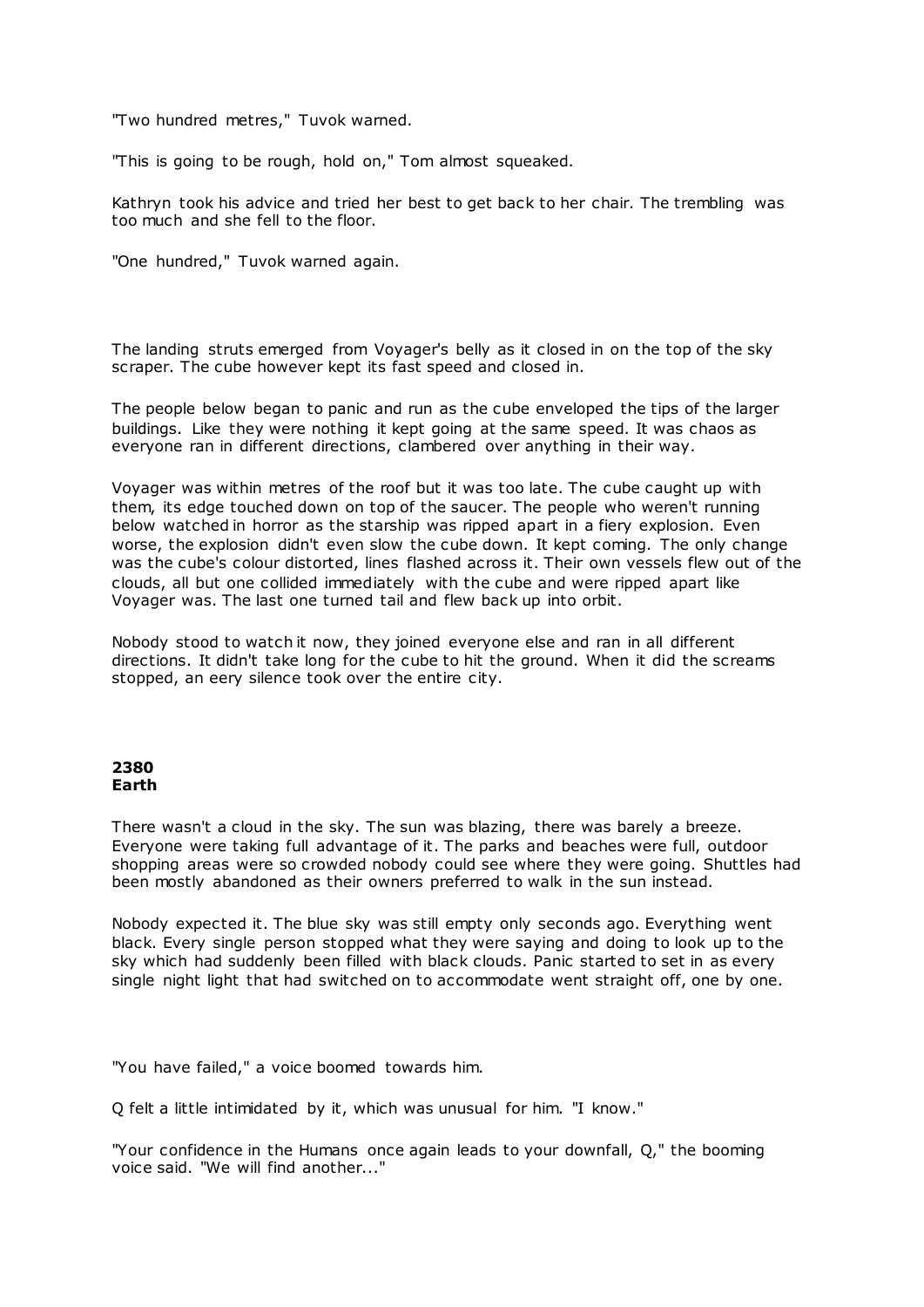"No," Q butted in. "I know what went wrong. She remembered too much. It lead to things even I couldn't anticipate until it was too late. Just give me one more chance, I'll fix it."

"You cannot send her back again. Kathryn Janeway is dead," the booming voice reminded him.

If he was in Human form he would have been tempted to give him a finger, or just shake his head. Instead he only spoke, "I don't have to. The deed is done, it just needs a slight tweaking, that's all."

"You can guarantee that her memory will be truly wiped?" the booming voice asked.

"Of course," Q answered.

"If you could do that, why didn't you do that in the first place?" the voice demanded.

Q let out a sigh, "you saw what happened when her future self meddled with time travel. I wanted to avoid that again."

"You promised us that the changes you made would in itself avoid it," the voice said.

"Well it did," Q chuckled grimly. The voice grunted, he didn't sound amused. "I'll fix it. I swear. I will not fail again."

"See that you don't. We still haven't forgotten your past transgressions, after all," the voice threatened. Q's whole being winced at his words. "I trust you understand me."

"Completely," Q answered.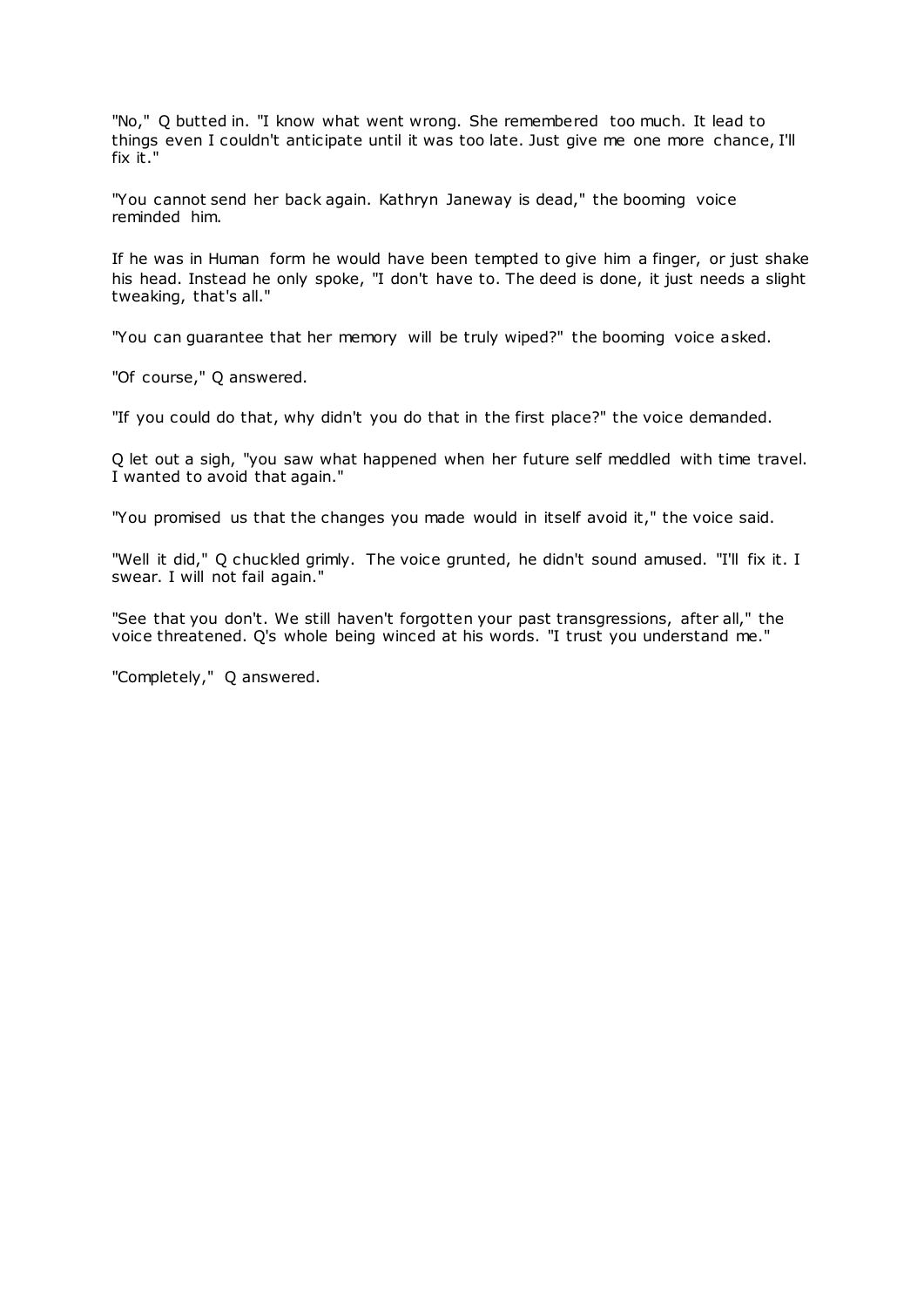# **THREE**

# **2351**

Her bags were packed once again. She stood in between them, staring straight at the front door. She couldn't bring herself to go any further. This felt very wrong to her, she had thought about it more than enough over the last two years. It really was the right thing to do.

Three taps at the door brought her back to Earth. Her hand reached for the door, she noticed it was trembling as she did so. To her relief her cousin Leanne was on the other side of the door, smiling warmly.

"Hey Kath, I heard," her voice was sympathetic.

Kathryn's throat closed up, the tears were threatening to appear. "Yeah, I said I'd do it but I can't."

Leanne's face fell, her hand clasped her cousin's shoulder. "Then don't. Take him with you."

"I heard that," a voice behind Kathryn said. Kathryn tensed a little and Leanne tried her best not to scowl as Peter Taylor walked over to the pair.

"It's ok. I'll... just go and say bye to him," Kathryn said through her hoarse voice.

"He's asleep, I doubt he'll be able to hear you," Peter said, almost breaking into a smirk.

Kathryn caught it in the corner of her eye. Her body once again told her what she was doing was wrong. The smile he now had on his face reminded her of the night she met him. She couldn't believe she fell for his act, even if she was a silly teenager. She thought she was more mature than that. *Obviously not, I'm still just a kid.* That was why she was leaving. It was for the best.

"I guess," she eventually muttered.

"Where's her stuff, I'll get them," Leanne said. Her face went immediately red when she spotted the bags sitting at Kathryn's feet.

"It's ok. Women shouldn't carry heavy bags," Peter said as he crouched down to pick them up.

"Oh, so there's a nice side to you being sexist," Leanne said in a mocking tone.

Kathryn was surprised to see he was a little offended at that remark. It made her feel a little better now that his smile was wiped off. "I'm not," he muttered. The girls watched him walk out of the house with the bags. Kathryn's gaze lingered on the interior door for a moment.

Leanne gave her cousin another reassuring pat on the shoulder before walking out as well. Kathryn silently thanked her for it. The tears were now falling.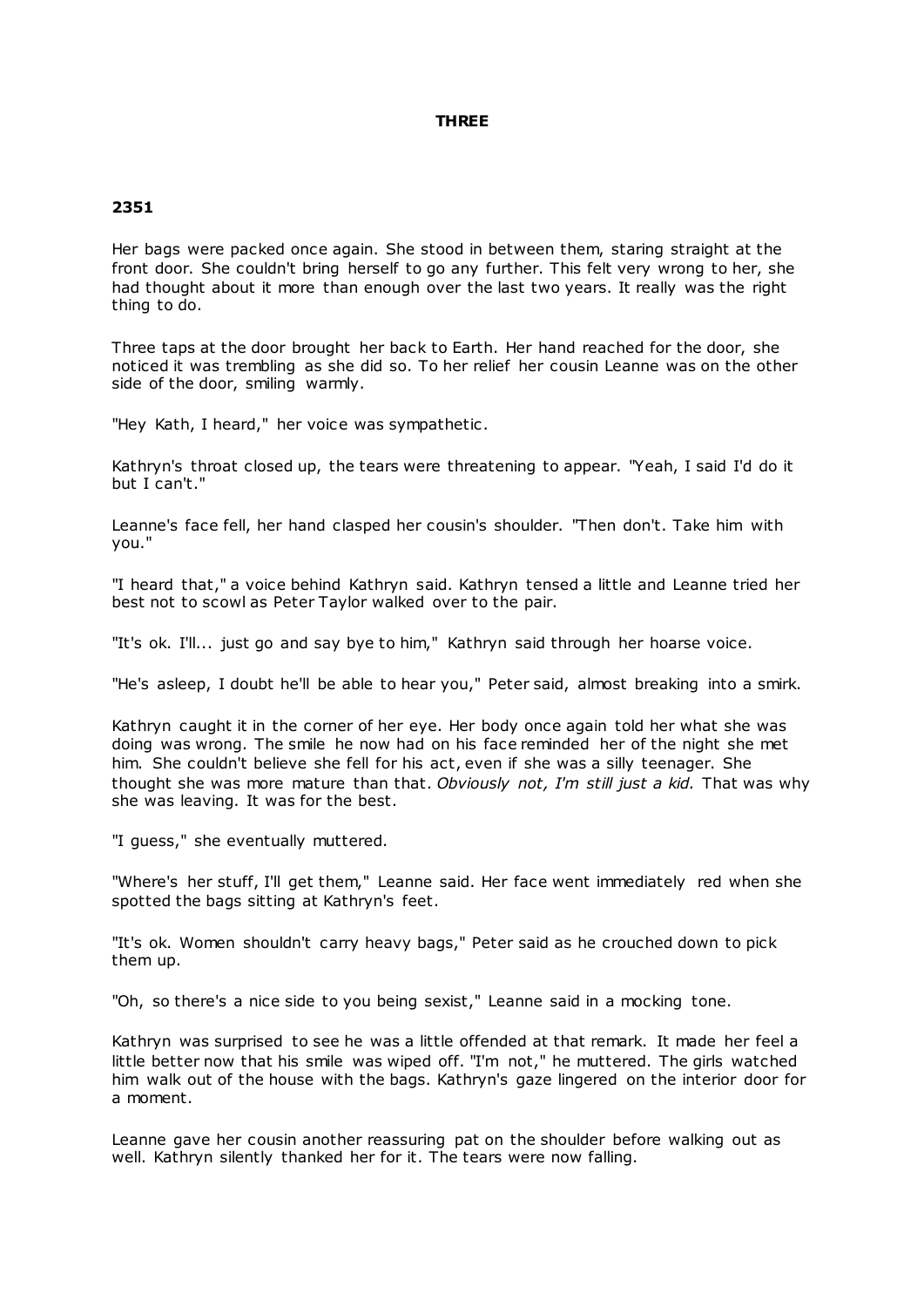# **2369 USS Endeavor**

"I'll teach her," he said in mid pace. "Nobody makes a fool out of me. Who does she think I am?" The pacing back and forth was making him a little dizzy so he stopped it. The next thought that popped into his head made him laugh. "Oh I'll get you your coffee, Commander. Enjoy, it'll be your last."

"Perhaps you should take a breath between insults, Commander," Tuvok suggested.

As he expected, he got an angry growl. "All I ask is people around here do their jobs. It would be like me asking you to do your rounds and you telling me to shove it up my butt."

"I disagree," Tuvok said with a raised eyebrow. Kathryn growled again, but as usual he was the only person who could survive it. "A more fitting comparison would be to tell me to bake you a cake and myself saying I'm busy with my rounds."

"What?" Kathryn was actually confused.

"That man you asked to make you coffee was an Ensign from Engineering," Tuvok explained.

Kathryn was still a little confused, "strange, I've never seen him before. Though in my defence, he does have a stupid emo haircut in his face. Probably for the best. "

"He just transferred here from Earth," Tuvok explained.

"Fair enough. Who do I ask for coffee around here then?" Kathryn asked seriously.

Tuvok's eyebrow nearly escaped his forehead. "No one. There's a replicator."

"Ooph, someone's snooty," Kathryn scoffed. "I just thought that since..."

"You assumed wrong," Tuvok dared to say.

Kathryn didn't hear him, she was distracted for a moment. "Is it snooty or snotty? Who cares. What?"

"Perhaps you should take a break, Captain. You always get far more irritable when you've been working for too long," Tuvok suggested.

"I'm fine," Kathryn sighed.

*"Bridge to Commander Janeway. You have an incoming call from Earth. Mark Johnson."*

"Oh god, what does that whiny little pissant want now?" Kathryn growled as she walked away. "Patch it through to my office, take your time!"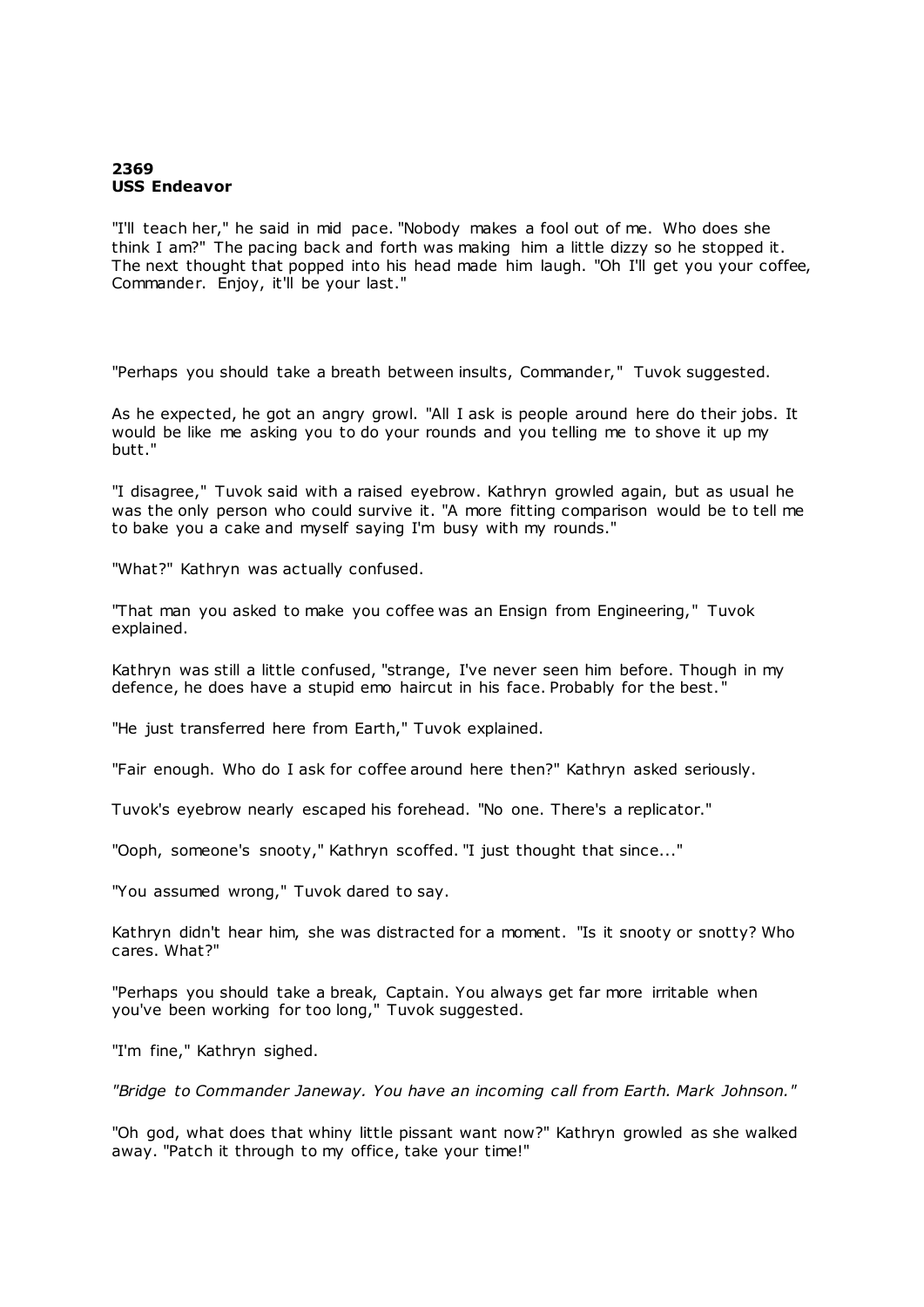"It's been years, I still don't understand her," Tuvok said to himself.

Kathryn stomped over to her desk, angrily dragged the computer over so it was directly in front of her and she plopped herself down on the seat like it was a huge effort. As soon as the computer switched on she decided to scream at it, "what!?"

The man on the screen didn't seem bothered or startled at all at being screamed at. He expected it. "Hi Kathy, bad day?"

"How did you guess that? Are you psychic or something?" Kathryn grumbled.

The man shrugged. "Just a hunch I had. Do you have time to talk?"

"Don't be ridiculous, I am very busy," Kathryn snarled. "You've got something in your hair."

The man frowned, he turned slightly to one side to tend to his silver hair. Kathryn took that opportunity to run over to the nearby replicator. When he turned back she had a bucket sized cup in her hands. Apart from that he wouldn't have known she had left her seat.

"Why do I always fall for that?" the man asked.

"Cos you're a schmuck," Kathryn answered with a sweet smile. He could only smile back as she slurped at the giant mug.

"Anyway... the Endeavor is due back soon. I thought we could use that free time to talk about the wedding," the man said. "And further ahead than that."

Kathryn's eyes narrowed over the rim of her cup. She slowly lowered it to the desk. "I told you. My career comes first."

"I know, that would never have to change," the man said meekly. "I thought why don't I join you, then you don't have to give up anything. Or you can continue your career and I'll be the parent."

Kathryn's eyebrow twitched, the anger was difficult to keep inside her. Another sip of the cup wasn't enough to calm her even a little.

"You always struck me as a maternal type, you said you liked kids," the man stuttered.

"Well you were struck wrong. I can come down there and fix that, if you want," Kathryn threatened.

The man shook his head, "there's no need to be like that. If you don't want any kids, we don't have any... it's..."

"I don't!" Kathryn snapped. "Did you really think I'd want to pop out an... kid, let daddy watch him all the time, and I never get to see him again?"

The man stared at her with concern. "Why wouldn't you see him or her again?"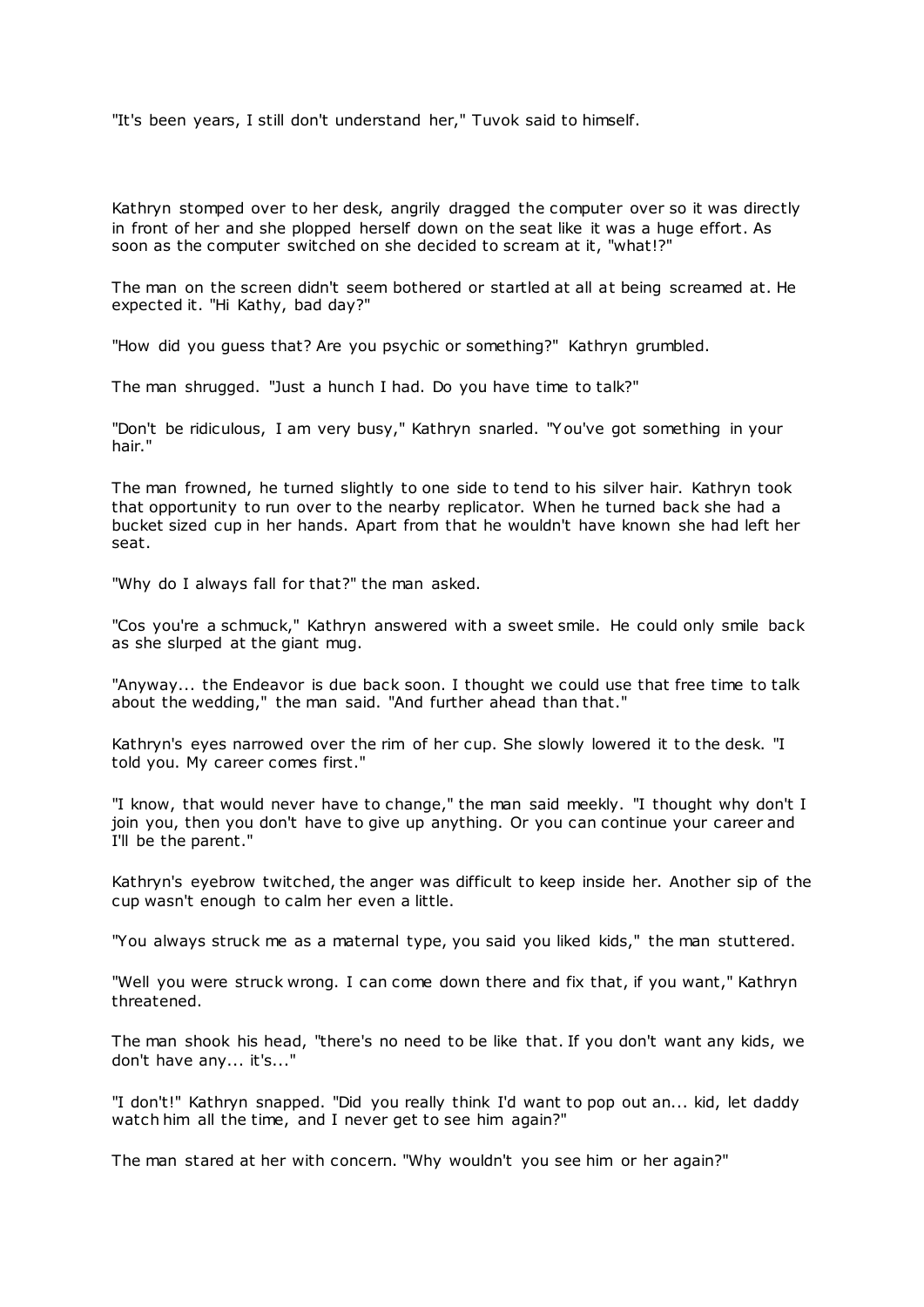Kathryn's eyes closed when she realised she'd said too much. Anger soon took over again. "I'm ranting, forget it. We're not having kids, at least not for a long, long time. If you have a problem with that, you can just leave."

The man sighed as he looked at the floor. "No I don't." Kathryn wasn't too convinced with his answer, it just made her all the more angry. "We'll talk about the wedding when you return, and that's that. Promise," he said with a smile.

"Oh bugger off," Kathryn snarled. She pressed a key to switch him off her screen. Once he was gone the anger melted away and all that was left was sadness.

Taking her cup with her she walked over to the nearby window. Kathryn stared solemnly into space, cradling the large cup in her skinny hands. The disobedient door chime to her office decided to go off when she placed the cup by her lips. Raising just one finger, she slurped at her beverage, determined to make the selfish crewmember at her door wait as long as possible.

Two minutes later the cup was empty, her finger was drumming the desk, her left eye was on the nearby replicator. Finally she replied, "come in!"

The doors opened swiftly for a younger looking Damien with a lot of hair in his face. He dumped a package on her desk. With a nervous voice he said, "for you ma'am." He turned to leave.

Kathryn jumped to her feet, "wait!" Damien jumped out of his skin. "Is it coffee related?"

"I... er... dunno sir... er ma'am," he badly lied. "Excuse me." He managed to leave much quicker than he entered, leaving Kathryn to curiously stare at the package.

She carefully sniffed it. It had a faint aroma of coffee, it made her drool a little. "This is from Mark isn't it?" she thought outloud. "Thought he could bribe me, well he's got another thing coming!" She had to be on the Bridge anyway so Kathryn marched out of her office. He couldn't see her do it but it was a statement anyway. She could always get the coffee later.

Moments after she left the package beeped, then exploded leaving the entire office in flames.

Damien cursed quietly to himself as Kathryn entered the Bridge safe and sound. She didn't even look irritated.

"What? I'm not late," she said.

"Your office just blew up," the Captain said, without blinking.

His attention went to the PADD in his hands. He tapped the panel labelled Plan A which had a cartoon drawing of Kathryn with a huge bun running around on fire, while a cartoon Damien smiled with angry looking eyes. It disappeared and was replaced by Plan B. This one looked like a drawing of a starship, him standing on it with his arms wide and people cowering underneath it.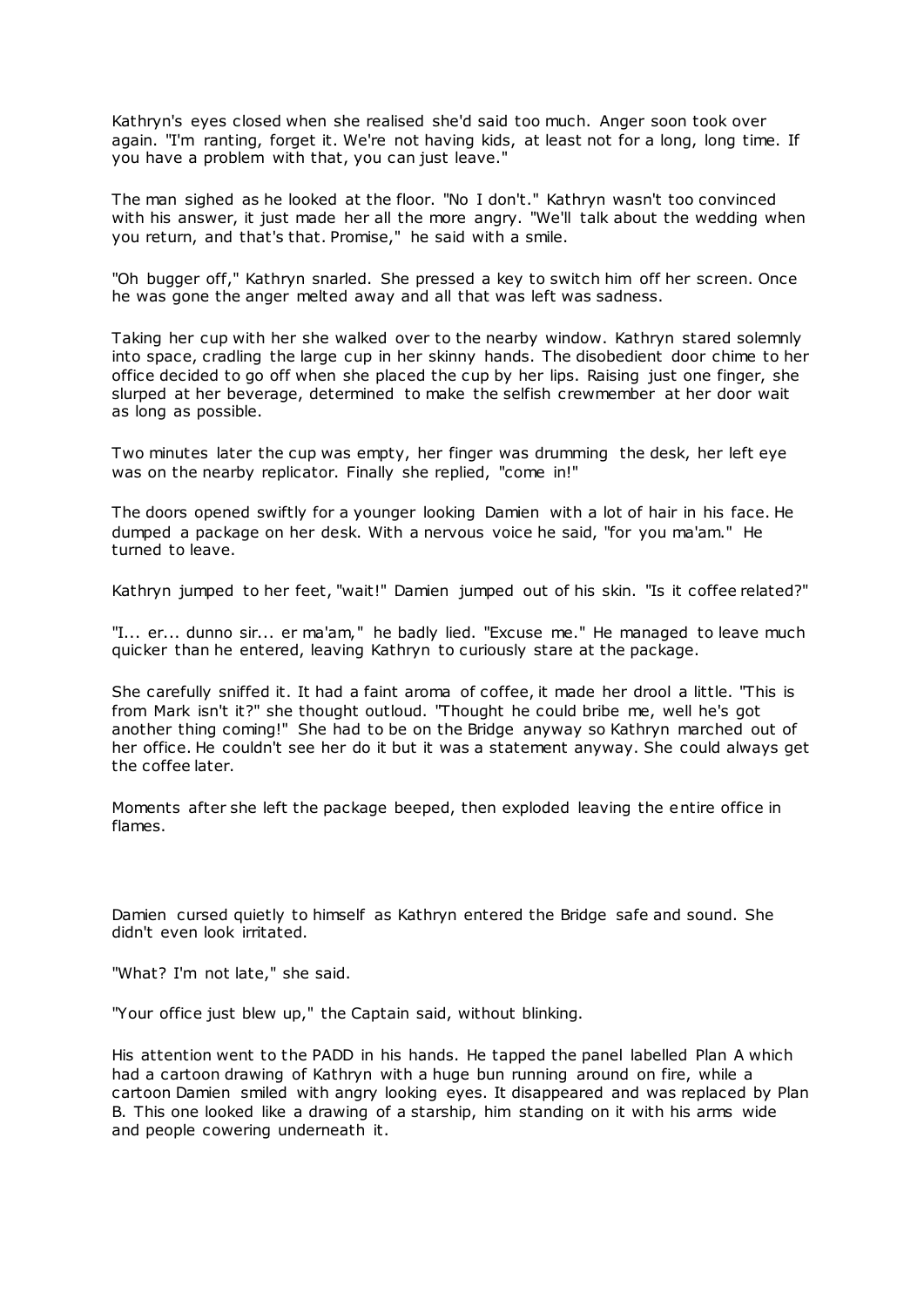"Nah, that'll take too long," he said. The PADD went back to Plan A. "The package was a little obvious. I just need more time." His finger went to alter it slightly.

"Really? Well then, I better go. I've got an office to clean," Kathryn said with shifty eyes. "Er, get someone else to clean... it." She dashed off.

The Captain sitting beside her before groaned into his hands. Tuvok's eyebrow raised.

"Perhaps we should discuss it with her later," he suggested.

"God damnit! Plan B it is," Damien muttered as his Plan A drawing was all wrong. He marched off into the turbolift.

"Discuss it?" the irritated Captain stuttered. "I'll be the first to *congratulate* her. Heck I'll throw her a Good Riddance party."

"Indeed," Tuvok didn't know what else to say.

# **2370 USS Voyager**

Kathryn and an Admiral walked out of the brand new Ready Room, Kathryn was carrying a cup of coffee of course.

"It's a good thing you transferred when you did," the Admiral was saying. "Apparently the new first officer's replicator set itself on fire. He's still in intensive care."

Kathryn shook her head before sipping on her coffee. "I did warn them about that, but nobody would believe me. I suspected a lower member of the crew wanted that job."

"Probably, but the crew believe the ship is cursed," the Admiral chuckled at the ridiculousness of it.

Kathryn laughed with him, "as if that would happen. Where are we going next?"

"The science labs on Deck Thirteen, they're a killer," the Admiral replied. The two entered the nearest turbolift, passing two crewmembers building the back stations.

"Was that one of those irony jokes, you know like *haha that won't happen* and then it happens joke?" the guy asked.

The woman stared at him, then she rolled her eyes. "Don't be ridiculous, this is Star Trek. Now let's go finish off the shuttle replicator, not that they'd need it." The man's eyes widened as she walked off.

# **2371**

Kathryn thought she misheard. Her eyes widened and the blood drained from her face.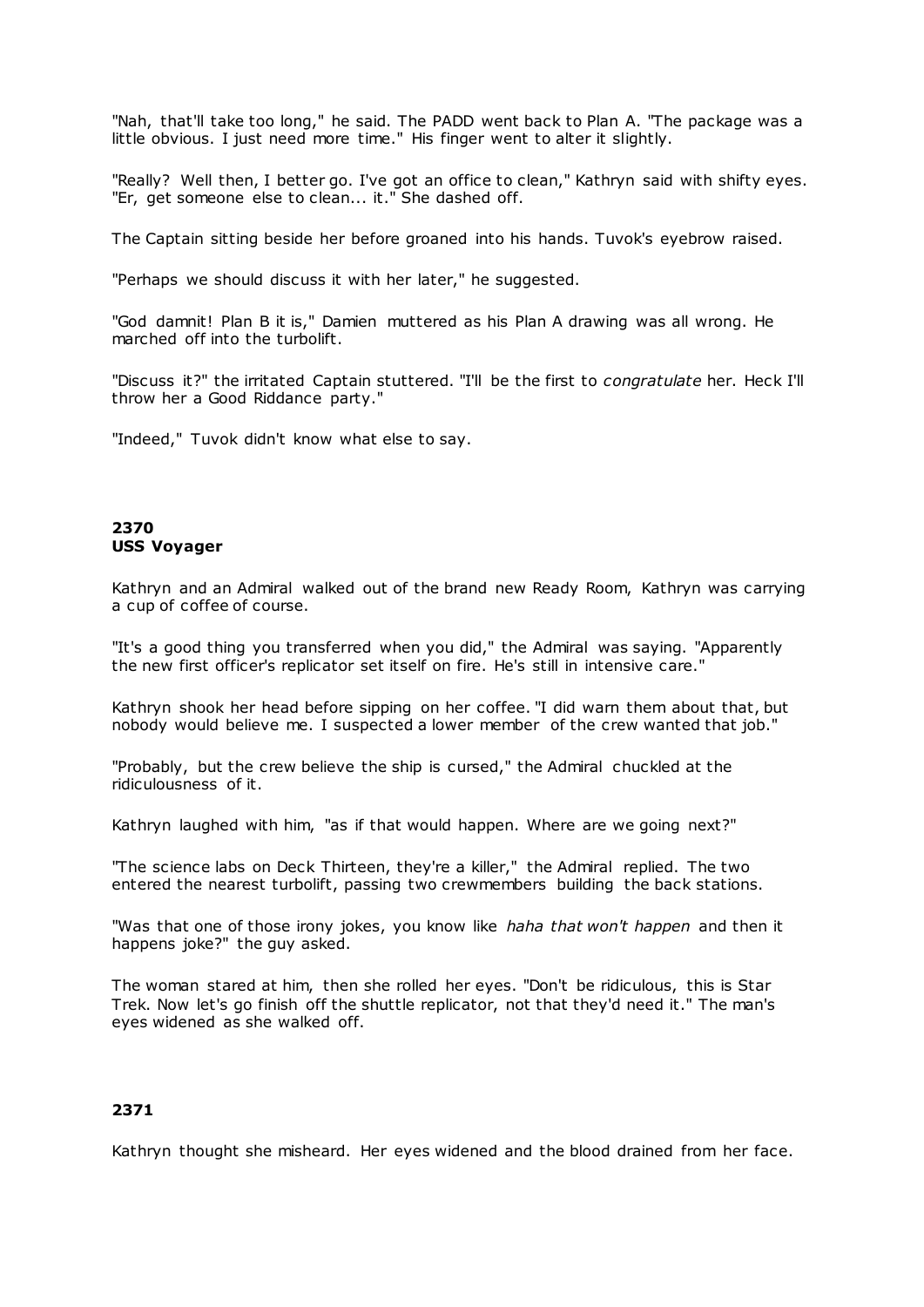"We're on the other side of the galaxy," Harry couldn't believe it either.

Kathryn was standing in front of the window, staring into space. The door chimed loud enough to break her out of her thoughts.

"Yes?"

The door opened for Chakotay, he wasn't alone though. Kathryn barely noticed as she made her way over to her desk. The first thing she did was grab her mug and sip at it.

"Apparently you and I have the same problem. I get why we have a bunch of kids on our ship; Marquis attracts angry, vengeful and even bored people of all ages, but Starfleet..." Chakotay said.

Kathryn rolled her eyes as she sat down in her seat. "A bit of a mix up. Before we were sent to look for you, they were supposed to get a bit of experience. That class should have been told it had been cancelled."

"Hmm, and here I thought it was just a bad fanfiction trying to bring in characters that were too young," Chakotay chuckled.

"Duh," Kathryn shrugged. "Any of yours can join our pre-cadets in the schools I told Tuvok to setup. What else have you got?"

Chakotay frowned as she downed the whole extremely large cup, with steam still rising from it. "Wow, um..." he tried to compose himself. "These are the last lot, they were the two who were kidnapped by the Caretaker."

"Mmm hmm," Kathryn said as her head turned to the replicator.

Chakotay turned to the group behind him. "Kids, you can go." The younger ones left quickly, the coffee smell was overpowering. There were only two left, one of them started to leave. "Not you."

"Oh so I'm old, am I?" she huffed quietly.

"I never said that," Chakotay rolled his eyes. "The last two are a problem. One worked in Engineering and that's full already. The other, well I don't think you have any need for a hacker."

"The day shift is missing someone to man the Engineering station, he/she could take that," Kathryn said from the replicator. Chakotay was a little shocked, he hadn't seen her walk there. The pair behind him were just as surprised, one tilted his head to one side and squinted his eyes.

"Okay, so that's Jessie sorted. I don't recommend him for the Bridge though," Chakotay said, gesturing behind him.

This time he caught Kathryn going back to the desk, she held another cup of coffee. "There's only really Sickbay left," she said.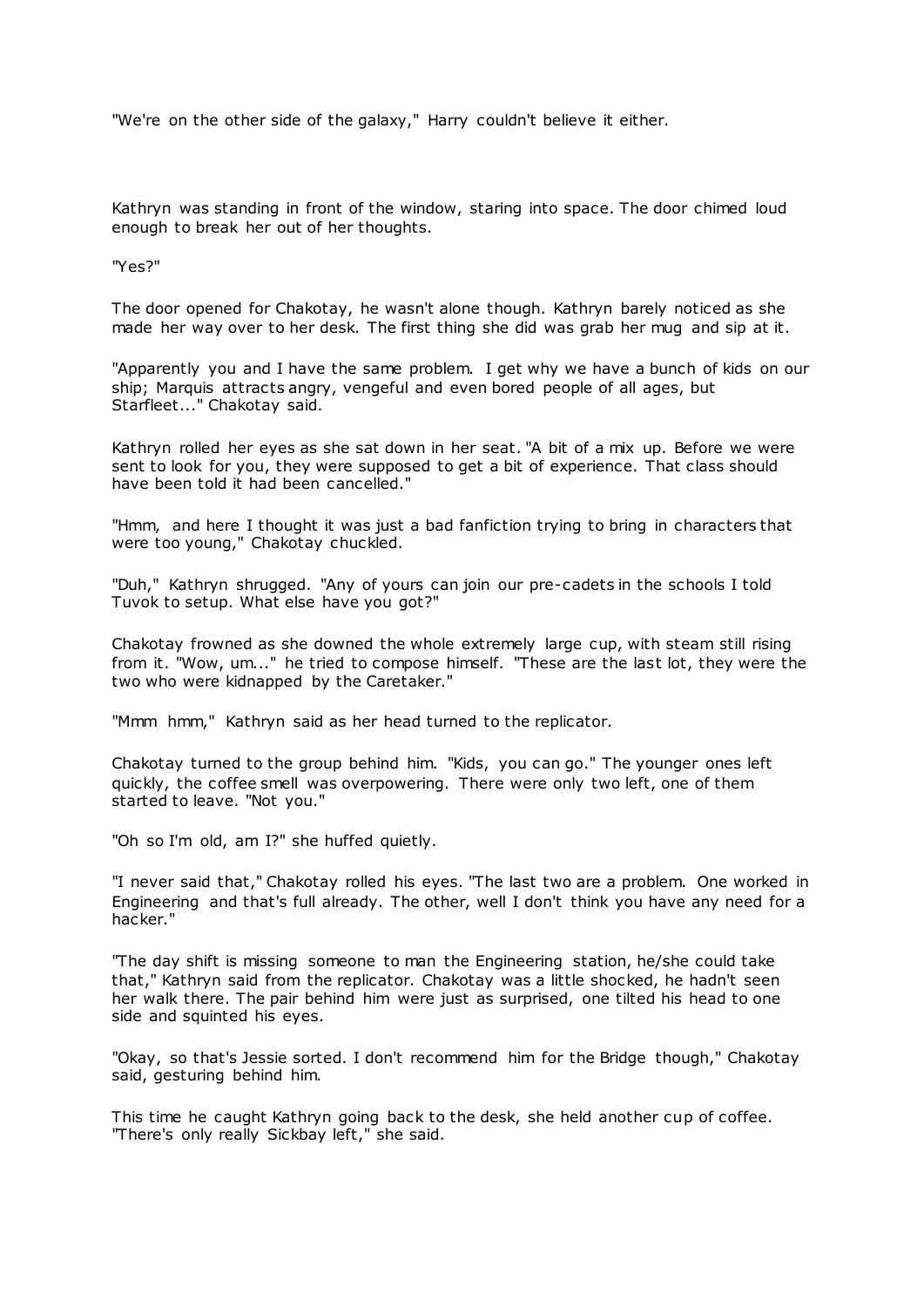Chakotay tried not to laugh, he felt one glare behind him. He didn't know it was the girl that was doing it though. "Thanks for that image."

Kathryn stared at the new Commander like he had walked in wearing a dress. To him she looked just as ridiculous with the giant mug in her hands and a straw sticking out of it. "Put him on the Bridge, I'm sure there's something else he can do if he's that clever. What's the fuss?"

Chakotay was torn between laughing again and frowning. "I wouldn't say clev... um, just he's got an attitude problem and..."

"It's rude to talk about people like they're not there," Jessie found herself grumbling.

"Indeed, you're one to talk about an attitude problem," Kathryn muttered between straw slurps.

Chakotay cleared his throat. "Ok you two, bridge day shifts. You can go."

Jessie rolled her eyes as she turned to leave, she stopped when she realised she was the only one doing that. "What? James, what's wrong?"

He finally stopped tilting his head and staring, then turned to her. "Is it just me, or is there something really odd looking on her head?" His finger pointed at Kathryn. Jessie turned her own head to look.

Kathryn's eyes widened, and she started feeling her hair.

James' did as well, he shook his pointed finger. "There, you got it."

Kathryn glared at him. "That is my hair." Chakotay meanwhile slapped his forehead with his right hand.

"Well it sure is odd, bye," James said. Jessie giggled as they both walked out.

"Chakotay," Kathryn muttered.

Chakotay sighed, "that's what I was talking about. He's rude, bad tempered and doesn't shut up."

"What are their names? I'll need to know when I start yelling at them," Kathryn asked.

"The girl's okay, well she was until he joined the crew. Jessie... erm, Jessie Rex something. He's James Taylor," Chakotay answered with a frown. He missed Kathryn's eyes almost falling out of the socket as they widened so much, he was too busy frowning. "Think Stuart is on the end, the step dad that joined was called that. Doesn't matter."

"Did you say Taylor?" Kathryn stuttered.

Chakotay looked puzzled. "Yes, is there a problem?"

"I think I might have erm, met his father," Kathryn replied. The urge to get a much bigger mug was strong, espec ially now that her current one was empty. "What are the odds?"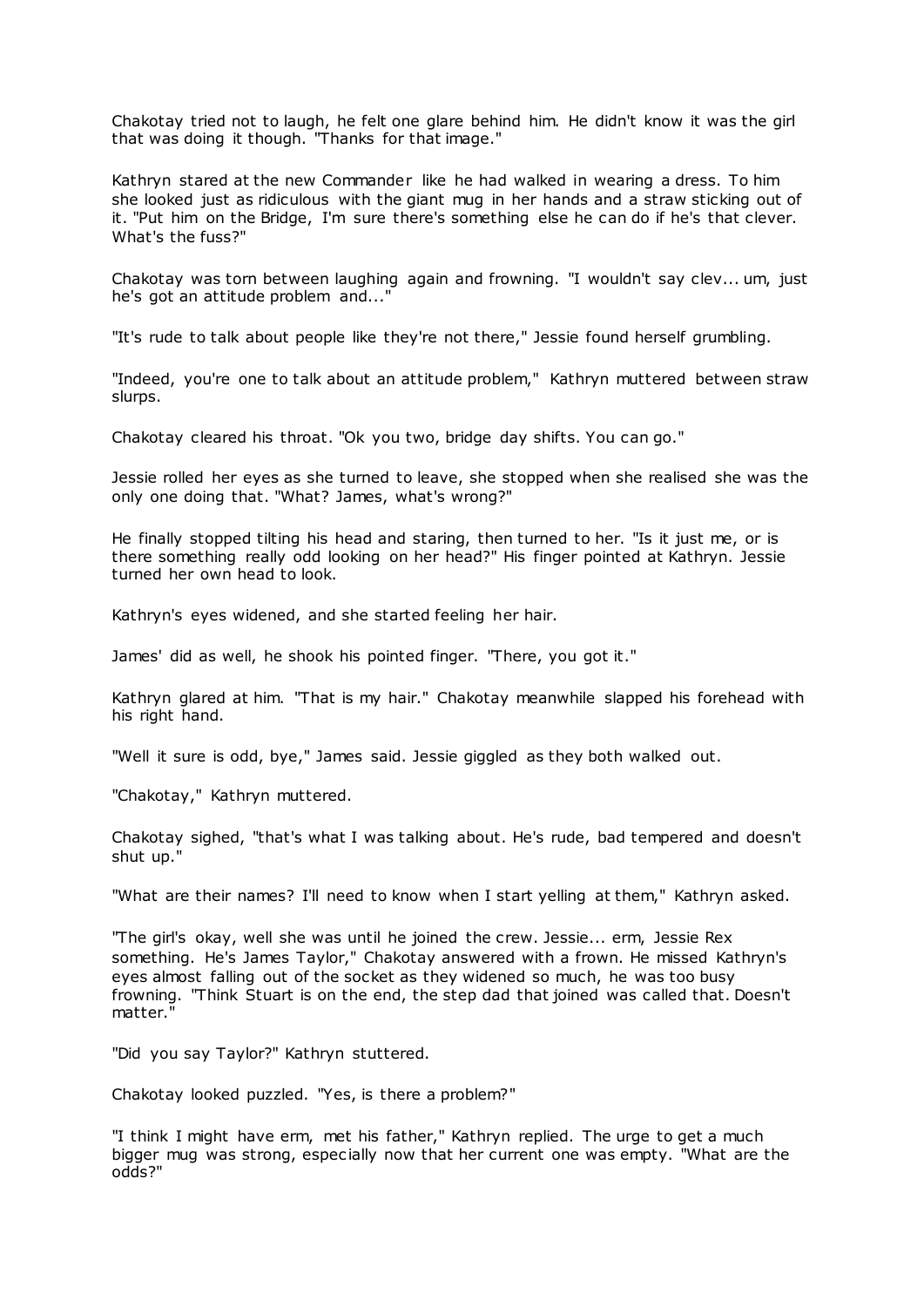"Um tiny. Though to be fair his name is really common. He may not be related to the same Taylor you know," Chakotay said. He almost jumped out of his skin as Kathryn had gone again, she was back at the replicator getting the new mug. "How do you do that?"

She casually walked by him, staring at him with the judgmental eyes she gave him before. "Do what?"

"Uh the replicator thing," Chakotay stuttered. Kathryn's stare got even worse. He was starting to feel like he really was wearing a silly dress with the way she was looking at him. "That was fast, um. Forget it. Have you talked to Paris yet?"

"No, but I do have to address the crew. We've got a long journey ahead," Kathryn answered. A loud slurp echoed around the room. "I'm trying to think of what to say to them."

"I'm sure you'll think of something. Excuse me," Chakotay said over the slurps. He quickly left.

Kathryn sighed once she collapsed back into her seat. "Couldn't be him, it couldn't. Why does he have to be here?"

## **The Bridge:**

Everyone stood mostly to attention, staring towards the pacing Captain. A few worried that her speech would last a while so they brought a PADD to read, or were standing next to something to lean or sit on. The Marquis c rew were already suited up in Starfleet attire, which one of them found rather uncomfortable.

"This thing is hideous," Jessie whispered to James standing beside her. "Yellow and black, ugh." He tried not to smirk.

"We're alone, in an unfamiliar and hostile area of space," Kathryn started her speech. "We've already made some friends here," she said towards Neelix and Kes. "And some enemies." Her face crumpled as she tried to remember the middle of her speech, but it was gone. "Crap," she whispered. As everyone were still staring at her she quickly tried to cover that up and continue on somehow.

"Who would have thought that this eclectic group of voyagers..." Kathryn paused to let the pun sink in. Most of the Bridge just rolled their eyes. "Could actually become one crew. Starfleet, Marquis. Klingon, Ocampan... um," Kathryn stared at Neelix. "What were you again?"

"Talaxian," Neelix was offended.

"I thought it was Neelix, Mr Talaxian," Tuvok actually sounded annoyed for once.

"That's stupid. How could any moron get that mixed up, Mr Vulcan?" Neelix huffed.

Kathryn ignored them both, "Ocampan, Talaxian, that whiny hologram, Borg..." She frowned, "wait, that's not right."

"You think?" James commented.

Tom pouted, "I was going to say that."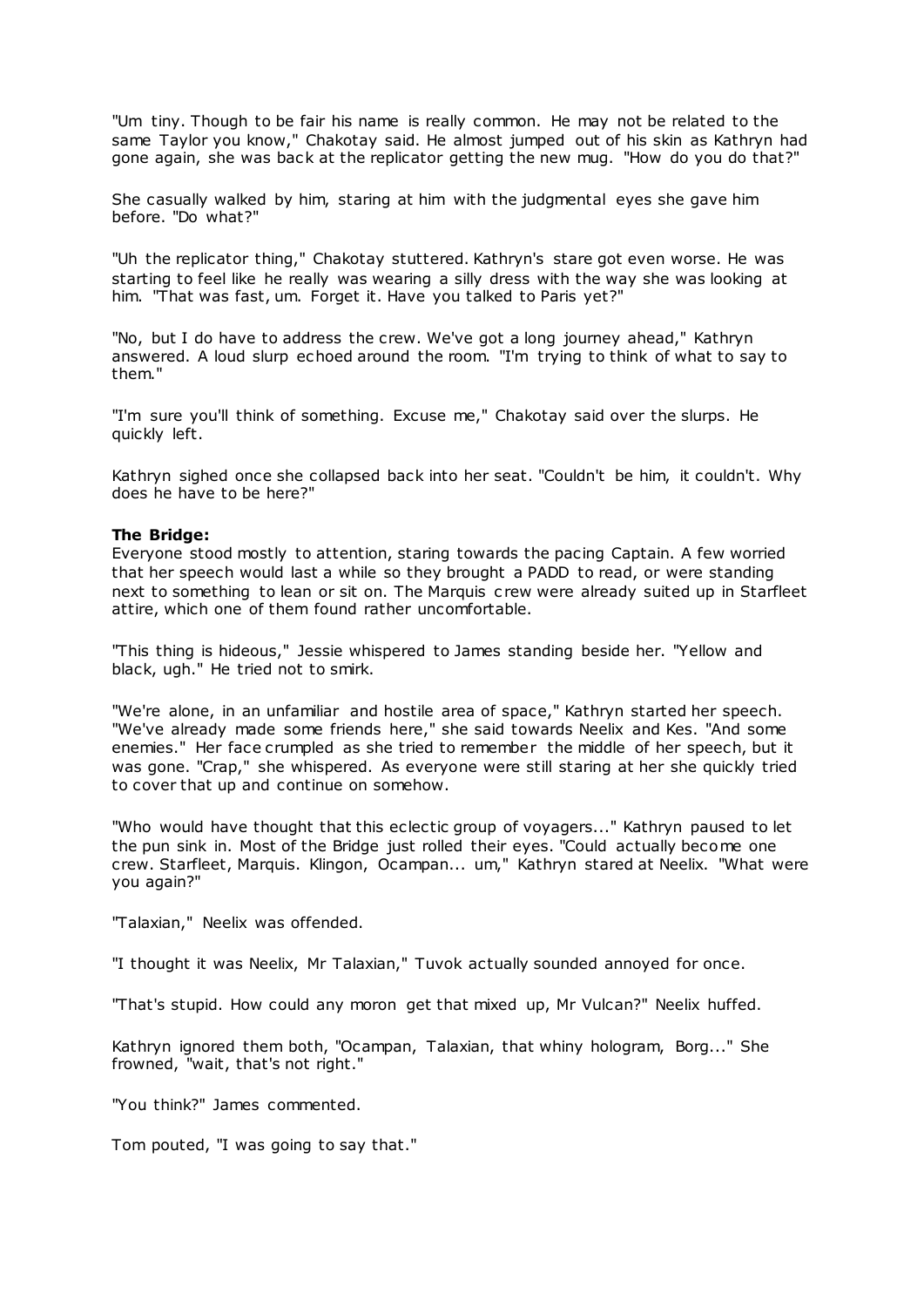Kathryn stared at him like he did say that, "even Mr Paris. Granted, we'll have our share of difficulties. Hopefully coffee shortages and office explosions won't be amongst them."

"Captain," Chakotay interrupted. Kathryn growled at him. "You do realise that's the Doctor's speech from Year of Hell, right?"

"No, yes," Kathryn badly improvised. "What's that?" Chakotay shrugged, he couldn't remember. "Ok fine, what was it?" Her face lit up. "There was this parable I heard as a child, and I never forgot it. A scorpion was walking along the bank of a river..."

"Really?" Chakotay groaned into his hand.

Kathryn started to pout as her mug or bucket of coffee had worn off. "We'll be looking for one person, amongst thousands..."

Everyone shook their heads.

"Here's the sequence of events, we will drop our shie..." Kathryn said.

"No!" everyone shouted.

"Oh fine, I'll improvise," Kathryn grumbled. "Yes our journey looks long and bleak, but it doesn't have to be. We're explorers, this is an opportunity to explore this unknown area of space. In the meantime we'll be looking for wormholes, advanced technologies, coffee brewers, spatial anomalies. Somehow, someday, we'll find our way back." She smiled broadly, "I knew I'd remember the end part. Nailed it."

Chakotay tried not to smirk, "uh huh, fifth time's the charm."

# **2372**

Kathryn glanced menacingly as she stepped closer to the viewscreen. "I'm Captain Janeway of blah blah, don't care... why did you get me tea!?" she screamed at Chakotay.

"Maybe we should have introduced an ape as the Captain, we'd be better off," Jessie said.

"But Chakotay already tried," Danny said.

"That's it, I need a vacation," Chakotay groaned, he left the bridge.

"Um well, better make this quick. I need to talk to you privately," the man on the screen said.

"Fine I'll beam you here," Kathryn muttered. She waved her hand in Harry's direction.

"Thank you Cap..." he said before getting cut off.

#### **The Ready Room:**

"So Tryhard, what can I do for you?" Kathryn asked in a fake polite voice.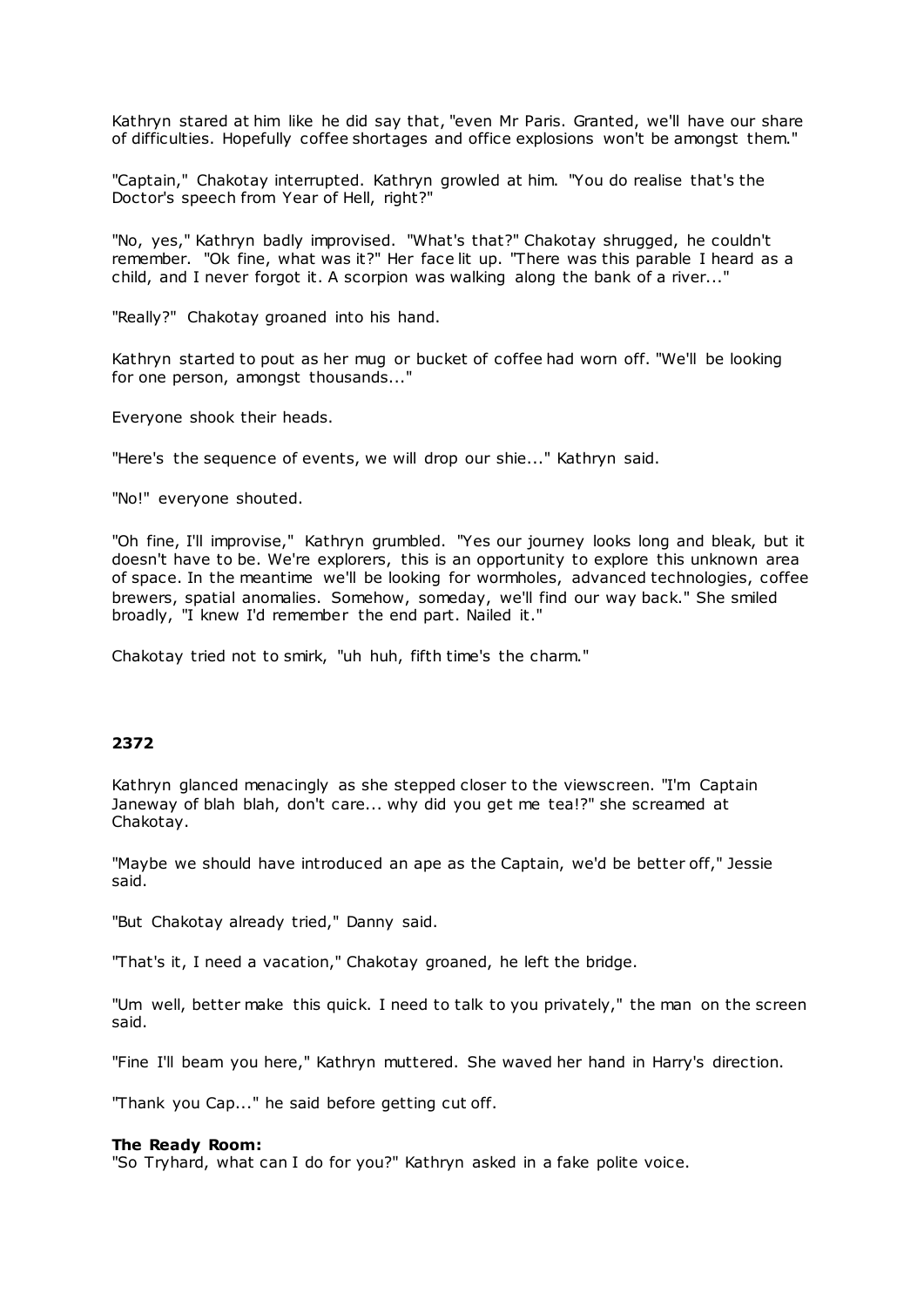The alien sat on the sofa nearby, trying badly not to look offended. "Ligod."

"Why would I want to do that, and what about?" Kathryn was genuinely confused. "Also there's no reason to get angry at me."

Ligod stared blankly at the woman standing in front of him. "That's my name."

"Oh, that's a stupid name," Kathryn grumbled.

"Um, can we get down to business?" Ligod asked.

Kathryn shrugged, "whatever."

"As I'm a Watcher I am charged with searching and train..." Ligod started to explain.

"That's got to be the worst job I've ever heard. Don't you ever get bored?" Kathryn interrupted. She scowled at him, "that actually sounds a little pervy to me."

"Searching and training the gifted few known as Slayers," Ligod started again despite that. "That is why I'm here."

Kathryn's eyes shifted from one side to another, eventually they looked at him like he was nuts. "Ookay. Good for you."

"Ah, I didn't expect you to know what I meant," Ligod said cheerfully. "To put it simply, Slayers are people who are stronger than their species usually is. A lot stronger. They also have a natural talent for fighting, have excellent endurance and agility..."

Kathryn's nose shrivelled up this time, her eyes went towards the window. "Again, good for you."

"Oh I'm not a Slayer," Ligod laughed.

Kathryn smirked, "I never thought it."

"Hmm. The Slayers are generally used against the Game Cube phenomenon, but naturally they're useful for other more supernatural things. Again, this is why I'm here. I'm here to retrieve one as I need their help with an emergency," Ligod explained.

"Let me get this straight, you think a member of my crew is one of these natural Slayer people?" Kathryn questioned, her eyebrow now raised.

"Yes, but the whole Game Cube and Slayer subject is supposed to be confidential. Only Admirals and the Slayers themselves in your species should only know," Ligod said.

"What are the Game Cubes anyway?" Kathryn asked.

"I can't answer that. What I've told you is already breaking the rules," Ligod replied.

"So what is the emergency?" Kathryn asked.

"Well we live on the ocean colony several kilometres away from many thousands of native colonies. We've been living in peace, and they never bothered us and vice versa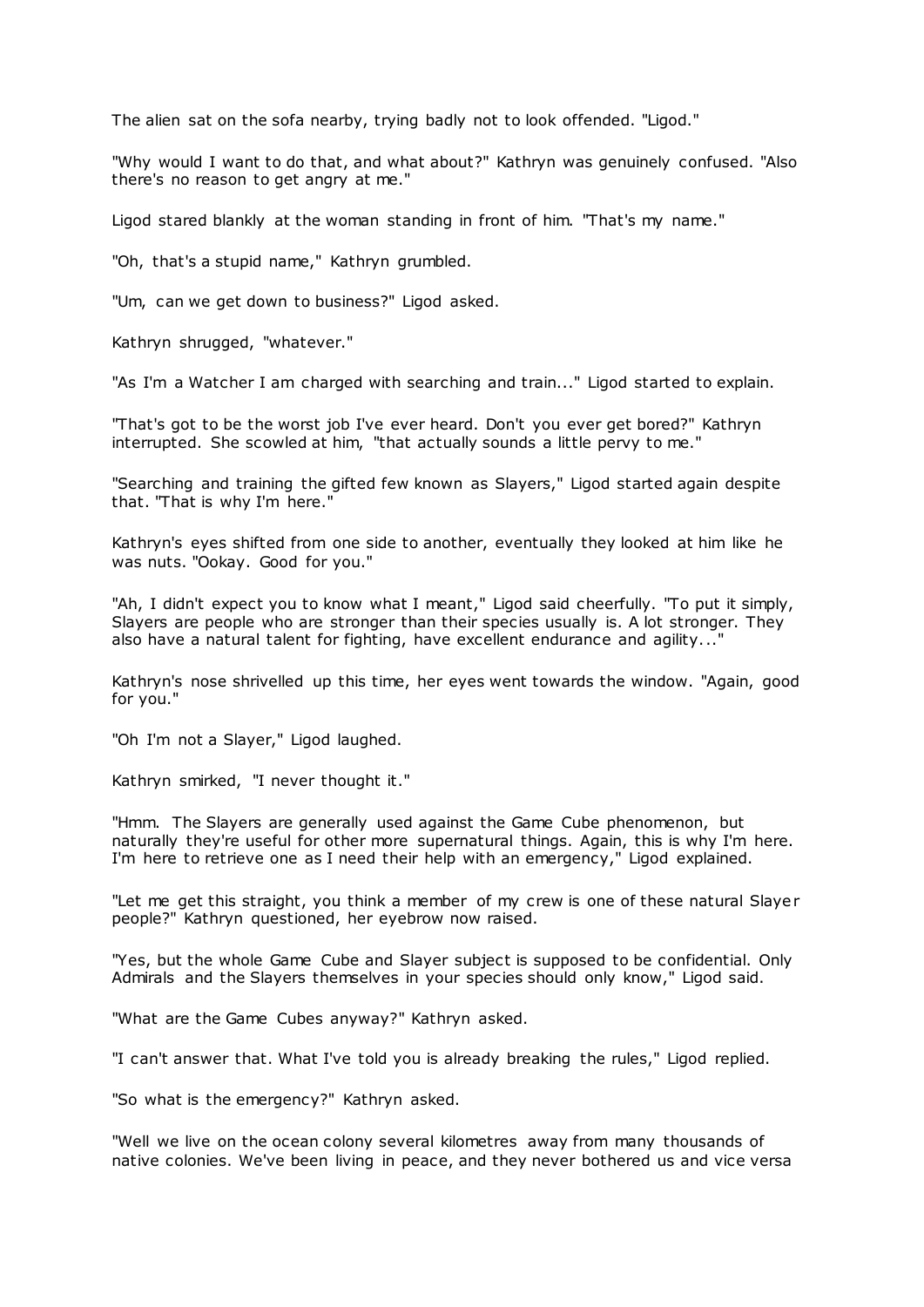until an incident one hundred years ago," Ligod said. He drank some of the coffee he held in his hand, he cringed and poured it in the nearby plant.

"They informed us of a threat so we sent our st rongest Slayers, the Chosens of that current generation, to investigate but blend in with the natives. They never came back. Everytime our Chosens were at a suitable age we'd send them too, none of them came back either."

Kathryn finished her coffee, she stood up and headed over to the plant. "So, what's this got to do with us?" She stroked the plant, "oh and thanks for feeding my coffee plant, its favourite is coffee obviously."

Ligod pulled a disgusted face, "um you're welcome. Anyway the reason I'm here is that we figured the next batch of Chosens need help as the current method is clearly not working. We thought perhaps a Natural will be able to up the odds a little."

Kathryn continued to stroke the plant, meanwhile giving him the same *what a nutter* stare she was giving him before.

"Um, our Natural's are all on assignments elsewhere. Our Chosen has returned recently so she and her brother are ready to take on this immense challenge," Ligod said.

"I hope you know who to look for, cos I have no idea," Kathryn said. "Not that I believe you, mind you," she muttered to herself.

"We know a lot about him. His name is James Taylor," Ligod said.

Kathryn accidentally spat coffee in his face, "what!?"

Ligod wiped the gallon of coffee from his face, then he started to rub his soggy clothes. "I'm sorry, I know this will be difficult. He will be in good hands though. Miss Zare is excellent at what she does, her and her brother may not even need him."

"This is ridiculous," Kathryn spat. "You want me to believe there are people out there with the strength of ten men, and..."

"I'd probably times that by another ten," Ligod said meekly. "And that's just the Naturals."

Kathryn's eyes were very wide by this time. "But he... he's just a normal kid." She shook her head, "man, he's just a normal man. I mean yes he's good at winning fights, never seen him lose but..."

Ligod looked on in sympathy, it looked odd on him and a little patronising. "No mother can handle news like this well. However I'm sure you noticed his gift, especially when the child himself doesn't know. It's okay, take your time."

Smoke started rising from the Captain, her eyes were on fire. "Mother?"

"Watchers are supposed to know everything about their Slayers, including details like that," Ligod said with a smile.

#### **Conference Room:**

Tom stood bothering the only female guest, she didn't look too happy about it. Ligod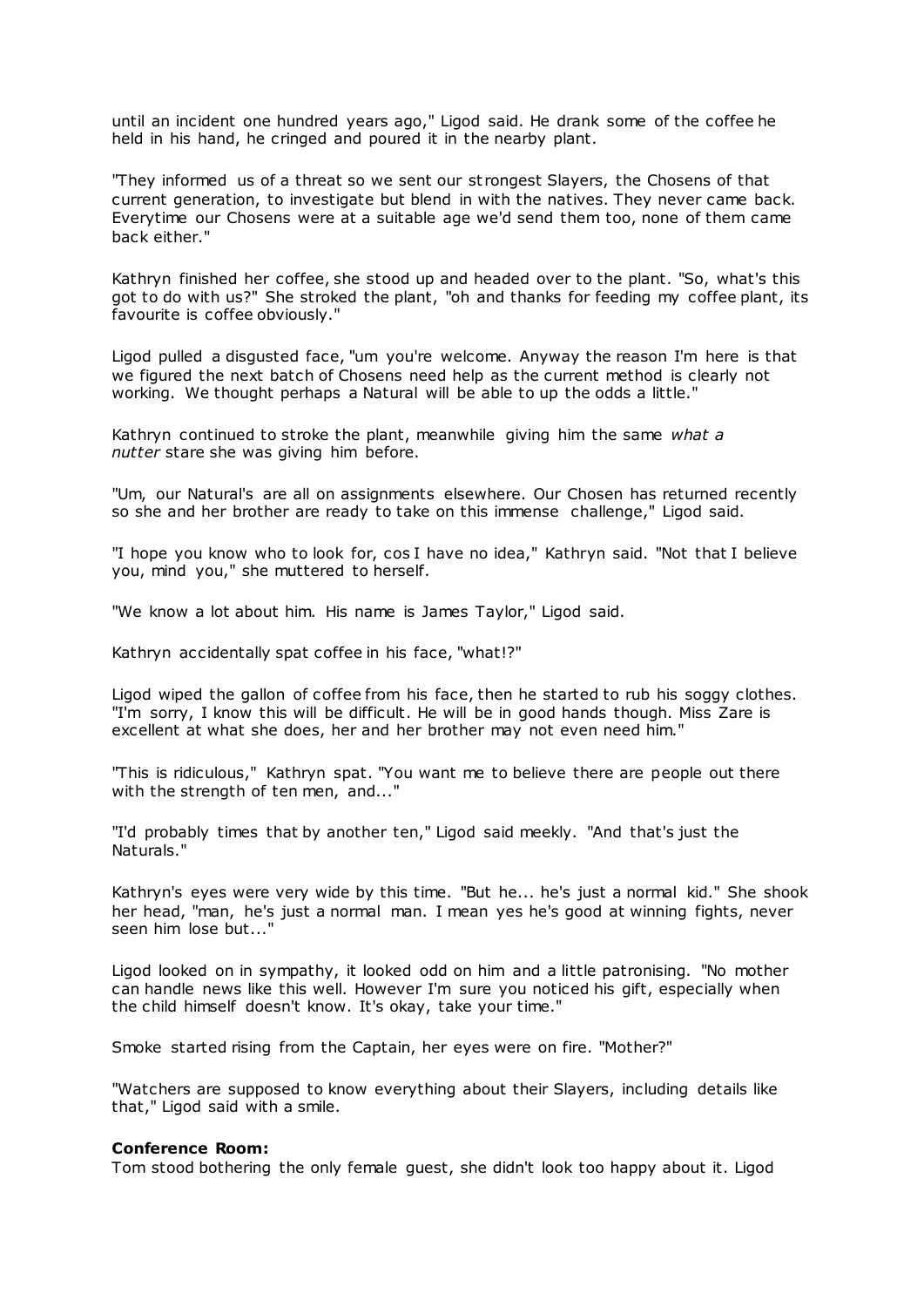kept well out of the way, the young teenaged boy standing nearby him was clearly annoying him.

"If you guys are all so knowing, how come you only just found about this one?" the boy asked.

"Rean," Ligod warned him. His eyes shifted slightly, the boy noticed it and stared at him suspiciously. "He was very far away."

"It would be super handy if we knew about some object that picked people up and dropped them off at far away places," Rean teased. "Oh wait, we do."

"Shh!" Ligod shushed him.

The boy laughed as he wandered over to the other two.

"Soo, a date tonight. Pick you up at eight?" Tom said to his victim.

She pinched his nose hard, and kept a tight hold. "How about now, this is fun." The resulting crack made him squeal like a pig. When she let him go his nose looked a little crooked, but that was the least of his problems. The amount of blood pouring from it made him collapse on the spot.

James chose that moment to walk in. He looked confused at the helmsman on the floor. "Have I already been in here?"

Ligod rushed over to him. "Ah James, it's great to meet you."

"How do you know for sure I'm him, it could have been that annoying tall guy," James said after taking a step back.

"Watchers know their Slayers," Ligod replied.

"Oh great, a watcher, no way I'm doing this again," James groaned.

"I know, aren't their intro speeches and junk boring?" Rean said.

Ligod glanced his way, "Rean hush." The boy rolled his eyes.

"What's all this about then?" James asked.

"Simple. You are a Slayer," Ligod said. Both Zare and Rean rolled their eyes and shook their heads in disbelief. James meanwhile was torn between smirking and hitting the man. "Ah of course, you don't know. You must have noticed that you have strength others don't. That is why. Clear?"

"No, but a little bit of yes, but more don't care," James said.

"You should though. Now I am sending these two to a colony that we lost contact with many years ago. You're going to go with them to either find survivors, and find what happened. Or if nothing has happened, get communications working," Ligod said.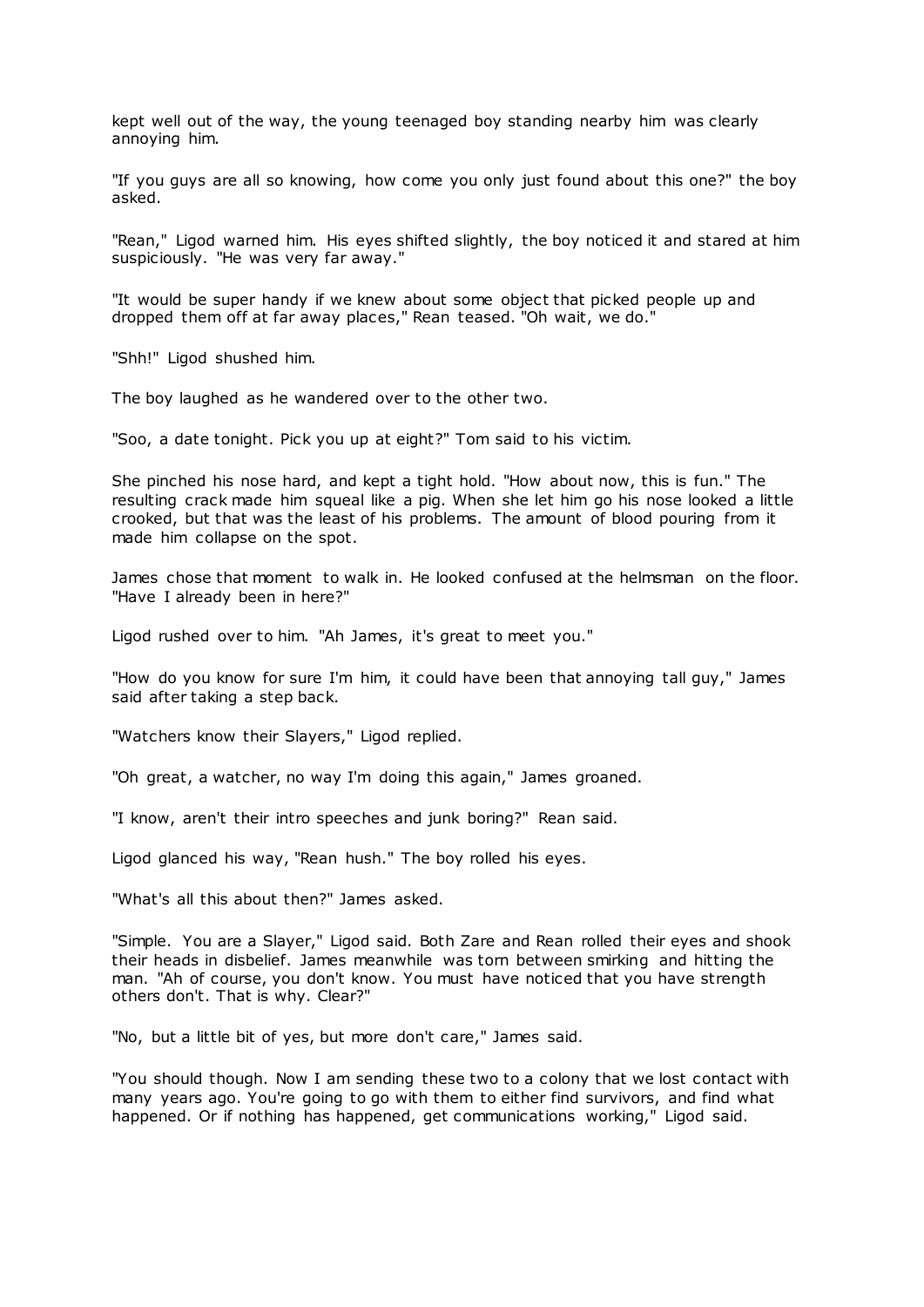"There's still bits that I'm not clear on," James said.

Zare shrugged, "me too. Is that helmsman fodder?" She pointed at Tom at the front of the shuttle.

"I thought that one was obvious," James replied.

Tom cleared his throat. "Ahem, I can hear you!"

"According to the watch guy, that's what I am as well," James said in a hushed voice.

Zare shook her head. "Ligod's a moron, don't listen to him. We basically just need an extra hand as we don't know what we're facing."

"From a rookie?" James didn't look convinced.

A small smirk appeared on Zare's face, "leave my brother out of this." Rean scowled and stuck his tongue out at her. "That's the other reason you're here. Rean's strong sure, but this is his first mission and Ligod tells me you've fought a few strange things before."

James frowned, suspicion was all over his face. "How the hell would he know?"

"Told ya. Ligod's getting lazy in his old age," Rean commented.

Zare glanced at her younger brother, "what?"

"He's acting like James is all new to him, but what he says tells another story," Rean replied.

"He told you, he's from the other side of the galaxy. It's not easy to get there," Zare scolded him.

"She's not wrong," Tom commented. "She's also quite hot."

"Why are you here?" James asked, sensing Zare about to explode beside him.

"Cos I love the water, I've always wanted to work on the ocean but..." Tom replied.

"No, why are you here?" James asked loudly.

"I don't get what you mean," Tom tried to sound innocent.

The shuttle drifted through the ocean depths towards a large underwater station. Despite the dim shield surrounding it, the station looked powerless. A tiny gap appeared near the top of it, the shuttle flew towards it. Once it was through to the surface of the station, the shield reappeared. Doors began to open directly in front of them.

Once they were through the shuttle found itself in a bay with another ship. It landed next to it.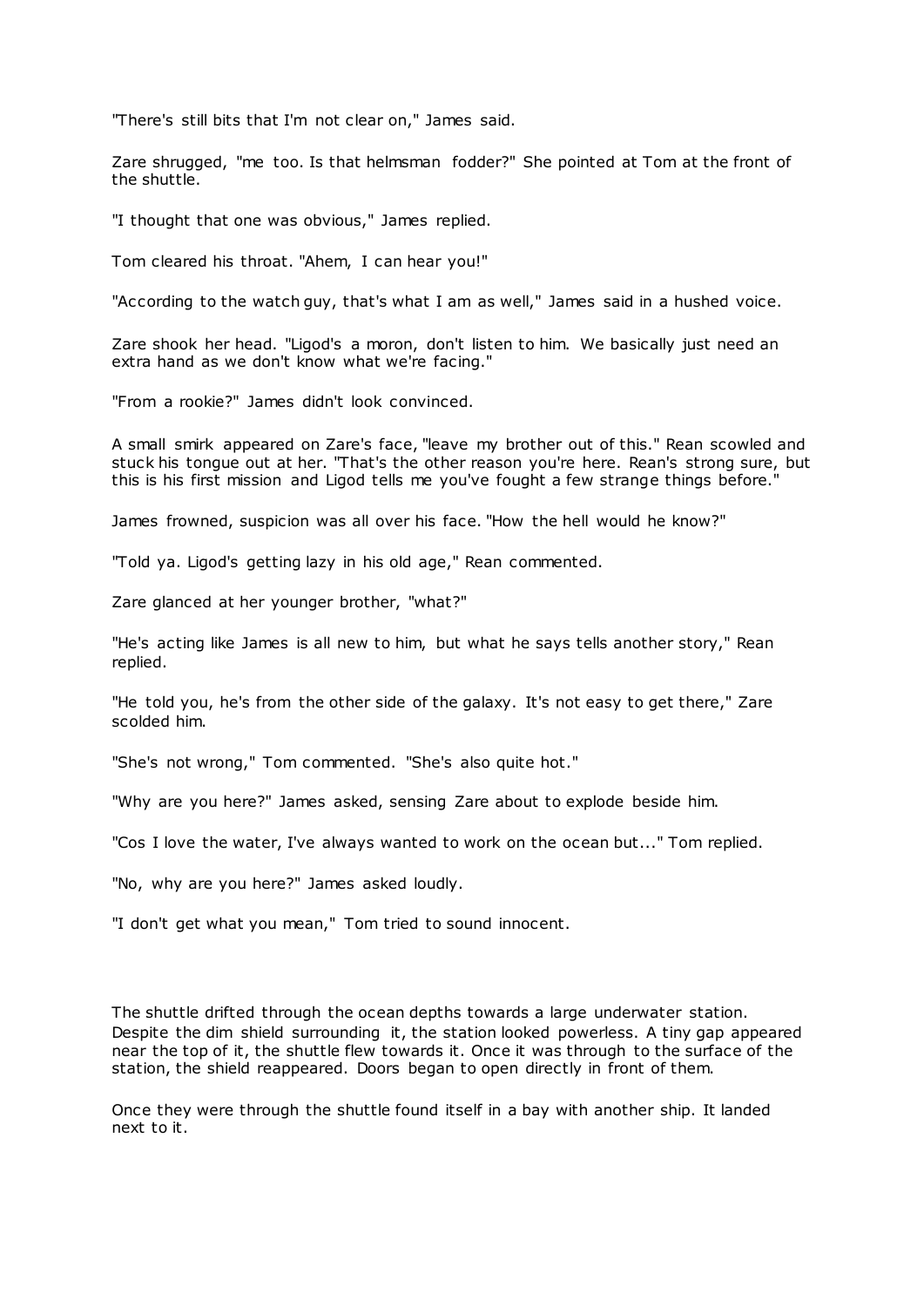The group made their way through the bay, towards the large bay doors. What was on the other side shocked the Human members of the team. Instead of a ship or station metallic look, the whole area in front of them was built up like a village. However since the lights were not working, the darkness hid the damage time had done to everything. Water dripped from different parts of the ceiling far above them, as nothing was happening it was all they could hear.

"Well this is nice and creepy," Jessie said.

Tom glanced all around him, "are you kidding? She's a beauty."

Rean went ahead of the others, he stopped outside a hotel entrance. "Was this place a holiday resort or something?"

"Yeah it was the best around. Let's have a look inside," Zare said. She and Rean went up the steps, the others followed her. They all spread out once they were inside.

Tom stepped outside another door, it lead to the outdoor pool which was just as dark as everything else. He used the torch to look around the entire pool area. It was completely deserted.

"Why does the hotel look empty, ie no bodies," Tom said.

"Was there any survivors?" Jessie asked.

"No, this is odd," Rean replied.

"Yeah, where is everyone?" James said.

Tom turned his back on the pool area and walked through the door to get back inside. As soon as he did there was a loud thud behind him, it startled everyone.

"What was that?" Rean trembled.

The rest of the group walked over to where Tom was, he and they walked through the door to get outside.

"Was it only me who heard a splash too?" Jessie asked. She stepped closer to the pool and knelt down beside it.

"Jess be careful," James warned her.

"I know," Jessie nodded.

Tom pulled out a tricorder, "no-one's touched the water in a hundred years. The colony has no bugs, anything else alive, and plants except fake trees, right?"

"Right," Zare said.

"Why did it look dark even when I pointed the torch at it before?" Tom said. He started to fiddle with the tricorder.

Thanks to the darkness they barely saw it, but they felt a tidal wave emerge from the pool and slam into them. It knocked everyone off balance.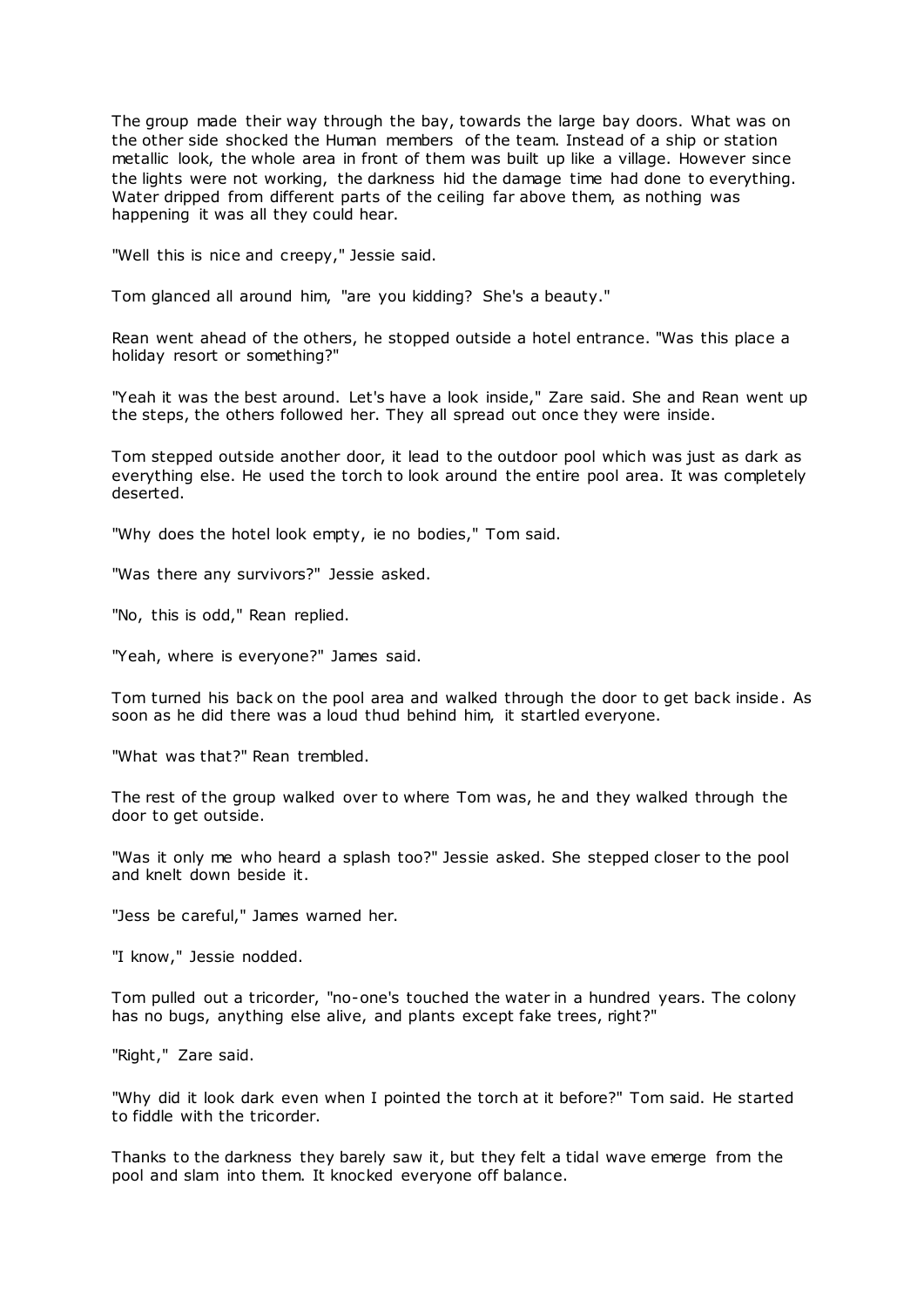"Yuck! Not nice," Rean moaned.

Zare looked around nervously, "uh... where's that other girl gone?"

"Damn," James muttered. He rushed forward to drop himself into the pool.

"Is he nuts?" Rean said, looking up at his sister.

Zare glanced at him, "there should be a drain or something, try and empty the pool."

"Ok," Rean said, he rushed off.

Both Jessie and James surfaced, but Jessie looked unconscious. James managed to grab a hold of the side.

"I did it!" Rean yelled.

The water quickly drained from the pool, but not before Tom had decided to play hero too. He jumped into about two inches of water, he squeaked on impact.

"Ooh, found something," Rean called from afar.

Tom groaned, he stood back up. James walked over to him carrying Jessie. "Are you ok?"

"A few broken bones and dignity, I'm fine," Tom replied.

A bright light came on suddenly, everyone covered their eyes. Rean rushed over to Zare's side, squinting his eyes. Jessie woke back up, she quickly covered her eyes too.

"Ugh, that's not good," she coughed. James put her back on the ground, she wiped her arms.

Tom was the first to adjust to the light, his eyes widened in panic , "oh god."

"What?" Jessie said.

James collapsed suddenly, everyone just stared at him. Jessie quickly knelt down next to him, her eyes adjusted to the light finally. She looked around, noticing the whole pool walls and ground were stained in blood. She and James were also completely covered, while Tom's front was covered too.

"That pool wasn't dirty, it was blood stained," Zare stuttered.

"What happened to him?" Rean asked.

Tom knelt down too, his fingers went to check James' pulse, "he's fine, just unconscious."

"How did you get the lights to work?" Zare asked.

"Lights switch," Rean replied.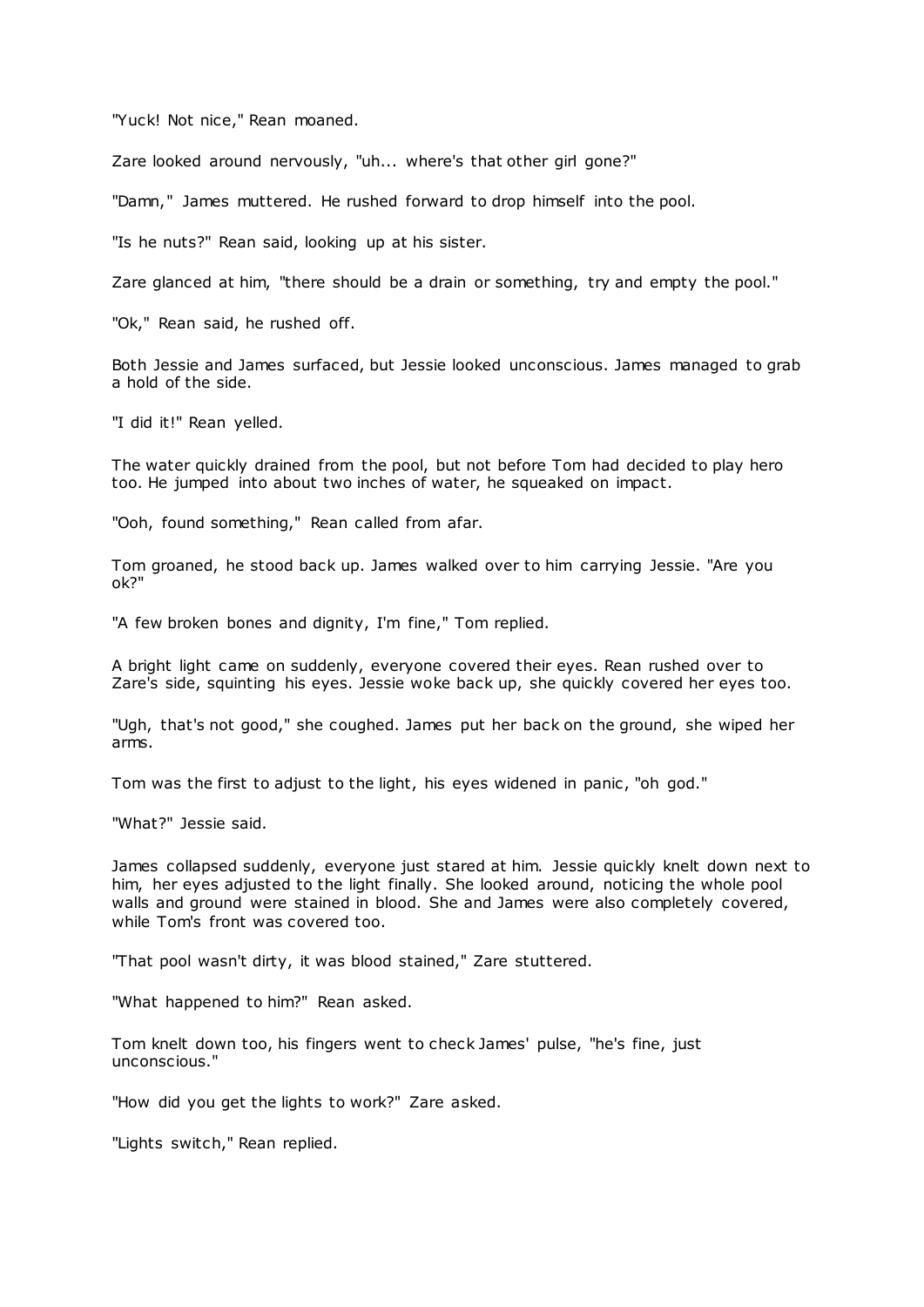"The power mustn't have been drained, someone obviously switched the whole colony off when whatever happened, happened," Tom said.

Jessie suddenly collapsed too, Tom checked her pulse too. "Fainted, must be something in the blood that they accidentally swallowed." Zare pulled a disgusted face.

"Just a thought, why is there blood in a pool?" Rean asked nervously.

Tom screamed like a girl, this woke James and Jessie up. The other two stared at him.

"What the hell are you screaming for?" James asked.

"Behind you..." Tom stuttered. "Zare, Rean, below you." Everyone looked in the direction Tom had told them, they all gasped. Right at the side of the pool lay a body. "What the, how?"

James and Jessie quickly got onto to their feet. Zare jumped down, she scanned it. "Rean, cover your eyes."

"Too late," Rean stuttered.

Zare continued to scan but just looking at it told her not to bother. "well he didn't drown." Standing up confirmed it, the body lying in front of her didn't have a head.

The group stood in the middle of a street, staring down at something. Well Rean was trying but Zare's hand kept trying to block his eyes. Tom looked a little shaken to say the least.

Right in front of them lay another headless body. This one also didn't look as fresh as the previous one.

Zare trembled as she knelt down. James took over hiding Rean from it for her, he moaned everytime he tried.

"I've seen this guy before," she said.

Jessie's face was scrunched in disgust, "how can you tell? He's rotted and headless."

"The clothes, the place..." Zare stuttered. "I saw this."

"You did?" Tom said. "I wish I did before I tripped over the dude."

"What do you mean you saw this?" James asked.

Zare slowly climbed to her feet. "In a dream. He was trying to fend off Hilare demons. That explains a lot."

"It does?" Jessie said.

Zare nodded. "Yeah. Their claws are poisonous. The poison quickly takes over and destroys everything. And I mean everything. This will be why there's no one here."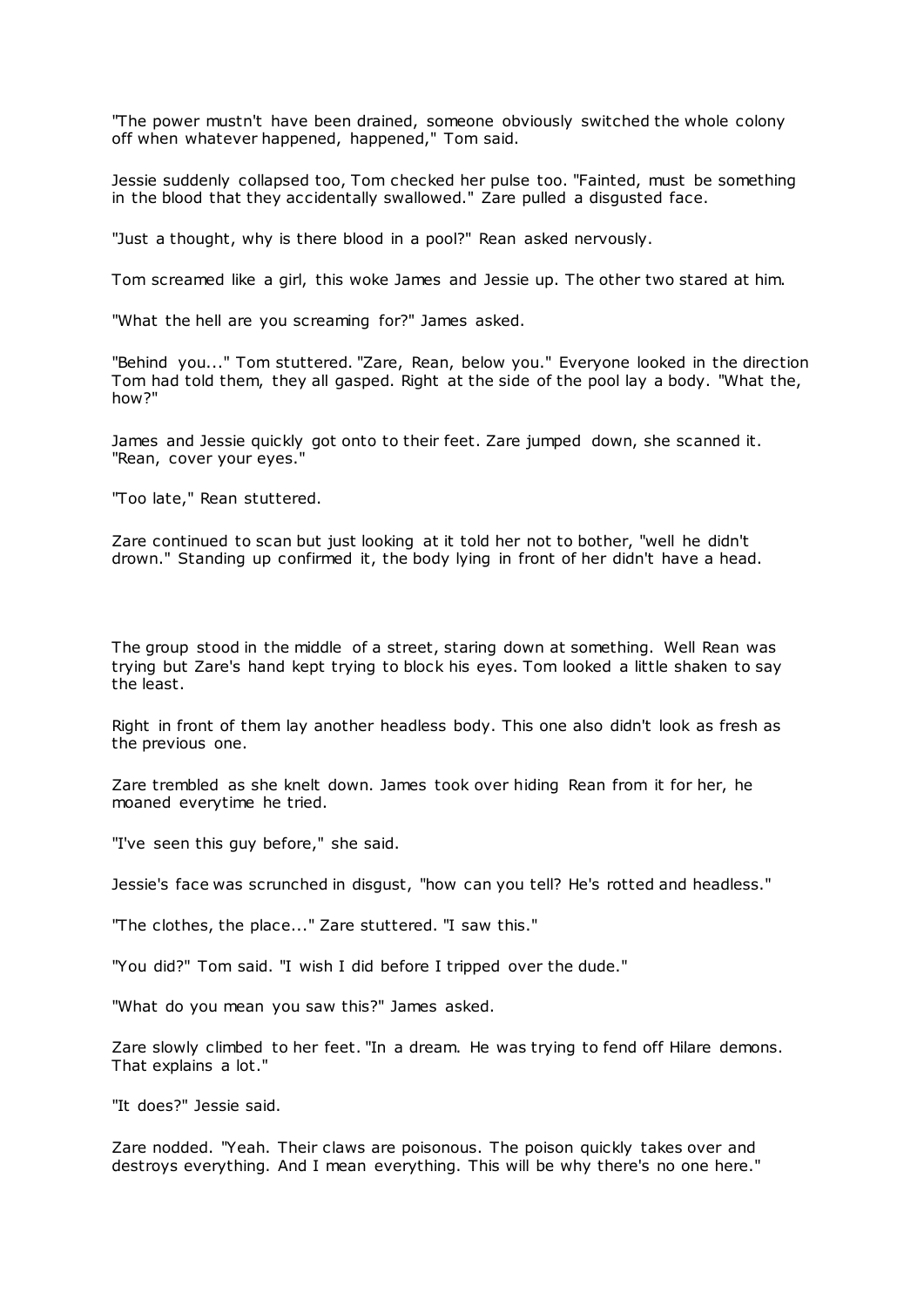"Ouch," Tom stuttered.

"We do have two bodies though," James reminded her.

"Yeah, it doesn't make any sense," Zare said as she looked back down at the body. Something caught her eye so she knelt down beside it. "He has a Chosen mark."

"A what?" Tom asked.

"A bruise, tattoo or scar that shows who's a Chosen. He must have been one," Zare replied. "Oh god, that means..."

"The guy in the pool, we should go back," James said.

Jessie sighed, "yay."

Tom nodded furiously, "I second that yay."

"If these guys are as dangerous as Zare says, maybe you guys should go back to the shuttle," James said.

Zare nodded, "yes, and take Rean with you." Rean was nodding with her until she said that. He stared up at her with accusing eyes. "Don't look at me like that, you saw that coming."

"Did not. I'm stronger than him," Rean grumbled, pointing at James. He didn't really notice as he had his own protests going on.

"I can understand a kid and a wuss, but me? What gives?" Jessie said questioningly. Tom was about to say something, but he just pouted instead.

"You could say I'm practising being overprotective," James said.

Zare meanwhile ruffled her brother's hair. "You're still a kid, he's not."

"But... Ligod said this was my first mission," Rean continued to pout.

"Yeah and I've got to thank him for that little present," Zare muttered. She glanced back towards James, briefly catching Jessie beside him rolling her eyes. "Shall we?"

"Yeah," he nodded.

The pair were soon back at the blood soaked pool, each of them st anding inside it.

James reluctantly knelt down beside the headless body, he carefully rolled it onto its back. Zare cringed immediately.

"He's a Chosen too," she said. Her hand pointed towards the mark on its arm. "He doesn't seem as aged as the other. This is starting to make too much sense."

"It is?" James said.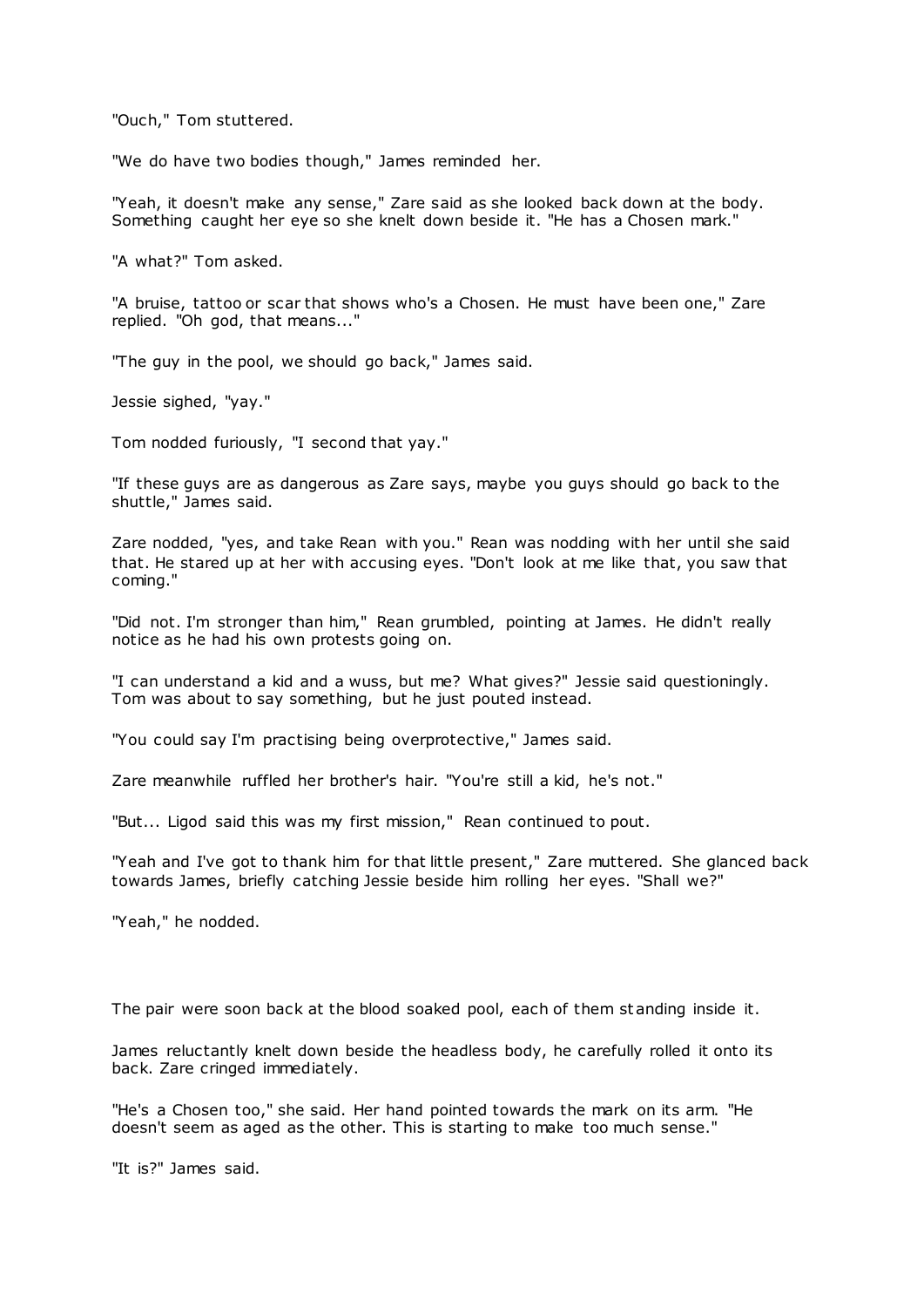"Yeah, the last three lots of Chosens were killed by *unknown causes* according to reports," Zare said.

"Missing in action you mean," James said.

"Yeah I figure all of them came here and never left," Zare said.

"Not really, two generations are here at least," James said.

Zare glanced towards him, "yeah but the first pair were sent somewhere to observe activities. The other four were sent on a mission to find survivors somewhere. Damn I should have put it together," Zare said angrily. She put one hand over her face.

"I don't get it. If six Chosens died here, why would Ligod want to send more?" James questioned. "Also, why wouldn't he tell you about the previous attempts?"

"The first two were definitely killed by the Hilare demons. They must be still here. Who else will take care of it if we can't?" Zare replied. "Ligod thought Rean could deal with this, I'll kill him."

"Maybe that's why he invited another Slayer," James said in an uneasy voice.

Zare threw him a deadly glare, "he's thirteen. He shouldn't be here!"

"Not disagreeing with you there," James nodded.

"Good. He should stay with your friends. You should guard them while I take care of this," Zare grumbled as she made her way over to the pool's ladder.

James was still nodding until what she said clicked with him, he quickly rushed after her. "Wait a minute..."

"This isn't a debate," she snapped.

"Too bad," James said once he caught up with her. He quickly moved around to stand in front of her. "We're talking about demons that have killed off three pairs of Chosens. I don't think one solo is going to give them too much trouble."

"What, and a Chosen/Natural duo will do better?" Zare said with a raised eyebrow.

"Better than you alone," James answered.

Zare smirked at him with contempt. "You didn't even know what a Slayer was two days ago, let alone demons. A few vampires here and there doesn't make you a pro."

"Your brother knows more than I do, so by your logic ..." James muttered back.

Zare's eyes flared up. Her fist flew up to hit him, he quickly dodged and stepped back. "Don't you dare. You're a rookie, he's a kid. I'm doing this alone."

"Then you'll die alone," James said.

Zare scoffed, then she laughed bitterly. "Oh, how does little Jessie put up with this crap?"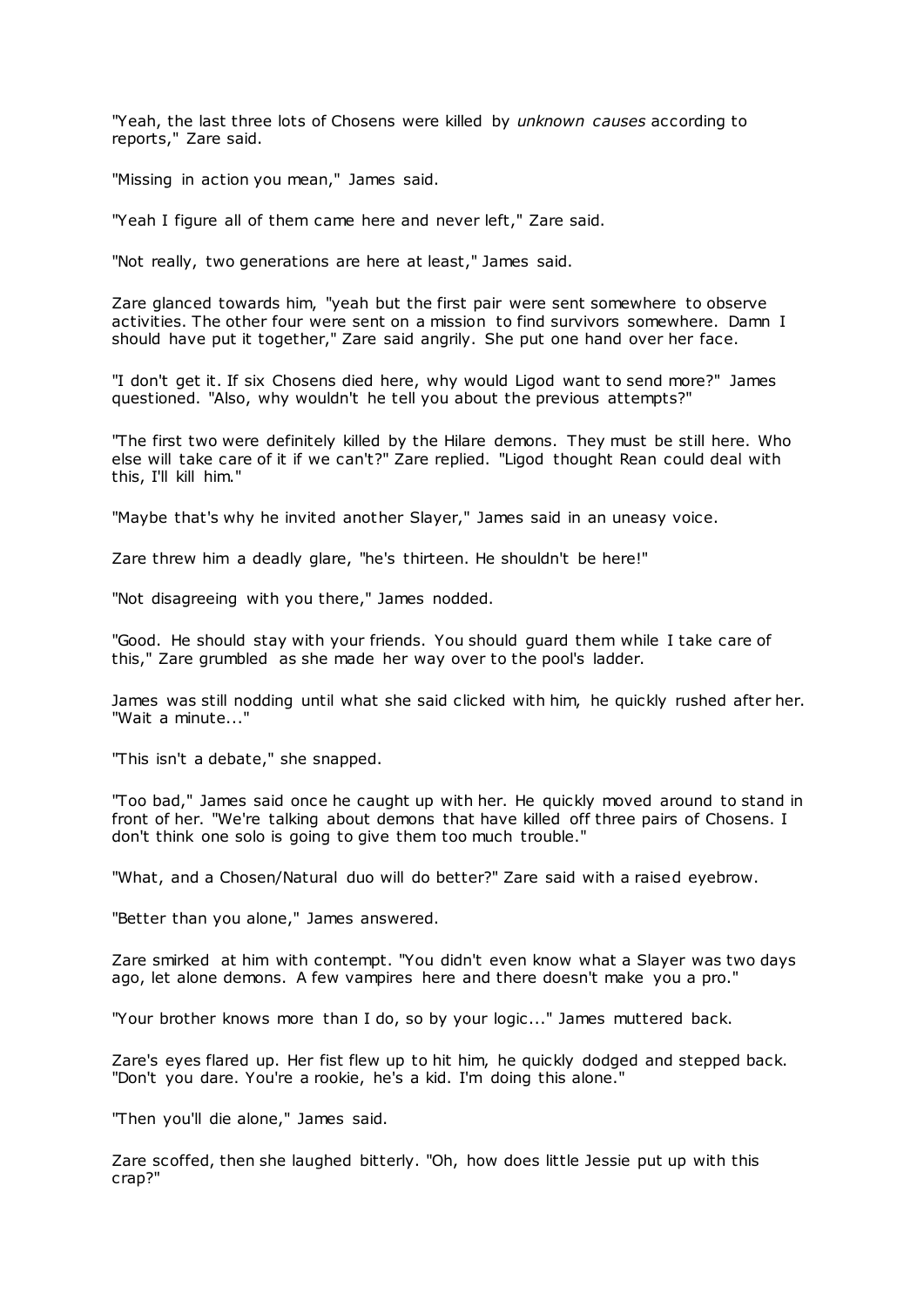James felt his shoulders tense up a little. "What?"

"The macho act. I'm just a girl right, helpless without a strong male to help me out," Zare said.

"What?" James laughed in disbelief. "How did you get that from that?"

Zare walked up to him so they were almost nose to nose, or more accurately forehead to nose. "Well I've got news for you. I'm much stronger than you and if you're too insecure to handle that, then don't take it out on me. If you do..."

"I'm the insecure one? I'm not the one playing the gender card here," James said. "If it was Rean that was the adult one and he wanted to do the same thing, I'd still protest. I'd still come along and try to help him."

Zare's smirk was back, "you're not coming. You said it yourself, two Chosens couldn't do this. Maybe I can't alone but a newbie Natural sure isn't going to make any difference. You'll die for nothing. Face it, you're just a typical guy who can't handle the fact that a girl was picked to be stronger over him."

"Just because your ex trainee Slayer boyfriend was an insecure little boy, doesn't mean that every single guy is the same," James countered. "I have no problem with you being stronger than me, in fact it's a relief. I had a hard enough time with the strength I have, which I didn't want either, why would I want more?"

Zare shrugged, "well..."

"So a girl's stronger than me. So what? I don't honestly understand why that would bother anyone, but hey, believe what you want. I don't care what crap you come up with, I'm coming with you and that's that. You can't stop me," James argued.

"There's your answer," Zare sighed. "I can." She grabbed his shoulders and quickly threw her leg up to knee him as hard as she could in the stomach. As soon as he started to double over from the damage, she swung her fist into his jaw.

When he was down Zare turned on her heel to leave him behind. She stopped when she heard him start to get back up.

"Don't. It's suicide," he said. "We can think of something else. Just wait."

Zare scoffed, "something else?"

"There's always another way. Charging into a demon's nest, if you can find it at all, can't be the only way," James said as he slowly and carefully walked over.

"We're Slayers; we kill monsters, fight cubes. What else is there to do?" Zare muttered. She looked around the area in front of her. A nearby piece of debris caught her eye.

"That's probably what the other Slayers thought, and now look at them," James said, briefly glancing back at the pool. Zare picked up the large piece of debris when he did. "Sometimes going head first into a fight can work, but not all the time. We'll think of something else. If not..."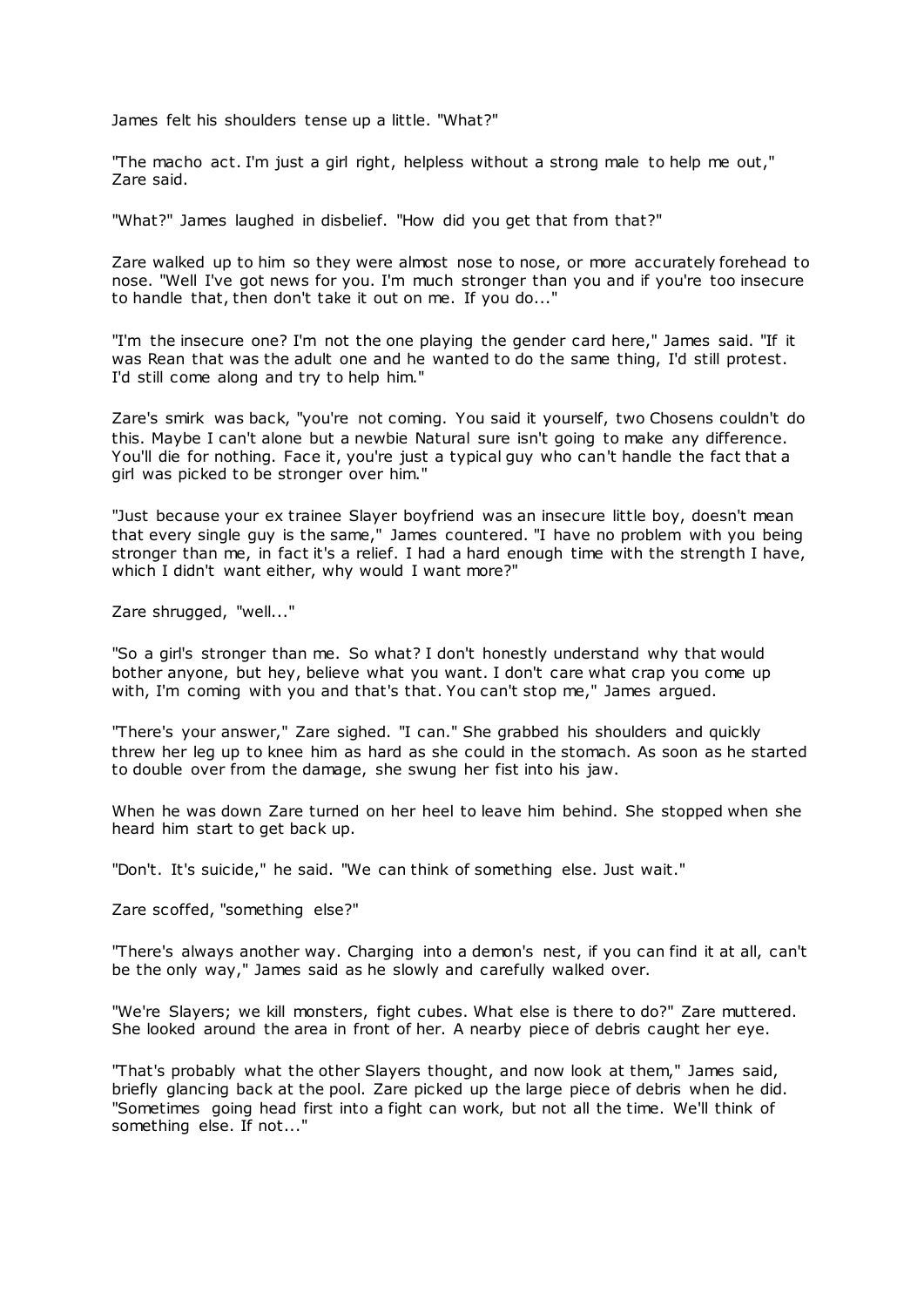"No time," Zare whispered. She turned around and swung her new weapon into his face. The blow threw him to the ground, face first. She waited this time before turning her back on him. "I'm sorry. This is what Chosen's do."

Jessie's eyes widened as James returned to the shuttle with his new bruises and cut on his face. "What the... What happened?" she hurried over to him.

"Zare," he answered quietly so Rean couldn't hear.

He did anyway and he ran over to the pair. "What, where is she?" he asked.

James hesitated for a moment, but Tom and Jessie were wanting to know too and there was little time to be discreet. "She's going to take on the demons. I tried to stop her."

"Ugh, this is so typical of her," Rean huffed.

Tom hurried over as well, he looked worried. "She does this sort of lone wolf thing a lot?"

"She's the Chosen, I'm not old enough to help her. Yeah," Rean grumbled.

Jessie shook her head, "you tried to help her and she beat you in response." She looked towards Rean, "I'm not finishing that one."

"She doesn't know where they are, it gives us some time," James said with a sigh on the end.

Tom smiled smugly, "I can give you more than that."

"Yes, invisible girls talking to him," Jessie rolled her eyes. James frowned at the two of them despite his sore jaw. "Sensors picked up a lot of lifesigns appearing in a large warehouse not far from here."

"It's the demons' nest. I found that out," Tom said.

Jessie gave him a dirty look, he just smiled in return. "I think we could have figured that out without your imaginary friend, Tom."

Rean perked up slightly, "ooh ooh, I've got a plan."

"As long as it isn't charge in and get killed, I'm all ears," James said.

"How about we use the weapons on this ship to destroy it, or a bomb," Rean suggested.

Tom's eyes widened, "I dunno what's worse."

"Can't, unless you want to take us with it. The warehouse next to theirs is the shield generator. With that down, the pressure could crush the colony," Jessie said.

"Sounds good," James said.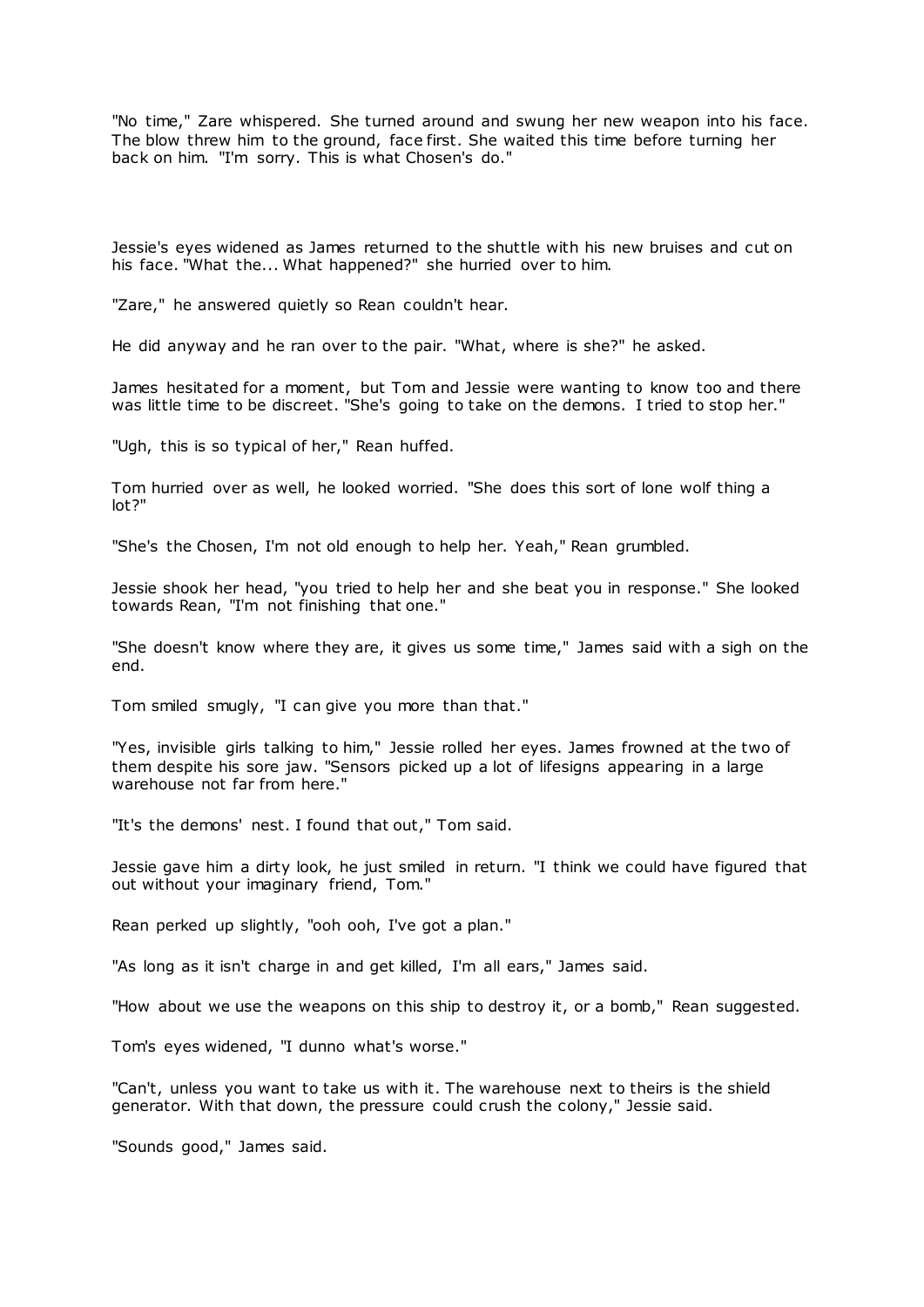"What?" Tom stuttered.

Jessie smirked at him first, then she smiled at the other two. "We can't fire at it, it's too far away and there's too much in the way. We could make something explosive and plant it nearby." She stepped over to the other side of the shuttle to pick up something.

"Fine, we could do that," Tom huffed. "But what about Zare, and how are we supposed to get in without being seen?"

"Zare should show up on the sensors, especially if she hasn't found the nest," James pointed out. He rushed over to the front of the shuttle just as Jessie was about to attack him with a regenerator. She huffed at the bad timing of it.

"She's always doing this. She doesn't get that she's not supposed to be alone in this Chosen crap. That's why she has me, that's why Natural's are picked out too," Rean grumbled. Both Tom and Jessie looked at him, Jessie soon glanced down to the floor. "She thinks it's her versus the bad in the universe, I... I don't get her. It'll be better when I'm old enough, right?"

Tom reached out to pat the boy on the shoulder. "Definitely kid." Jessie sighed and made her way to the front of the shuttle. "For now, you just be her brother. It's all she really needs at the moment."

"You okay?" Jessie asked quietly.

James nodded as he tapped on the controls. "Yeah, just a few bruises."

"Not that," Jessie whispered. "This Slayer stuff..."

James briefly looked over his shoulder at her. "Doesn't change anything. Yeah sure, I mean it's nice to know what was wrong with me all this time. It..." He hesitated a moment, it just made Jessie worry more. "Doesn't matter."

"There's nothing wrong with you," Jessie scolded him but in a gentle voice.

"I know," James said in a voice that made Jessie think he didn't mean it. He looked over again with a small smile on his face. "At least I'm not alone."

Jessie glanced back at Rean, then back at him. "Yeah."

"I meant you," James said as he looked back at the console.

"Oh," Jessie said, her cheeks slowly turning red. "Right."

James' face turned a little pale when the console beeped at him. "The only lifesigns are in the warehouse."

"We'd better hurry then," Tom said as he slowly approached them both. "I'll see what I can cook up quickly."

"There's no time," James stuttered. He gave the console a light smack, but it still was pretty hard to it. "I can't figure out which lifesign is hers. They're all different..." He turned to hurry out of the shuttle, Jessie quickly got in his way to slow him down.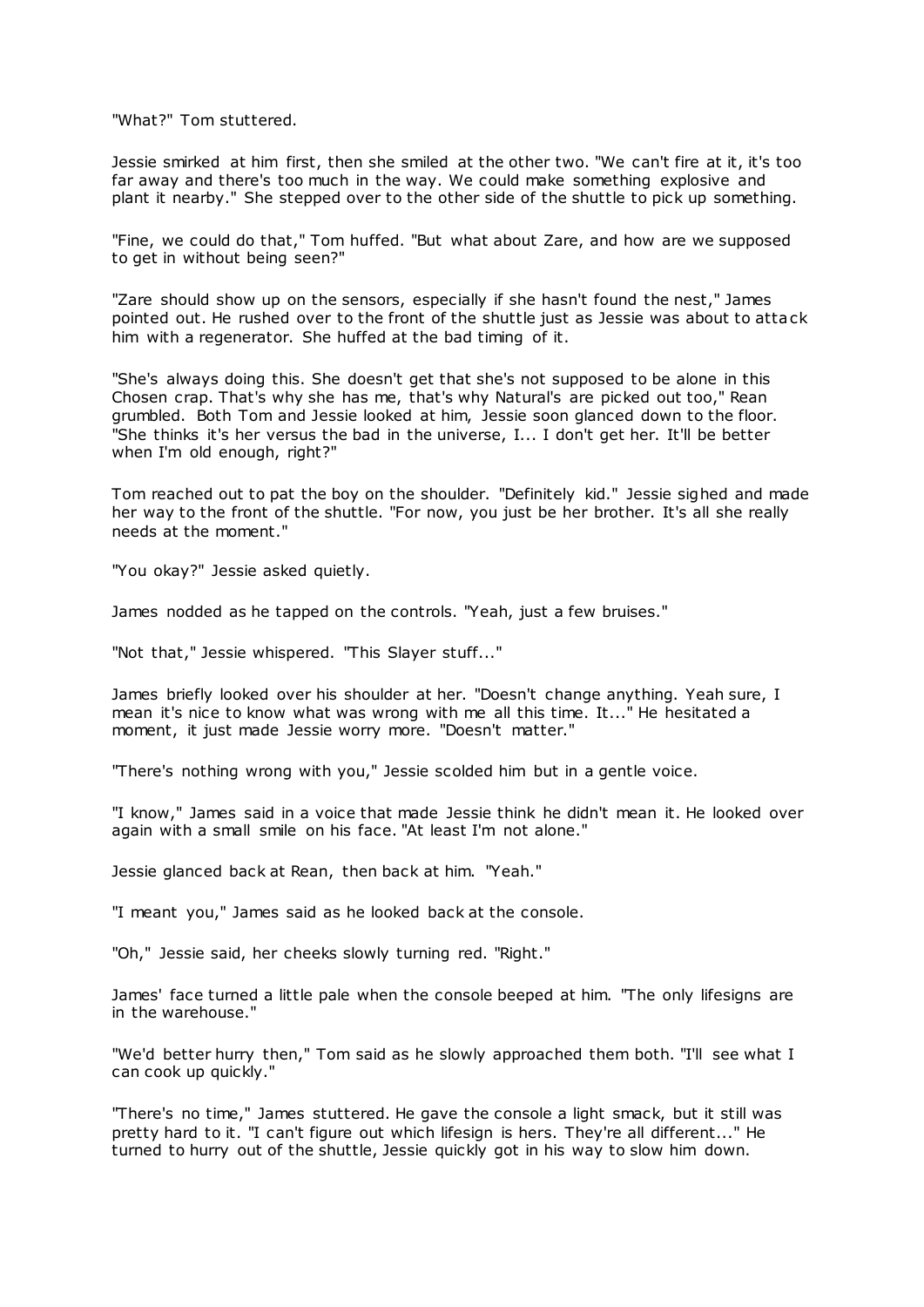"You'll be no better off than she is," she said.

"I know but we can't just leave her there. She'll be dead before the bomb's ready," James said.

Tom walked over to the pair, grabbing something mid way.

"Yes but what if they get you as well. Who will deliver the bomb then?" Jessie said. She felt terrible for saying it, her head shook in disgust. "I don't want to lose you."

"Um..." Tom tried to butt in.

"You're right, but we can't just wait for Tom to..." James said, then he noticed Tom beside him. "Stand around looking at us."

"Yeah, um... two things. One," Tom said nervously. He held out his fist and opened it up to reveal a couple of commbadges in his palm. "Give one to Zare and we can get her out. Nobody gave our two guests one, pretty stupid considering the awaymission."

"And two is about the bomb right?" Jessie said uneasily.

Tom looked a little guilty, he pointed to the back of the shuttle. The pair followed his finger, quickly noticing there were only three of them in the shuttle.

"Damn," James muttered. "Sorry," he said to Jessie before rushing out. He grabbed the commbadges from Tom and a phaser rifle as he did.

Jessie began to follow him but Tom cleared his throat to stop her. She turned around to look at him. "You monitor the commbadges, I'll replicate the bomb. We can still make this work," he said.

Jessie glanced back to the shuttle door with worry all over her face. She eventually looked back and nodded.

As he approached the warehouse he could hear the familiar sounds of a fight going on. He tried to run faster than he was already. He could see it now, its roof just peeping over the building he was running by.

Once he got there he quickly hid behind the wall surrounding it, right next to the open gate. A boy's scream, followed by rough voices laughing sent a chill down his spine. Slowly he looked around the wall. He could not see where the boy was, all he could see were the backs of very large monsters, each one with very long and deadly claws.

James lifted the rifle in his arm to point it ahead of him, his eyes quickly checked to see if the rifle was definitely on the right setting. The word Maximum confirmed that. He glanced again, this time the monsters were dispersing a little so he could see something, anything in front of them.

They were watching, cheering on a larger one. Its back was facing James, but he could see its arm lifting up into the air. His eyes widened as whatever it was holding, he could see now just peeping out from above its head.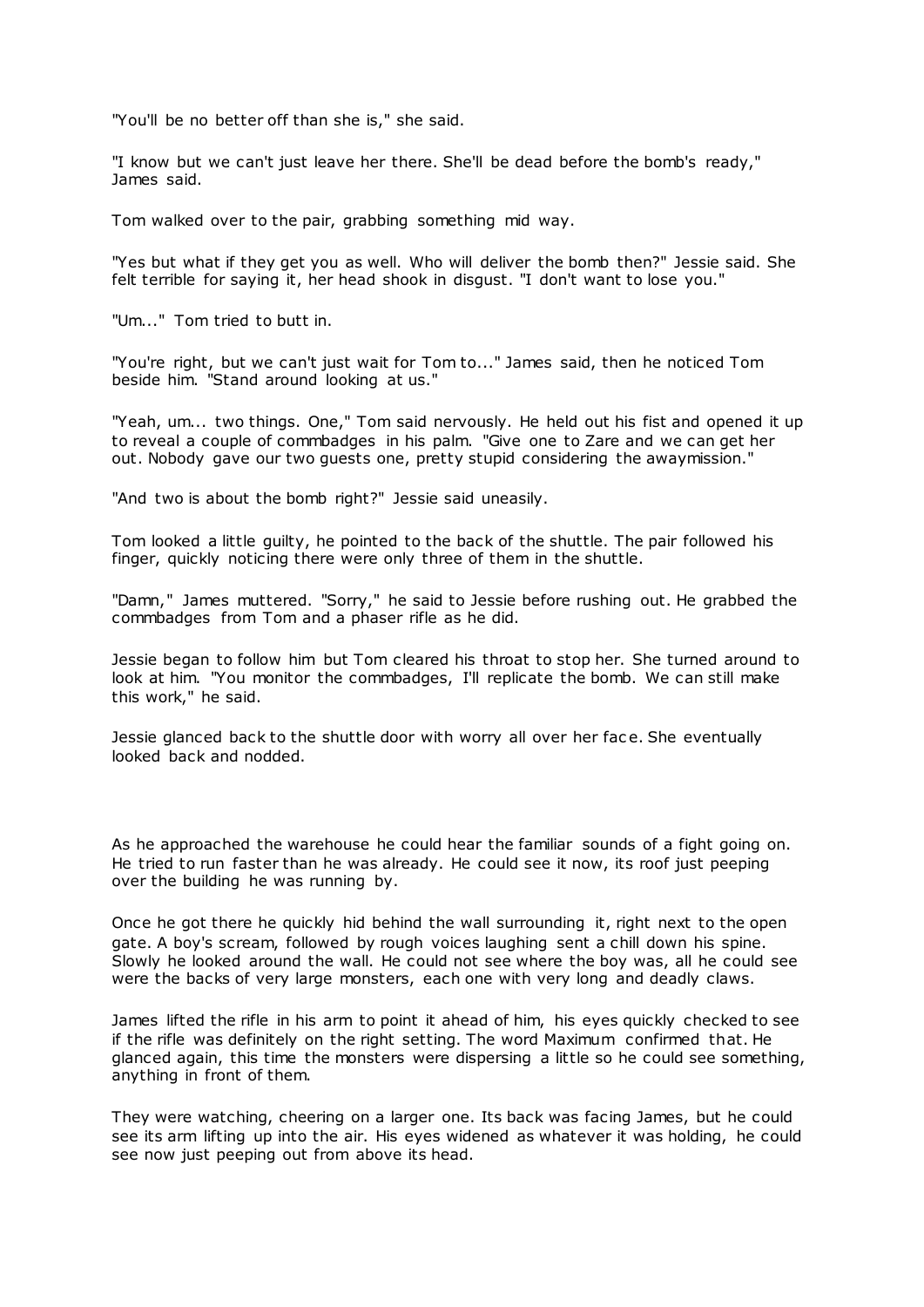"Zare," he whispered. He didn't have time to worry about it. He maneuvered the rifle around the gap in the wall and aimed at the middle demon. The ones surrounding it were constantly moving though. James was just about to fire when the demon's grip on Zare tightened into a fist. His eyes widened in horror, his skin turned ghostly white, his hands started to shake.

The demons laughed as the whole warehouse lit up, each one seemed to be generating the light. It only lasted for a few seconds, but James barely noticed it. What he had just seen had shocked him to the core.

In the corner of his eye he noticed something lying on the other side of the wall, curiosity got the better of him, or he didn't want to look ahead anymore. He didn't think his eyes could get any wider, but they did anyway. The thing lying nearby was tiny, the size of a small boy. His own started to shake as he noticed the still form had no head.

Something told him to run, and it wasn't just that. He quickly looked back forward, the demons had spotted him. They slowly made their way over, laughing over what they had done. That was when James saw the discarded body of Zare lying behind them.

"Time to test the Chosen power, boys," the leader cackled. The others laughed with him.

There were far too many, and what only one of them had done to Zare was fresh on his mind. James knew what he had to do. He turned around and ran as fast as he could. The only thing that followed him was haunting laughter.

It had only been a couple of weeks since the incident at the ocean colony, but it happened every night when he tried to sleep. The lack of it was starting to take its toll.

"You did the right thing," Jessie told him again.

"Hmm," James could only say.

Tuvok stood nearby with his arms folded behind his back. "Crewman Rex is correct. Sometimes the only thing you can do is retreat. You shouldn't..."

"Tell that to the next Chosens who are sent to their deaths," James said quietly, but loud enough for Tuvok to make out.

Jessie's head shook. "That wouldn't be your fault. Those idiot watchers shouldn't keep sending them. The colony is empty, it's not worth it."

"Hmm," James repeated.

"You are still a member of Security, Ensign. You can't avoid awaymissions for the rest of your time there," Tuvok said.

James only rolled his eyes at that comment. His head dipped back down to look at his hands folded across his lap. Jessie was about to place her hand on his, but with the rest of his team nearby, she didn't want Tom or Thompson making jokes, especially now. She settled for a hand on his arm.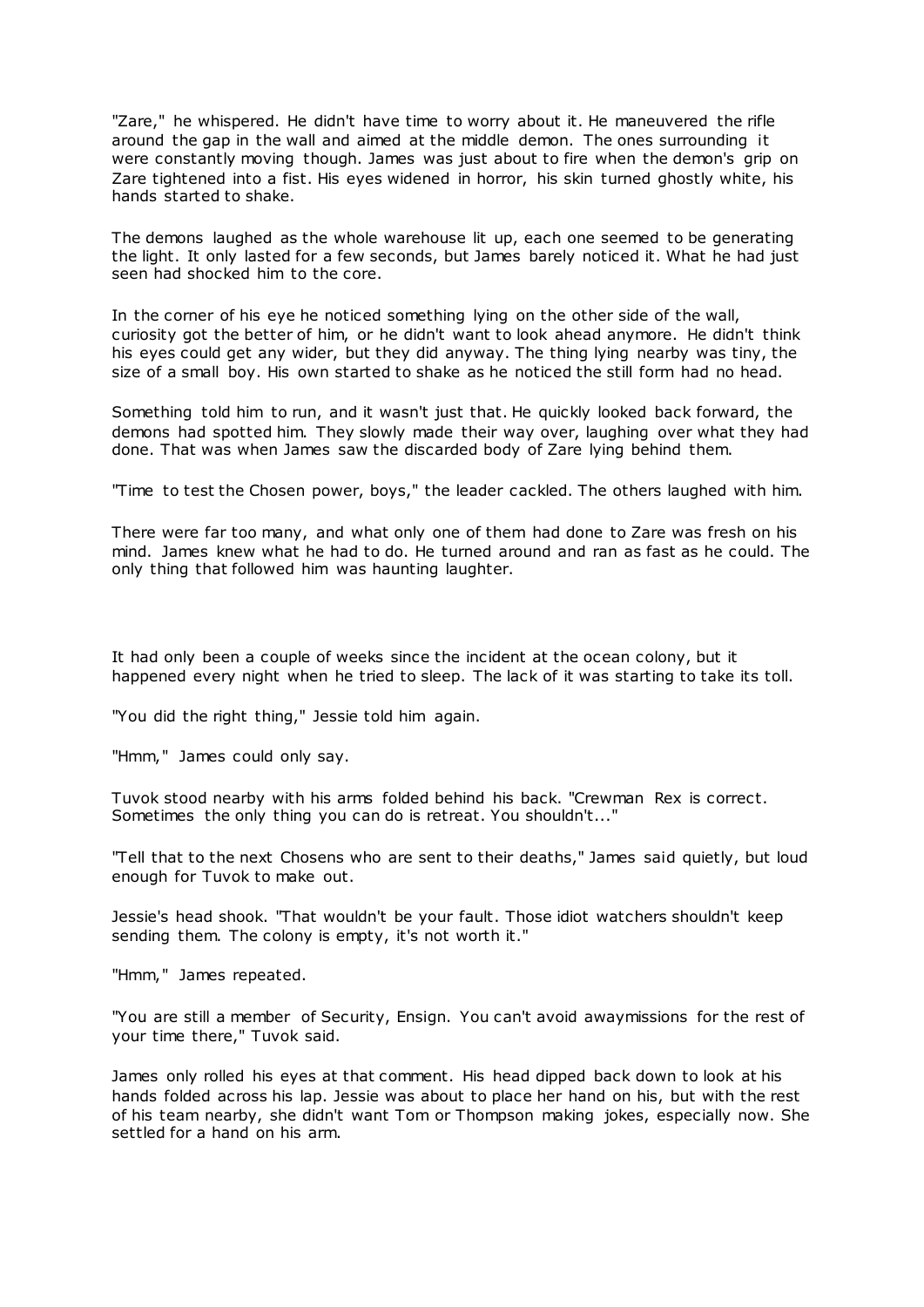"This isn't some supernatural mission cooked up by a homicidal prick, it's just a regular mission to find coffee by a tiny bit less homicidal coffee fanatic ," Jessie said. She had managed to mostly talk herself out of it before she had even finished.

Tom nodded. "Yup, if we're going to die here, it'll be the usual boring way."

"Mr Paris," Tuvok warned.

Tom's eyes widened, "what? Yeah, we won't die. Nothing ever happens on supply missions."

"Has he got any two's?" Foster asked far in the background.

Thompson glanced over at the other four, then reached over to peek at the cards lying face down on the table. "No."

"Great," Foster grinned. He put a two card on the middle pile. Thompson's eyes narrowed. He had to pick up two cards from other pile.

Jessie's eyebrow raised as she'd seen and heard this exchange, but Tom hadn't.

"I don't know," James muttered.

"You don't need to. You have no choice," Tuvok said. Jessie shot him a glare. "You were trying to convince him earlier."

"Yeah until I remembered what happened last time Janeway ran out of coffee," Jessie said. "If James isn't confident enough, logically he's not going to be a useful addition to the team. Right?"

Tuvok's eyebrow raised. James finally moved his head to look at her, barely doing the same thing as Tuvok. She shrugged.

"Quiet virgins, I'm trying to think of my next move," Thompson snapped. He put down another card.

Foster pouted as he put down his next card, "I am not one of those!"

Tom looked over his shoulder, he quickly turned around just as Thompson was peeping at the discarded cards again. This time he was stealing one. "Hey!" He darted towards the table to grab his arm. Thompson tried to dodge it, which Tom followed. The pair looked like they were doing a one arm pantomime act as this went on for a few minutes.

"Mr Taylor was the most useful addition to the team when he was in a coma," Tuvok commented.

Jessie tried her best not to laugh, glancing briefly at James' tired face helped. She just gave him a sympathetic smile instead.

"Snooze you lose the Ace of Hearts," Thompson complained.

Tom groaned, "I was being nice, unlike you!"

"Yeah, you are a rock," Thompson grumbled.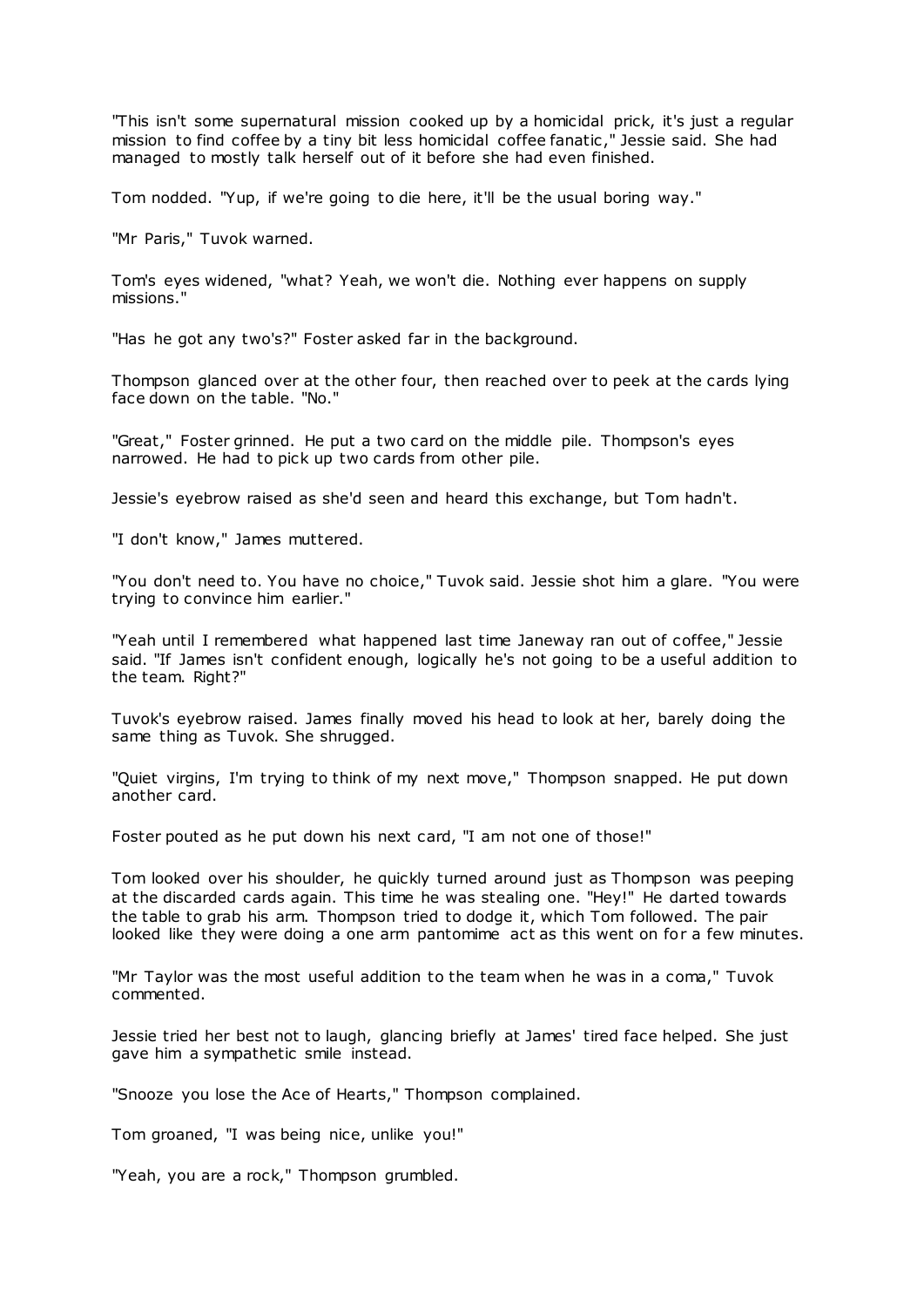Foster meanwhile shook his head.

"Look at it this way. If this team goes on the mission without you and something endangers them, as well as the supply team, then you will continue to feel this way," Tuvok argued. "The best way to fight what you Humans call Survivors Guilt is to continue as normal."

"What if I'm there and it makes no difference?" James questioned.

Tuvok's eyebrow raised again. Jessie glanced at him briefly, then back at James. "He's right, about the first bit at least anyway." James shook his head. "Zare and Rean didn't die because of anything you did, you've got to know that."

"I do know that," James said.

"Good. The team will need to be in the shuttle bay in ten minutes," Tuvok said. He walked out before anyone else could object.

"Then why are you beating yourself up?" Jessie whispered softly.

"Duh!" Tom butted in. He now held his abandoned cards, Thompson pouted behind him. "He's bad moody cos he didn't get to be the big hero. We guys are fragile that way."

"Speak for yourself," Thompson huffed.

James had just enough of his old self in him to roll his eyes and say, "no."

"No? You just don't want to agree with me or anything. You're mad that they fought and died, and you ran away. I would be bummed too," Tom said with a sympathetic smile on his face. "You know how you get over it?"

"If I didn't run away, I'd have been killed too," James muttered.

Tom grinned, "see, glad I could help. Let's go guys." He headed for the door. The other two members of the team didn't even look at him, they remained in their seats.

Jessie covered her annoyed face with her hand, she shook her head lightly. "God," she groaned. Her hand returned to her lap. "How can someone be that stupid?"

Foster put down his last card, smiling smugly. "Okay, time to go."

Thompson whined as he put his last two cards down. "Two out of three?" Foster only shook his head. "Damn it!" The pair headed out as well.

"Tom's half right," James admitted.

Jessie nodded to his surprise, she turned her gaze back on him. "I know. You don't like feeling helpless, especially when others are involved. I just wish you didn't always think that you have to do everything."

"It's not that," James said quietly.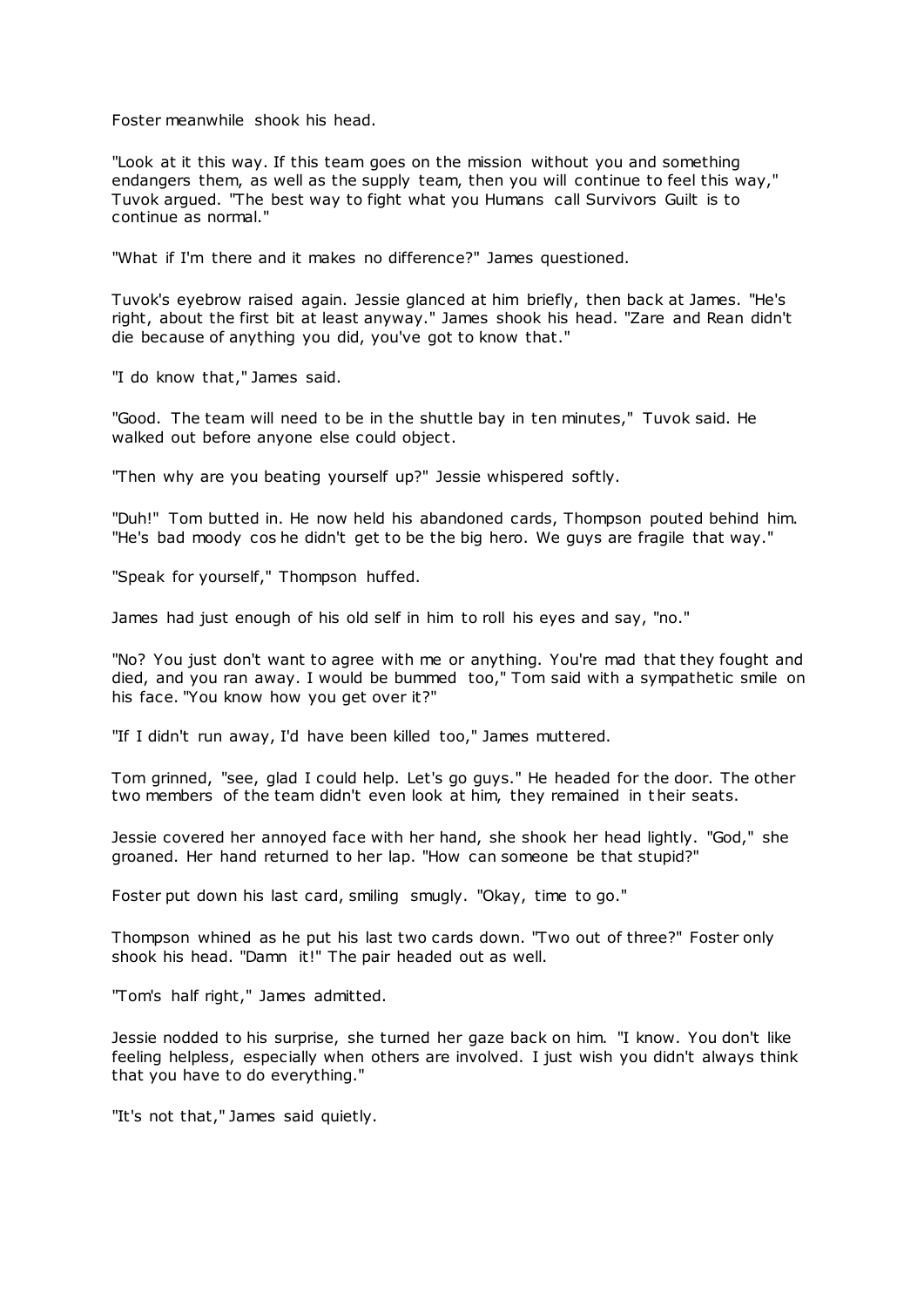"Zare thought like that, didn't she?" Jessie said. "The difference is you knew when to retreat and she didn't. You shouldn't feel ashamed at that, you should be proud of yourself. It'll keep you alive, which I want as well."

"So what do you think I should do then?" James asked.

Jessie smiled, "go down, do nothing but watch them screw everything up, laugh." Her smile grew as she noticed a one slowly grow on his face. "You're not going down to fight monsters, you've only been sent to stop the supply team hiding any coffee plants from Janeway. It's a do nothing job."

"Yeah," James mumbled with half a smile.

#### **The Shuttle Sacajawea**

"What are we supposed to be doing again? Tuvok lost me at shuttle," Foster asked nervously.

Tom shrugged, "Janeway still hasn't got her coffee supplies, plus we need some of that healthy stuff."

"Vegetables?" Foster smirked.

"That's it," Tom said. He ignored the sniggering behind him, well tried to. "Another team will join us once we ok it, we're quarding them or something."

"Guarding, from what?" Thompson asked.

"Probably Janeway herself," Tom smiled.

Foster took him seriously, he looked a little panicked, "oh god. We're going to die."

"Relax. What's going to happen?" Tom said just as the shuttle landed on the ground. "See? No crash, no problem. Unlike Janeway's *mission*, this will be a breeze."

#### **Meanwhile:**

"Captain, perhaps we should have a recess," Tuvok said calmly.

Kathryn looked up at him, her fist only an inch away from her victim's face. Her eyebrow twitched, "go ahead. I won't stop you."

"Wow, you're much more irritable this time. Curious," the man she was kneeling over chuckled.

Tuvok noticed their other guest roll his eyes, his eyebrow raised even further.

"How about I help you with that suicide thing right now," Kathryn growled. Her fist finally hit its target, though he didn't seem bothered at all by it. "Damn it, these Q's would make a lousy punch bag."

"I beg to differ."

Kathryn threw her glare towards the other Q, he just smiled at her. "You're right." She threw one more punch at the one on the floor, then she stood up. "Now, where were we?"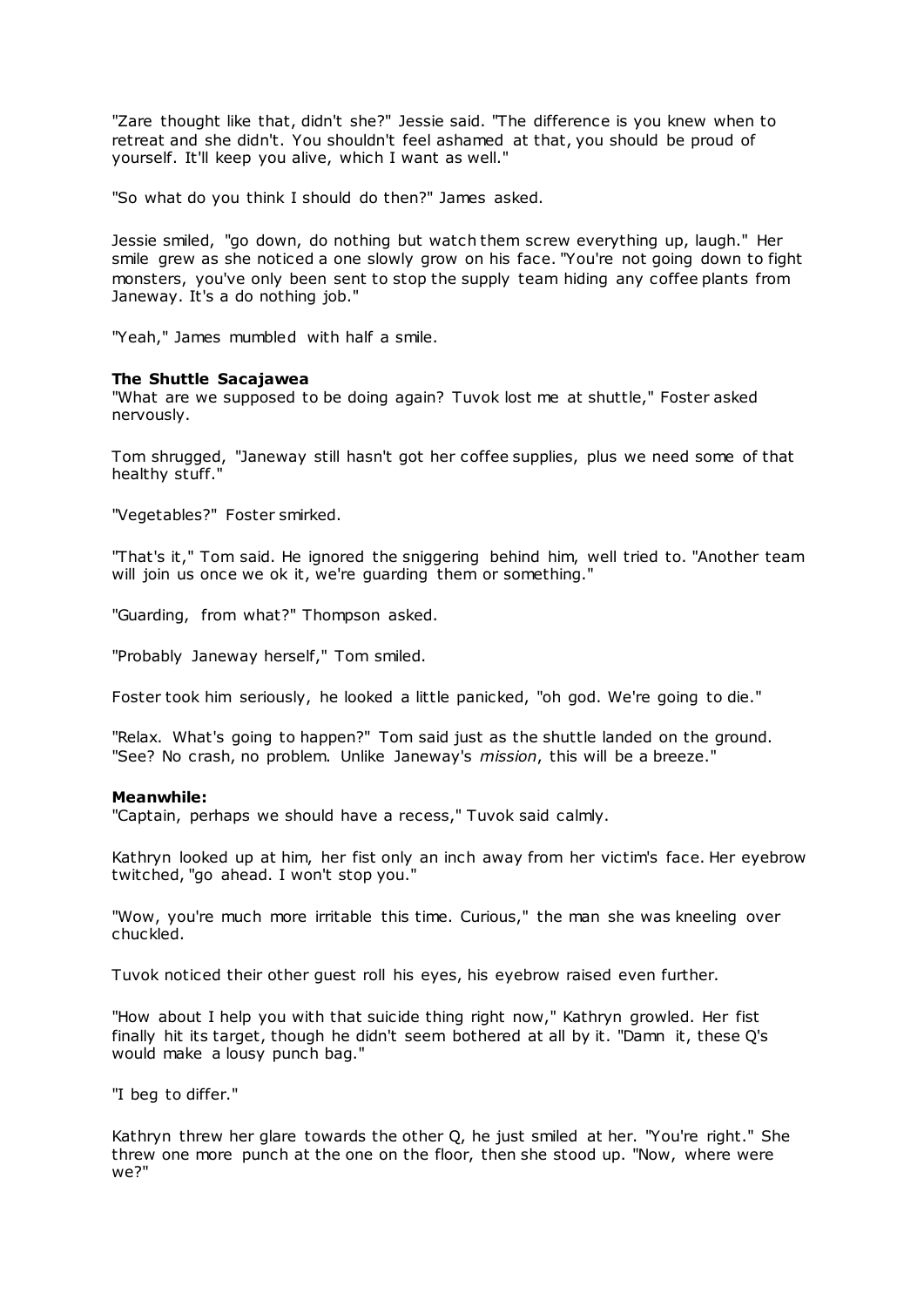"A recess, I need to talk to my *colleague* for a moment," Q said.

The second Q climbed to his feet, he immediately pointed an accusing finger at him. "You know full damn well I won the last two times. Why must you play this game over and over again, it's cruel."

Q chuckled, "further proof he's insane. Excuse us." He clicked his fingers, the pair disappeared in a white light.

"God, how long does it take to get some coffee," Kathryn growled, her attention wavered to the planet.

"Indeed," Tuvok said quietly.

The two Q's reappeared in a quiet room.

"Grant me my freedom, Q. You did it twice already," Q2 complained.

"Yes and like those times, we must follow the plot already laid out," Q said.

Q2 frowned, "I thought we weren't supposed to do fourth wall jokes."

"I didn't mean that," Q groaned. "Make too many changes to the timeline and the consequences will be disastrous. You will not have to do this again."

"Oh I'm sorry if my re-occurring death and resurrection is such a bother to you, Q," Q2 hissed.

Q smiled, "apology accepted. Now, shall we return to the *play*?"

"We're in a play now?" Q2 looked confused.

Q only sighed in response.

"Them talking about doing all of this over and over again. I don't trust them," Kathryn said.

Tuvok agreed, he nodded. "It is likely another practical joke, like the ones he used to do against the Enterprise."

"Then we will no longer play along," Kathryn said. "I won't be a pawn in Q's little game, this ends here."

#### **The planet:**

Thompson and Foster stood outside the shuttle, both of them armed with a phaser. Of course that didn't make them any braver. The slightest movement like a breeze hitting a leaf made them jump.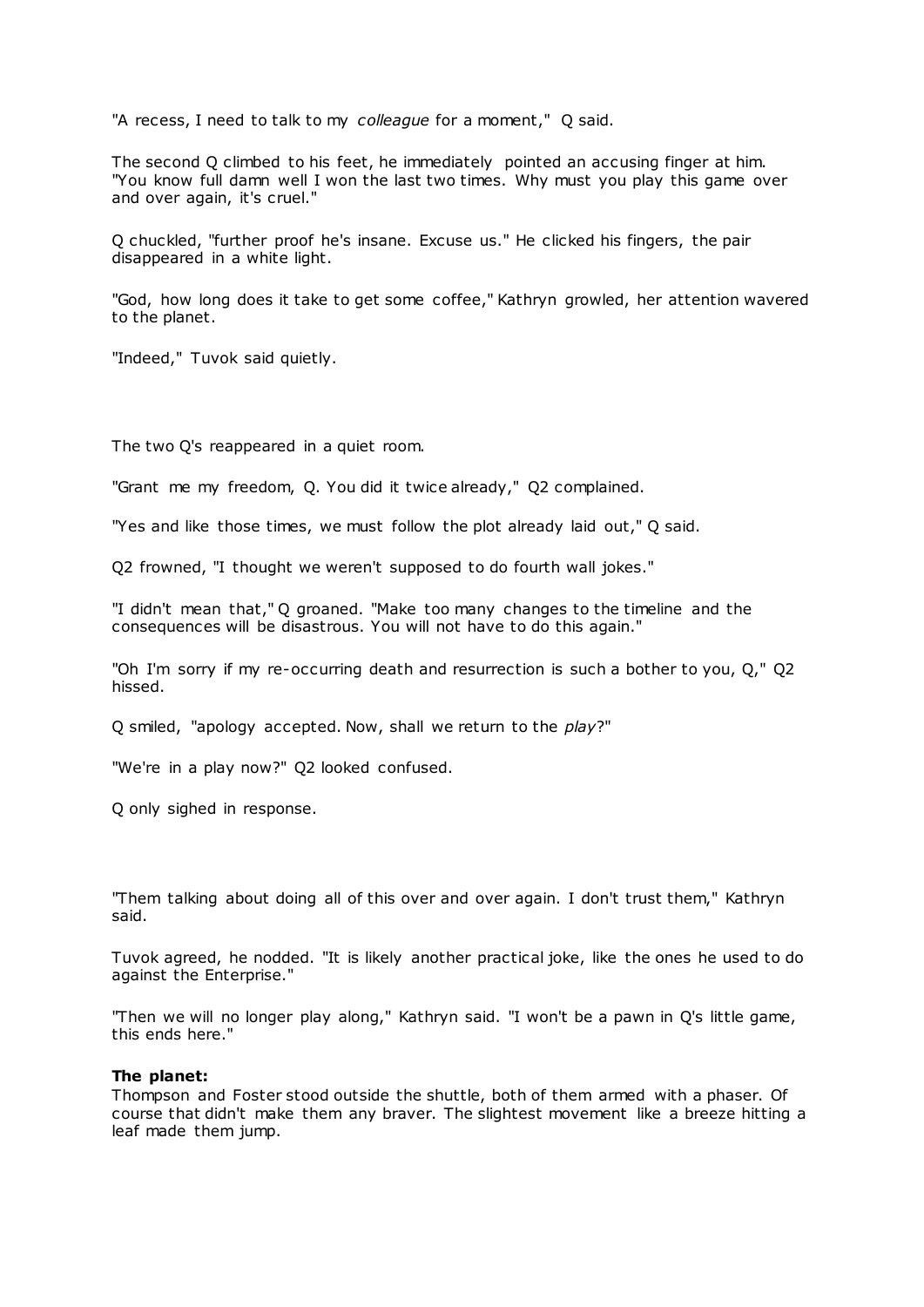"I knew I should have gone with James. Your nervousness is catching," Thompson grunted.

Foster glared at him, "it was your idea!"

"Um, I remember you being the first to volunteer," Thompson smiled.

Foster went bright red very quickly. "That's not the point."

"Uh huh," Thompson nodded. "Sissy."

"I'm not, I'm just sensible. You, you're just a..." Foster stammered.

Thompson moved around to face him, smirking away. "Just a what?"

Foster turned away from him, "you think you're so great, but nobody likes you. Get the hint."

The leaves rustled behind Thompson, this time it wasn't the wind that did it. A few figures pushed through the trees and bushes to join the two. They hadn't noticed yet since they weren't even looking that way.

"You mean James? He doesn't like anybody," Thompson sniggered. "Well except the Jessie girl, but we both know girls don't count."

Foster rolled his eyes, "no of course not, cos in Thompson's world girls aren't people."

The new arrivals looked at each other. One pointed at Thompson and licked his lips. The others shook their heads and pointed at the shuttle. He pouted.

"That's not what I meant, you're nitpicking. I meant every guy always likes a pretty face, no matter how much of an anti social freak he is," Thompson groaned.

The three people crept towards the shuttle, still unnoticed.

"Oh yeah, but it's not just him. I did say nobody likes you, remember?" Foster said.

"I thought nobody was just him and Tom, and who cares about Tom?" Thompson commented. He shrugged, "who cares about either of them. Though I guess if he isn't having a breakdown or coma's he is the one that does all the dangerous work."

The group disappeared around to the other side of the shuttle. Unknown to the squabblers they tiptoed inside through the open doors.

"Jesus, do you think I like you? Or do I not count as a nobody?" Foster asked. Thompson snorted into laughter, Foster's response was to shove him. That stopped him, his mouth dropped open in shock. "Well?"

"Don't push me!" Thompson grumbled. He shoved him back. "I thought we were buddies."

Foster laughed this time, he pushed harder this time. "I have better taste than that."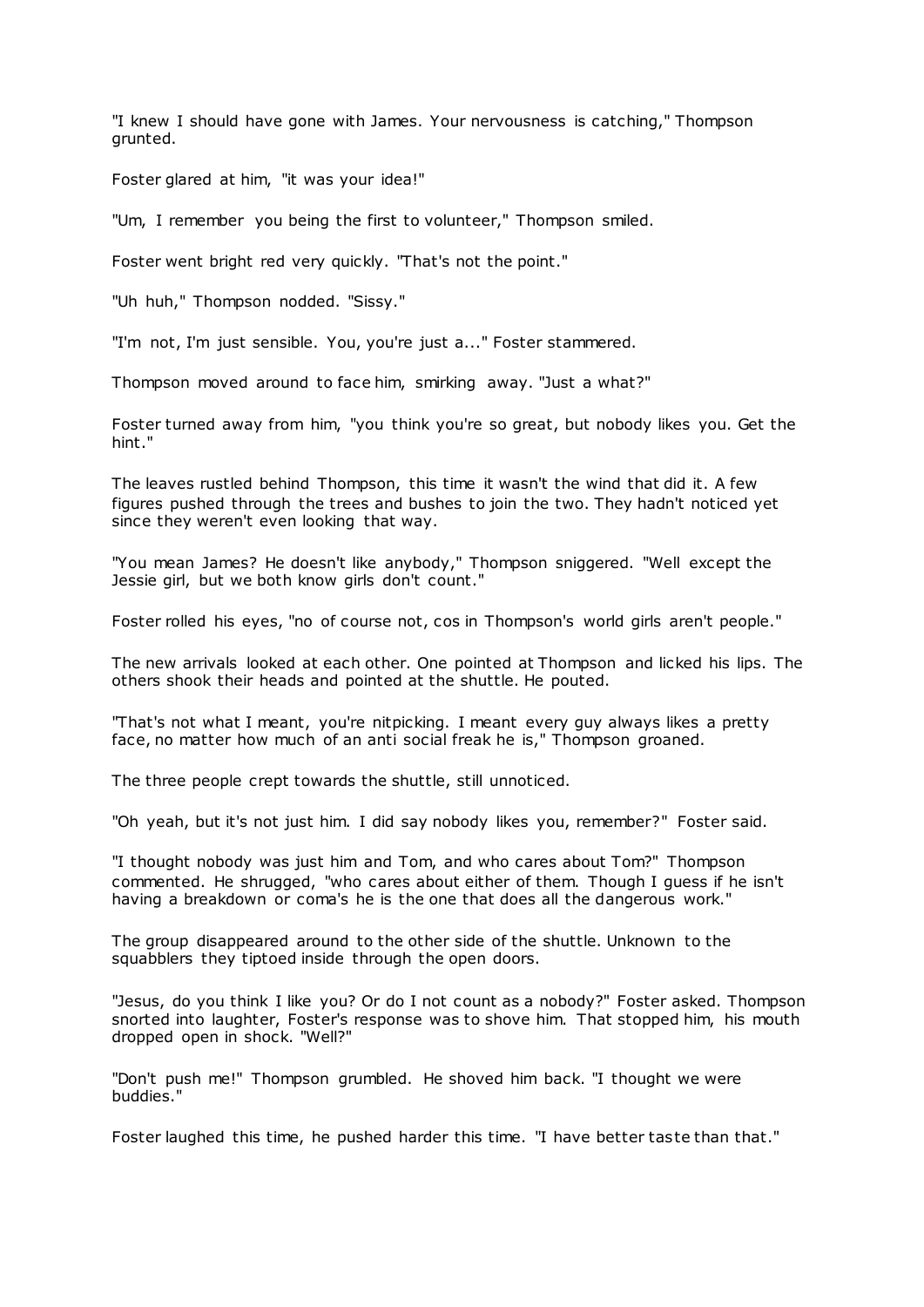"Oh yeah!?" Thompson scoffed. His next shove was using his fist. Foster stared at him for a minute before doing the same back.

The three intruders snuck out of the shuttle and started to make their way back around. They waited by the side of it to check on the two so called guards. By this time they were rolling around on the floor, barely hitting each other.

"Wow," one of the intruders whispered. He shook his head at the others, they nodded back. They carefully walked back to the bushes they came from.

"Stop that, that's cheating!" Thompson complained as Foster somehow got him in a headlock. Thompson had a tight hold of Foster's hair and was pulling. The two rolled again, just catching the intruders slipping away into the shadows.

"Uhoh," Foster stuttered.

"Oops," Thompson also did. They quickly let go of each other and got to their feet as quickly as they could. "We need a cover story, fast."

Tom and James stared at the pair, their eyes pretty wide.

"What happened here?" Tom asked.

"These people broke in, beat us up and took a power module," Thompson replied.

"People? There are no humanoid lifesigns on this planet," Tom said in disbelief.

James glanced away to hide some nervousness in his eyes. "Yeah."

"No there were people, I'm sure of it," Foster stuttered. Thompson nodded furiously.

Tom smirked at the two. "Are you sure they weren't monkeys?"

"Well one moron did grab my hair," Foster muttered. Thompson gave him an elbow, Foster glared at him for it.

James stared at the window of the shuttle, Tom missed the elbow thing as he was watching him. "What?"

"Nothing. You guys should get back inside, seal the door," James answered.

Tom frowned, "um, you guys?"

"Yeah we shouldn't split up again," Foster said.

"I'm not suggesting splitting up. I'm suggesting that you guys stay behind and I go," James said.

"Hey I don't mind people, it's bugs I don't like," Tom said.

James shook his head. "I don't think it's people."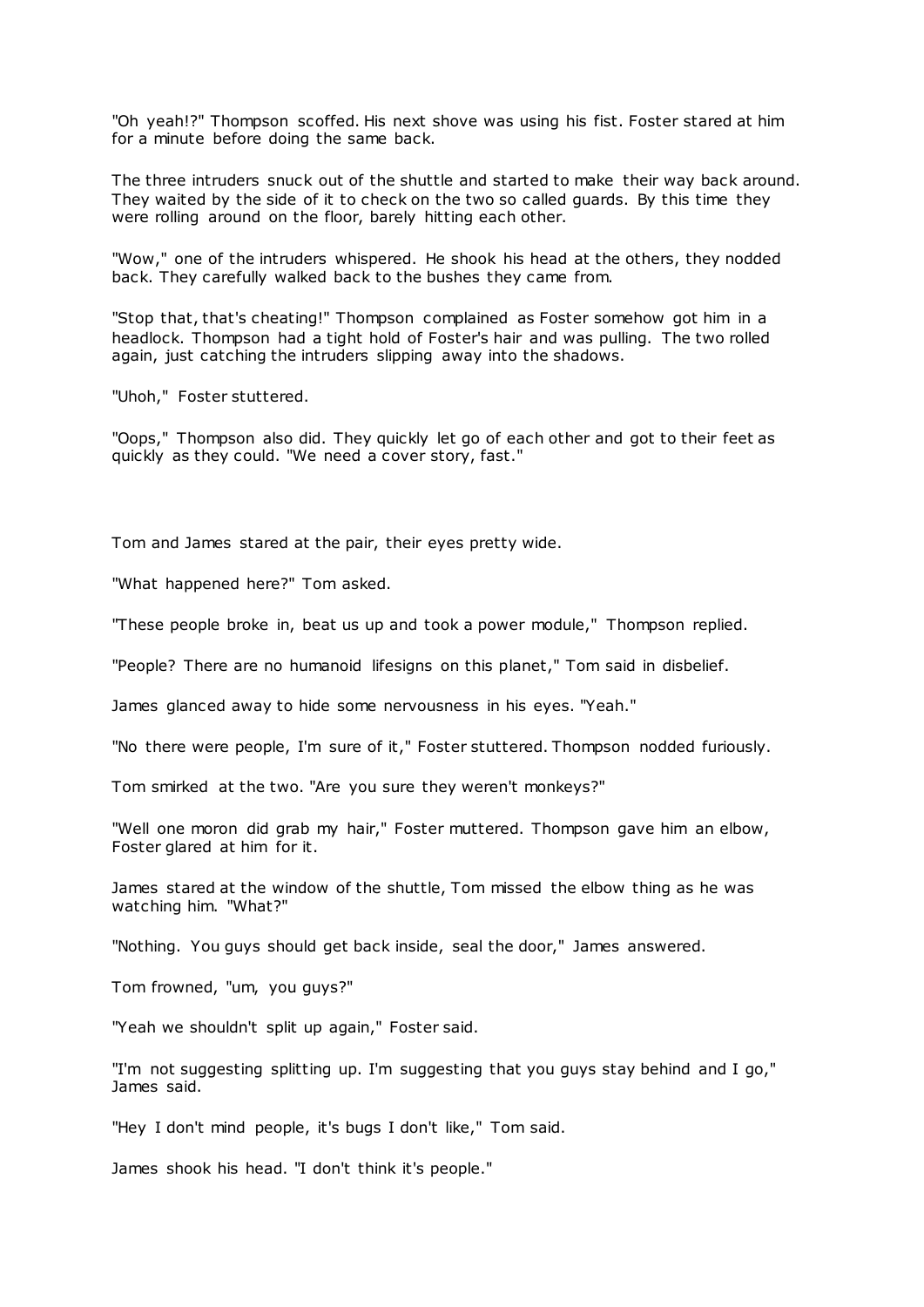"Neither do I," Tom smirked. Thompson and Foster glared at him.

"I can handle it. You stay here," James said. He turned around and headed back the way he came.

"God that guy's full of himself," Thompson muttered, shaking his head.

"I don't care what he says guys, we're going too," Tom said.

"You're both mad, these people were strong. When I say strong, I mean freakishly strong like James," Thompson said. Foster glanced at him with wide eyes.

Tom cleared his throat, "we're still going. Freaks like James can still get shot, bring phasers." Thompson and Foster nodded nervously, they went back into the shuttle.

"You don't know that they were strong," Foster whispered.

Thompson pointed at a broken console. Foster shook his head. "See, this is why I'm great and you aren't." Foster resisted the urge to hit him again.

Tom rushed in as well. "Come on guys, hurry. We can save the day yet."

Tom lead the way towards a clearing, cradling a phaser rifle in his left arm. He stopped when he heard voices straight ahead. The pair behind him stopped as well.

"Cover," he whispered before hiding behind a nearby tree. They did the same.

"I told you it was people," Thompson whispered.

"Shh," Tom tried to hush him. He peeped his head around the tree to try and see inside the clearing.

"Aren't you glad you didn't fill up on wimps?" one man's voice sneered. A few voices seemed to agree with him. "You want more boys and girls?"

Tom looked at the others, they looked just as nervous as him. The cheering they heard didn't help.

"The ship will send more down to find their lost colleagues. They won't if they're still alive," the man's voice said. "I can't make it any clearer."

"Those two were wimps though, hardly snack worthy," a woman's voice said.

"Snack?" Thompson squeaked. Tom and Foster's heads swung in his direction, their mouths and eyes wide open. He cringed, this time he only mouthed, "oops."

They all heard a dark laugh, then footsteps approaching.

"Ok, I don't have to tell you," Tom whispered. He looked to the others, but they'd already gone. "Gee thanks, definitely didn't." He turned around completely and ran as fast as he could.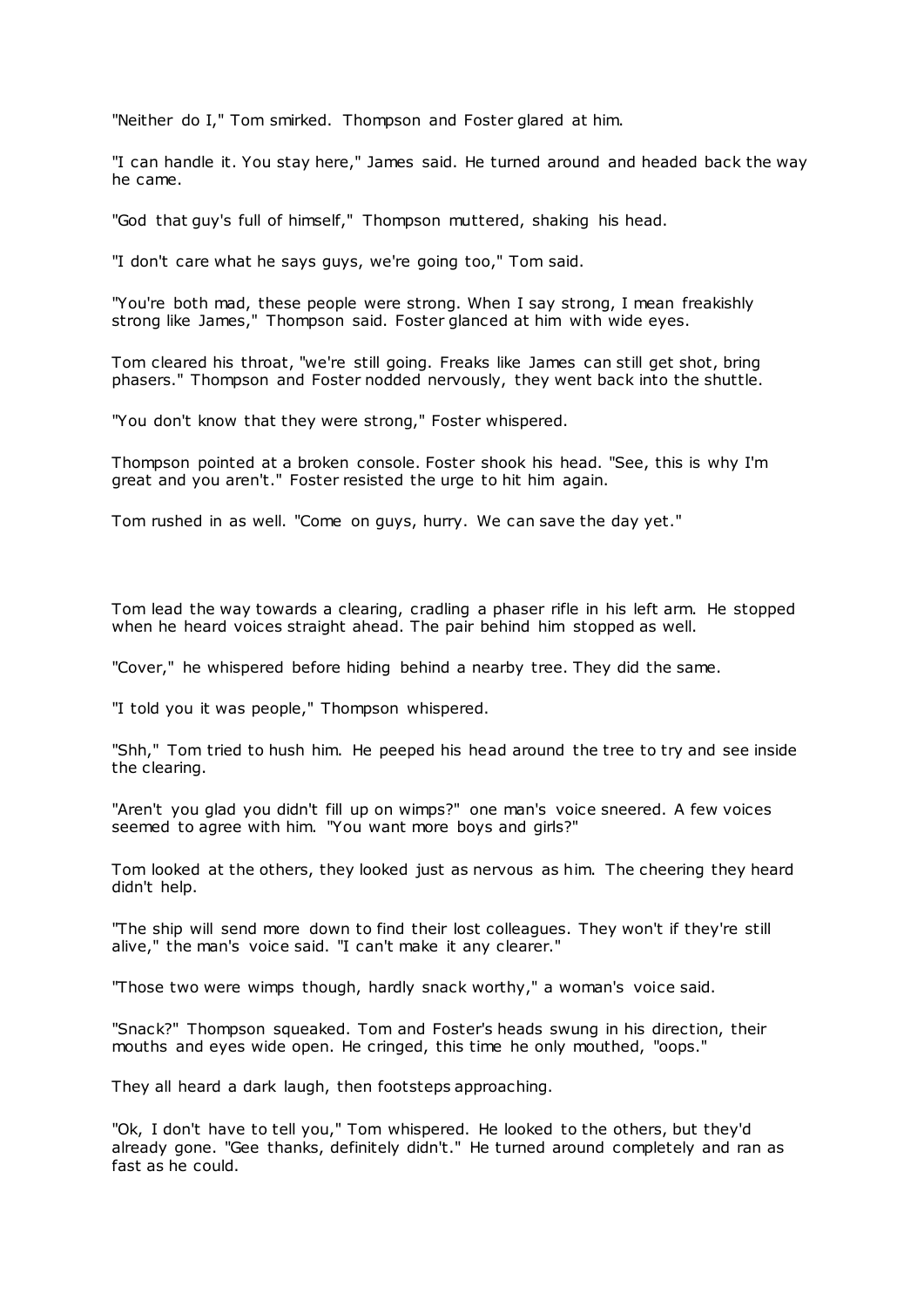# **Voyager:**

"Nobody's answering," Harry reported.

Kathryn sent him a death glare but quickly shook it off, it wasn't helping.

"I'm only detecting two lifesigns now, Captain," Tuvok reported.

"Damn it, get them out of there!" Chakotay snapped. Harry nodded.

# **The planet:**

Tom felt like he'd been running for hours, he was almost out of breath. The voices behind him were gaining in though, he had no choice.

Luckily though he could see it getting lighter ahead. His arm was slapped by another tree branch in the way, it slashed him just like the last one. He couldn't let that slow him down though.

Finally the trees cleared. Dead ahead of him was a lake with a waterfall crashing into it. He had to change direction or he'd risk falling in. When he did his foot caught on something large and heavy. He heard and felt his ankle twist from the impact. At the speed he was running, he couldn't stop himself from falling hard onto the ground.

It was silent for a moment. The voices behind him came back in a blur. He tried to lift his head, everything span in front of him. He didn't have time to worry about that, he tried to push himself back up but his ankle screamed at him to stop.

"No," he groaned. With the strength he had left, he pulled himself into a sitting position. The area around him slowly stopped spinning. When it did he looked to his left to see what he tripped over. What he saw made him almost throw up, the pain in his ankle was a distant memory as he dragged his body further back.

He had hoped he just tripped over a rock or just a dip in the grass. No, he tripped over a body. The first thing he saw were the dozens of gashes spread all over his skin, each one stained with so much blood that it had pooled in the grass underneath. What got him the most was the open eyes almost looking right at him.

The last thing he saw before a transporter beam rescued him was the sickly sight of the body's twisted neck. He hoped it was over for him before he felt any of it.

## **The Conference Room:**

Chakotay didn't dare look at her, just in case. He just kept his eye on the PADD in his hands. "Out of the original and *rescue* team, only Mr Paris returned. We've been unable to find any signs of Thompson, Foster, Davids, Reyna, or Harrison. Paris told me though he found um... the fourth member of his team." The silence was killing him, he swore the temperature in the room dropped. "Apart from that, what Tom has said about the attackers is... putting it nicely, ridiculous. I think he's in shock."

Tuvok dared to look Kathryn's way. She had her back to the two of them so it was difficult to gauge her reaction. However he had no reason to believe this would be different to any other casualty on Voyager.

"There are no alien lifesigns on the surface. The aliens must have masked them," he said.

"I prefer that explanation to what Tom was saying," Chakotay said.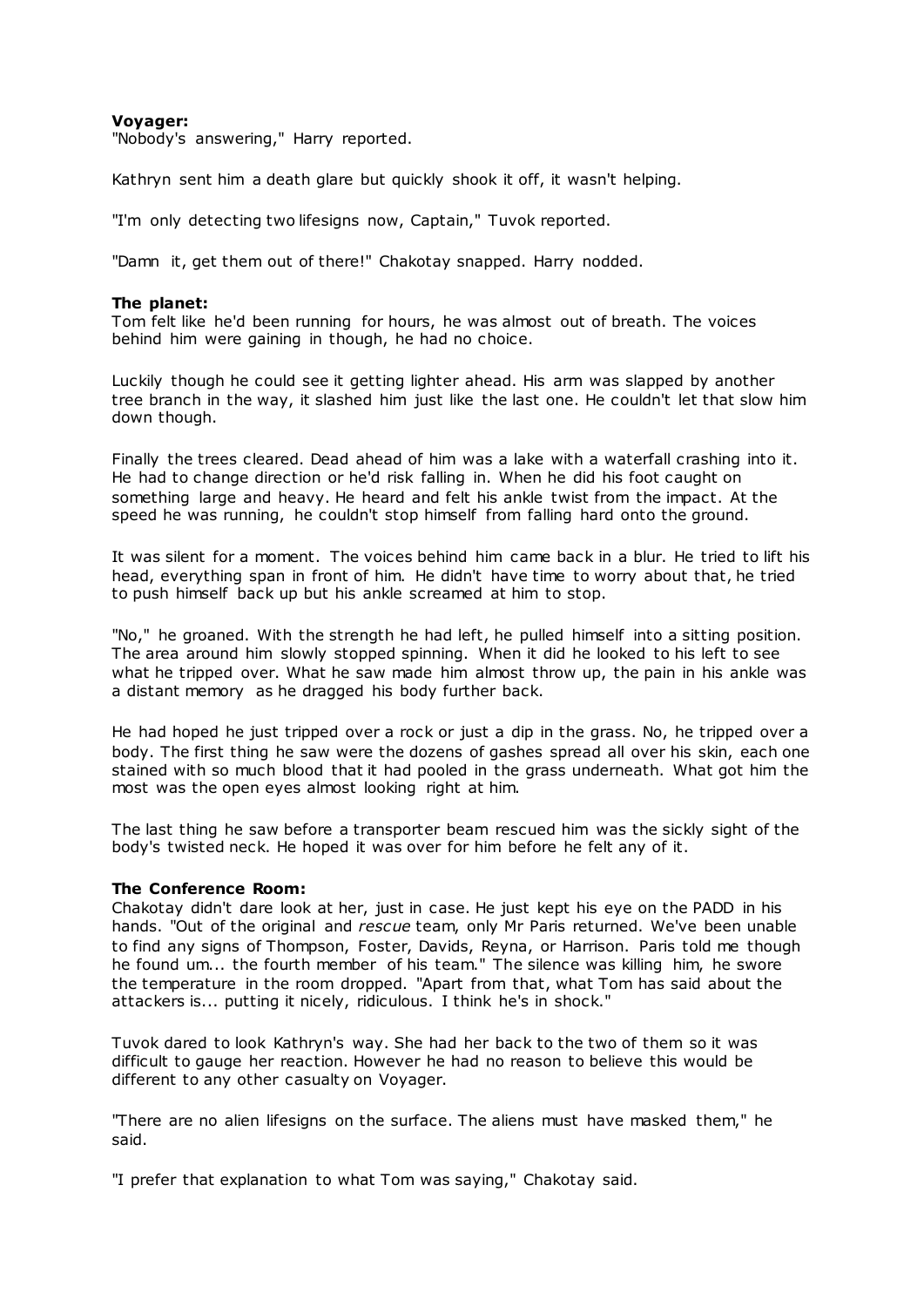"Indeed," Tuvok agreed.

"We have to be very careful here. From what he said, what happened to Ja... number four, the people who did this are strong and they are brutal. If we are to retrieve any of our people, we..." Chakotay said. He was interrupted by a cup of hot coffee, probably only replicated decaf, slamming into the wall just beside him. He was surprised, but not as much as Tuvok was. "Um..."

"Get out," Kathryn hissed. Her back was still on them, both of them were very grateful for that.

"Captain, we need to discuss this situation. These people have stolen technology from us, possibly killed indiscriminantly. Since they've masked their lifesigns they may have kidnapped our people..." Tuvok said.

Chakotay cringed slightly, he knew one was definitely not kidnapped. He didn't say that outloud though, he didn't want to be next.

*"Bridge to Janeway," Harry's voice interrupted.*

When he didn't get an answer, Chakotay tapped his commbadge. "Chakotay here, what is it?"

*"I don't know where it came from, but a vessel has just left the planet. They've gone to warp."*

Kathryn's fists were tightly clenched, as well as her jaw. "Follow them," she ordered. Chakotay felt a chill in her voice, he knew better than to argue with her.

*"Yes ma'am. Bridge out."*

"Was I talking to myself? Get out," Kathryn muttered.

Tuvok was the first to leave, though he was a little concerned with what just happened. Chakotay stared at her for a short time, he tried to think of something, anything to say. His head was blank. He turned to leave too.

Kathryn stared at the planet below her. She could barely see most of it, night had fell where they were. It didn't matter to her, staring at the planet felt like she was staring directly at a certain someone. The ship then jumped into warp, all she could see then were streaming stars.

Kathryn felt like she had abandoned him again. The last time she did it she felt sick, this time she was.

#### **Ten Months Later**

The holodeck doors opened. Tom and Harry walked through them in their beach clothes, grinning from ear to ear.

"I'm definitely trying the volley ball next time. I'll beat you there, no problem," Harry said.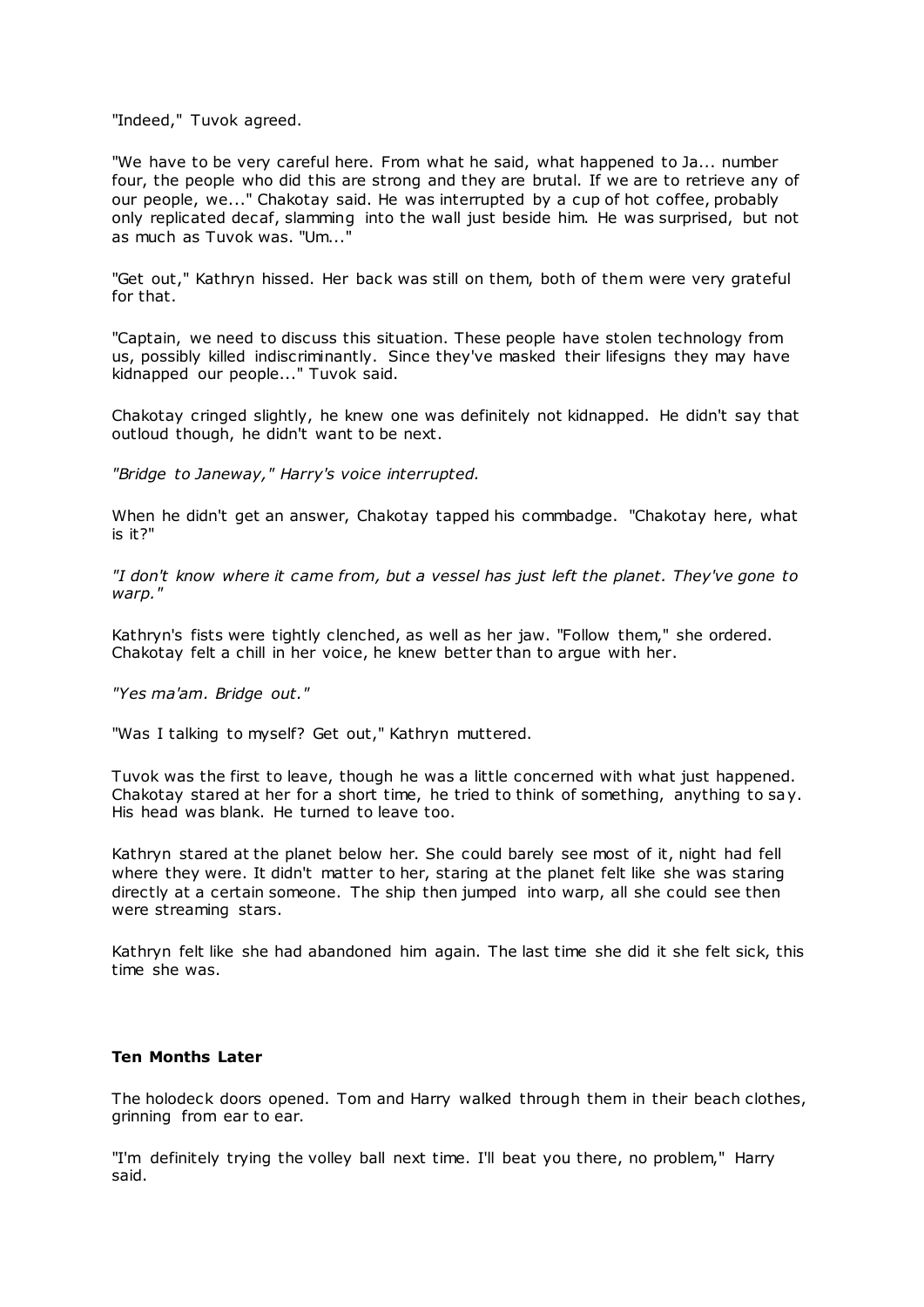Tom laughed, "you wish."

The pair passed another pair on their way into the holodeck, wearing similar clothes to them. Harry glanced over his shoulder at them.

"God it's been so quiet lately," Tom sighed.

"It was a good idea to have the resort on 24/7," Harry said. "After the changes were made of course."

"I thought we could do the same with Holodeck Two, something different you know," Tom said.

Harry winced, "if it involves bad Irish stereotypes, cows and old clothes, then I'm going to say you're out of good ideas."

The pair reached the turbolift. They stopped to wait for it. Tom looked a little uncomfortable. "Hey, give a guy a break. I'm still post traumatic stressey."

Harry just smirked at that. "It's been nearly a year Tom, you can't keep using that. At least you can't twice in one week."

"Damn," Tom sighed.

Chakotay's voice ran out over the intercom, *"senior officers report to the Conference Room."*

Tom and Harry gave each other a worried stare. As soon as the turbolift arrived they rushed inside it.

## **Conference Room:**

"We knew this day was coming, but we're still not ready," Chakotay said. "Borg Space." He had already mentioned it, but the two words made everyone but Tuvok tense up again.

"At least we've had many months of nothing to ease us into it," the Doctor commented to lighten the mood. It obviously didn't.

"I'll admit we're a little rusty, but it's us, we can handle anything," Chakotay said.

"Except vampires," Tom whispered to himself, glancing down at his hands. Most of the room looked more awkward than tense, they avoided looking at him. Tom sighed, he was used to no one believing him. B'Elanna gave him a glance, he felt a little relieved at that.

"Some of us anyway. The Captain, does she..." Neelix remarked.

"She's been informed," Chakotay answered before he could ask. "Their space is vast, we've really got no way of going around it. We'll have to go through it. I'm open to suggestions."

"During previous encounters with them, people were able to beam aboard their ships and encounter no resistance. Apparently they weren't a threat. Surely one ship flying through their space is less of a threat than an incursion," Harry said.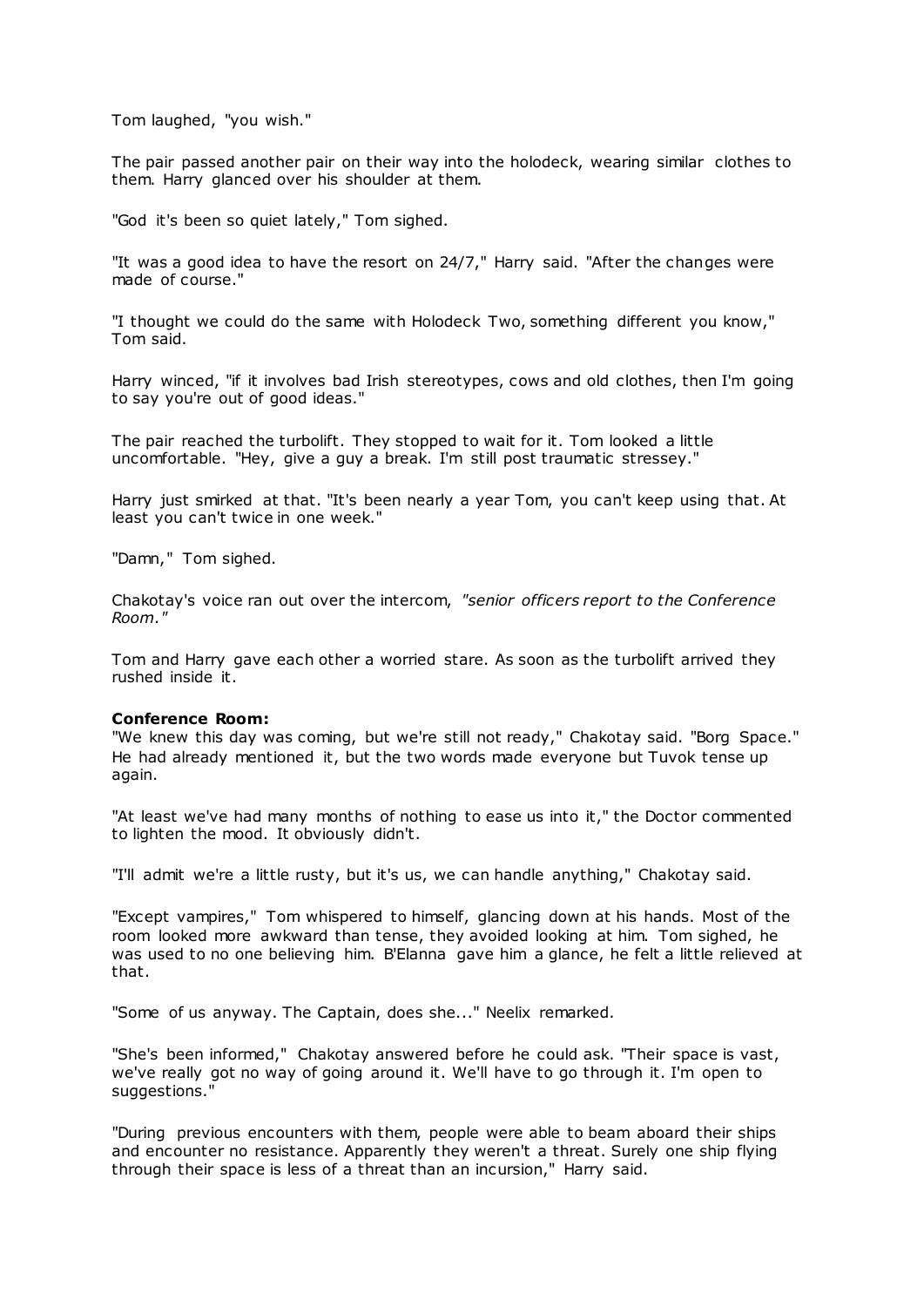Chakotay didn't look so sure. "We're going to need a little more than that."

"What can we do other than dodging any signs of a cube?" Tom c ommented.

B'Elanna looked a little disgusted for some reason. Anyone who saw it were a little confused. "I have a really bad idea."

Chakotay stared with a curious look. "I know we joke about it, but we can't attack the Borg with Neelix's cooking."

Neelix pouted, "I don't see the Borg being bribed, somehow."

B'Elanna tried not to laugh, it still didn't help her nausea. "No. We have someone onboard who used to own a ship with a cloaking device. Perhaps with some... persuasion he'll help us install that on Voyager." She saw Tuvok's eyebrow raise. "I know it's against some treaty that the Federation signed, but I hardly think it applies out here. There's no Romulans to piss off here, is there?"

"Damien?" Harry was surprised. "That guy hates us, still not sure why, he won't want to help. He's only here cos that said ship was destroyed anyway."

"Maybe he will if it means avoiding being assimilated by the Borg," B'Elanna said.

Chakotay nodded. "That ship was destroyed by a ship from the future, hardly a fault with the cloak."

"No but it means unless he's memorised the technical specifications, the cloak's just a dream in a mad man's head," Harry pointed out.

"We can only ask," Tom smiled. "And get laughed at. Where's the harm?"

"If the lack of a cloak threatens his own life, Mr Damien will have no choice but to consider helping us," Tuvok said. "If you recall the mission with the time ship he did assist us."

"Yeah cos he wanted to play Captain," Harry muttered.

Tom gave him a nudge with his elbow, "still a little sore about that, Harry?"

"Still, if the situation benefits him, he will render aid," Tuvok said.

Chakotay sighed, "all right. I'll ask him. We still need another plan in case he just laughs at me or can't do it."

The room was silent as everyone tried to think of an alternative to what was already said. Eventually Harry spoke up meekly, "why can't we use Neelix's cooking against them? They assimilate it, they eat it, they're all stuck in their Sickbay with food poisoning for months."

Neelix looked a little confused, "I don't get it."

Chakotay smirked at the Ensign, "I'll consider it. Unfortunately we're ducking, covering and asking a mad villain wannabe for help. Whoever complained about the last few months being uneventful, this is all your fault."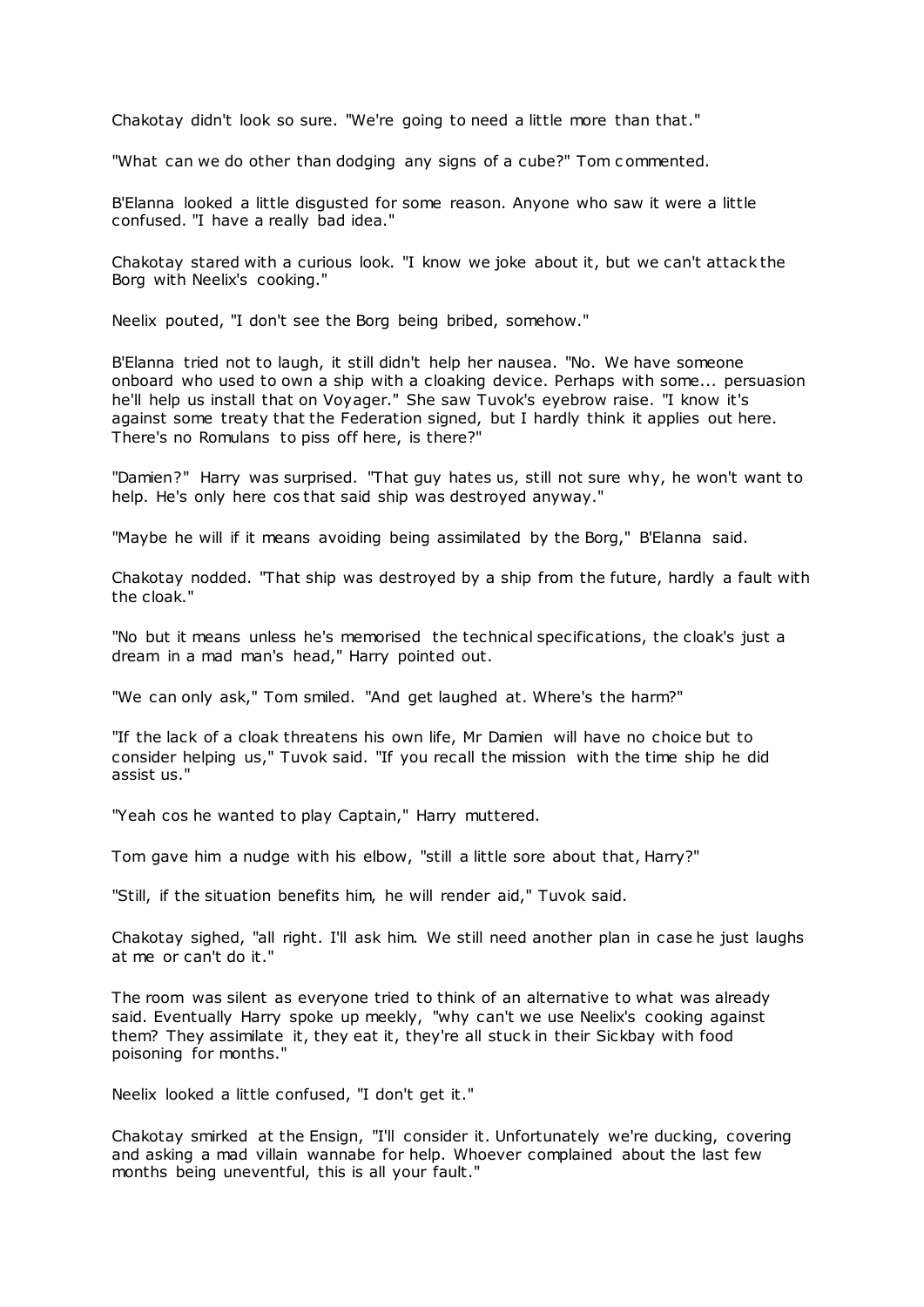Everyone looked at Tom immediately. His eyes widened slightly. "What? I'm the last guy who wanted action. Apart from time travel escapades, my last bit of action nearly got me eaten and not sleeping for weeks." Most of the room groaned when he said eaten, B'Elanna was one of the few who didn't. She gave him a sympathetic smile at the last part.

"I still see him sometimes, looking at me. Like he was blaming me... god," he whispered. Under the table B'Elanna took his hand, he clutched it tightly. "No wonder Jessie can't even look at me... I can't stop making it all about me, stop it."

"You didn't do anything wrong, you survived," B'Elanna said softly.

Harry smiled slightly and patted his friend on the shoulder.

"Okay if that's all, dismissed," Chakotay said uncomfortably.

As it usually was the Ready Room was dark, the only light came from the computer on the desk. Everytime he came in he wasn't prepared for the look and feel of the office now. The usual smell of coffee was a forgotten memory. The plants she used to keep had withered and died. Even her old tea cup set had long since been destroyed. It broke his heart everytime he came in here.

"I figured I should discuss our only plans with you before I proceed," Chakotay had said. As usual it took a while for her to respond to anything, so he waited patiently.

Eventually Kathryn's shadow moved slightly, he saw her head turn to the left. "Cloak?" she said quietly.

"It's still risky. We know the Borg adapt to technology they've already assimilated. Damien's cloak, we dunno where he got it," Chakotay said.

Another silence took over the room for a while. "He built it."

"So he says. You want me to ask him then?" Chakotay asked. He just managed to catch a nod. "Okay. If we avoid cubes and use a cloak, we could make it. I don't know how long we'll have to keep it up, hopefully..."

"Dismissed Commander," Kathryn said barely louder than a whisper.

Chakotay nodded and turned to leave Kathryn alone in the dark again.

Damien had been laughing a while, so long in fact Chakotay had resorted to reading a PADD to pass the time. Eventually he stopped and wiped a few stray tears from his eye.

"You're really pathetic, aren't you?" he said finally.

Chakotay sighed, "yes, but after asking Neelix's help we've already scraped the bottom of the barrel."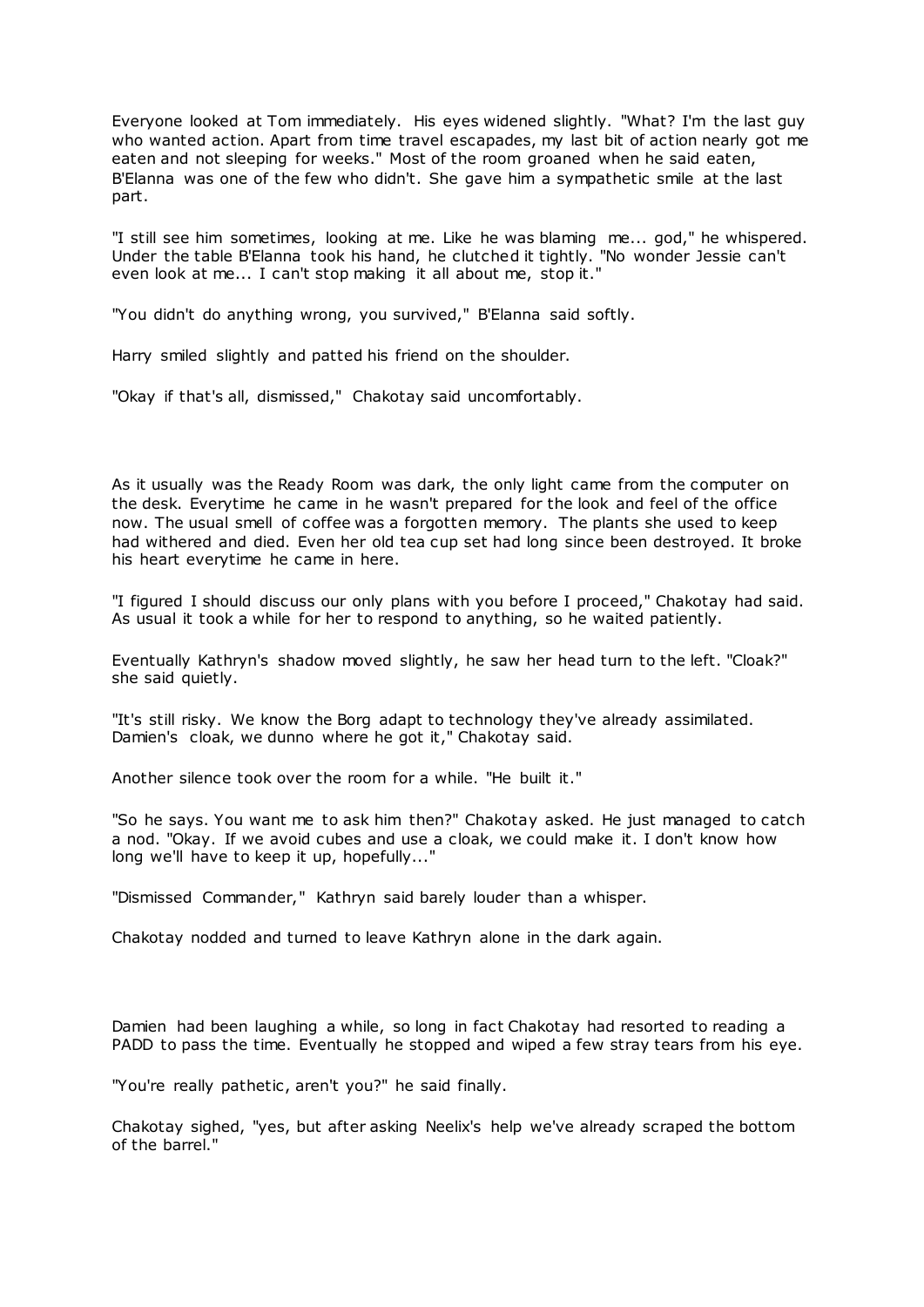Damien's smirk turned into a scowl. "Admit it, you're here because you know I'm smarter than all of you. Better. You need me.

"Then I'm sure the Borg will be getting a treat when they find us. Forget it," Chakotay grumbled. He turned to leave.

Damien chuckled, "nicely played, but I've dealt with those imbeciles before. They talk big, but they're just a lost bunch of misfits with a catsuit addiction that'll make you sick. Don't think of them as clever, though they may be smarter than you, they're just mindless lemmings. They...'

"Perhaps them assimilating you is not a bad idea. You'll bore them to death," Chakotay interrupted. "I'll prepare a shuttle..."

"You don't want them assimilating me. I know more than you could imagine," Damien said. "I even know of an advantage, something you can use against them." He sat down behind the Commander's own desk, he glared at him for it. A quick glance at the computer and Damien put on a fake pout. "Aaw, it might be a little soon for that."

"What are you talking about?" Chakotay questioned.

Damien's smile came back. "Do you really think the Borg are the biggest bad's around here? Think again. Though for now, I could help you hide. It won't matter later on though. I know what your Captain is like, I know what she's capable of."

Chakotay rolled his eyes, he marched over to lean on his own desk. Damien's smile turned into smirk as he put on the most threatening glare he could muster. "She's not here, I am."

"Yeah and why's that? Oh yeah, dead son. That was a bummer," Damien teased.

Chakotay's eyes widened as his face drained of any colour. "How... how did you know about that?"

"I told you," Damien sneered. "I know more than you think."

Chakotay reached out to grab him by his jacket, he pulled him over as close as possible. The smirk was temporarily wiped off. "I said how."

"She gave him up this time, didn't she? It made her just as pissy as I remember her," Damien didn't answer. He smirked again despite his predicament. "That spells trouble for you and I. She's rash, volatile and ready to sacrifice her own crew to get what she wants. Only now that he's kicked it, she's going to care even less."

Chakotay's grip on him loosened a little, Damien was able to clench his fist in front of his face. It immediately unclenched and went flat. "Boom," he whispered.

"God," Chakotay groaned. He let go of him, the hapless ex-villain fell on top of the table immediately. "I'd get more sense out of Neelix listing his pie ingredients."

Damien laughed as he pushed himself back onto his feet. "You've all forgotten, I haven't, it's okay. I'll help you with your little cloak, but remember this. When the going gets tough, Janeway gets mad. Since she's already mad, you can't even imagine what she'll do. You can at least say goodbye to your precious Voyager."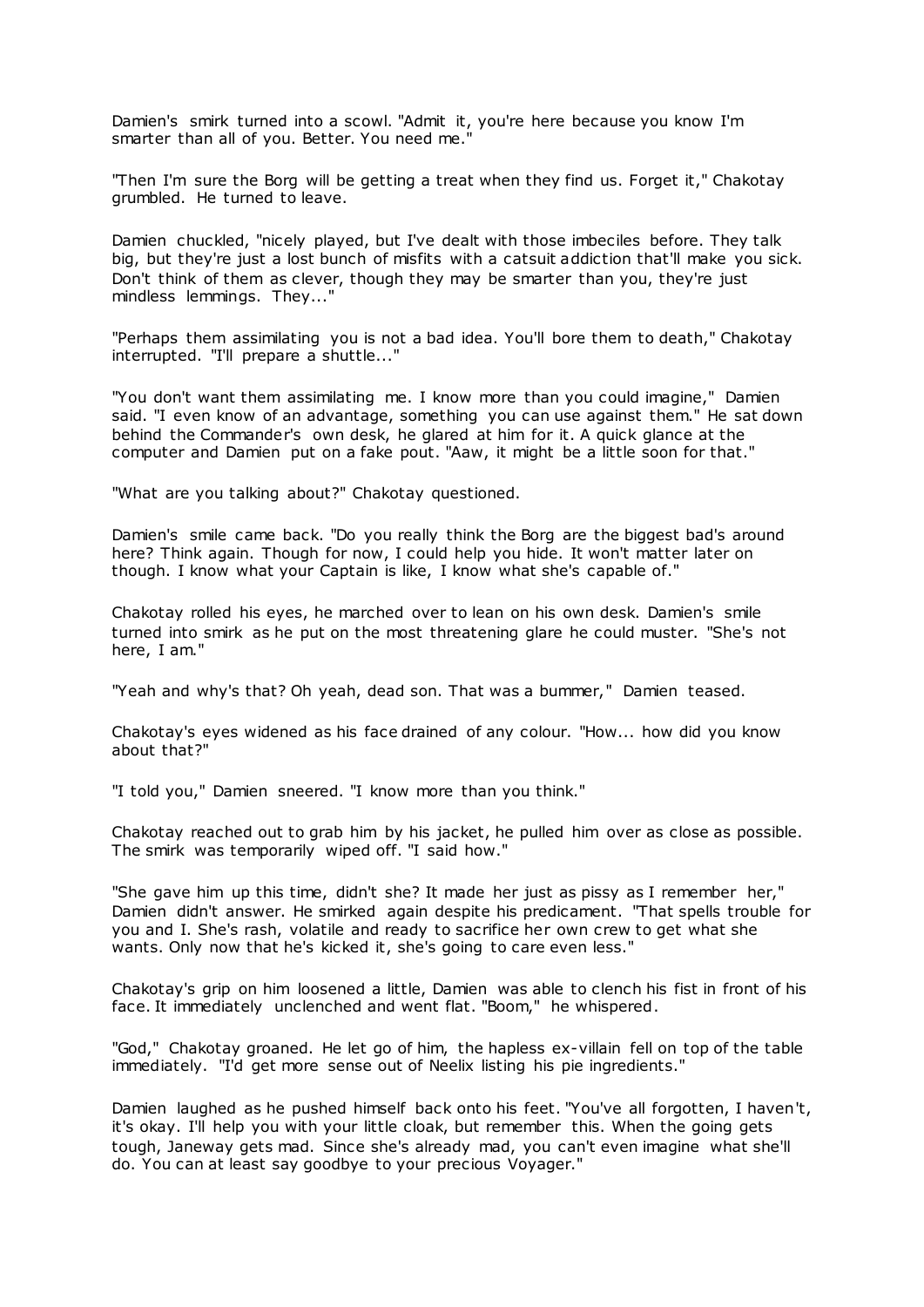Chakotay shook his head, he could feel his eyes starting to roll again.

"Again," Damien sneered.

Chakotay frowned, "what again?"

Damien laughed again. "If she does crack, let me deal with her. I owe her for the last time." He headed for the door, still smirking away.

Chakotay held his arm out in front of him to stop him from leaving. "What last time?"

"The last time she got us all killed over her freak spawn, of course," Damien said like it was obvious. He ducked to get passed him. Chakotay was too busy trying to figure out what he was talking about to stop him leaving.

*First Officer's Log Stardate 50767.4: We've been in Borg Space for nearly two weeks and so far we've been able to avoid a confrontation. B'Elanna and Damien have been working on a cloaking device for the remainder of the trip, I have been informed it is ready for testing. I only hope that putting up with Damien's tall tales have been worth it.*

B'Elanna had gotten used to wearing ear muffs to work. They didn't completely drown out all the noise, but as Damien was still alive they obviously worked enough. Unfortunately now was one of those brief times where she had to listen to the moron's babbling's. She had pushed the right muff to behind her ear, but that was all she was giving him.

"... could blow us up to smithereens," he said.

B'Elanna was again used to him saying Voyager was going to blow up, so she wasn't sure whether she should ask him to repeat himself or not. This was the test day so she decided to take the chance. "What?"

Damien sighed loudly. "If we don't get the power feeding to that unit, it could overload and blow us up." He looked behind him at the current command duo, "where do you get these idiots?"

B'Elanna clenched her fist and also looked at them. Chakotay's soft smile settled her down a little. "I think we rescued you from your ship exploding, but I could be wrong."

Damien only rolled his eyes. "Yes, yes, turning it around on me so I'm the idiot I'm talking about. That one's never been done before. You're so clever!"

"Jesus, we all took James's sarcasm for granted, didn't we?" B'Elanna groaned. She resisted yet another urge to smack the man in the face. "In case you haven't noticed, I've muted you out most of the time. Something I think everyone should do."

"Ah, that's why my warnings about the unit on Deck Thirteen, section two have been ignored," Damien sneered. He shrugged, "can't get a monkey to do a genius's work. Excuse me." He wandered off towards the Jeffries tube.

Now that he was gone, both Chakotay and Tuvok dared to approach a seething B'Elanna.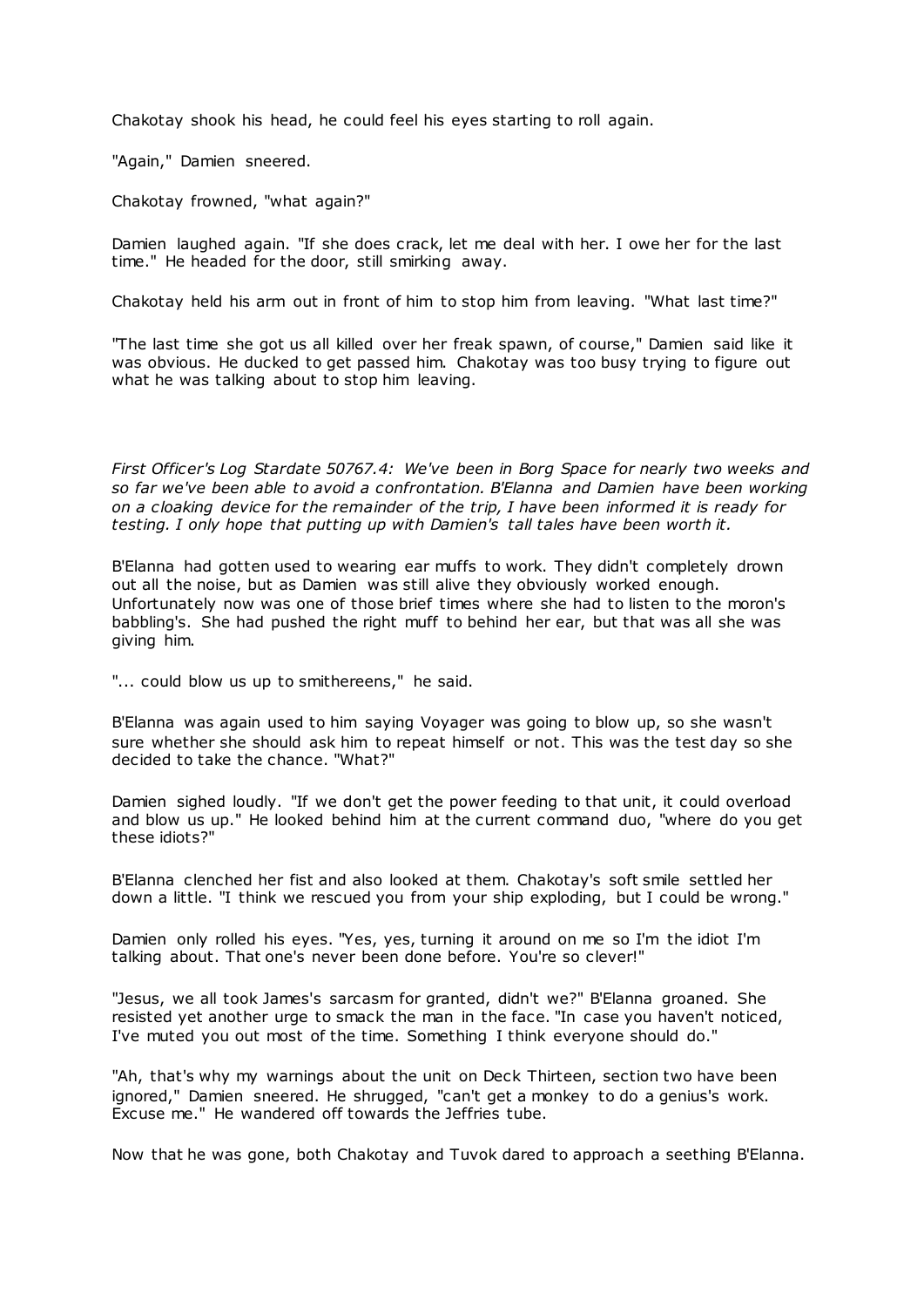"What's that about a unit without power?" Chakotay asked.

B'Elanna groaned angrily. "Ugh, the units installed to generate the cloak on only one deck have been giving us trouble. The power keeps getting drawn elsewhere."

"Ah, Deck Thirteen strikes again," Chakotay commented.

Tuvok's nodded in agreement. "Indeed, 97% of the malfunctions over the last year have been situated on that deck. It warrants an investigation."

"I'm already on it," B'Elanna growled. "I'm not the only one not listening. I told him that I sent a team down there just an hour ago to fix the unit, and that we wouldn't start the test till it was done. I'll be glad when it's operational."

"How long do you think it'll be? The longer we go on without a Borg attack, the more paranoid the crew seems to get," Chakotay questioned.

B'Elanna was about to reply when a team of three entered Engineering, she sighed in relief. "Let's find out." She walked over to confront them. "Status?"

"It's working Lieutenant," one of the team members replied. They looked relieved when she did, like it wasn't safe until then.

"Yeah, one of the connectors had been fried. We determined that too much power had gone through it," a second member answered.

B'Elanna was about to interrogate them further but the first member sensed it. "We made sure to test if it would do that again. We did it many times. Just in case we installed a new unit and tested that too. No problems."

"Good," B'Elanna smiled. "To answer your question, Commander, only five minutes."

Chakotay nodded, "excellent. Get Damien back before he ruins it and we'll get started. We'll be on the Bridge." B'Elanna pulled a disgusted face as she looked back to where Damien had gone.

He and Tuvok turned to leave. They were only metres away from the door when it opened for someone else. They were both surprised to see a distressed looking Kes.

"Commander, Lieutenant," she stuttered in between heavy breathing. "We have to turn around."

"What?" Chakotay could only say. He noticed she was trembling violently. He placed a gently hand on her shoulder. "Why don't we talk about this outside."

All three of them quickly left Engineering to join the quiet corridor. They didn't go much further.

"I saw... Voyager, the Borg and something, something else," Kes stuttered. "It's not just the Borg we need to worry about but..."

"You had a vision?" Tuvok stated. Kes nodded. "Perhaps we should examine what you saw further. Your telepathic abilities..."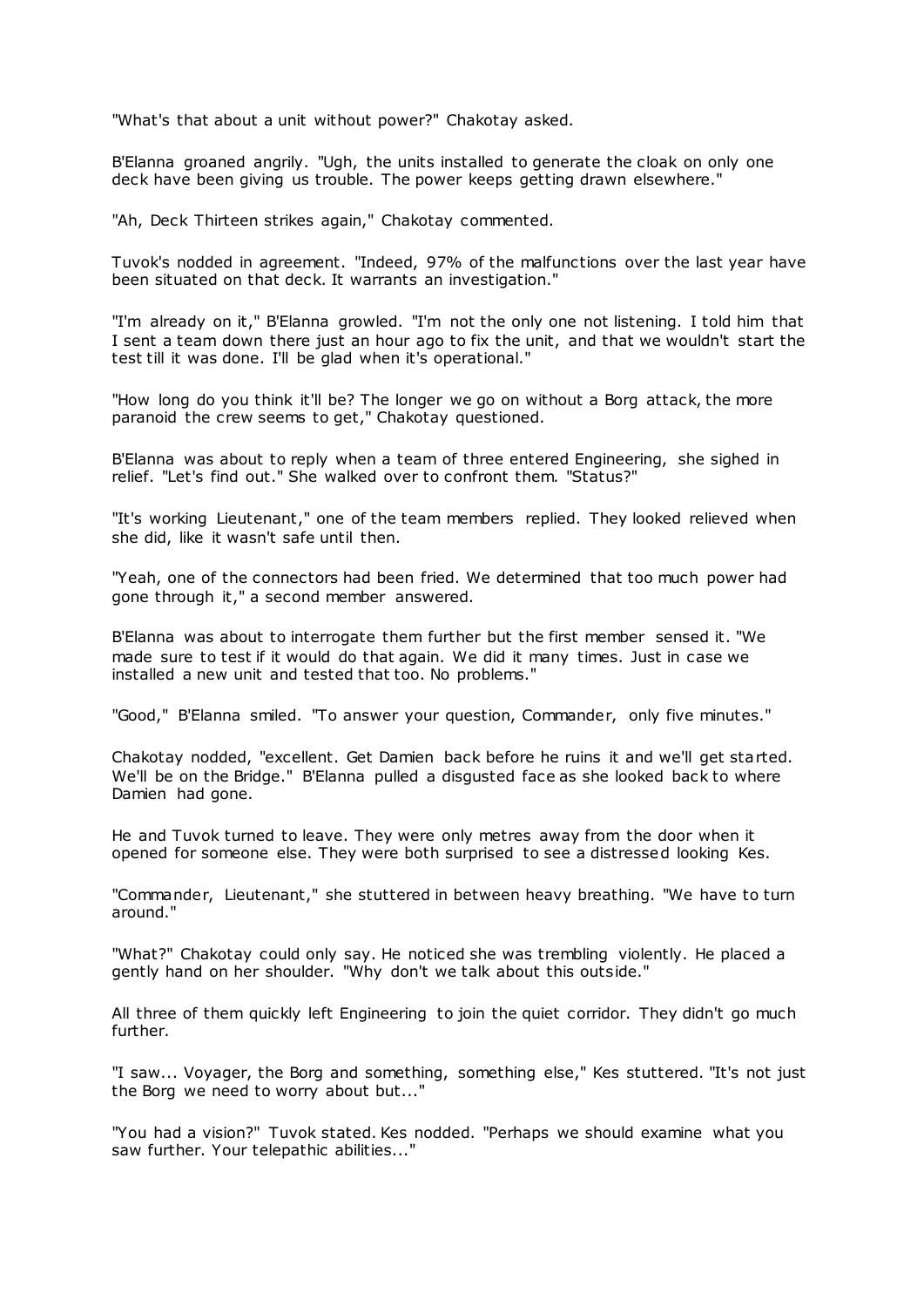"There's no time," Kes stuttered. "You are about to activate the cloak, it happens soon. We must turn around."

"Kes, calm down. If we turn around we'll still be in Borg space for another two weeks, it's not that easy," Chakotay tried to assure her.

"Voyager will be destroyed," Kes said.

Chakotay looked at Tuvok, as usual he looked calm. "Kes, until your abilities have been disciplined, your visions will be inaccurate, out of order. We need you to go through what happened again, but calmly."

"We don't have time!" Kes stammered. "They will find us and kill us. They will not stop, I'm certain of that."

"How do you know the cloak being activated is a sign of it about to happen?" Chakotay asked.

Kes shook her head. "I cannot explain it. I saw it, it was apart of the vision so it must have some relevance."

"Perhaps we should delay the cloaking test until we can examine her vision," Tuvok suggested.

Chakotay shook his head, "if she's right and it happens when we test it or activate it later, it won't matter if we do it or not. I'll update the Captain but I think she'll want us to go through with it anyway."

"We should turn around, change course. The Borg must know where we are," Kes said.

"You take care of that," Chakotay said to Tuvok. "I'll get Harry to check the long range sensors. Must be something we've missed." He turned back to Kes, "don't worry. Visions are warnings, right? They're not definite."

"I hope you're right," Kes whispered.

#### **The Bridge:**

Tom finished what he was doing, he looked behind him. "We're a couple lightyears down a different path, Commander."

"Good," Chakotay sighed in relief. He glanced over to the Engineering station. "We're ready." The person manning it only nodded and pressed one command.

In Engineering B'Elanna was seconds away from knocking Damien into a coma. He held onto her pair of ear muffs behind his back. The console they were both at beeped at them both.

"Okay, Bridge says we're ready," she said.

Damien smiled proudly, "I shall do the honours." His hand went forward to press something. B'Elanna slapped it away and did it instead.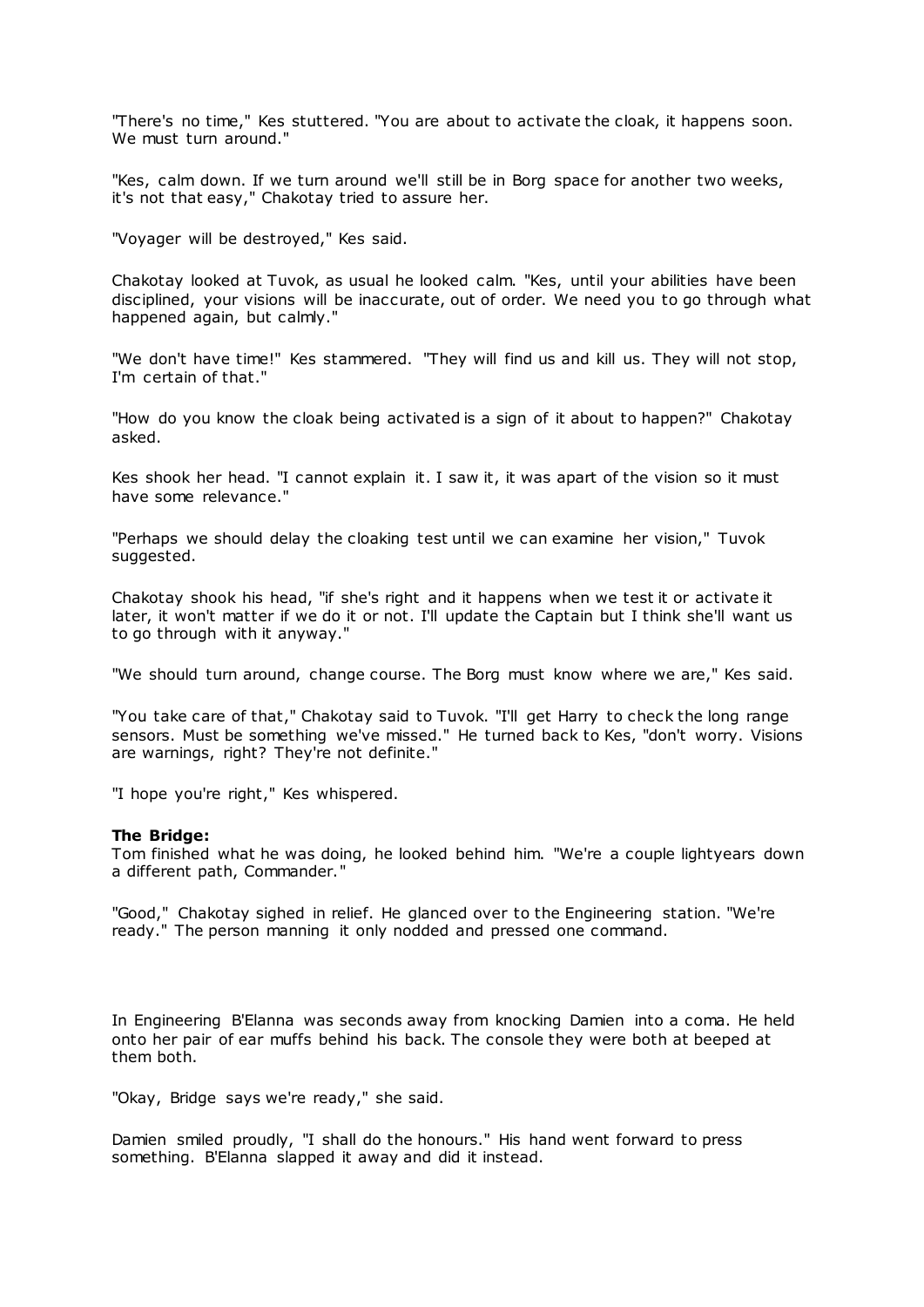Voyager continued its journey at high warp. Suddenly its entire hull shimmered before disappearing completely.

"It's working," Harry reported. "We're also getting reports from the crew who would normally see parts of the hull through a window. We're cloaked."

Chakotay looked relieved, he glanced at Kes sitting beside him. She looked even more tense than she was before.

"Okay. Keep us on course and..." Chakotay said. He was cut off by the ship lurching forward violently. Red Alert activated immediately. "Report!"

Harry was shaking quite a lot, "it came out of nowhere..."

Tuvok interrupted him, "Borg Cube, directly behind us. It appeared to come out of transwarp a second after we cloaked."

"I didn't see it," Harry stuttered.

Chakotay stared straight ahead of him, then at Kes. "They must have seen us before we cloaked."

"And they saw us do it," Kes whispered.

Chakotay cursed inwardly as he climbed out of his chair. Another jolt almost pushed him back. "If we weren't on their assimilation list, we are now. Change our course, Tom. Hopefully we can throw them off if they can't see us."

Tom nodded, "yes sir."

The Ready Room doors opened. It was a bigger shock than the Borg attack, especially when they saw Kathryn walk out of it. Her hair was unkempt and a lot longer than it usually was. The bags under her eyes seemed to be half way down to her nose. She also wasn't in full uniform, all that she had was the grey tank top and black trousers. Both of which were wrinkled from over use.

"What's going on?" she hissed.

Chakotay cringed, "the Borg. We think they saw us activate the cloak."

The ship shook a few more times, Tom winced with each one. "They're closing in, almost in tractor range."

"They're following?" Chakotay questioned.

Tom nodded, "looks like."

"They're following the cloak, not the ship," Damien said from the turbolift. He stepped off it. "I could explain but it'd be too comp..."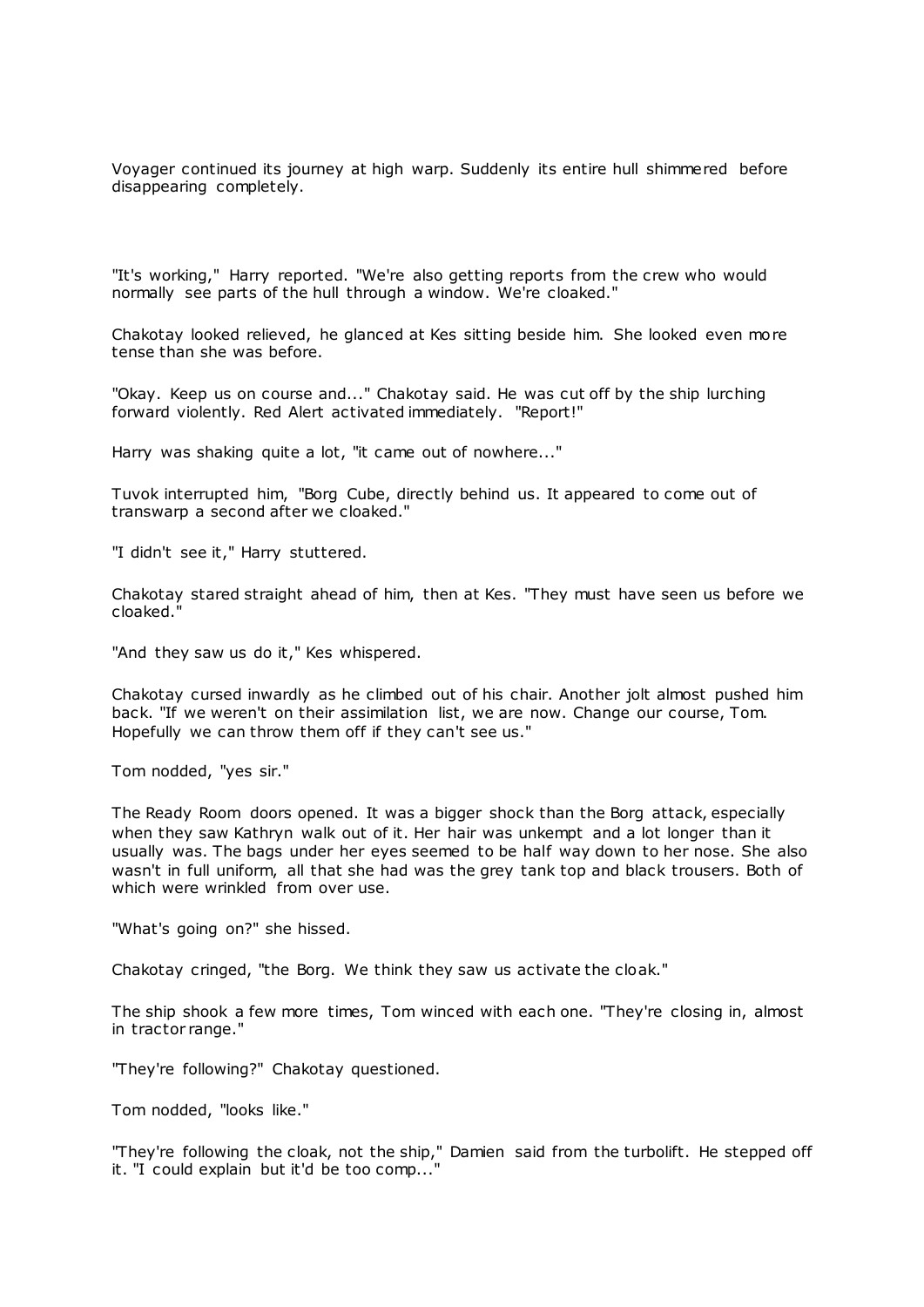"You mean your perfect cloak isn't perfect. Colour me surprised," Chakotay groaned.

Kathryn glared at the ex-villain. The sight of her made him cringe, but smirk afterwards. "Woah, having your kid become vampire dinner isn't a good look for you, Kathy."

Most of the Bridge looked confused, if they weren't in the middle of an attack they'd have stopped and stared at the two in question. One person however did, leaving the Engineering console unwatched.

"What do you mean, her kid?" Jessie grumbled.

Damien jumped when he saw her as well. She wasn't the Jessie he was used to. It looked like she had made no real effort to dress herself up as she usually did. She looked almost casual, like she just planned to sit on the sofa all day. Her hair was lazily tied in a ponytail that hadn't been touched in a day, and even slept with. Like Kathryn her eyes showed everyone that she hadn't slept properly in many months, it didn't help that she had neglected her usual make up routine.

"I thought the vampire dinner part would be the OMG part. That's interesting," he snickered in Kathryn's direction.

Tom had turned a lot paler at the memory. It made him feel sick again. "Oh god, please don't."

Kathryn kept her deadly glare on Damien enough to make him wither at it. She made her way over to the command centre once she had achieved that. "Can you fix it?"

"Of course," Damien muttered. He headed over to the Engineering station, another jolt made him stumble on route. He tried to ignore the looks the person manning it was giving him. "This is what happens when other people do your work. They'll be picking up the trace radiation from the emitters, I had a way to counter it. It should have..."

Another hit pulled everyone backwards violently, a few consoles did their usual explosions.

"That's it. Change course," Damien said.

Tom briefly glanced back at Chakotay, he nodded.

The Borg cube fired another green torpedo ahead of it. When it collided with something, the hull of Voyager and its shields became visible for a second. Soon after it disappeared from sight again, the outline of the ship appeared, distorted. Another hit did the same thing, only this time that lone part stayed visible for a lot longer while the rest of Voyager remained mostly hidden.

"That last hit destroyed a few of the emitters, the cloak is failing!" Harry reported.

"Damn it," Damien growled.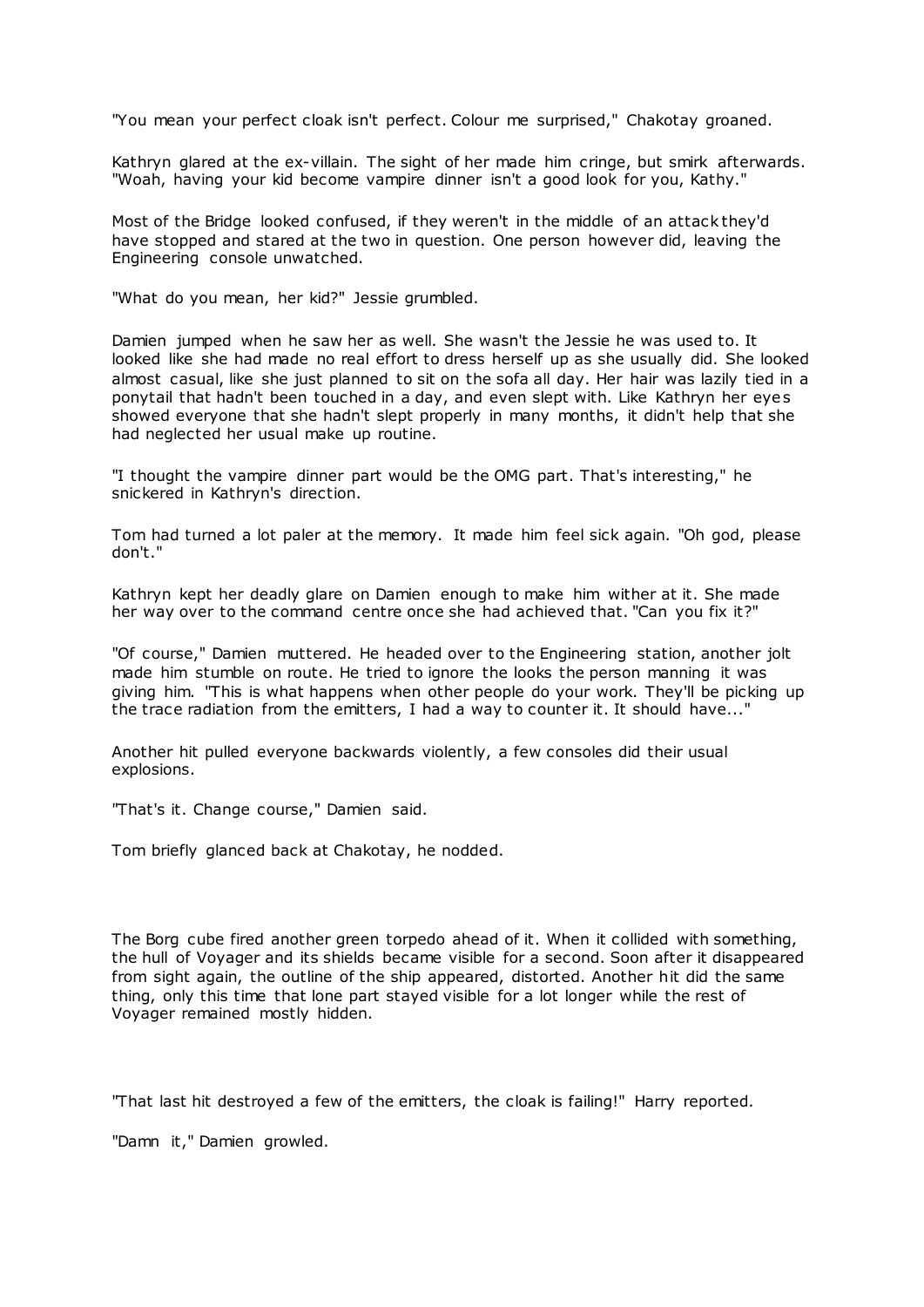Tom clutched onto his console with one hand, the other hand finished tapping the course correction in. "Course changed."

The wait to see if it worked seemed like an eternity, almost everyone held their breath and hoped. The trembling had stopped, but they still waited for the word.

Harry sighed in relief, "they're not pursuing."

"Stand down Red Alert," Chakotay ordered.

"I wouldn't," Damien commented. "The cloak's damaged, it could fail at any minute. As soon as it does they'll find us."

"Stop whining and do something about it," Kathryn hissed.

Damien's eyes narrowed in her direction, but her deadly death glare looked even worse than it usually did. He felt a bit nervous, and tried to cover that up with a smug glance. "I do it because it benefits me." Kathryn kept her stare on him as he quickly ran out into the nearest turbolift.

"That prick always drives me to a drink," she grumbled whilst walking back to her Ready Room.

Chakotay let out a deep sigh. "We need another plan and fast. I knew we couldn't rely solely on the cloak." He turned to Kes, "we need to talk. What happens next?"

Kes stared straight ahead at the viewscreen, her eyes still a little wide in terror.

"Kes?" Chakotay tried again.

Kes slowly glanced at him, "they won't stop. They'll destroy us."

"Yay for optimism," Tom muttered to himself.

Kes shook her head, "we have one advantage. The Borg they... have a weakness. It'll only buy us time though."

Chakotay remembered something that Damien had said earlier, it unnerved him more than he liked.

"This is only going to get worse and worse," Tom commented. He felt everyone's eyes staring at him. "What, I'm just hoping jinxing works both ways."

Chakotay rolled his eyes just as Kathryn walked out of the Ready Room again, holding a cup. "Yeah, I don't think so Tom." He then noticed the cup, seeing her do that made him smile a little. It didn't last as the smell wafting from it wasn't coffee. It almost smelt like tea. "But we can only hope you're right."

# **Two Weeks Later**

Voyager dropped out of warp, leaving behind a trail of smoke leaking from its warp drives. Seconds later a Borg cube dropped out of warp too and followed the starship. It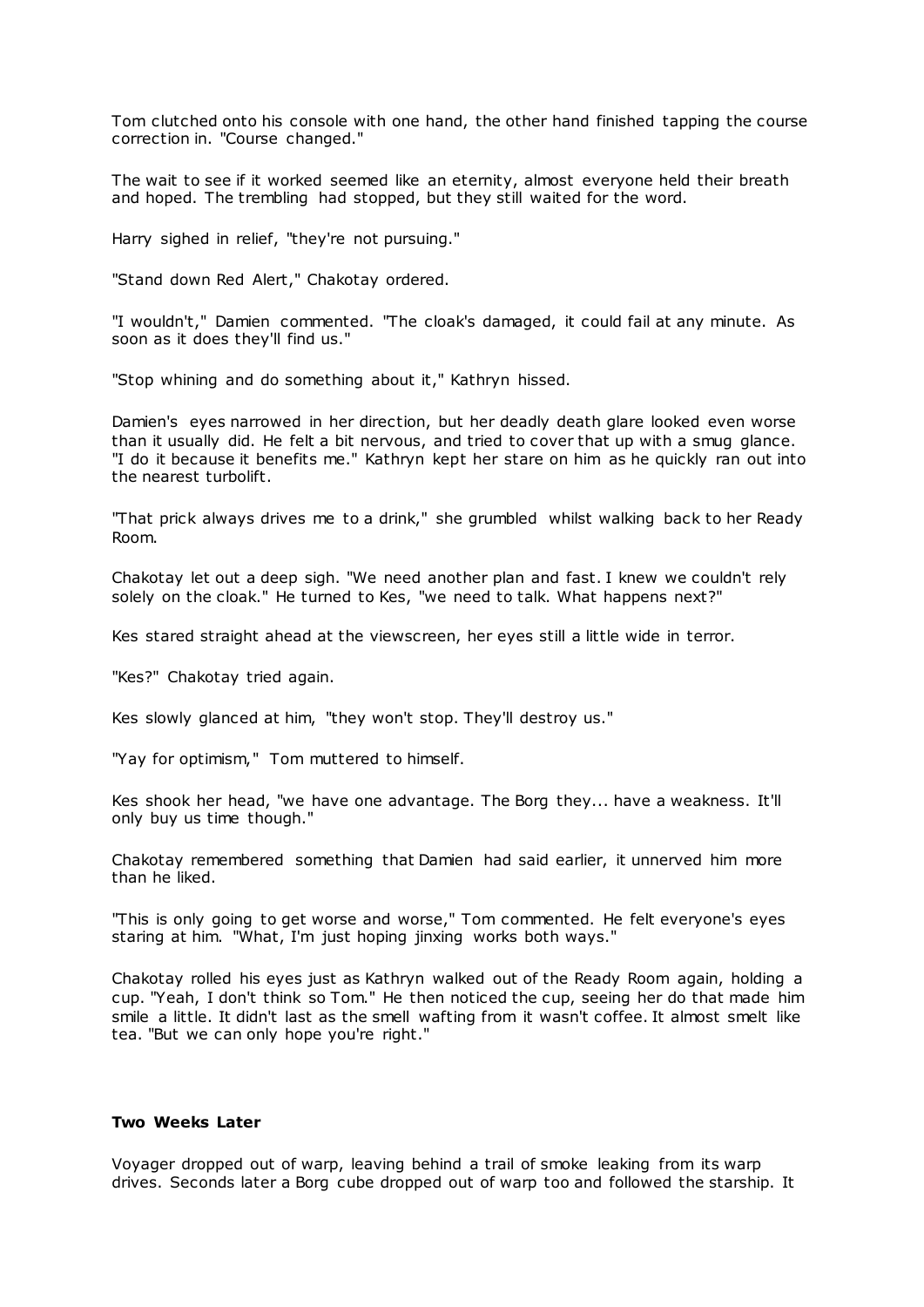immediately starting firing weapons at it. Parts of the ship seemed to be shimmering, changing shape.

The Bridge was in shambles; debris lay everywhere, a fire was burning at the back, a lot of the stations were blackened and off.

"They're readying the tractor beam," Harry reported.

"Warp isn't responding." Tom quickly tapped away, "evasive maneuvers."

Harry looked over his shoulder as the remaining bit of his rear station beeped at him. "The molecular structure of the hull is weakening."

"Kes," Chakotay whispered.

Meanwhile Kathryn was guiding an exhausted Kes down a corridor. An explosion ripped out the wall behind them, throwing them forward into a wall that was still in one piece.

"I can't stop it," Kes stuttered. "I'm sorry."

Kathryn quickly tapped her commbadge. "Janeway to Bridge. Lock onto Kes' commbadge signal, beam her to the shuttle bay."

*"Stand by," Harry's voice said.*

Kathryn looked at the girl she had her arm around, she could barely stand anymore and looked almost ready to pass out.

*"I can't, the molecules in Kes' body is unstable. I can't get a lock."*

"It looks like we're going to have to do this the hard way, as usual," Kathryn grumbled. She tried to lift the exhausted woman from the wall to her feet. "Hold on."

Kes knew she had no choice, she ran with her down the corridor the best she could. More explosions ripped through the walls behind them.

Finally they arrived at the shuttle bay doors, where Tuvok stood waiting for them. He quickly approached the two of them. His hands went immediately to Kes' face to perform a meld. Kathryn backed off to let him do that, the thought of Kes leaving made her feel a little bitter.

"Our minds are one..." Tuvok groaned as whatever was happening to Kes was too much for him. "Are thoughts are one. Try to regain control for a moment. Just for a moment. Only for a moment." A shock flew through his mind, he was pushed back into the wall.

"You must hurry," he told Kathryn.

*"Hull breaches on Decks three, four and five," Harry's voice reported.*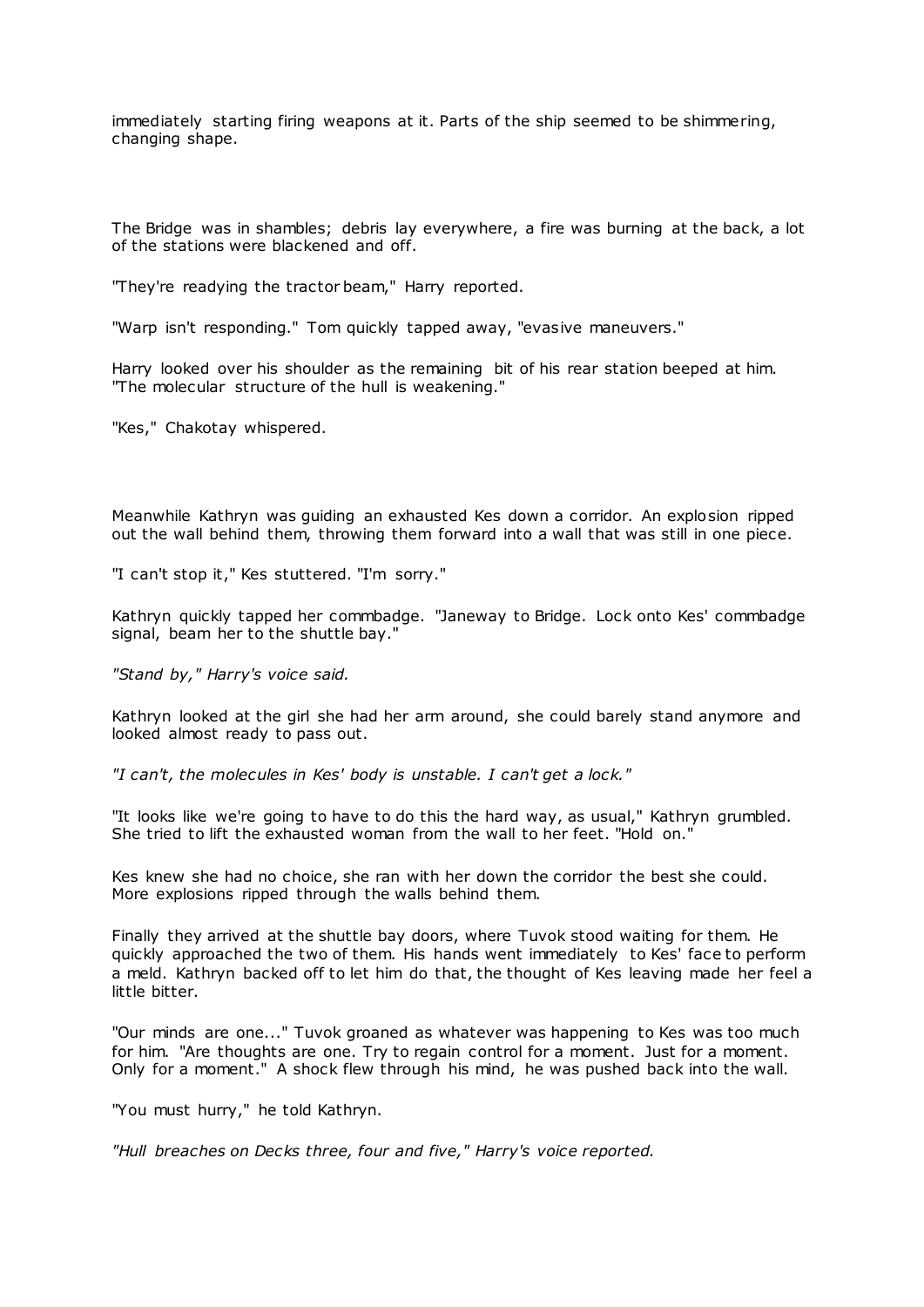*"Emergency containment fields, now!" Chakotay's voice barked.*

Kathryn held onto Kes before she could fall to the ground. She gently guided her into the shuttle bay.

"I'm sorry. I didn't want to hurt..." Kes whispered.

The two made their way into the nearest shuttlecraft. Kathryn opened the door.

Kathryn glanced at her briefly, "it's okay, it's not your fault. You can still stay."

"I can't. Look what's happening," Kes pleaded with her.

Kathryn stared into her desperate eyes, she nodded. "Good luck." With that she guided the Ocampan into the shuttle.

Once she was sat down, Kathryn backed away and rushed outside it.

"You too," Kes said as the doors shut.

### **The Bridge:**

"The Borg will go after her, this is a stupid plan," Jessie grunted from the side of the Bridge.

Tom sighed, "we're not going to be much better. If I don't keep us clear, the tractor beam will hit us and we know what happens next."

Chakotay stood in the centre of the Bridge in deep thought.

*"Kes is in the shuttle," Kathryn's voice reported.*

"Acknowledged," Chakotay said. "If you can keep her covered, Tom."

Tom nodded, "I'll certainly try."

On the viewscreen the shuttle escaped and flew ahead of them. Voyager continued to shake.

*"It's happening, it's happening to me," Kes' voice said.*

"Her molecules are completely destabilising, so is the shuttle," Harry said, the ship shaking almost interrupted him. This one seemed a lot more violent than the others.

"They've got us," Tom stuttered. "They're pulling us in!"

There was no time to react to that, three figures dematerialised around the Bridge. The closest one to the helm went straight for Tom. Everyone who was armed quickly reached for their phasers.

Tom barely had time to glance over his shoulder, the drone was almost on him. A phaser shot slammed into its back, bringing it straight to its knees. Tom looked over to where the phaser fire came from, the only person in that direction was Jessie. He swore he saw a satisfied smirk on her face, the one she used after hitting someone she thought wronged her. He thought that he imagined it, that Jessie died a long time ago.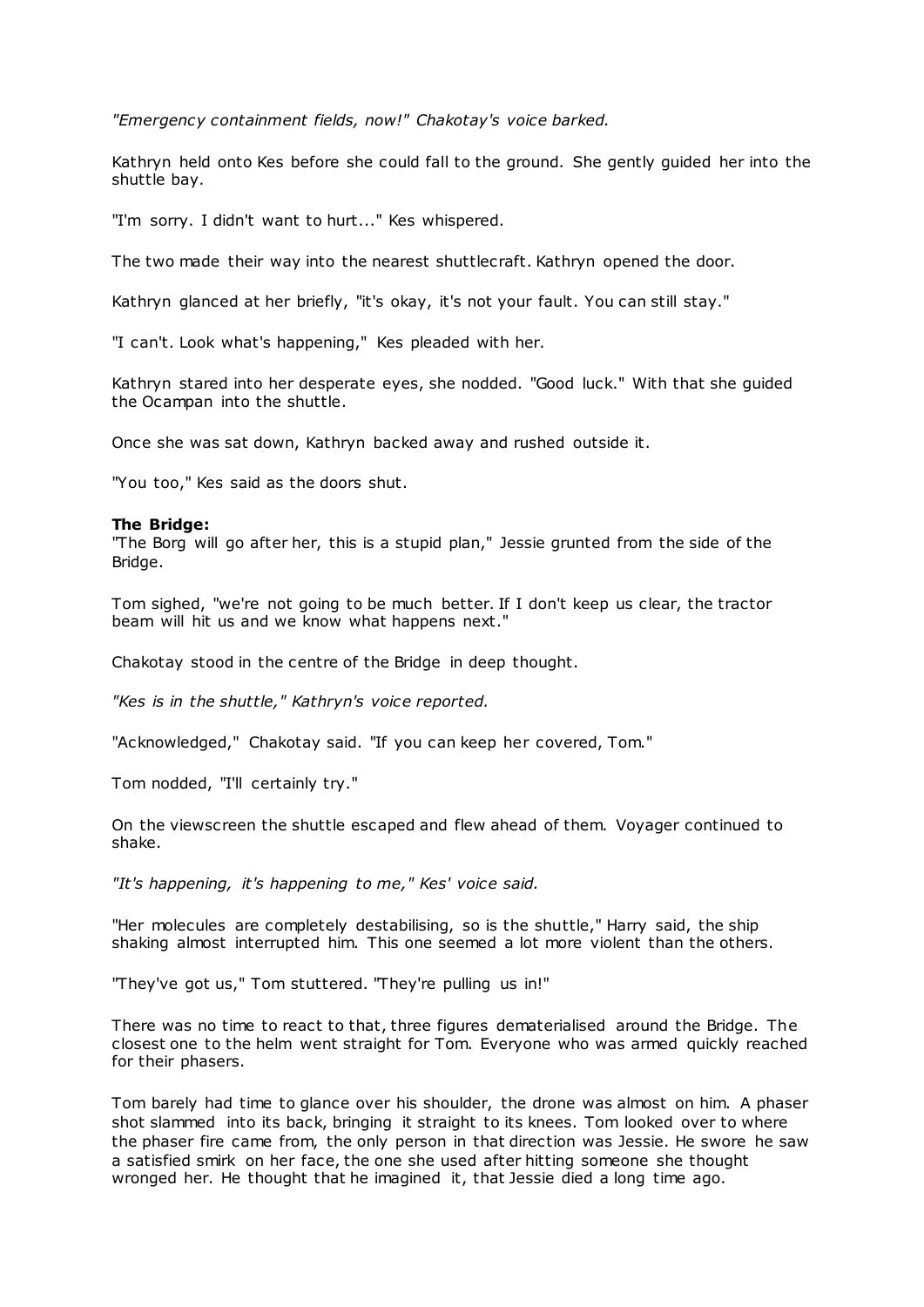The remaining two drones were also shot down. Unfortunately all three were soon replaced seconds later.

Inside the shuttle Kes smiled as her entire body looked like it was fading away.

"Don't worry, I won't abandon you," she said. Light began to take over, consuming her.

The same happened to the shuttle. The light pierced the space around it, the shuttle could not be seen anymore. It continued to grow until it collided with Voyager.

### **Engineering:**

"Rotate the frequency!" one crewmember yelled as phaser fire rung around the room.

B'Elanna swung around as the warp core suddenly sprung to life. "What?"

On the bridge everything was still shaking, the viewscreen was filled with blinding light. Even the invading drones seemed to be affected by it. Two were shot down. Jessie fired at the last one, but the shot bounced off its green shields. Seeing her as a threat, he headed straight for her.

Kathryn rushed out of the turbolift, she glowered at the last remaining invader.

"Damn it," Jessie growled as she quickly attempted to change the settings on the phaser.

*"Bridge, the core is back online. Matter antimatter reaction is at 110%, no 120%... I don't understand."*

Everyone felt the ship suddenly jerk forward, they each held onto the closest thing they could. Luckily for Jessie the drone about to attack her fell to the floor, she did as well.

Now the viewscreen showed the stars streaming ahead of them, only a lot faster than they were used to.

"My god, this speed. It's impossible," Tom stuttered.

The last remaining back stations exploded, Harry ducked as opps did. "We're coming apart!" he yelled over the noise.

The battered Voyager dropped out of warp as suddenly as it began. It finally came to a stop.

"We just dropped out of... whatever it was we were in," Tom reported.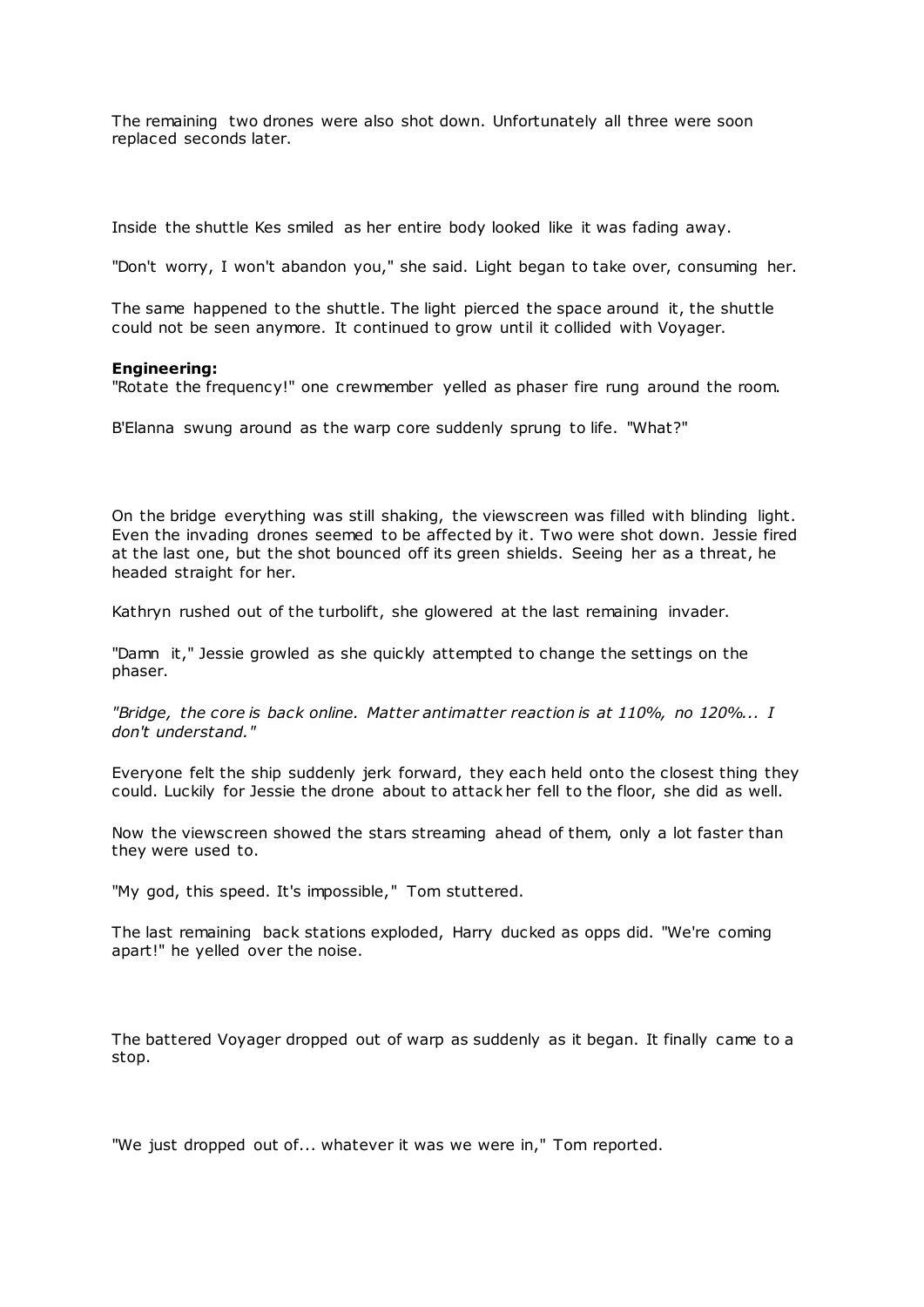Jessie quickly pulled herself back up and armed the phaser. She held off though when she saw the drone lying on the ground, with smoke rising from it. Kathryn stood over it, snarling at it whilst holding an upside down cup.

"Adapt to that," Kathryn growled at the unfortunate drone. She tossed the cup at its head, naturally it smashed.

Chakotay stared at her with wide eyes, he wasn't the only one. Jessie looked shocked that Kathryn seemed to be the one who saved her.

"Hot tea kills Borg drones. I'll have to remember that," Chakotay stuttered.

Kathryn rolled her eyes, "it's only unconscious. Either do a Locutus on it, or chuck it out the airlock." Tuvok tapped his commbadge to contact a Security team as he walked over to the drone.

"What just happened? Besides that," Chakotay said, gesturing at the unconscious invader.

Tom couldn't believe what he was seeing on his station. "We're ten thousand light years from where we just were."

"We're out of Borg space," Chakotay couldn't believe it either. "Kes saved us."

Kathryn didn't feel like they were out of the woods yet, looking around her battered Bridge didn't help. "You're half right. Tuvok..." Tuvok glanced at her. "Contact every department head, do a head count. I want to make sure all of our *guests* have kicked it."

"Yes Captain," Tuvok nodded. He stepped into the nearby turbolift.

"Chakotay, I want a full damage report," Kathryn ordered.

Chakotay nodded, he rushed over to take over Tactical.

Kathryn glanced around at everyone else, the last person she checked on was Jessie. She had taken a few steps closer to her. Kathryn winced a little. She hadn't yet noticed how different Jessie looked, she hadn't seen her for nearly a year, it took her by surprise.

"Thanks," she said, almost shyly.

Kathryn shook her head, "forget it. It's what he would have wanted."

Jessie reacted the way she expected. She appeared to swallow a large lump in her throat, her eyes started to tear up. In the end she nodded and turned her back on her to return to her station.

"We'll get out of this yet," Kathryn tried to tell herself. It didn't work, a feeling of dread still lingered over her. "We'll be okay."

A few weeks had passed and Voyager still looked like the Borg's punching bag. It wasn't alone though. Two large and very bulky ships were on its tail and bow. One of them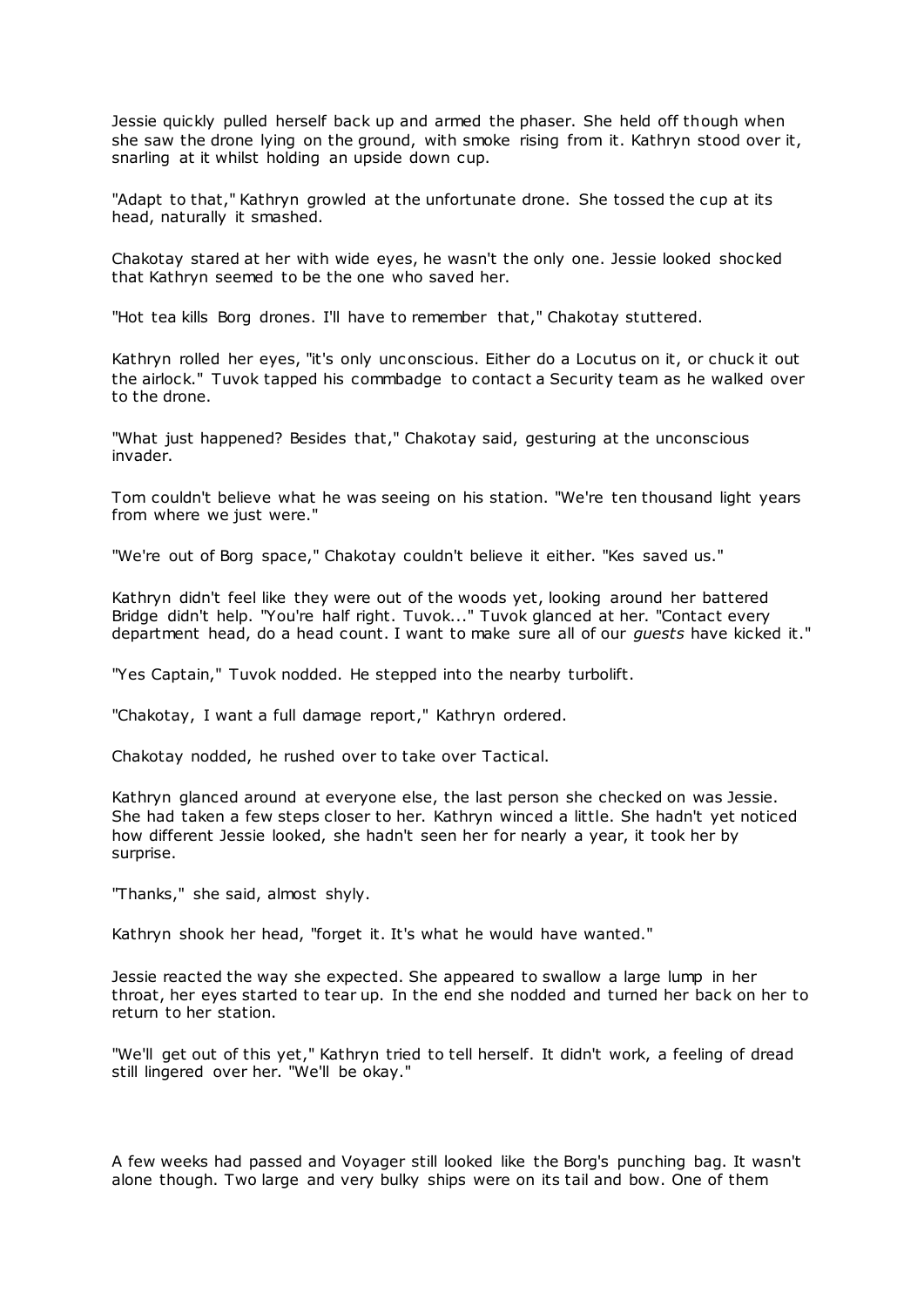charged and fired a large torpedo at the already damaged ship. Like they weren't even there the torpedo went straight through its shields and slammed into the hull.

"Hail them again!" Kathryn hissed towards Opps.

"They're responding," Harry sighed in relief.

Kathryn armed her best glare, it was almost deadly enough to melt steel. As an alien man appeared on the viewscreen looking smug, it took everything she had to stop herself from charging over and actually punching the screen.

"Why have you attacked us? We've done nothing wrong and clearly we were already in distress," Kathryn barked at him.

"You have breached Krenim space. That act is a hostile one, punishable by death," the alien man sneered as he swiveled in his chair.

Chakotay's eyes widened, he shared that stare with everyone who was mostly doing the same. "Krenim, like the ones Kes warned us about after her backwards time travelling."

Tuvok gave him a knowing glance, he glanced down to work at Tactical.

"We've tried to contact you, but all we've received is a torpedo in our hull. As you can see we've already suffered damage, we're not a threat," Kathryn said.

"What is your reason for violating our borders?" the man only said.

Kathryn could tell that whatever her answer was, he was going to do the same thing as he did before. "Obviously we're trying to conquer your entire sector of space by throwing pieces of debris from our own ship at you, you overcompensating little prick."

The man looked amused, but not for the reason a lot of the Bridge crew hoped. "I would prefer to seize your vessel before it is barely worth recycling for scrap. Surrender now and I will forego the execution of your crew.'

"Maybe you should give up and I will forego the shoving of my fist in your face," Kathryn growled.

Chakotay looked very uneasy at this point and he wasn't the only one.

The man ignored her threats, everyone assumed his ship was immune to the death glare rays. "Prepare to be boarded." He disappeared off the screen.

"If Kes' account is correct, matching the shield frequency to the temporal variance of the Krenim weapons should protect us," Tuvok explained. "I am inputting it now." The entire ship shuddered as another torpedo blast ripped straight into the hull.

"Yes yes, just do it," Kathryn muttered.

Voyager maneuvered to dodge another incoming shot, as it did the second enemy ship also fired. This torpedo flew straight towards the top of the saucer. As the others it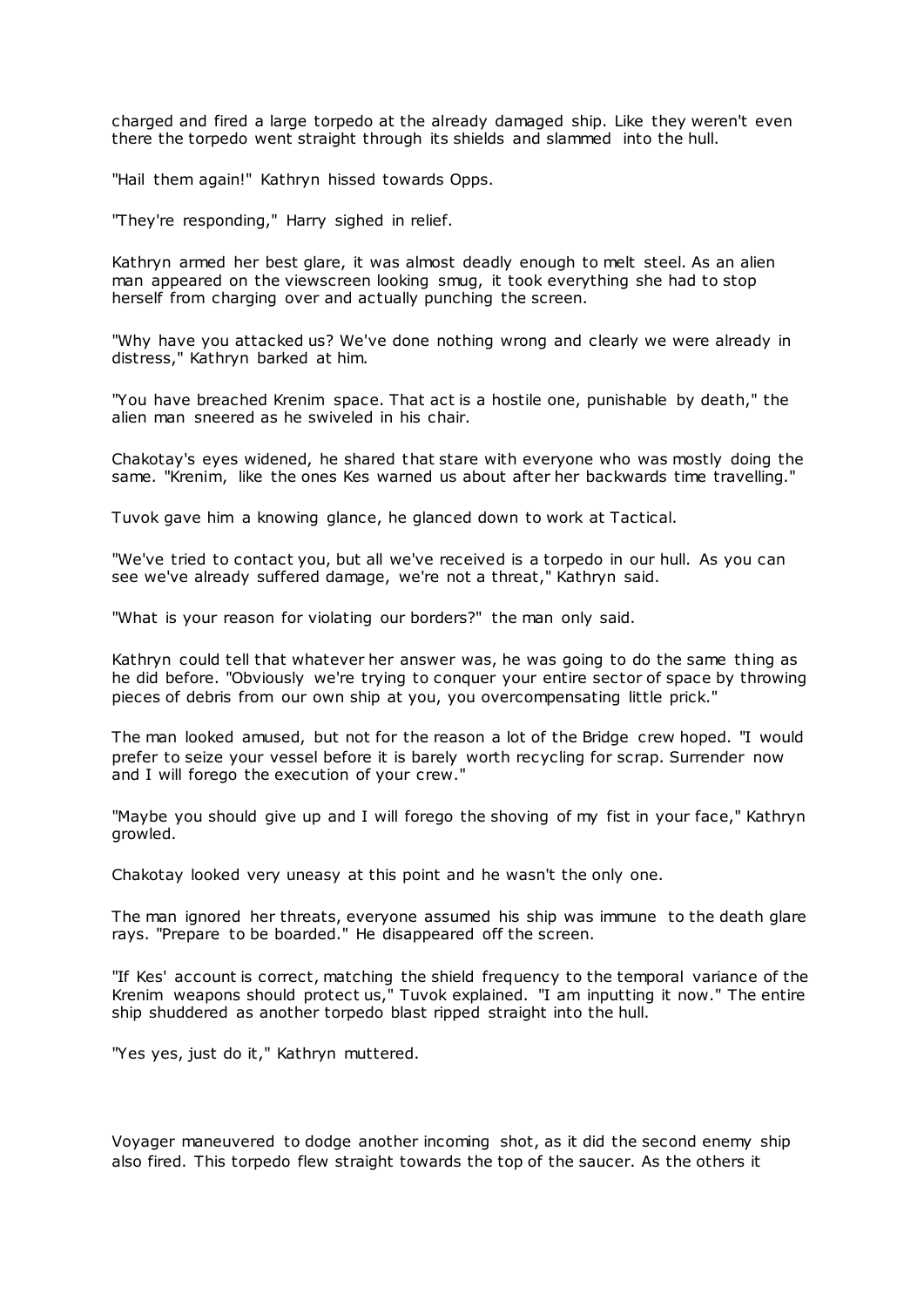slipped straight through the shields and punched a hole straight through the ready room, just missing the bridge.

The Bridge felt the impact, none more so than Tactical and the Engineering station. Tuvok was tossed away from his station by the blow, just in time for it to explode afterwards. The Engineering station however had exploded on impact, sending its occupant flying hard onto the ground.

Kathryn was the first to respond, as she rushed over to where she landed, she glanced over to check on a still moving Tuvok. Crewmembers at the back of the bridge helped him up. Kathryn realised as soon as she knelt down beside her other fallen crewmember, that this one wasn't as lucky.

"Jessie?" she barely mumbled as her hand quickly checked to see if she had a pulse. "Damn it," she snapped when she couldn't find it.

Tom glanced over his shoulder, a lump formed in his throat. "Ohno..."

Kathryn climbed to her feet, she shook her head in rage. "Harry, reroute Tactical to any station we have left. We need those shields, and we need something to shove down those assholes throats," she ordered in a cold voice.

Harry looked a little shaken, he nodded. "Yes ma'am. Rerouting to the console next to the Captain's chair."

"Good," Kathryn snarled. She hurried back to her chair, barely breaking a sweat as the next hit tried to throw her off. "What was the temporal frequency?" she asked anyone.

"One point four seven," she heard Tuvok answer as he was carted off to Sickbay.

"In the mean time get us out of the Krenim borders, Tom," Chakotay ordered.

"No argument here," Tom said.

Voyager tried to turn and escape from its attackers, but they followed and continued their assault. Their attempt to escape seemed to anger them further, they fired even more shots than before.

One hit slammed a little too close to the starboard warp nacelle. It was enough to slow the starship to a stop. Lights were beginning to flicker on and off. One of the vessels overtook to get a few shots in at the front of the ship.

"Impulse engines have taken a hit, we've got thrusters only," Tom started to panic .

"Hail them again," Chakotay ordered.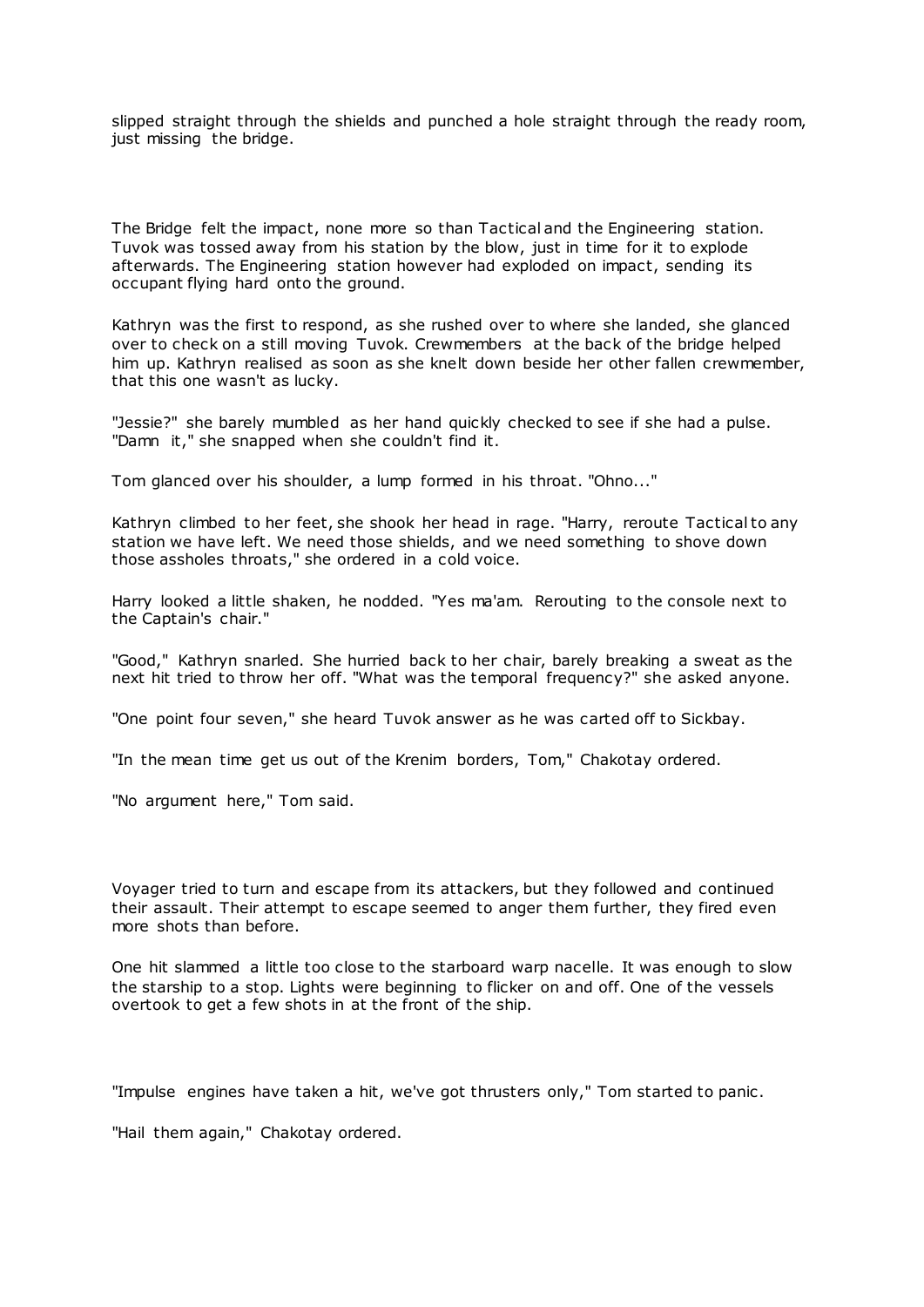Kathryn threw him one of her glares, "unless you want to surrender and be tortured, you will belay that order Commander." Chakotay sighed, he knew she was right. However they didn't have much choice. "I just need a few more seconds."

"We don't have it. They're targeting the nacelles again," Harry warned.

Tom glanced back at his friend, "thrusters may get us away in time, hold on."

Kes' consciousness seemed to float, she felt like she could be almost anywhere at any time. Her instincts had told her to keep careful watch of her former colleagues, she believed that push forward would not solve all of their problems. Kes would have sent them further but she could not risk overpowering their warp core.

Right now she believed it would have been worth the risk. Until she realised the full scope of her powers, all she could do now was watch as her friends were mercilessly attacked by a bunch of territory driven ego maniacs. She had seen for herself the damage they were capable of, yet even with her warnings Voyager was still no match for them.

Kes tried to reach out to help them, but it was too late.

"No," her whole being cried as the starship crippled under the last blow. All that was left were pieces of tiny debris. Now that she had evolved she could no longer physically cry, she still felt the way she would if she did though. It hurt a lot more that way.

Suddenly images began flashing in front of her. They appeared so fast, it was hard to keep them separate.

*Voyager flies into a strange anomaly. It vanishes moments later.*

*A smaller starship than Voyager tries to land in the middle of a city. Unlike Voyager it isn't designed for it, it lands roughly. A strange cube shaped object falls from the sky above them.*

*James' body falls to the ground, it lies in the grass motionless. A group of people swarm around him, hiding him from her sight.*

*A M-class planet flashes purple, it fades and is replaced by a huge uninhabitable rock. It crumbles to pieces.*

*A young girl she had never seen before, laughs as she plays with another child close to her age.*

*Kathryn cradles a newborn baby. Chakotay and the Doctor smile nearby.*

*The girl from before disappears.*

*The boy she played with is attacked from behind by a strange man. He disappears as well.*

*The girl is older, she's crying. She's replaced by a different girl with bright blue eyes after she is engulfed in a white light.*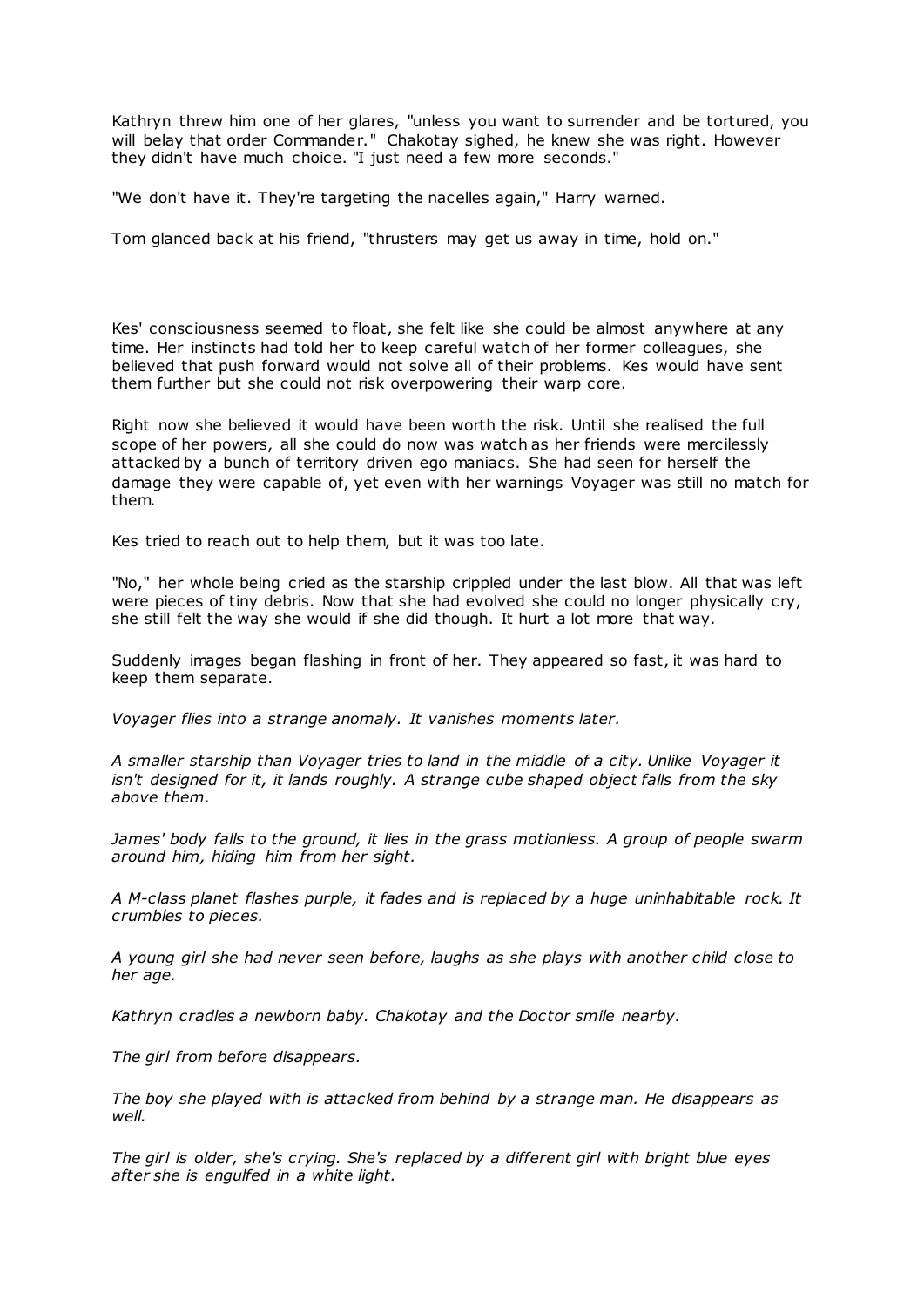*Voyager flies towards the same planet as before. The ship flashes in and out of existence. When it disappears, the planet shifts between purple or disappears completely. Voyager eventually flies into complete darkness.*

*The cube almost hits the smaller ship, instead Voyager flashes into its place and is ripped apart.*

*Voyager is destroyed by the Krenim again.*

*A Borg Sphere approaches Voyager.*

*The girl from before is young again, she holds hands with an older looking James. Suddenly she's a teenager, but he's somehow younger, closer to the age Kes remembered him.*

*A shuttle flies into a strange looking anomaly.*

*The cube goes back into the sky, leaving the other ship behind. An image of the planet from before flashes over it.*

*The girl raises two weapons, she's nervous but ready for a fight. Standing beside her is James who does the same. The image moves, almost zooms out from them. Her view of them almost disappears as it flies over hundreds of figures, each of them standing opposing the two.*

*Voyager lifts off after a cube has left them.*

*Kathryn approaches the girl and the blue eyed girl.*

*Voyager flies with a Borg cube unharmed.*

*James' body falls to the ground again, only this time he rolls to one side and gets back up again.*

*The planet appears normal as Voyager flies into its orbit.*

*The girl smiles.*

The images drained all of Kes' energy. Once they were over she tried to piece them all together, they made very little sense to her. The cube, the other ship, the girl and the planet were the primary focus of a lot of the images. She had never seen any of them before, she had no idea what they meant.

Once her energy began to come back to her, Kes decided to focus on the parts she did understand. The part that troubled her the most was the images of Voyager's destruction. If only she could fix that. Maybe once she had access or knowledge of her full powers, she could.

She wondered why she was sent those images, a lot of them didn't happen to Voyager and now that it was gone they still couldn't. Perhaps that is why she saw those images, they were telling her that she could save them and that was their future.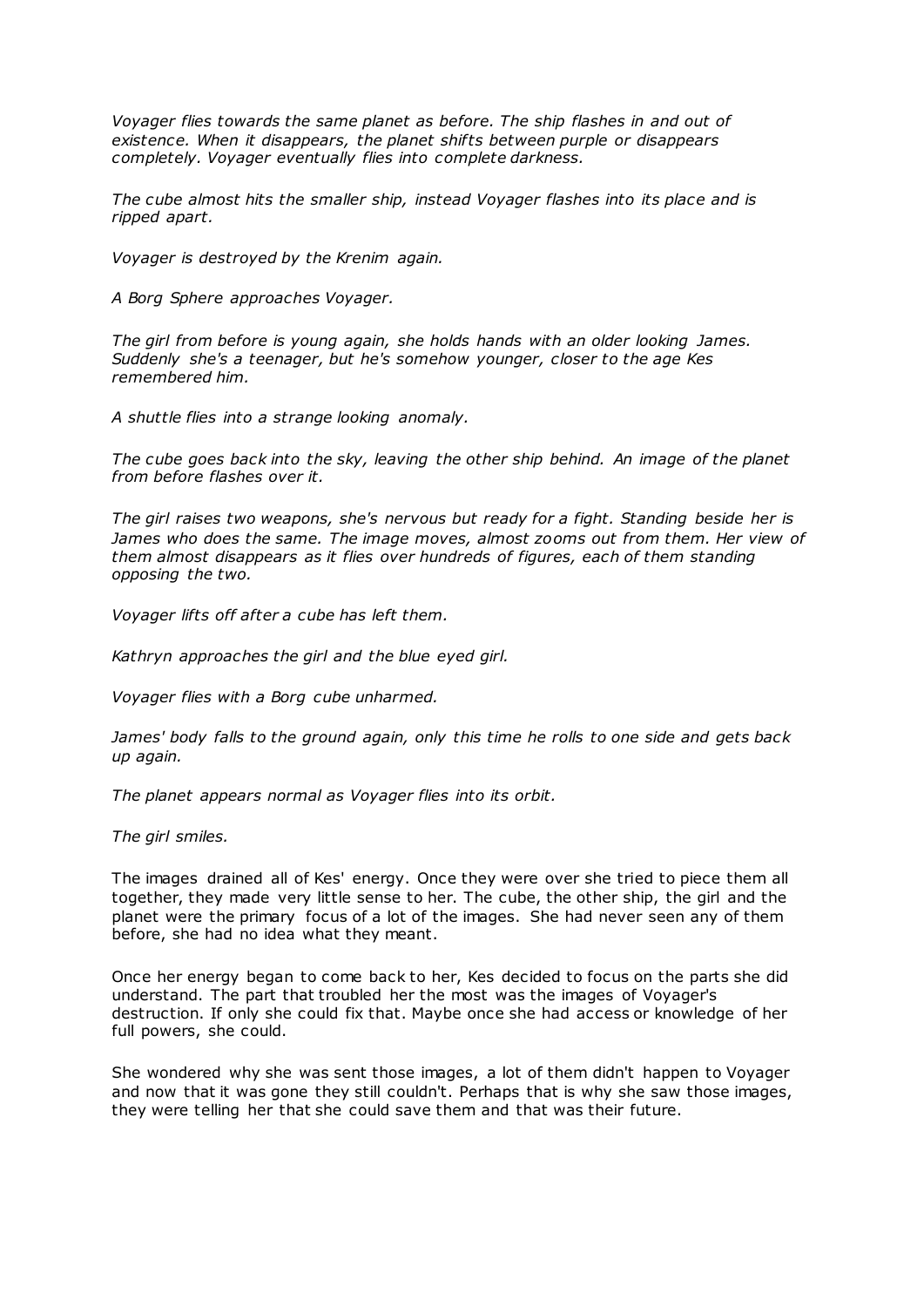Even then it still didn't make sense. There was one minor detail that eluded her. James died a long time before Voyager did, why was he all over the images? Kes was thankful she no longer had a body, so to speak, or her head would have been thumping.

It then occurred to her. These images were just fragments; what caused them, what happened after them? They must be linked in some way, perhaps if she filled in those gaps she'd be able to connect the dots. She started with the earliest one, the simplest one; James' death. In one of the flashes he died as before, but the other he didn't. What happened after he did, and what would change if he didn't? Perhaps the people in the same awayteam wouldn't have died as well, the attackers may not have escaped. She had no way of knowing.

There was only way to find out. Voyager's fate was not going to get any worse.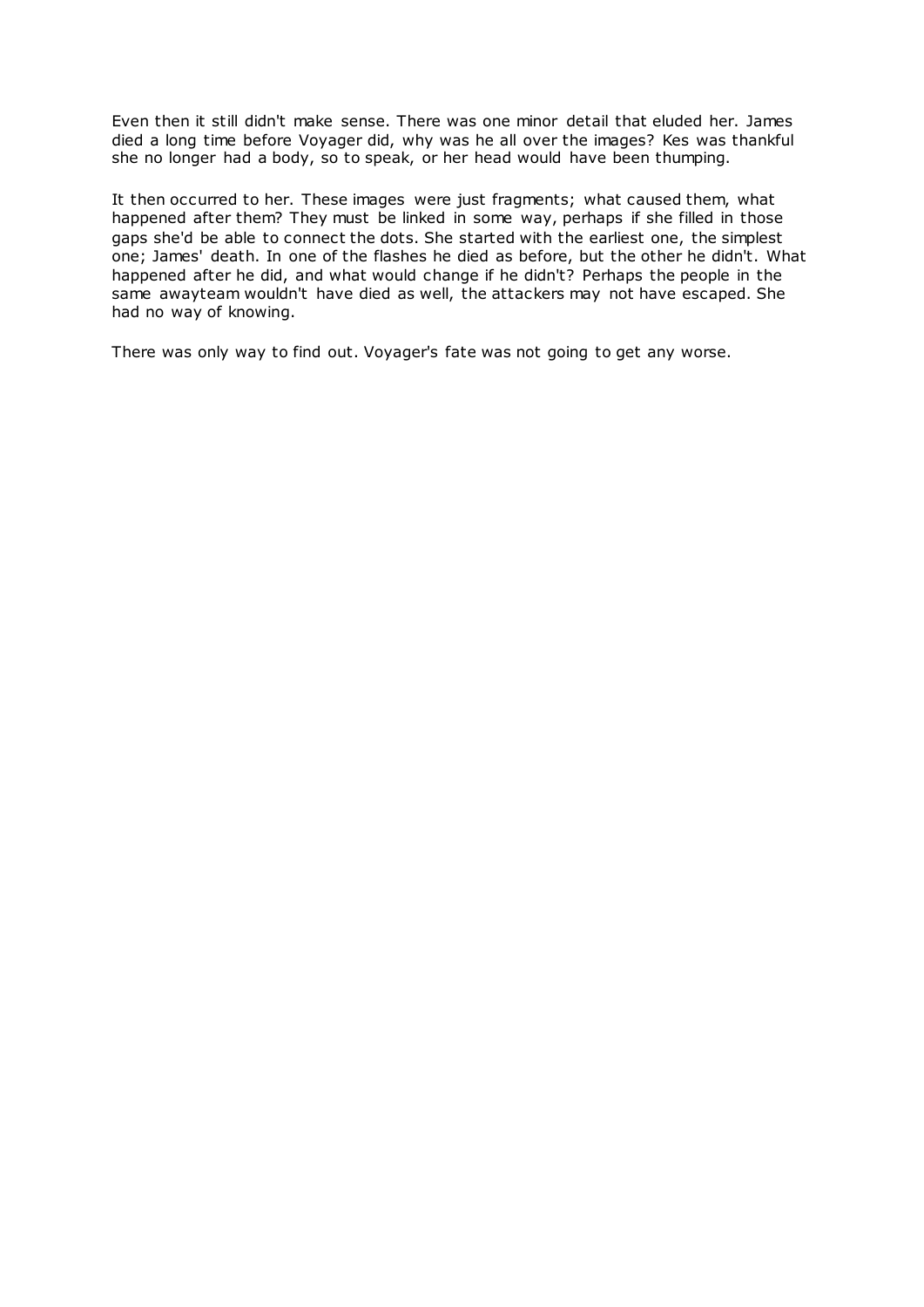# **FOUR**

# **2372**

There was so many of them, when only a second ago there were none. They quickly had surrounded their target. They waited for their leader to give them the go command.

"We are anywhere the Game Cubes can take us, Slayer. Nice of you to join us here," the leader sneered. He stepped away from the others, leaving behind the small child he was guarding. "Don't be so surprised, we know who you are."

"That's great, so do I," James said.

The leader smiled, "I am Frenit, and that's the last name you're ever going to have to learn."

James looked around without moving his head too much, there was no way out that he could see. There was no running from this one, he had to fight.

"Oh got no comeback for that one? You're not getting out of here alive. Did I mention that?" Frenit smiled darkly.

"Yeah, I'd be all talk too if I had a lot of minions to help me," James said.

Frenit's smile faded away. The little girl standing at his side pouted angrily. "Hey, my daddy's the best vampire around, you meanie."

"Shh darling, let the Slayer find out the hard way," Frenit said down to her. The girl huffed and folded her arms. He turned his head back ahead of him. "If you think any back talk's going to save you, then you'll be painfully mistaken. Ok boys, ladies... he's all yours." Everyone lurched forward. "BUT!" he interrupted with a sneer. "Don't forget to share."

James could only duck and dodge as the whole group charged forward towards him.

Tom, Thompson and Foster were wandering around the woods looking really lost.

"We can easily find him, he only had a few seconds head start.. god, that's the last time I listen to you," Thompson grumbled.

"You never listen to me," Tom said.

"I know, I should have remembered that," Thompson said.

Only metres away Kes' form appeared slowly from nowhere. She stayed hidden behind the trees, just in case they saw her.

"Shhh, do you hear that?" Foster whispered.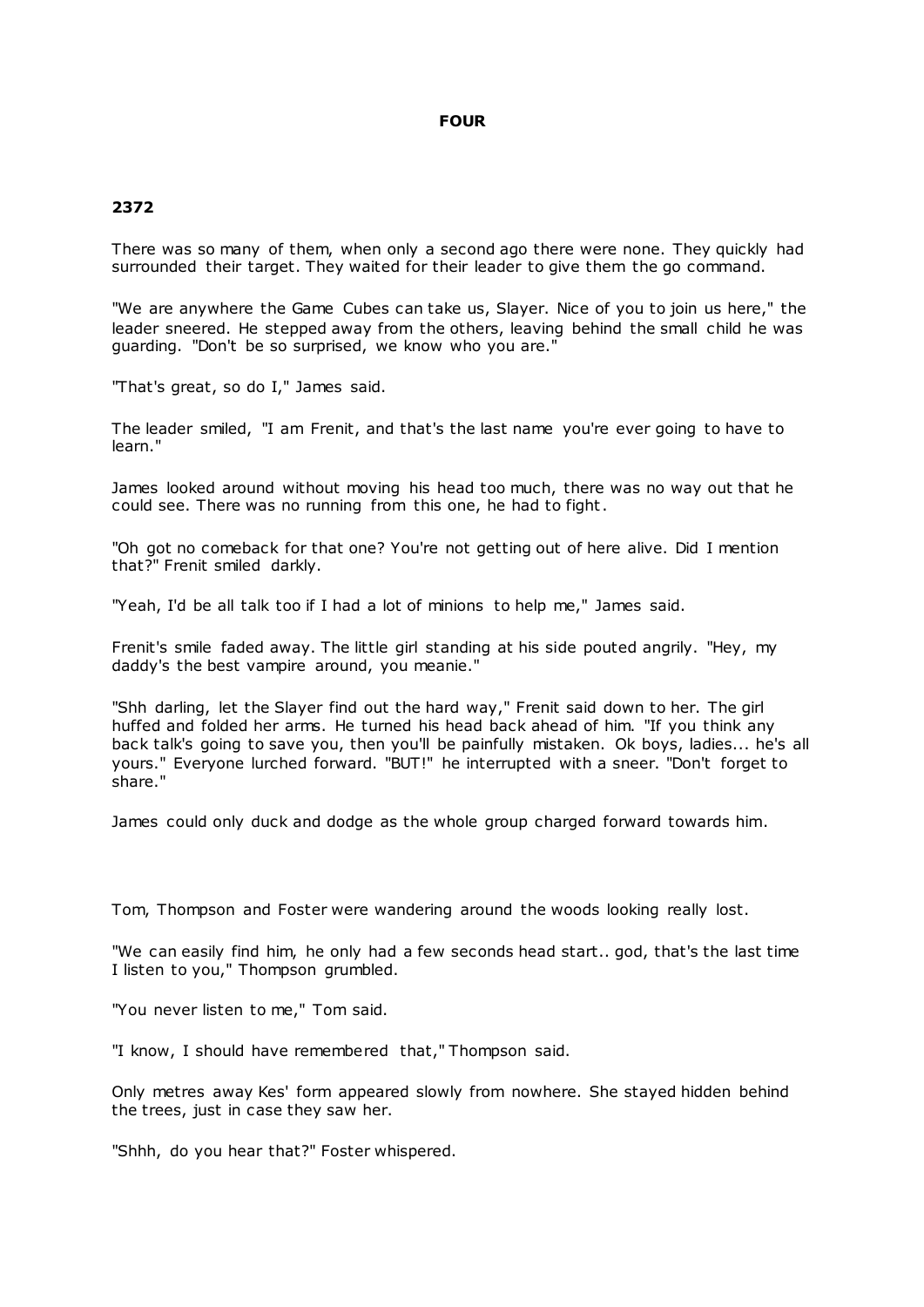Tom nodded, "sounds like wind blowing through the trees."

Kes turned her head to her left, she heard something as well. There was very little time left, she had to hurry.

"Not that, I'm sure I heard people," Foster said.

"Fine, we'll keep going this way," Tom said.

Once they had gone, Kes hurried through the trees in another direction.

One of the men fell to the ground, as he did his whole body turned to dust. Another man's foot stumbled backwards into it mid struggle. He swung his fist at his attacker, his arm was only grabbed. His whole body was thrown onto his back. The attacker knelt down quickly to stab him in the chest using only a large tree branch.

He ran off before the man could turn to ashes. Others followed, running straight through what was left of him.

Frenit still watched with a smirk on his face as a woman's screams soon followed.

James was about to attack the second person who was chasing him, when two others surrounded him. He ducked down to avoid one hit, another kicked knocking him down to the ground. The three converged on him like a flock of vultures, only he rolled out of the way and jumped back onto his feet.

Frenit only had to clap his hands to stop them all from doing anything else. They did look disappointed. James wasn't going to listen to him though, he managed to get one more in the chest before the remaining two shoved him roughly back on to the ground.

"Nice, very nice," Frenit said, he didn't sound sincere. He walked forward towards him. "It's always nice to weed out the amateurs, isn't it? Now we'll have more to feed on."

James rolled his eyes as he got back onto his feet. "Really, we're talking again?"

"Not for long," Frenit sneered. "You think that because I have other vampires work for me, that I'm a pushover, unworthy of *talking big*. I think now that you've thinned the herd, I can..." James interrupted him with a punch, it took him by surprise for a second. He laughed as it barely hurt him, and James' shocked reaction made it even funnier to him. "You're right. No more talking."

"Yay," the little girl giggled.

James' eyes cast down to her, just for a second. Frenit hadn't seen it. He swung his own fist at him, James quickly ducked down to the ground and rolled forward. The girl was only a few steps behind Frenit, she squeaked and stumbled back a bit.

Frenit swung around just in time to see James grab her as he stood back up. Frenit's eyes widened in pure fury once James turned back around to face him. He kept a tight hold of the girl with one hand, while the other pointed a sharp tree branch at her chest.

"You really don't want to do that," Frenit snarled. "She's just a child."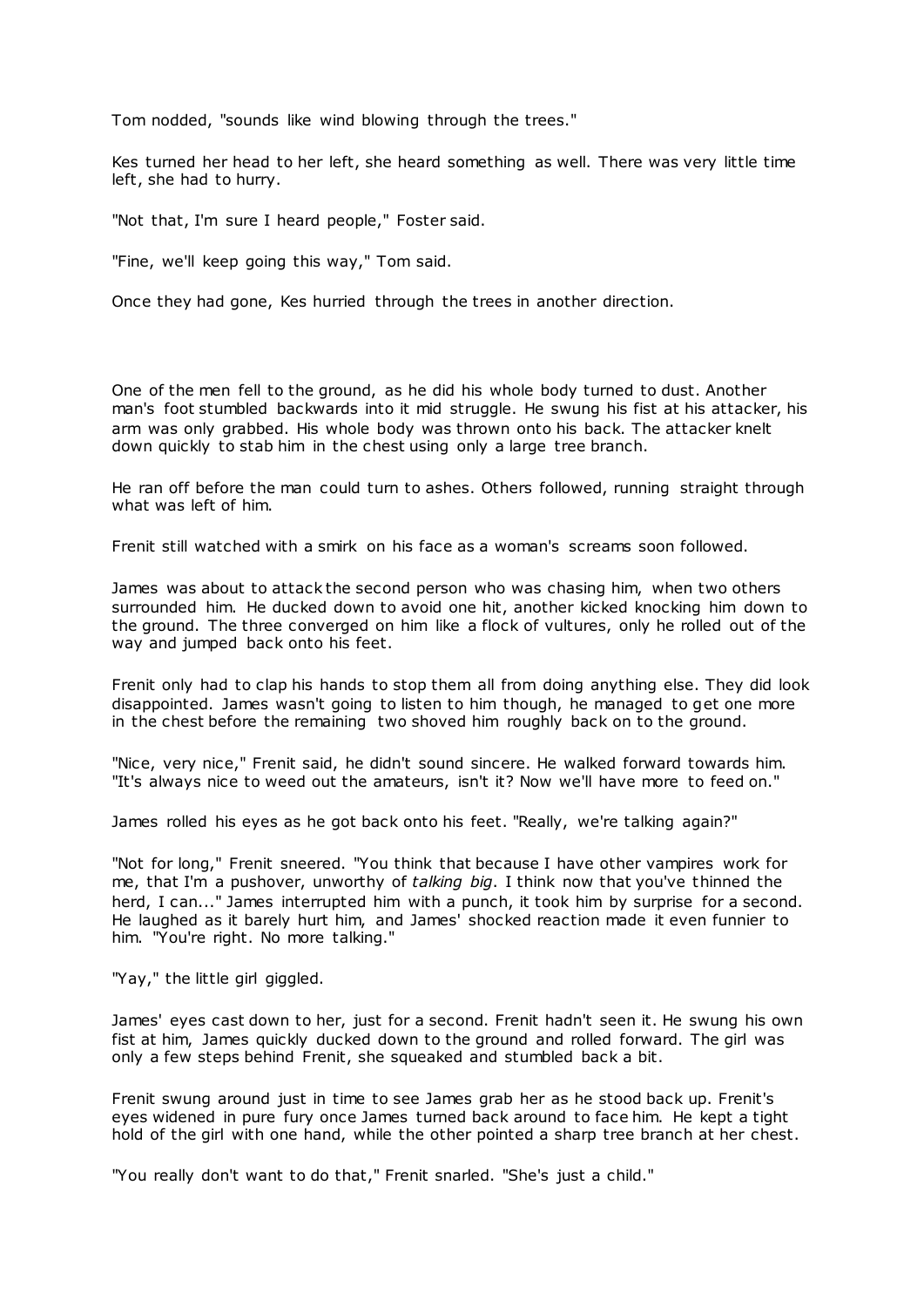"Daddy," the girl squeaked.

"Maybe you should have thought about that before you sired her," James said, slowly backing away. A few vampires behind him started to edge, he barely glanced over his shoulder. "Try it and she dies."

"You heard him, back off," Frenit growled.

The vampires panicked at the tone of his voice, instead of backing off they actually ran off to join the others.

"Ok good. Now return what you stole and we'll be on our way," James threatened. The girl wriggling in his arm and squeaking in fear made him feel like he was the bad guy. He felt terrible but there was no choice. He tried to ignore whatever conscience he had left by this point, it was harder than he thought. *She's just a vampire. She's already dead.*

Frenit pointed at the cave behind James, he didn't dare look back in case he lost his advantage.

"You won't get that far. I'll rip you apart before you even set foot in it," Frenit said.

"Is that before or after she's dust?" James countered.

The vampires behind Frenit actually backed off a step. Frenit's hands had clenched, the anger in his eyes almost out matched Kathryn's. James knew if he lost that advantage he would be in trouble.

"I have a better idea. You let her go, I give you the power module and I'll kill you for daring to touch her," Frenit snarled. "You know that's how it will end."

"Not if I keep her with me until we're about to go. It's your choice," James said.

Frenit smiled, much to his worry. "Would you really hurt her? She's a child, innocent. I don't think you have the stones to actually do anything."

"You stole her innocence when you made her a vampire," James said as he took one step back. Frenit seemed to follow. "I kill vampires, the age doesn't matter to me."

"Liar," Frenit smirked. He suddenly charged forward. James could only back off so far before he hit the wall of the cave. Panic got to him once he was within a metre of him, the branch pierced the girl's heart, stopping the vampire dead in his tracks.

"Daddy," she stuttered. Her eyes showed the hurt and feeling of betrayal before she vanished into ash.

Frenit could only see red after that. Red and the Slayer who stole away the most precious thing he ever had.

James tried to move to one side to slip into the cave but Frenit was way too fast for him. The vampire grabbed him by the throat so tightly he couldn't breathe. James was lifted off the ground with no effort. There was nothing he could do about it; any kick he delivered didn't bother him, no matter how hard he tried to grab his attacker's arm, he'd continue.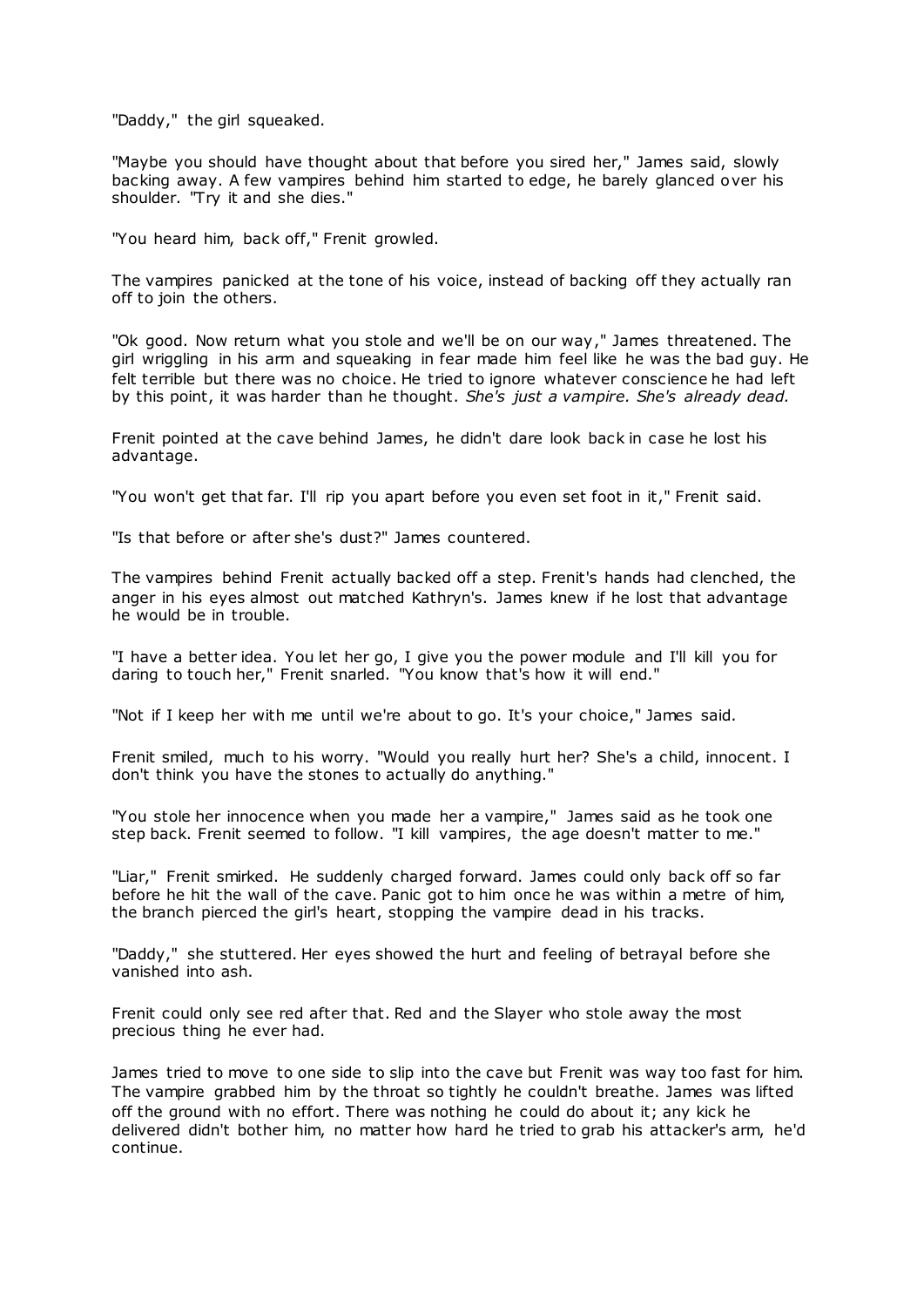"I usually toy with Slayers, keep them alive, kill people around them," Frenit muttered. "Torture them, but you. You're not worth it," he hissed.

Kes ran through the last of the tree's, she stopped dead and looked on in horror as Frenit tossed James over his shoulder with a sickening crack. She gasped outloud as he landed on the grass, dead before he even got there. The vampires all heard her and turned their attention to her.

"No," she stuttered. They barely moved an inch when she thought the word *stop.* They did. Even the breeze stopped, insects stopped mid flight, the waterfall was frozen in time.

Kes berated herself for being too late, she hurried over to where James now lay. She knelt down beside him.

"I can do this," Kes whispered to herself. Maybe it was just for show, but she couldn't take any chances with this, her hand hovered over his neck. She willed it to get better, be unbroken. It took all the energy she had but it eventually worked.

When nothing further happened she worried, then she remembered. *Everything's stopped.*

"What if this was for nothing?" she wondered outloud, while looking straight at Frenit. She had no guarantee that he wouldn't just kill James again. What else could she do?

*"What are you doing?" a voice came out of nowhere.*

Kes glanced up, startled. She had heard that voice before. "I..."

*"You have no business here," the voice warned her.*

"Q," Kes whispered once she recognised it. "Why would this bother you? I'm just doing my job."

A flash behind her brought her to her feet, she quickly swung around. As she expected, Q stood before her.

"Which job is that? Reviving the dead or pulling a thread from the sweater of time?" Q questioned.

Kes didn't understand the second part, she couldn't help but frown. "Neither. I'm a healer, he..."

"You're not from this... what shall I call it? Timeframe, dimension, timeline, reality, parallel universe. Take your pick," Q said. Kes wasn't quite sure what to say to that. Q however wasn't finished with her. "Don't deny it. If you do we can both return to Voyager and have a talk with the other Kes."

Kes looked away, as if that would help with anything. "I... I still don't see why it's your business. Don't you have a Q to convince back to his cell?"

Q smirked but his eyes looked deadly serious for once. "You didn't like the ending, did you?" Kes' shoulders tensed up, she looked back at him with shock on her face. "No matter what changes you or I make, Voyager appears to be doomed."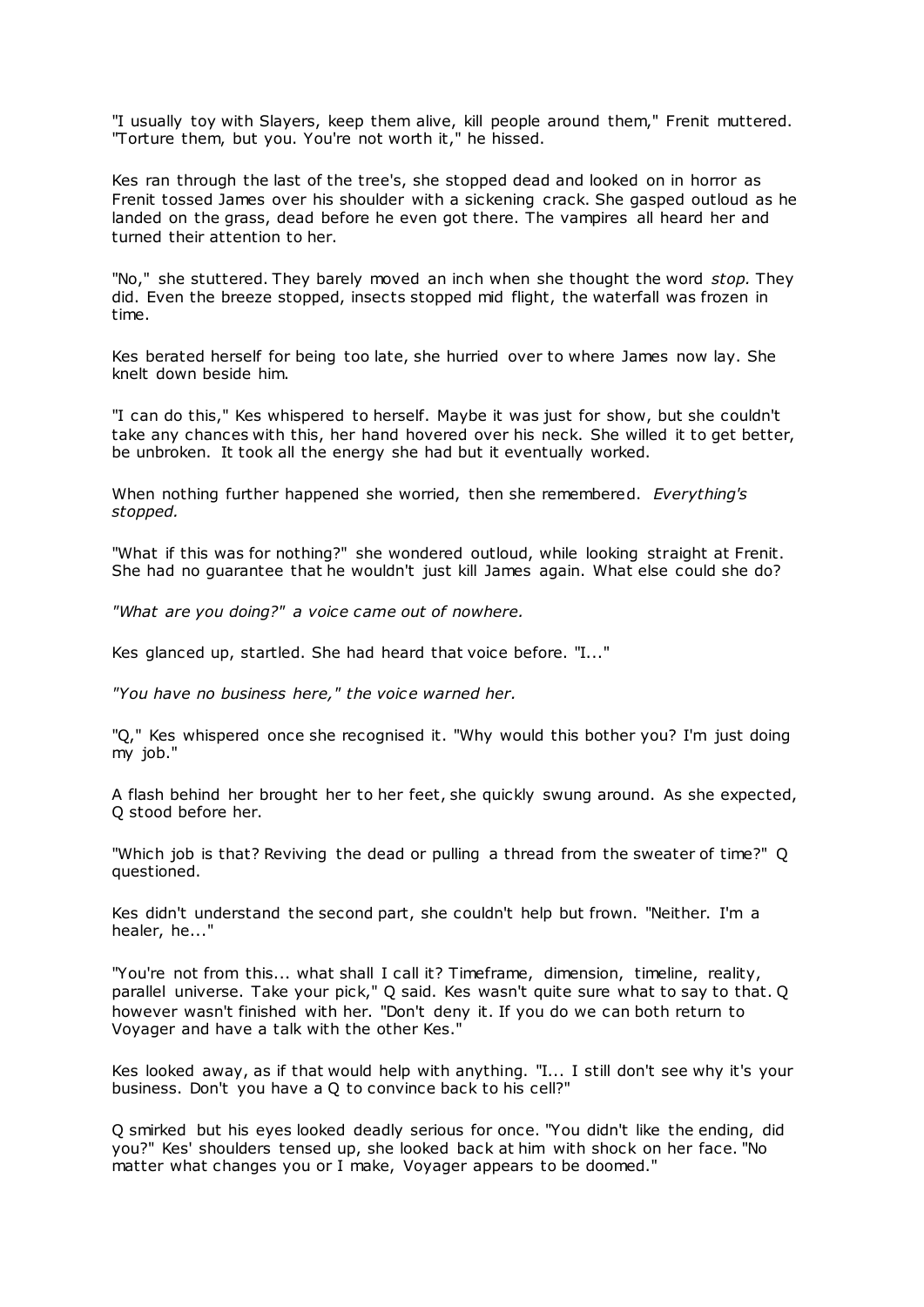He began to circle around her while keeping close attention. He purposely almost stepped on James everytime, like he was making a point. "Doomed one way or another to follow the same path. It's humanity in a nutshell."

"You're wrong," Kes stuttered.

Q was back in front of her, staring deeply in her eyes. What he was saying and the smirk on his face was malicious, cold, but his eyes told another story. He seemed almost sorry and sympathetic .

"Like me, you've fallen for the Federation slogan. We've changed, we are no longer barbarians, there's nothing we can't do," Q said harshly. "No. Humans don't change."

"Why do you even care?" Kes whispered.

"Voyager will be destroyed," Q said, forcing Kes' eyes to widen. "You can't stop it and if you think rescuing *him* is going to help you do that, then you're just as weak as they are."

Kes glanced down to James near her feet. He and the vampires were still frozen by her power, Q hadn't interfered with that or anything else. He could with a snap of his fingers undo everything, but he hadn't.

"You're right. Saving one person won't undo what I saw. In fact it won't even change the smaller, insignificant things," Kes said. "What are you worried about then?"

Q let himself chuckle at her for a moment. "Who said I was worried? Even with your new abilities, you pale in comparison to the Continuum. If you could change Voyager's fate, you'd be wasting your time. We just wouldn't let you."

Kes smiled confidently. "I'd call that a challenge."

"No, I'd call that a fact," Q retorted, his smile didn't waver. "What did you think? You'd save the Slayer, and he'd somehow rescue Voyager from the brink of doom?" He couldn't help but laugh at the thought of her thinking that. "No, things were better without him."

Kes shook her head, "how is Voyager destroyed better, and I didn't think that. Voyager was destroyed by two more powerful races, his presence wouldn't have done a thing."

"So why did you do it?" Q asked with a sneer. "Why does Voyager need one of those things so badly? Why does his existence really matter? Did you think for one moment that maybe you're cursing Voyager with even more pain by doing so?"

"Why does it matter to you?" Kes snapped back. Q was taken back by her outburst. "I saw it, he survived. I knew it was possible. Why couldn't Voyager survive as well when I saw that too?"

Q smiled again, Kes really didn't want to know why this time. He paced to stand closely in front of her again. "All it takes is one tiny nudge to set someone on a different path. Be careful, you leave them alone and they get lost enough to stumble back onto the original road."

Kes studied his eyes, they didn't give him away this time. "What are you saying? Are you talking about the consequences of making changes to the timeline?"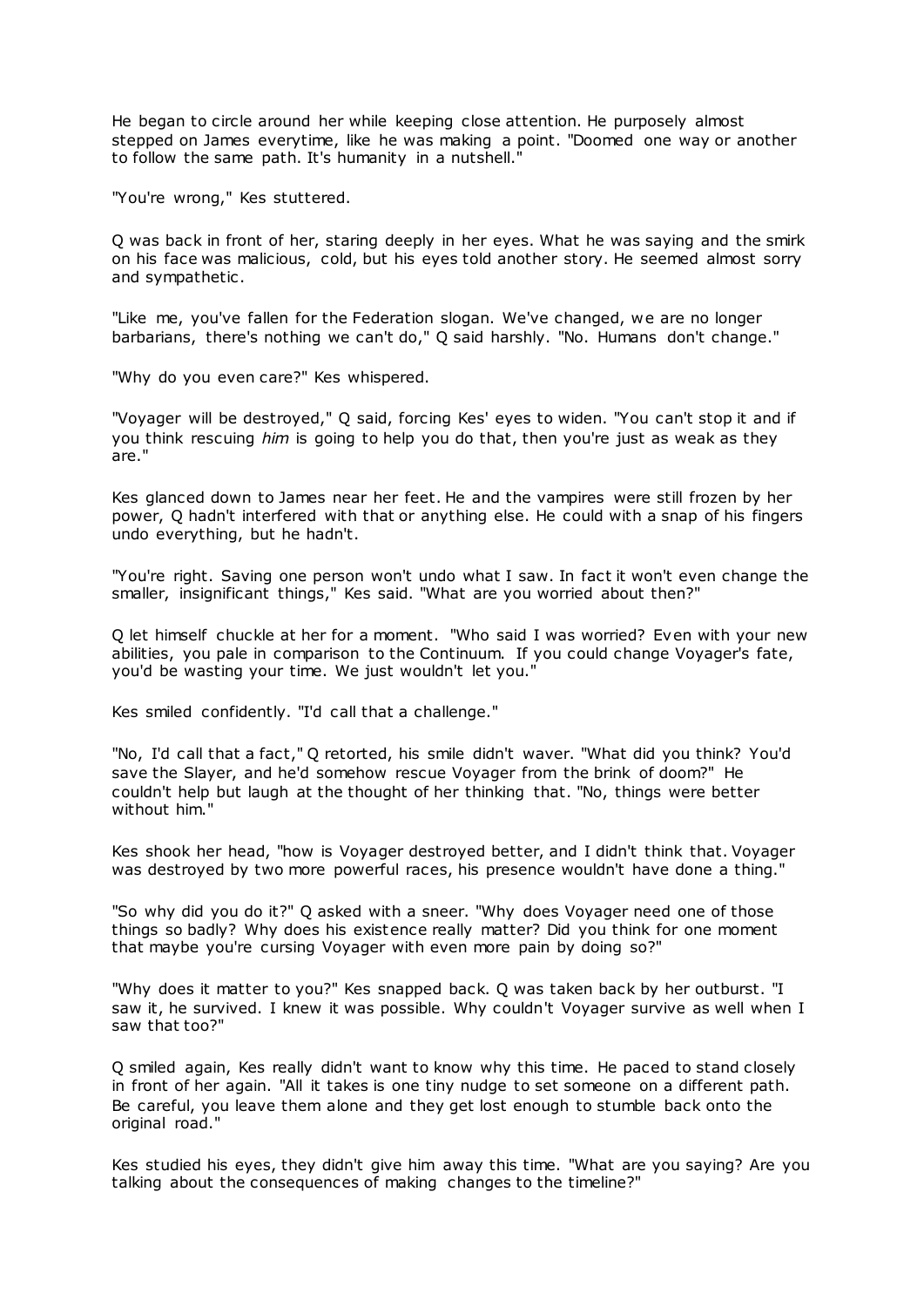Q backed away with a blank stare. "If only it were that simple, my dear."

He disappeared in another flash. He wasn't the only one, Kes saw another flash in the corner of her eye. She quickly looked down to find that James was gone as well.

"What?" she stuttered.

Another flash in the distance, somewhere amongst the trees caught her full attention. She ran towards it, hoping that it would give her some answers.

As soon as she left the clearing, the vampires each unfroze. They looked just as confused as she did when they realised their free meal was gone.

Frenit grunted, his minions trembled in fear as his anger was still there and he had no one to take it out on anymore. Luckily for them he just stomped into the cave.

No sooner than they had relaxed, he appeared at the entrance again with an even angrier look on his face. "We're leaving this Cess pit, now! Get the ship powered up."

"Uh, yes sir," one of them stuttered. Fearing for her undead life she ran after him. The others were less than enthusiastic about following him.

Kes had to stop herself and quickly. The nearest tree looked big enough to hide behind, quietly as possible she did just that.

Not far ahead of them were Tom's team gathered around something. Tom had glared up at Thompson, scolding him. Foster shoved him to one side, he and Tom then knelt down.

Kes wasn't sure what to think when the pair stood back up, carrying James on their shoulders.

"Voyager, four to beam up. Hurry," Tom ordered.

"I..." Kes stuttered as they all beamed away. "I don't understand. What side are you really on, Q?"

Q2 wasn't happy, but he wasn't going to show Q that. He forced a laugh, though it was easier than he thought with what he had just found out.

"They will not be pleased with you, Q," he teased.

The pair stood too closely for each other's comfort. The environment was hostile, filled with a choking white mist. What they could see of the place they were in wasn't much better, jagged rocks were everywhere.

"Once again, Kathy surprises me," Q said. "She chose your freedom twice, then for no reason even I can foresee, she believes it's wrong to pass judgement on a Q. She's never been one for worrying over such things."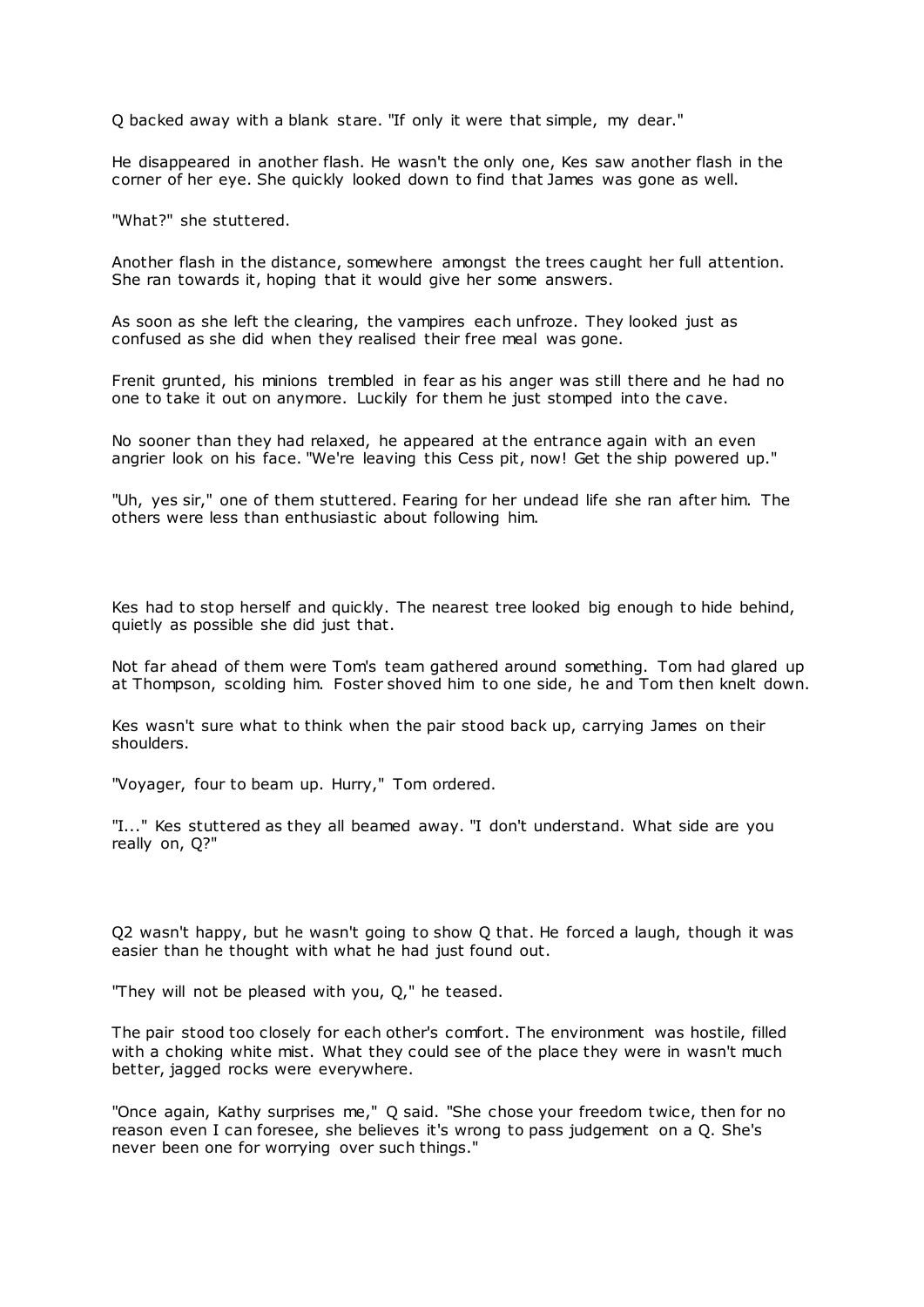Q2 smiled but in a goofy way despite his fate. "Perhaps forcing her to have a child changed her more than you thought."

Q glowered at him. "Forcing her? That word is too strong. Allowed is more accurate." Q2 laughed quietly, it annoyed Q more than he liked. "Kathy isn't that different, she's just more bitter. That will get better."

"Oh, when? When Voyager is destroyed again? When humanity falls?" Q2 teased. "You can't stop it, no matter what you do. They will find out what you did."

"The Humans or the Ocampan girl? Unlikely," Q groaned.

"No," Q2 almost giggled. "The Continuum gave you one last chance, and you blew it. You knew the Ocampan girl would want to save them." Q stared at him with wide, shocked eyes. "Please, it's only been a few billion years, I understand you perfectly."

Q shook his head, "as usual you're talking nonsense."

"Am I? Why did you save the boy then?" Q2 asked.

Q's eyes narrowed. "I didn't, she did."

"Details," Q2 waved his hand in his face, and since they were so close, Q's as well. "He would have been killed again if you hadn't whisked him to safety. Why? I figured you'd want to cut your losses, even if he was your project."

"I did it for Kathy, as a thank you for siding with me," Q answered. "It will make no difference anyway. Voyager will enter Borg space, the Ocampan will save t hem, only for them to perish at the hands of the Krenim."

"Oh, weren't you the one saying even just stepping on a bug can cause ripples. That ripple hits another, and another... wooosh, tidal wave," Q2 said.

Q sighed impatiently. "I didn't say that. I said it was like pulling a thread."

"Again, details," Q2 laughed.

"Perhaps you should focus on things more to your level," Q muttered. He gestured to the area they were in, briefly banging his hand on the rock face. Of course it didn't hurt him. "Re-decorating your home for eternity would be a good start."

"I'm on your side Q. You and I are more alike than you'd like to admit. We Q have lived for an eternity and for what? To stand around the Continuum doing nothing? We have a higher purpose, a duty. We are the universe's protectors," Q2 said. Q mimed his words and pulled a face while doing so. "I know you've got your bravado act to keep up, but I know you understand me. You agree with me. Otherwise why else would you try to save them?"

"I had a debt to repay to Kathy, you're imagining things," Q hissed. "Farewell." He disappeared in a white flash.

Q2 smiled to himself. "Good luck, Q. You're going to need it."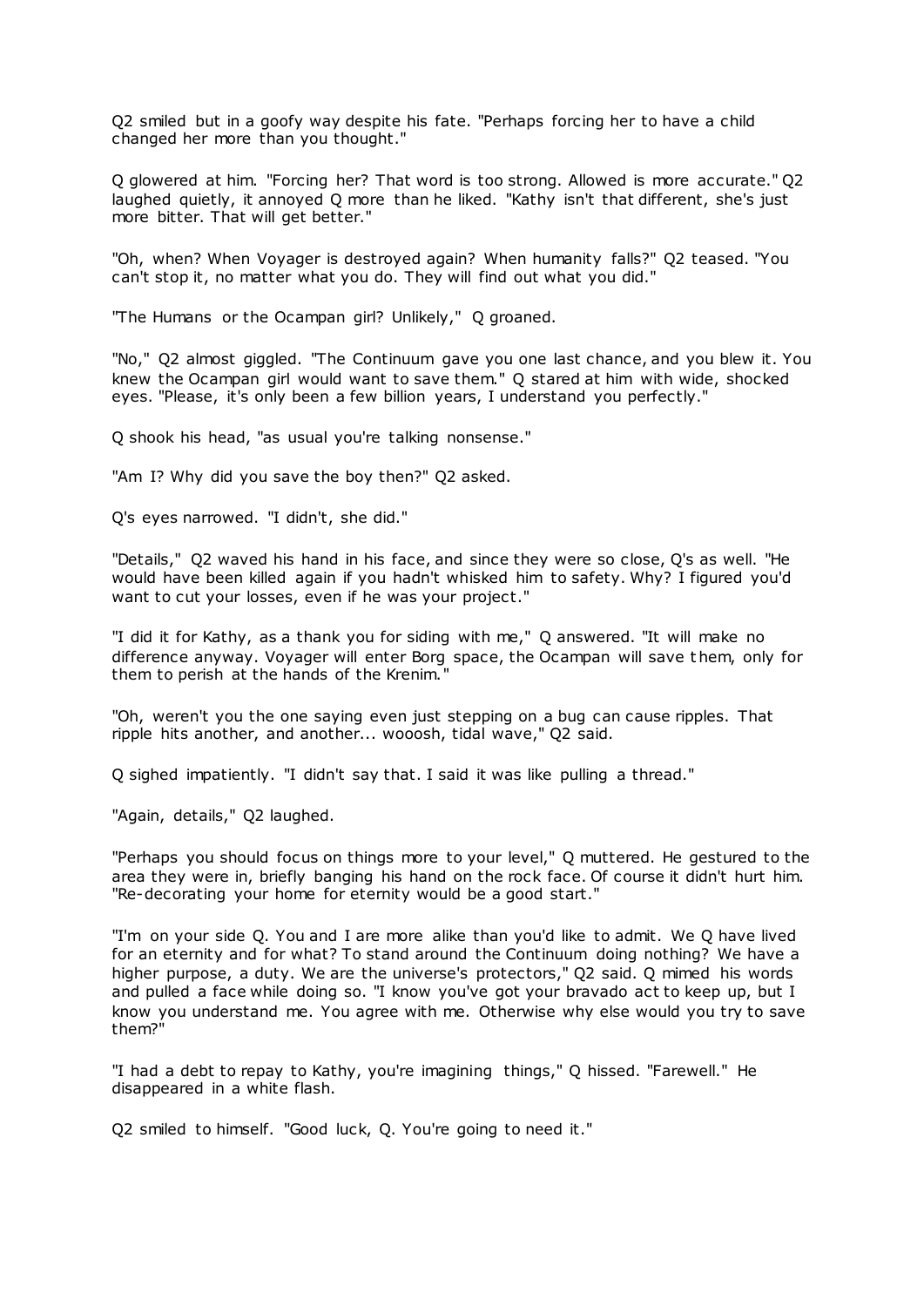"He should be all right," Chakotay told her. "There was some damage around the neck, but nothing the Doctor couldn't fix."

"Good," Kathryn said quietly. Her back was on him, he had no way to tell how she was going to react to anything.

"Tom told quite a story," Chakotay said. "People broke in, trashed the place, beat those two up... maybe not that in that order, knocked James out and escaped. All without giving away a single life sign."

Kathryn didn't say a thing. He was starting to feel worried.

"We detected no ship, but they could easily have hidden that too," Chakotay continued. "They wouldn't have stolen such a specific part if they lived there, would they?"

"Am I meant to feel sorry for the people who attacked mine, over some measly little power module?" Kathryn hissed.

Chakotay swallowed the lump in his throat, well tried to, it wasn't going away. "I never said anything of the sort. I just mean they could still be down there, repairing something."

"Then we'll pay them another visit," Kathryn said, her voice dropping to below freezing.

"Yes ma'am. I'll prepare a few Security teams and..." Chakotay said as he turned to leave.

"No," Kathryn stopped him. "Tell Danny to prepare the ship for landing."

Chakotay stared at her, his mouth threatening to drop open. "Captain, the entire area is filled with trees. Where... no why? If these people want more technology, won't we be tempting them to attack us?"

"Exactly," Kathryn smiled. He couldn't see that though. "I'm sure we can find an open place to land somewhere."

"But..." Chakotay stuttered.

Kathryn turned on her heel so she was face to face with him. "We still need to top up our food supplies. I'd feel better if any teams going down were backed up by a starship, not just a shuttle guarded by two morons."

"Danny has never landed Voyager before," Chakotay warned.

"Then bring Tom back to the helm. What's the problem?" Kathryn asked. Her eyes dared him to argue back but to be prepared to be beaten for it.

To her surprise Chakotay didn't look unnerved by that, he just smiled. "Yes ma'am." He turned to leave.

Voyager stood mere inches away from the edge of the woods. The sun was shining, there were no clouds in the sky threatening to take that away.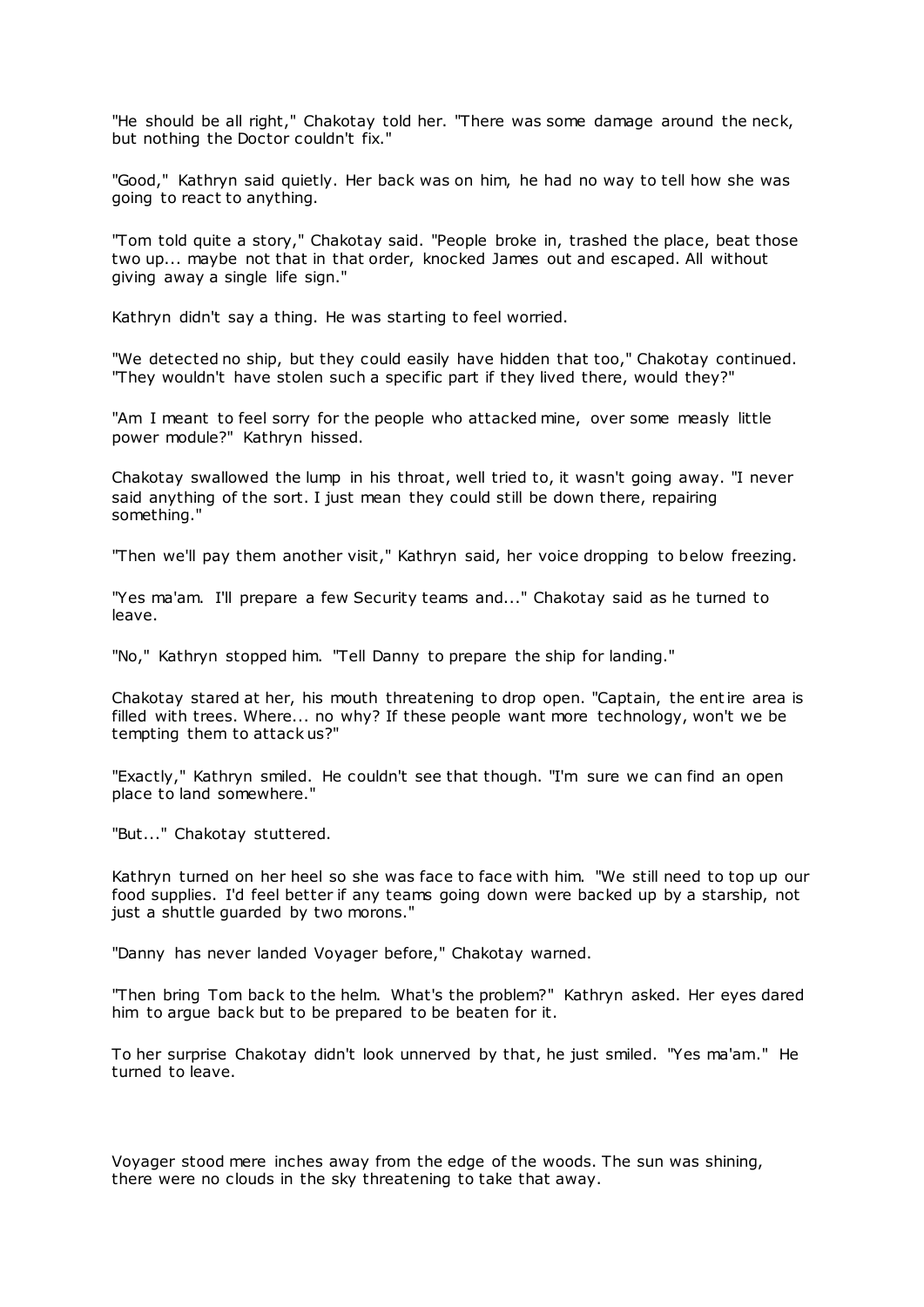Even the dense woods were lit up by the intense sunlight. The teams hunting for food supplies, each guarded by two Security officers with phaser rifles, were happy to be on a nice looking planet for once. Although the worry they'd be attacked were still lingering over them.

"Why did we have to be on coffee patrol?" Ian asked as he peered into a bush. The young girl standing beside him frowned until he bent down further to look inside. She smiled at that. "Oh, found some berries."

"Yeah pick them," the girl giggled.

Nearby Chakotay was staring at her with a blank stare. He then noticed what Ian was doing. "Really Lisa? Focus."

The girl shrugged, "fine! I'll go back to coffee hunting." She looked over to where Kathryn was. "Um, speaking of which." Her finger pointed at the spot Kathryn was before but now was not.

Chakotay glanced over as well. "What, it's not just coff... Captain?" He hurried over to Lisa's side while Ian was still bending over a bush, his head and shoulders were inside it.

"Wow, she's really determined," Lisa commented.

Ian seemed to be trying to pull himself out of the bush, it didn't seem to be working though. He made a few squeaks and ow's in the process.

Chakotay nodded, "you're not wrong." He turned to the final member of the team who wasn't a Security officer. He shrugged before he could say anything. "Great."

"Help," Ian's muffled voice cried.

"She must have a better nose than I do. I didn't smell any coffee plants," the nameless officer said.

Chakotay frowned, "I don't think that's all she was looking for. Come with me." He frowned when he noticed Ian. "For god's sake..." He grabbed his arm and pulled him straight out without any bother. "Come." The Security officers followed him away, smirking to themselves.

Lisa and the nameless guy giggled at the sight of poor scratched up Ian. They quickly hurried after Chakotay and the other two.

"What? What did I miss?" Ian stuttered as he rushed after them.

#### **Voyager:**

Tom entered Sickbay with his arms behind his back, he only just spotted James sitting on a nearby biobed when the Doctor confronted him.

"No," he said.

Tom looked confused, "no?"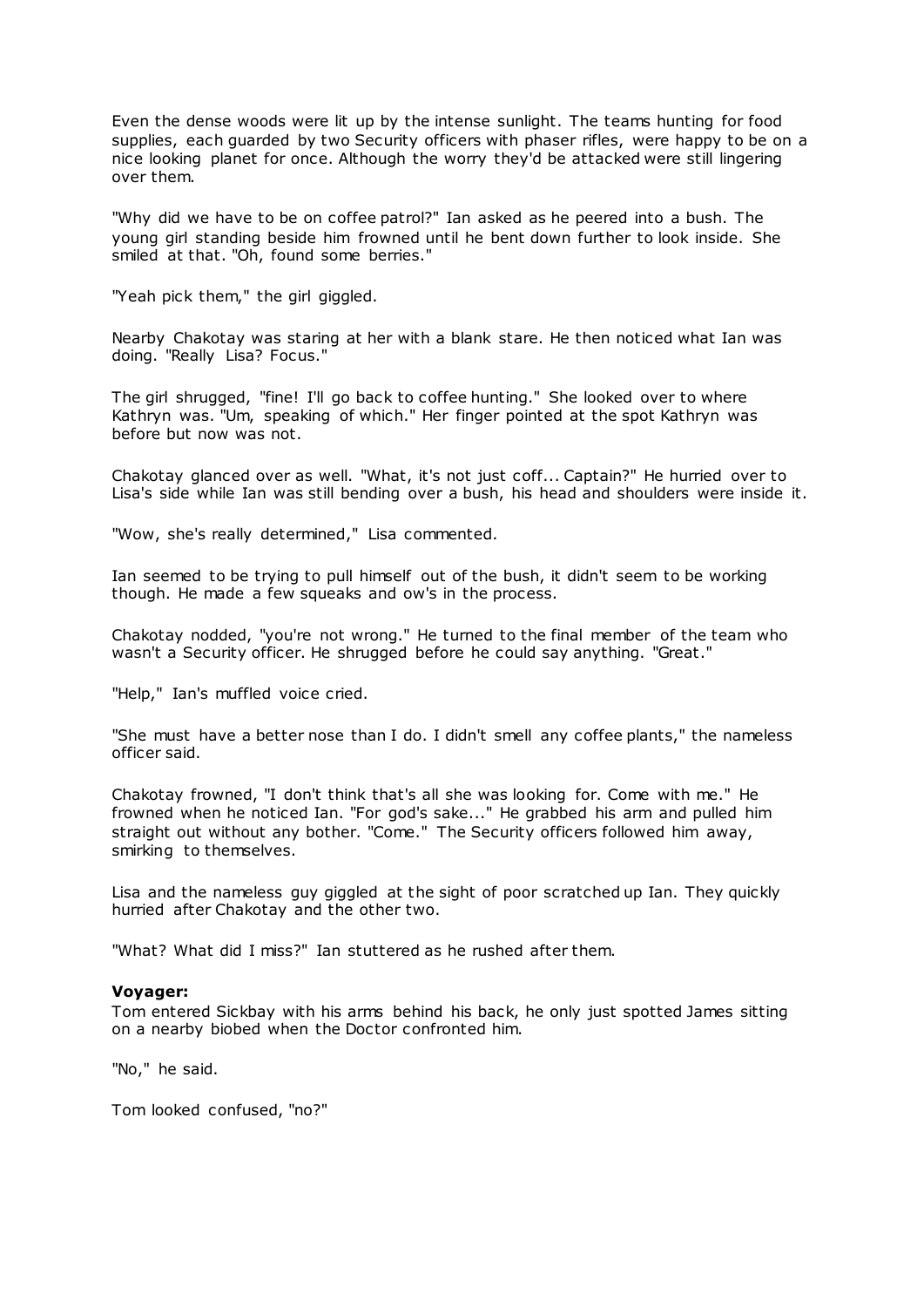"Maybe you can wait until he's better before annoying him. I am rather busy after all," the Doctor said. He looked confused as well, then he glanced back at his patient. "On second thoughts, that was backwards." He wandered off back into his office.

Tom shook his head. He wandered over to the only patient, passing Kes a smile as he did.

"Tom," she warned him.

"No, no. Not here to be annoying, I swear," Tom quickly said, stopping in front of her for a second. Kes' stare told him she didn't believe him. He continued anyway.

James gave him a similar stare when he stopped beside him. "Why? What?" he mumbled.

"Look, I'm not a *told you so* guy or a *you owe me* guy, either. I just wanted to see if you were okay," Tom said.

"Owe you?" James looked even more confused.

Tom felt a little uncomfortable, "uh, you know. You do don't you?" James shook his head slowly, he winced at the pain even that caused him. Kes shook her head to tell him not to do that again. "We found you, beamed you out. You were in pretty bad shape. Your neck all bruised. Um..."

"No. How did you without..." James had frowned. "The thieves, how did you avoid them?"

Tom smiled and shrugged. "Got lucky I guess. Since they got you too, Foster and Thompson were right about them, huh?"

James' eyes cast down to the floor, the frown he had seemed to be getting more intense. "Why didn't he kill me?"

"Um, why would they?" Tom stuttered. "Look hey, don't feel too bad. They only took a power module, it's no biggie. So there were more of them than you, nobody expects you to win every time, huh? This isn't another escaped from the decapitating demons situation, you know."

"That's just it. I didn't escape," James said.

Tom dared to pat him on the shoulder, "like I said. It's okay, nobody would blame you. Again, you were hurt pretty bad." He looked around, catching Kes rolling her eyes briefly. "Where's Jess anyway?"

"Doc kicked her out, not without a fuss," Kes answered for James. "Chakotay called for her anyway."

"Oh, he probably thought she could handle herself on the mission," Tom said.

James' eyes widened a little, he looked up at Tom. "What mission?"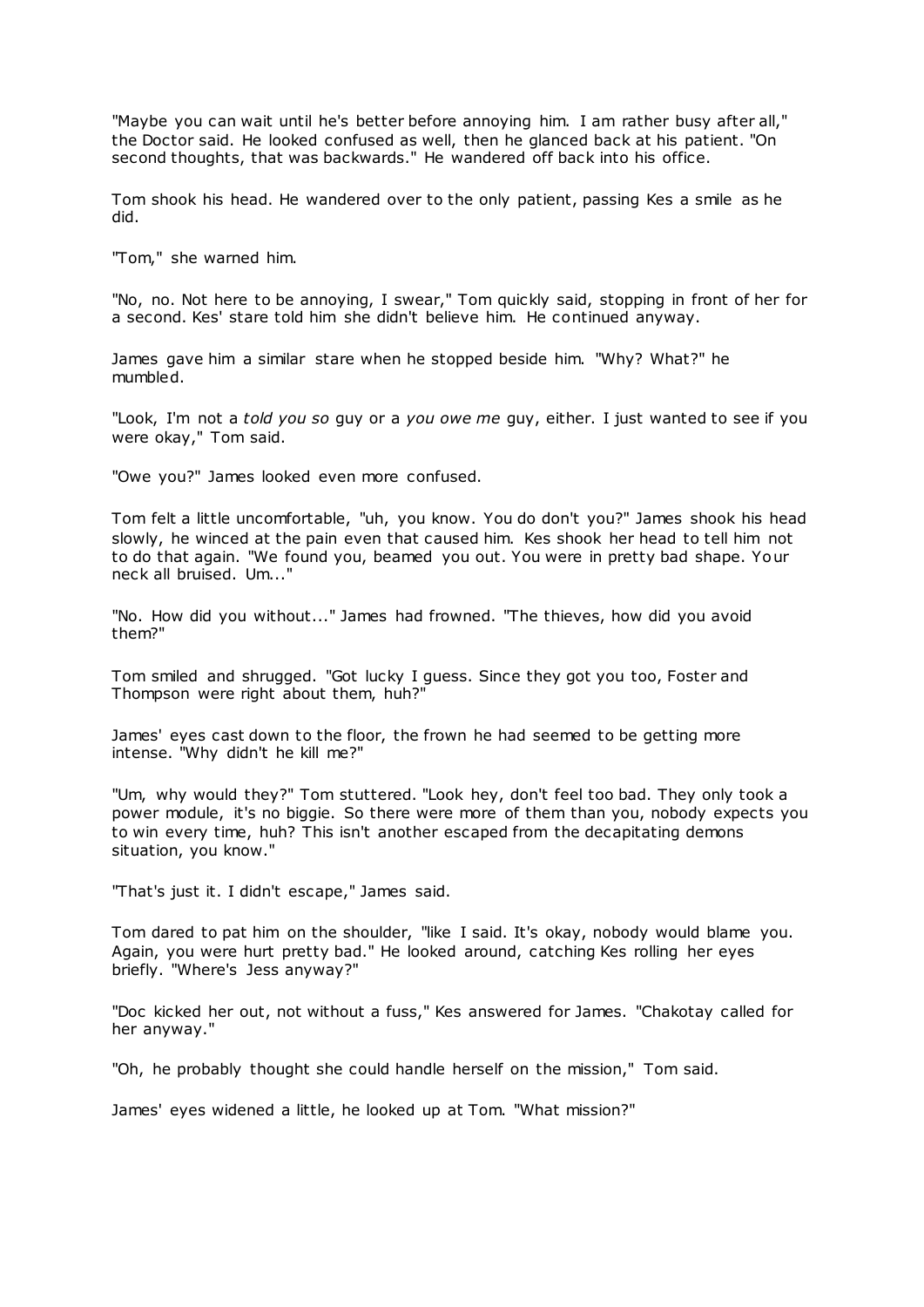Tom winced a little, "oops." His nervousness started to catch up with him. "I wouldn't worry about it. They only got you cos there were many of them right, not cos they were super strong like Foster and Thompson said. Right?"

"Super strong?" Kes said while she slowly approached the pair.

"Yeah, they trashed that shuttle quite a bit," Tom stuttered. "And you, well er... I've seen you take direct hits to the face and barely twitched. I have to be honest, when I saw you were taken down as well, I knew we had to get out of there."

"Forget that, what mission?" James asked.

"That's why I'm here. Tommy and Foster didn't put two and two together, they weren't on that ocean world with the demons, but I was. Then Janeway goes and sends more teams instead of skedaddling. So I thought..." Tom said. He brought out his arms from behind his back, revealing a bottle. "I was going to break it to you gently and all."

"Oh god," James stuttered. He hurried out of Sickbay before anyone could say anything else.

Kes stared at Tom, silently judging him. Tom opening the bottle and taking a brief swig made her less than silent. "You thought a bottle of alcohol would help?"

Tom cringed as he stared at the bottle. "It's not, it's that Cherry stuff he likes. It tastes weird." Kes rolled her eyes again.

Jessie looked behind her briefly before turning her attention back to in front of her. Her face screamed *what the hell*.

"I'll find you," Kathryn growled as she forced her way through a bush. At least she forced her way through half of it. "That won't stop me."

"Um, you do know you're not supposed to be on your own, right?" Jessie asked. She glanced behind her again, she could just make out the rest of her team.

"Gah!" Kathryn roared. She dragged herself back out of the bush, then glowered at the younger girl. "What are you standing there for? Help me find them."

"Them? Is coffee still all you care about?" Jessie grumbled.

Kathryn's glare froze the surrounding trees and even the air, but Jessie still stood there, glaring at her back.

"The aliens. Coffee can wait," Kathryn spat at her.

Jessie's glare vanished in an instant, her mouth dropped open in shock. "What the... are you sick or something?"

"Ha ha, I only care about coffee. I know what you all think of me," Kathryn growled. She turned back around to walk around the bush. It was only a narrow thing, so Jessie wondered why she didn't do that in the first place. "I do care for my crew, and those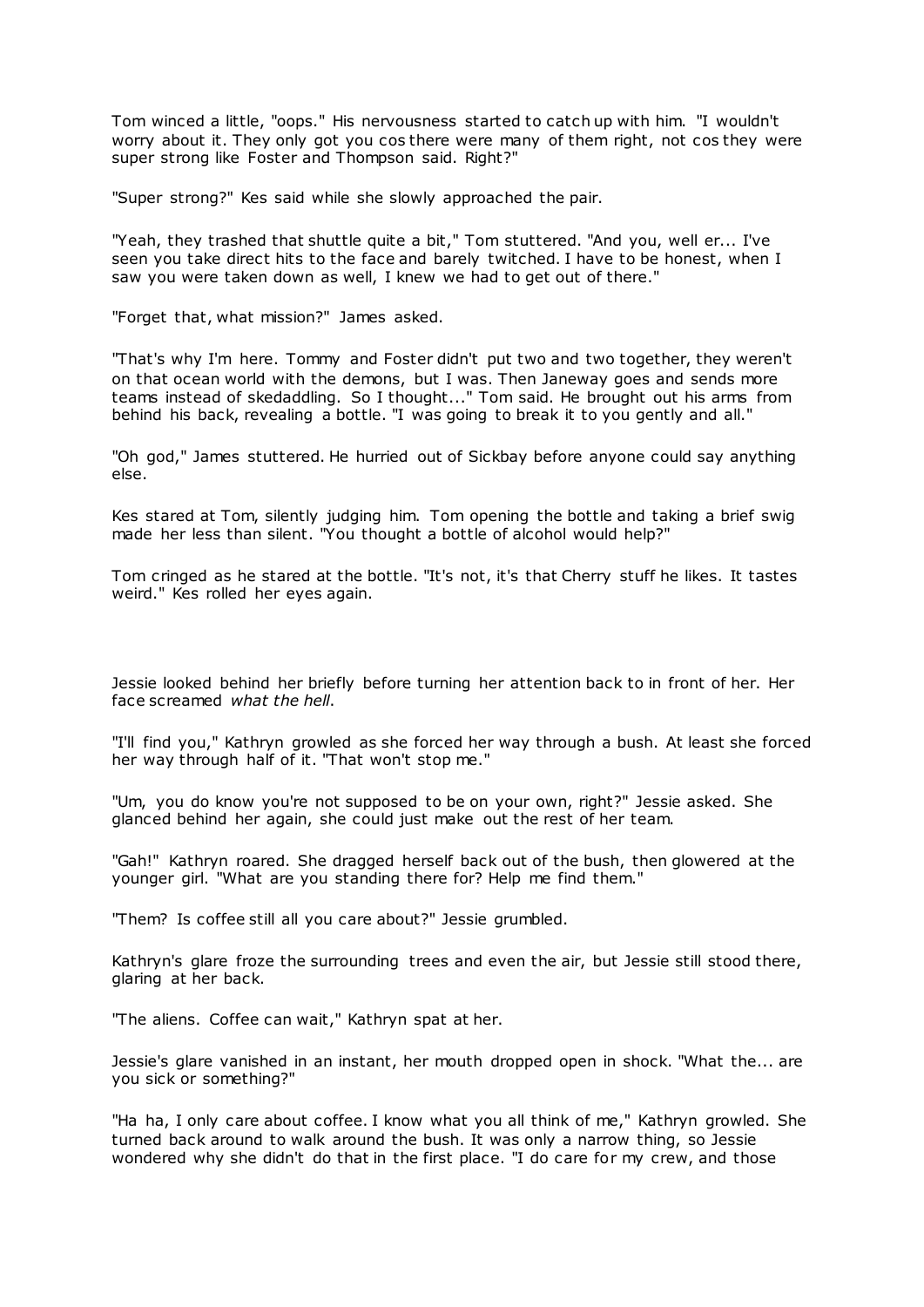assholes almost killed one of them just to steal a power module." She swung around to glare at the girl. "A power module!"

"Yeah. I'd like nothing more than to confront the ones who hurt him, but be realistic ," Jessie said. "James doesn't get knocked out easily. If he couldn't handle it alone, what makes you think you and I will?"

Kathryn looked at her with disgust in her face, she shook her head angrily "Last time I checked he was still a human being, and they can get hurt, they can make mistakes. Also they can be overwhelmed by too many attackers. Honestly, you must think you're dating Superman or something."

Jessie also looked disgusted. "Eew, no. Red and blue, and the underpants on the outside. The cloak. Gross."

Kathryn rolled her eyes as she turned and marched off. "Superficial little cow."

Jessie felt the anger build up, she rushed after her. "What did you call me!?"

Meanwhile Chakotay's team were not far behind.

*"Voyager to Chakotay."*

Chakotay quickly tapped his commbadge, "Chakotay here."

*"I don't know where it came from, but a vessel has just left the planet," Harry's voice said. "They've gone to warp."*

Chakotay stopped, everyone else did afterwards. "What?"

"Hmm, so we don't need the muscle anymore?" Lisa asked with a pout. She pointed at the two Security members.

Ian stared at her bewilderedly. "Muscle? I have more muscles in my finger."

"Lisa, Ian, catch up to the Captain and tell her the news," Chakotay ordered. The pair looked at him like he had just told them to kill themselves. He probably wasn't far off either. They did so anyway. "Tom, prepare to take off. We'll have to follow them..."

*"Tom went to Sickbay, he's not back yet."*

"What?" Kathryn screamed. Lisa and Ian almost fell backwards from the intensity of it. She tapped her commbadge, "Janeway to Voyager. Why aren't I seeing you take off?"

*"Um, Tom's just got back. Standby, we'll beam you aboard."*

Kathryn waved her hand as a bug almost flew into her face. "Hurry it up, will you. Who knows what these pests are up to. We can't let them escape."

Lisa rolled her eyes, "yeesh, so they stole a power module and beat people up trying to stop them. That doesn't mean they're bad people, they're probably just desperate.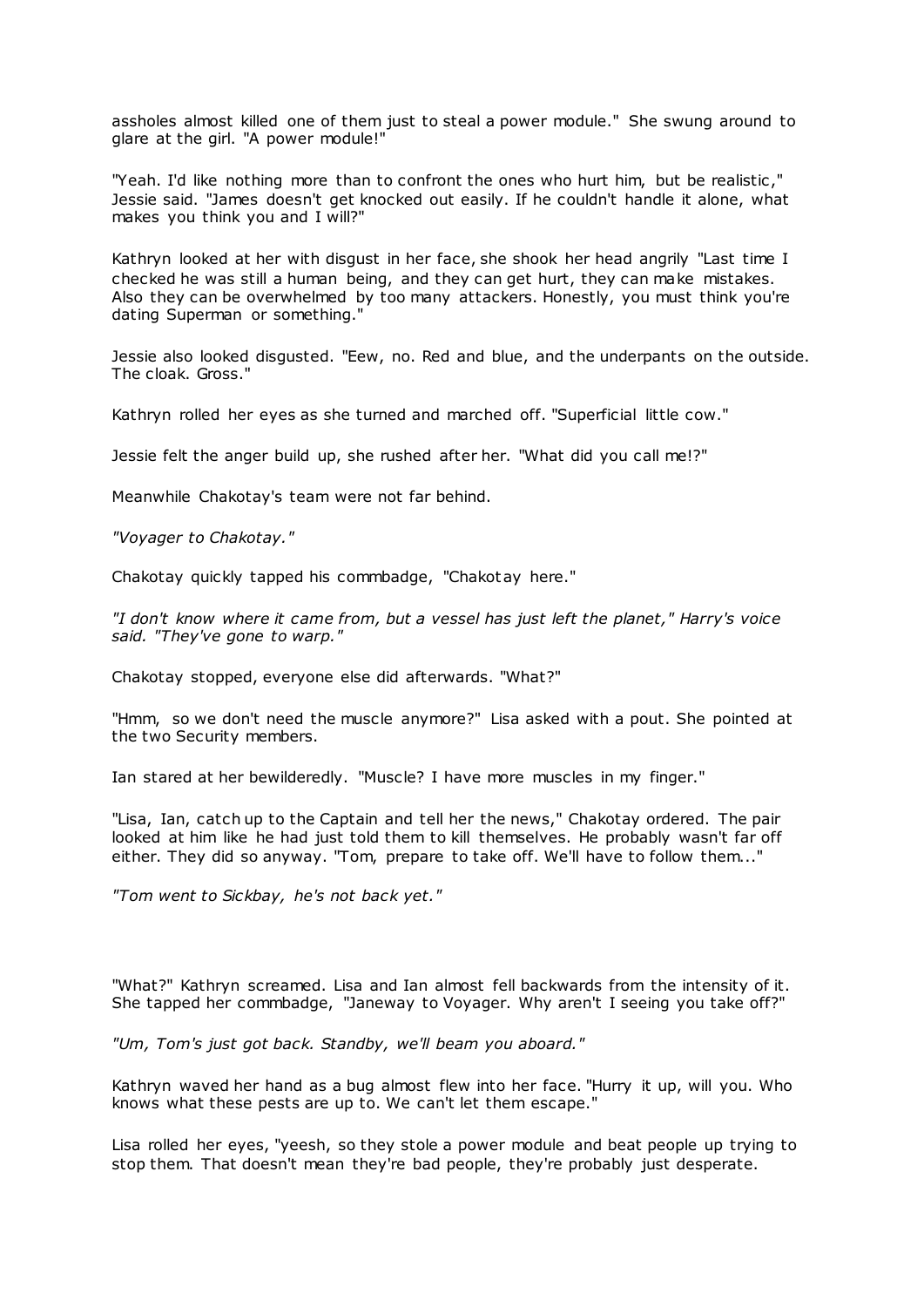Would it be so bad if they got a head start?" The others stared at her, even Kathryn wasn't sure how to answer that. Jessie however looked a little concerned.

### **Four Months Later**

An alien ship dropped out of warp and approached a golden and green world. Already in its orbit was a different alien ship. The first one slowed down to travel by its side.

Ligod rushed through the doors, barely giving them time to open.

"I got here as fast as I could, what's the status?" he asked. He was met with grim faces wherever he looked. He was approached by the person in charge.

"Didn't you say Voyager was nearby. Why aren't they here?" he demanded.

Ligod scoffed, he waved off his concern and looked at him like he was an idiot. "Their Slayer was a Chosen candidate, you fool. It still counts."

"Our trainees can't deal with this alone," the man in charge growled. "The Masters will tear them apart."

"Sending the Human down will destroy that planet. There is no alternative," Ligod said. "I didn't bother Voyager with this. They were already changing course when I sent the message. Leave them be. Have faith in your pupils, Chi'Tat."

The man stared him down. "It is your fault we have lost another pair of Chosens, Ligod. Now you send one of our few Naturals away and send our trainees into a futile battle to the death. The planet is doomed."

"You think one Natural would tip the scales? Against the Masters and the legendary slayer of Slayers, Frenit? Don't be such a drama queen, 'Tat," Ligod smirked. He paced around the other man, shaking his head. "All our trainees have to do is thin the herd a little. The Masters don't bother with things beneath them and neither does Frenit. The planet is far from doomed."

Chi'Tat's eyes were filled with anger. He had no reason other than his gut feeling to argue with him. All he could do was wait to be proven right.

# **Two Months Later**

*Captain's Log Supplemental: Voyager is responding to a distress call from a species called the Tendarans. Unfortunately we were a few days away from where the call came from, so I am hoping we're not too late.*

Tuvok was the only one on the Bridge wearing his uniform. For some reason everyone else were wearing clothes tourists would wear to the Caribbean. Well almost everyone, Jessie just dressed the way she usually did.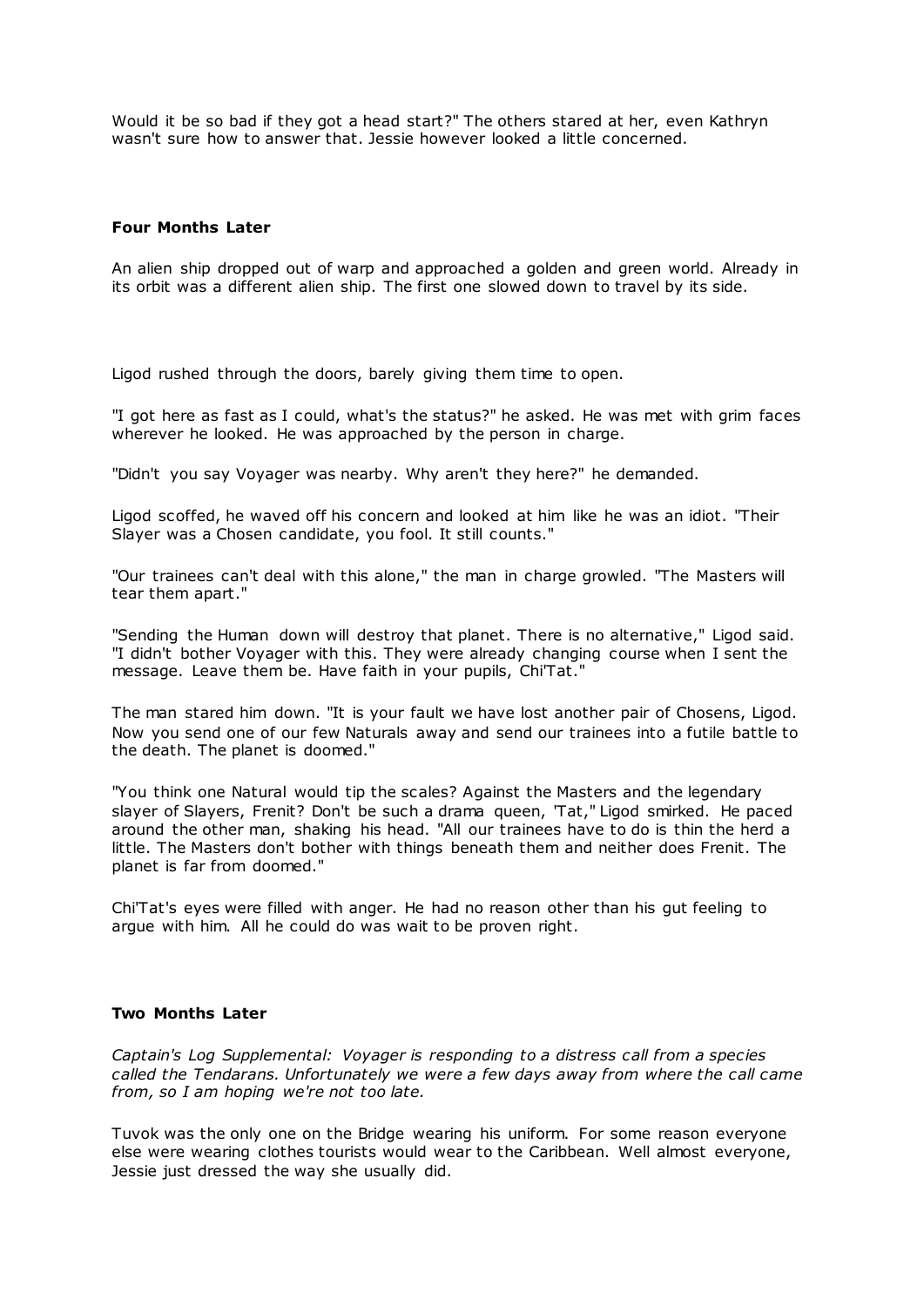"You said you wanted to know when we had arrived, Captain," Tuvok said.

Kathryn glanced at him from her chair, her eyes were calling him crazy. "Yes, so?"

"I did not expect you to go the Luau on route," Tuvok said. "Or at all."

"Why not? They have coffee cocktails," Kathryn said with a smile. Chakotay smiled back at her. "Can you hail the planet?"

Harry looked a little sorry for himself, the bright clothes he wore brought that out even further. "Not yet, we're almost in sensor range."

"Where's Tom?" Chakotay asked when he noticed the random crewmember at the helm.

### **Meanwhile:**

"And further more, you Vulcan dudes are boring!" Tom drunkenly screamed and pointed ahead of him. "Oh yeah, you heard me. Boring. B'Elanna's way, way too interesting for you. She's mine. Stop stealing her!"

A few random crewmembers walked by, each one giving him a funny look.

"You're not even a main character!" Tom continued. He poked his victim with the finger he was pointing. "Don't you start with me! You Vulcans are all talk." Suddenly he lunged forward to attack the target of his screams. Unfortunately for Tom, it was just a wall. He slammed into it and fell on the floor. Naturally it knocked him straight out.

#### **The Bridge:**

"I think we're better off without him," Harry commented. His console beeped to get his attention. "We're in range."

"Good, hail them," Kathryn ordered.

Harry's face looked a lot whiter than it should be. Since he didn't answer, everyone looked at him and saw that.

"What is it Harry?" Chakotay asked.

"The planet. It's an M-class but there's no one there," Harry stuttered.

"What?" Kathryn climbed out of her chair. "Are you sure?"

"Positive. No life signs," Harry replied.

Chakotay also stood up to stand at Kathryn's side. "Damage?"

"None," Harry quietly replied. His eyes managed to get wider, "uh, we're being hailed."

"By who?" Kathryn asked.

Harry was very confused by now, "the planet. I don't understand."

Kathryn and Chakotay shared the same look, this didn't make any sense to them. "What was the original distress call, Mr Tuvok?" Kathryn asked.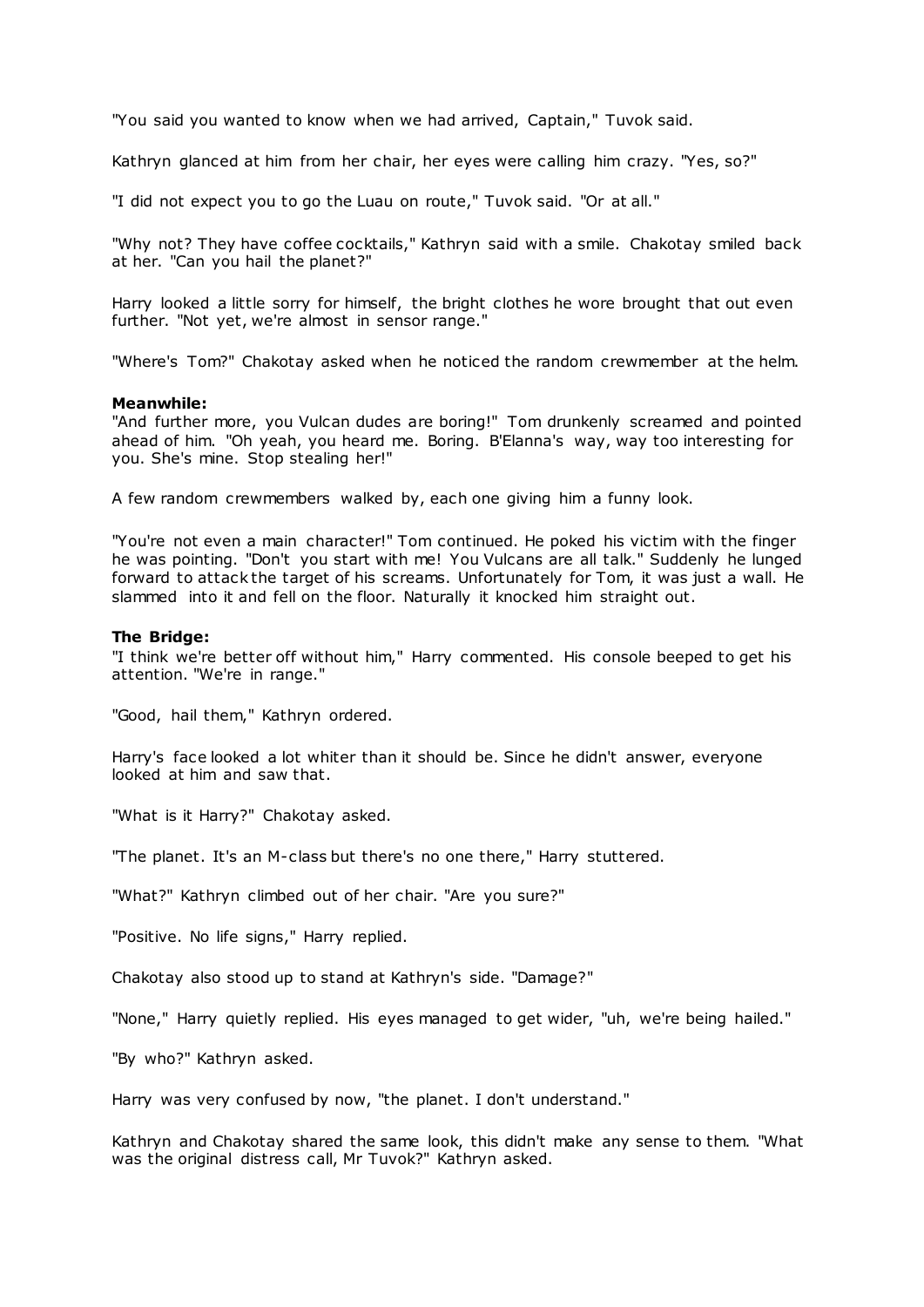"They claimed they were being invaded by three ships," Tuvok replied.

Chakotay sighed as he tried to get his head around it. "Some invasion. Not even a scratch and no one's left. I don't buy it."

"Me neither," Kathryn muttered. "On screen."

Harry shook his head, "audio only."

"Fine," Kathryn groaned. She waited for the nod from Harry to tell her to talk. "This is Captain Kathryn Janeway of the Federation Starship Voyager, we're responding to your distress call."

*"Yes, Captain. Thank goodness you're here. We need help, fast."*

"What can we help you with?" Kathryn asked.

*"We were attacked. We've fought most of them off, but some are still trying to break into the Capital building. Please, help us."*

"What happened to the three ships?" Chakotay asked.

*The voice sounded a little impatient, "destroyed during the battle. If we didn't do that, we... that doesn't matter, please, help us."*

"We'll see what we can do," Kathryn said. She gestured to Harry to cut them off. "For a building under attack, it sure was quiet."

"Yeah, none of this sounds right," Chakotay said. "If they're really in danger though, we can't abandon them."

Kathryn gave him a smile that told him to prepare for an argument. "Where was the signal coming from?"

"A large building on the northern continent," Harry replied.

"What?" Chakotay dared to ask.

Kathryn's smile changed to a sweet one, "what, what? That's where they're being attacked, isn't it?" She wandered over to where Tuvok was, "our guests were complaining we never let them do anything. Let them do something."

Chakotay couldn't help but smirk, "you're sending Damien's crew down? What if they really are in trouble?"

"Then we'll find out sharpish and send a few proper teams down," Kathryn said.

Tuvok's eyebrow broke a record for quickest and highest raise. "Indeed."

Not long later the Bridge crew were waiting patiently. The commlink was open and they could hear voices chatting amongst themselves.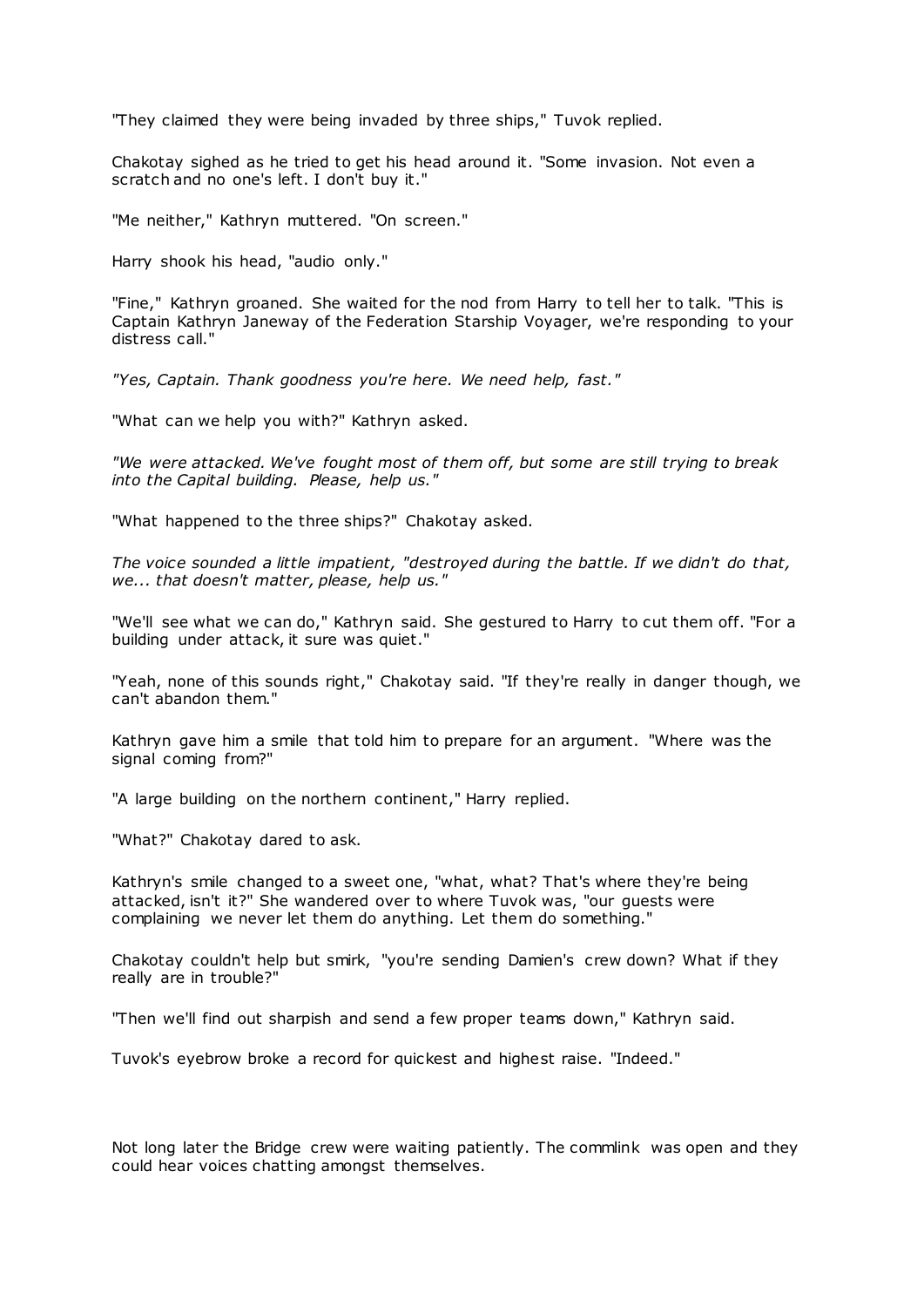*"Oh boy, our first mission. This is much better than cleaning toilets," a squeaky, so called man's voice said.*

*"Oh I wonder if there are cute boys to rescue," a girl giggled.*

*"Damn it, I forgot my mirror," a man's voice grumbled.*

*Damien laughed, "here take this camera down too. I want to watch er... see what's happening so I can take advantage of the situation."*

*"Hmm, this is much better than a mirror," the man said.*

*"Ugh don't, you'll break it," Damien grumbled.*

*"Um, isn't it suspicious that Janeway's sending us and not a real team?" a young boy's voice asked.*

*The silence was a little painful. Damien interrupted by cackling, "exactly. We'll betray her, take over the planet and then Voyager. Now go."*

*"Why aren't you going then?" the young voice asked.*

*"I am, I'm just preparing for my grand entrance. I need dramatic music , a good pose and an epic camera zoom in quote. Go!" Damien ordered.*

*The others cheered. "Crap," the kid's voice muttered.*

Not long after the transporter beam sounds were heard, Damien dashed onto the Bridge. "Frequency 2.67."

Harry rolled his eyes, "this is sick." He keyed it anyway. The viewscreen shifted to show the surface of a planet. Four figures were standing there, slowly getting surrounded by people licking their lips and growling. Soon the camera was shaking so hard nobody could see, the entire bridge was drowned out by screaming.

"Ohno," Jessie complained as she covered her eyes. "Nobody told me there would be blood."

"I knew it," Kathryn groaned.

Damien smirked as he munched on his popcorn. "Duh, it was pretty obvious."

Chakotay cringed when the camera moved to zoom in on a guy's face. "Should I tell James?" he asked.

"This is it Johnny, your number is up. You thought you were too handsome to die," the man said to the camera. "I love you." Everyone groaned in disgust when it zoomed in on his lips and he started kissing it. Luckily everyone had stopped looking when the kiss got worse.

Kathryn glanced over to Chakotay, "no. I think a planet possibly full of vampires is a bit out of his league."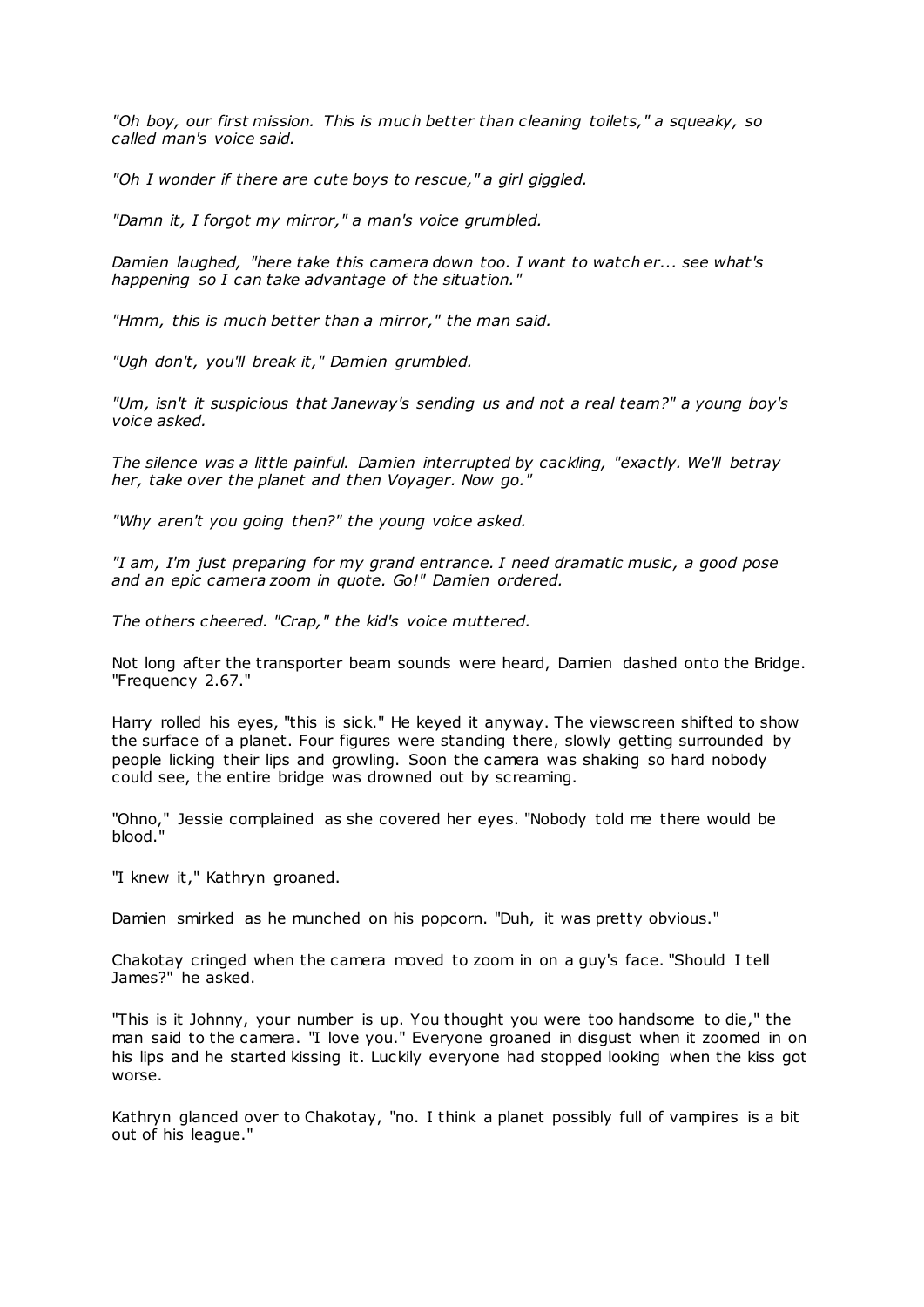"No you eat him!" one voice on the viewscreen yelled. The camera now seemed to be lying on the floor, filming two people shoving each other.

"No, you! I don't want Justin cooties," the other growled.

Jessie sighed, "so this is where the ship from New Earth got to."

"It wasn't where it ended up. There's no debris," Harry said.

"And they did say there were three," Chakotay added on. "They must have recruited two elsewhere."

Kathryn glanced down at the floor, "damn it. Here we are laughing at the FDA getting eaten, when thanks to us a planet has been slaughtered just like that."

"It's nobody's fault, Kathryn. We couldn't have stopped this," Chakotay tried to reassure her.

"And Justin dies again, I oughta sell this clip," Damien laughed, still munching on popcorn.

Chakotay rolled his eyes, "the only thing we're guilty of is not beaming Damien down too."

"Hmph, I'm too brilliant to fall for that," Damien chuckled.

Jessie glanced around at everyone. "Anyone who tells James about this, gets a crotch kick from me. Okay?" All of the guys nodded nervously. "Girls just get a black eye."

"He can't be expected to win against an army of vampires when he couldn't beat the few on New Earth," Chakotay said. Kathryn attacked him with her most vicious death glare. He shrunk a few inches into his seat. "I meant that in a nice way, really."

The camera was picked up, it was pointed in the face of the person who did it. Jessie couldn't believe her eyes. The person was Ligod and he looked a lot paler than she remembered him.

"Hello Voyager. You're not leaving are you?" he cackled. There was a crunch, then the viewscreen switched back to planet view.

"Ligod's a vampire?" Jessie stuttered. "How?"

"Captain, there's a ship approaching from the surface," Tuvok reported. "It is the one from the planet you called New Earth. They are charging weapons."

"Red Alert," Kathryn ordered. The lights dimmed immediately, the siren rang around the bridge. "We better stop them before they slaughter another planet."

"Yes we should, for justice and other crap," Damien pretended to cheer her on. Again he munched on his popcorn with a smirk. Kathryn only growled in response.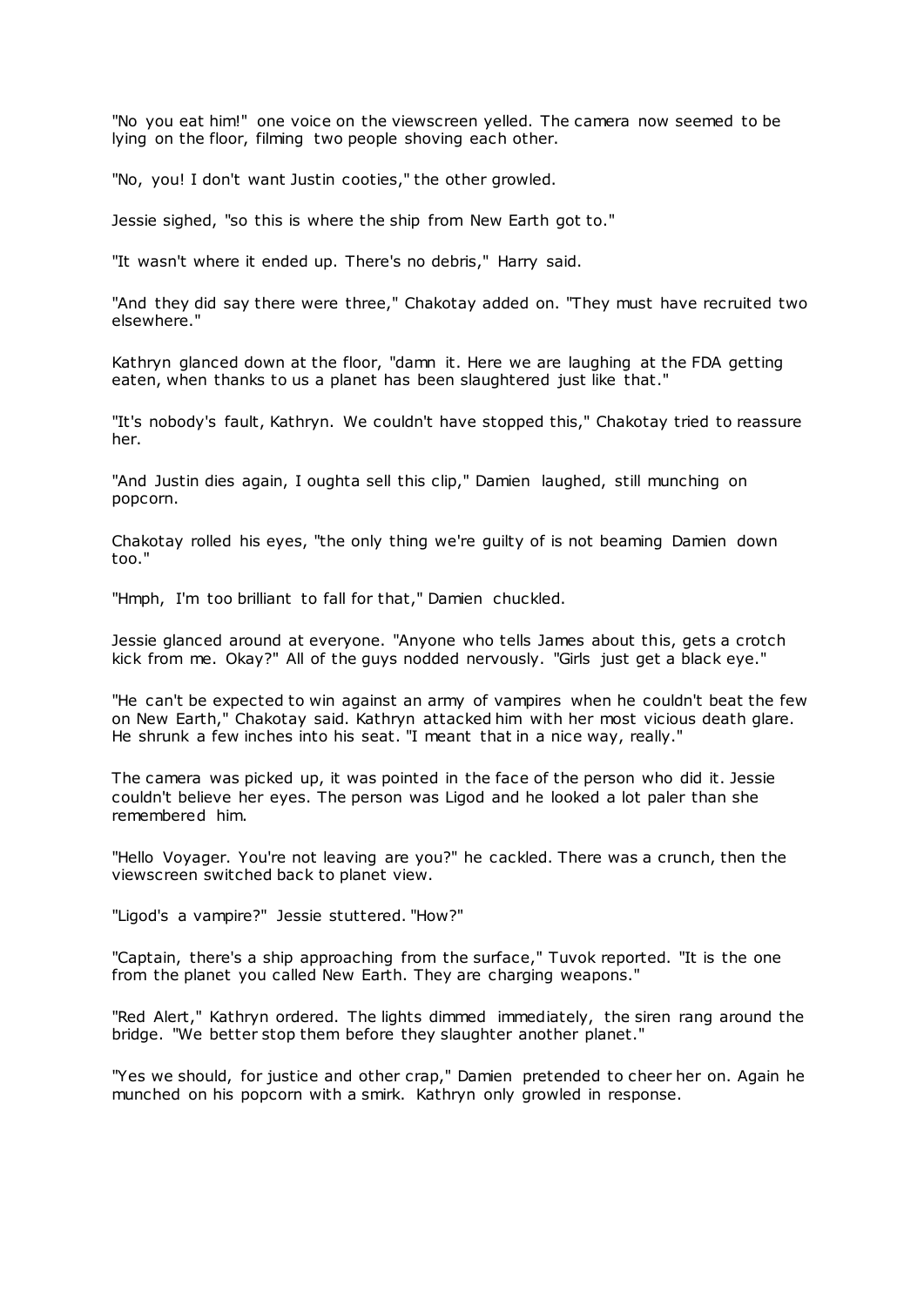Voyager swerved out of the way of a few phaser shots, the other vessel fired a torpedo like weapon afterwards, that slammed into the shields. Voyager returned fire with a few torpedoes and phaser blasts of their own.

"We're evenly matched, Captain. Shields are holding on both sides," Tuvok reported.

Kathryn thought that glaring at the ship on the viewscreen would weaken it a little. Chakotay thought so too as he felt the vibes coming from it. He wasn't sure if it was the weapons fire or that, that made the ship tremble many times in ten seconds.

"They're trying to concentrate their attacks on the shields around the Bridge," Tuvok said.

Tom shook his head, "not if I can help it." Everyone felt the ship pull to one side.

"They have the right idea, do that as well, but concentrate on their engines," Kathryn ordered.

"Aye Captain," Tuvok said as the turbolift beside him opened. James stepped out just as another hit shook the bridge, he stumbled forward and grabbed the railing in front of him. "Ensign, now is not the time for a Security update."

"Yeah, I was half way here when I noticed that," James said. He glanced at the viewscreen, just catching Voyager's phaser barrage on one part of the alien ship. He wasn't the only one doing so, Kathryn stared intensely at it, almost as if her death glare's had a phaser fire option.

"No damage, or shield reduction. Their shields re-modulate in between each hit," Tuvok reported. Voyager trembled again. "Our shields are still holding."

Kathryn's eyes narrowed, "if only we could get a torpedo in there fast enough."

"Can we prolong the phaser discharge any longer?" Chakotay questioned while he pulled himself up to his feet.

"No effect," Tuvok answered. "The phaser fire does not weaken their shields, their shields seem to be just programmed to change frequency regardless of damage."

"A torpedo in between phaser strikes wouldn't make much difference," Jessie commented.

Kathryn leaned back in her chair, finally giving the poor viewscreen a breather. "There's got to be a weakness in that."

"Maybe there is," James said. He hurried over to the panel on the barrier behind Kathryn and Chakotay. Kathryn looked up to watch him work at it. "While the frequency changes, there is a weakness in the shield grid."

"That's correct, but none of our weapons could strike them in time," Tuvok said.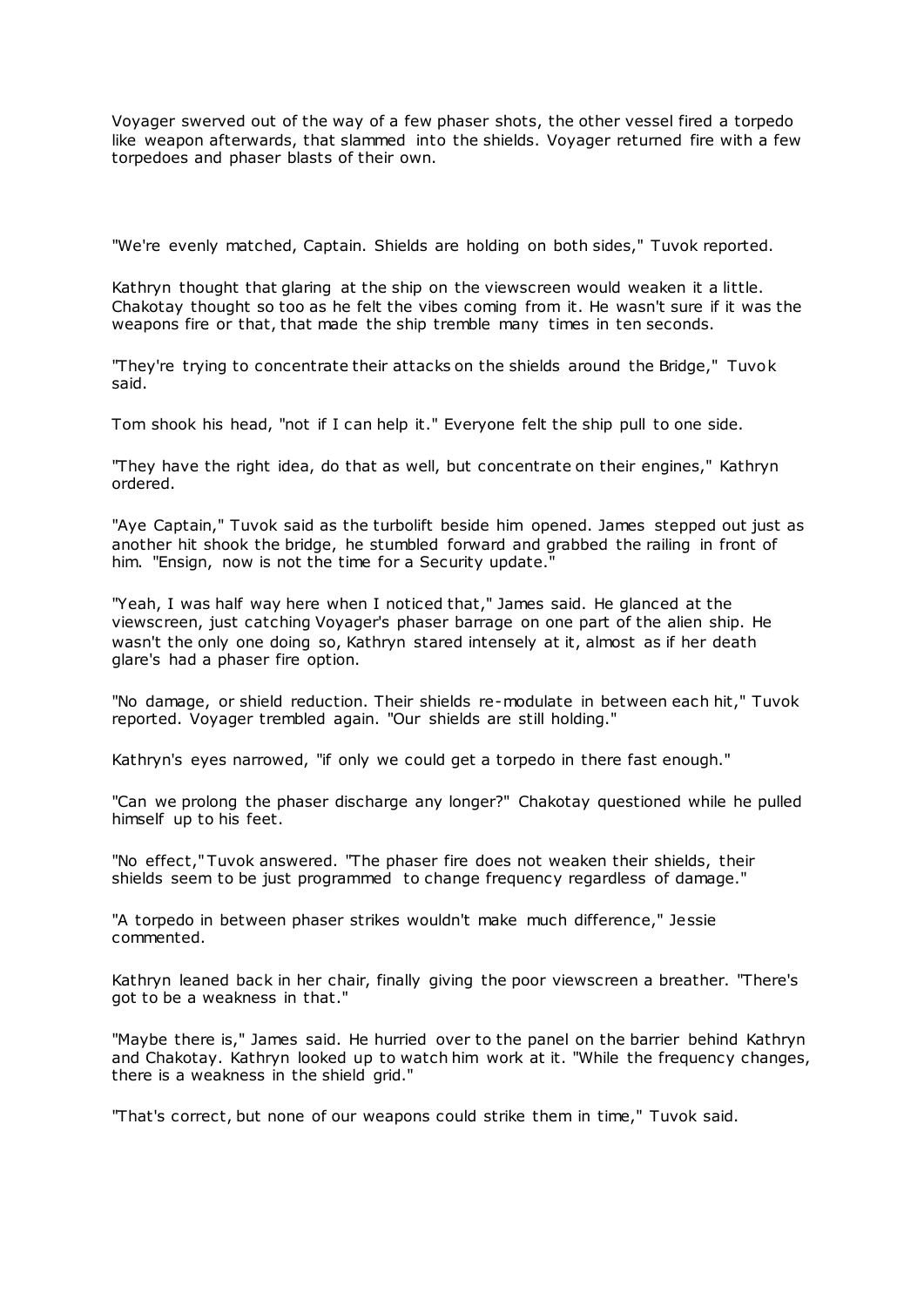"I wouldn't say that," James said with a confident smile on his face. Kathryn didn't like the look of it. Jessie had briefly glanced over, she knew that smile all too well. "Transporters. Tuvok fires, somebody transports at the right time."

"Oooh, look who thinks he's the male Seven," Damien teased.

"Who?" everyone asked.

Damien shrugged and got back to his popcorn.

"Hold on," Kathryn said, she almost jumped out of her seat. "Somebody? Even in a normal situation I'd be suggesting a few teams, but this isn't..." Her face looked a little nervous, "um, I mean we'd always need more than just somebody. You're suggesting a team goes over to sabotage and..."

"No, I'm suggesting a somebody goes over to finish off what he should have done months ago," James said. The smile had gone, it had been replaced by a look of guilt. "I have to, that planet... it's my fault. I can't let that happen again."

Jessie quickly abandoned her station and rushed over to his side. "Ohno you're not. They'll have more over there now, they'll kill you."

"She's right. It's a lot to ask," Kathryn said. She turned her attention back to Tuvok, "one of us will get through the other's shields eventually, keep trying. We'll save our few remaining torpedoes for when we've done so."

"I'm not saying I'm going to attack all of them. Transport me over and I'll lower the shields from the inside," James said. Kathryn swung around to glare at him, her fists started to clench. "You never know, they might not even know I was there."

Kathryn shook her head, "you don't go alone."

"No, I do," James argued.

"I'm the Captain, you take orders from me, remember. Now's not the time to be your usual stubborn self," Kathryn snarled.

"Sorry, but this is my mess and my turf, so to speak. I'll take care of it," James said. Before Kathryn could death glare him to submission, he dashed into the turbolift. Jessie quickly followed him.

"James you couldn't have stopped them on New Earth. This isn't your fault," Jessie said once the doors closed behind her.

"Transporter room one," James told the turbolift. It went into motion. "I know that, I wasn't strong enough. I'm still not." Jessie gave him a look that just said *yeah and?* "I wasn't lying. I'm not going over to die in a blaze of stupid. The plan is to sneak and sabotage."

"Then why can't you bring a team along?" Jessie asked.

"One person has less chance of being caught than a team of three. Besides, I can't... I don't want to risk anyone else," James replied.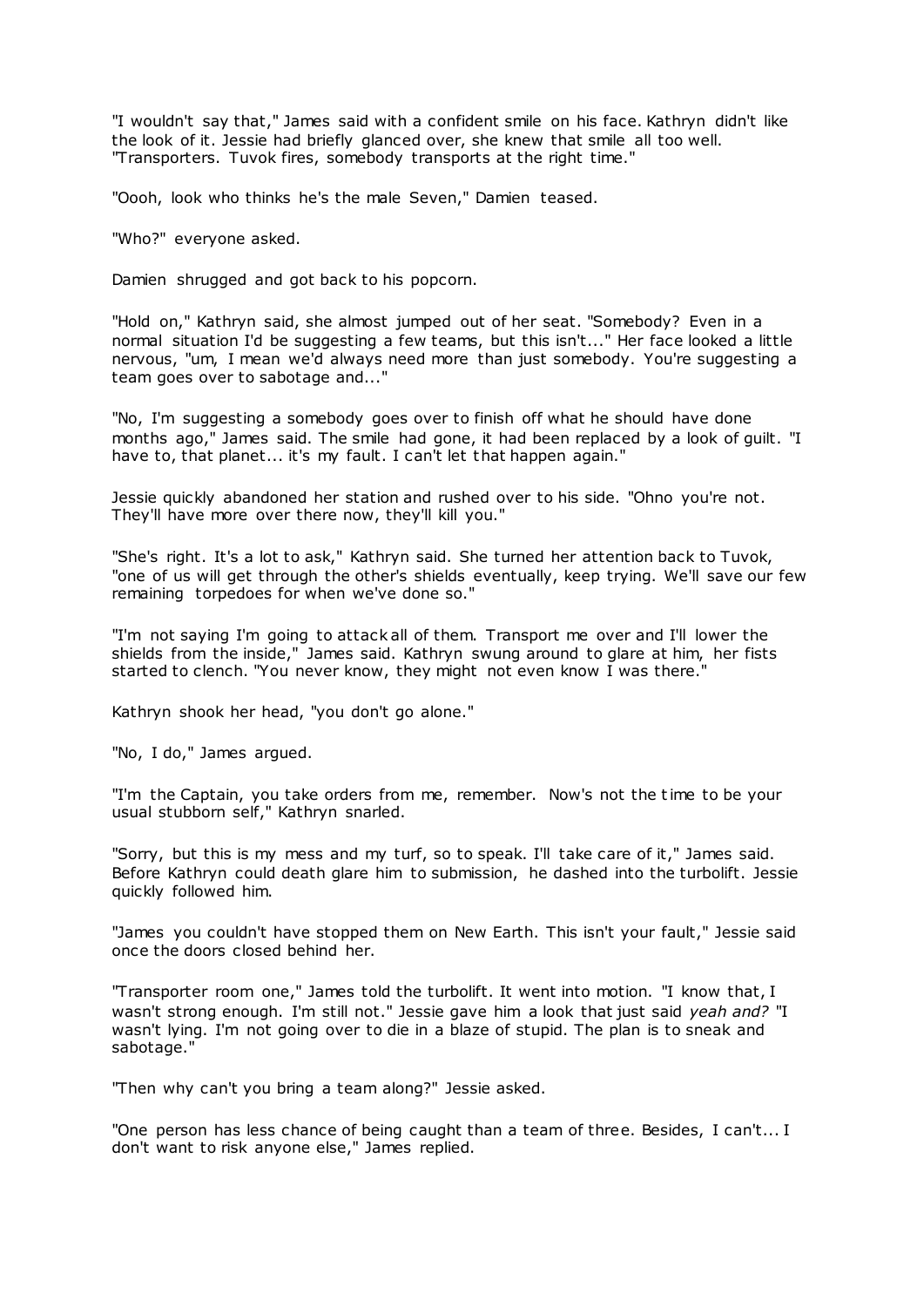Jessie bit her lip and shook her head, her eyes were full of anger. He was more worried about what she was going to do than beaming over to a ship full of vampires. "I can't believe you've forgotten. Zare went charging in solo and died horribly. Her brother thought he could rescue her alone and died too. You aren't alone, you've got a whole ship behind you. You've got me. Don't do this on your own or you'll end up like them. You're better than that."

"Jess..." James stuttered.

"I won't let you," Jessie continued. "You know this weight you're carrying, this burden, nobody's put that there but you. Yes you're the Slayer, but you're not expected to be perfect. There's a whole universe out there likely filled with these things. Are you supposed to deal with all that? That's ridiculous."

"I know, but I wouldn't do this if I didn't think I could. I'm not like Zare. If I was I'd beam over to take them all on," James tried to reason with her. "I swear, the first and only plan I came up with involves sneaking around, disabling things and only fighting if I'm caught. I know I've got Voyager on my side, or I wouldn't include her in my plan." Jessie sighed and looked down to the floor. She soon felt a hand caressing her cheek, her eyes only looked up. "Please trust me. I'm not going on a suicide mission to cure my guilt or some crap like that. I just think less people means less chance of getting attention."

"Well..." Jessie mumbled, her bottom lip stuck out in a pout. "I wouldn't have thought that if you weren't all *those people are dead cos of me, let me do this*. Would I?"

James smiled and shrugged, "yeah, sorry. I won't lie to you, I do feel guilty for it. It hasn't clouded my lack of judgement though."

"Good, but I still wish you'd take at least one person with you," Jessie muttered.

James' smile turned a little mischievous, Jessie frowned at it. "Okay, deal."

"What? What did I miss?" she said in a confused voice.

*Captain's Log yet another bloody Supplemental: Somebody has stolen the PADD I use to work out the Stardates, so I don't care if it's a new day, I'm using Supplemental. Now that the vamp ship has been taken care of, we've placed warning buoys around the planet they took over. According to James and the tosser Damien, the other two ships are nearby and they're just as minimally manned as the first one. I bet it was Chakotay, he's always whining that he doesn't know the dates. Anyway, they've sent themselves off in pursuit of them despite my objections. If it was anyone else, I'd half expect Damien to steal the damn thing, but since James is with him I am looking forward to hearing about his "accidental" death when James returns.*

"So, after they've returned from the mission, what are we going to do with all these ships we've retrieved?" Tom asked.

Harry gave him a bemused stare over the rim of his glass. "Don't get any ideas. Just because the one James infiltrated had about ten vamps on, doesn't mean the others are the same."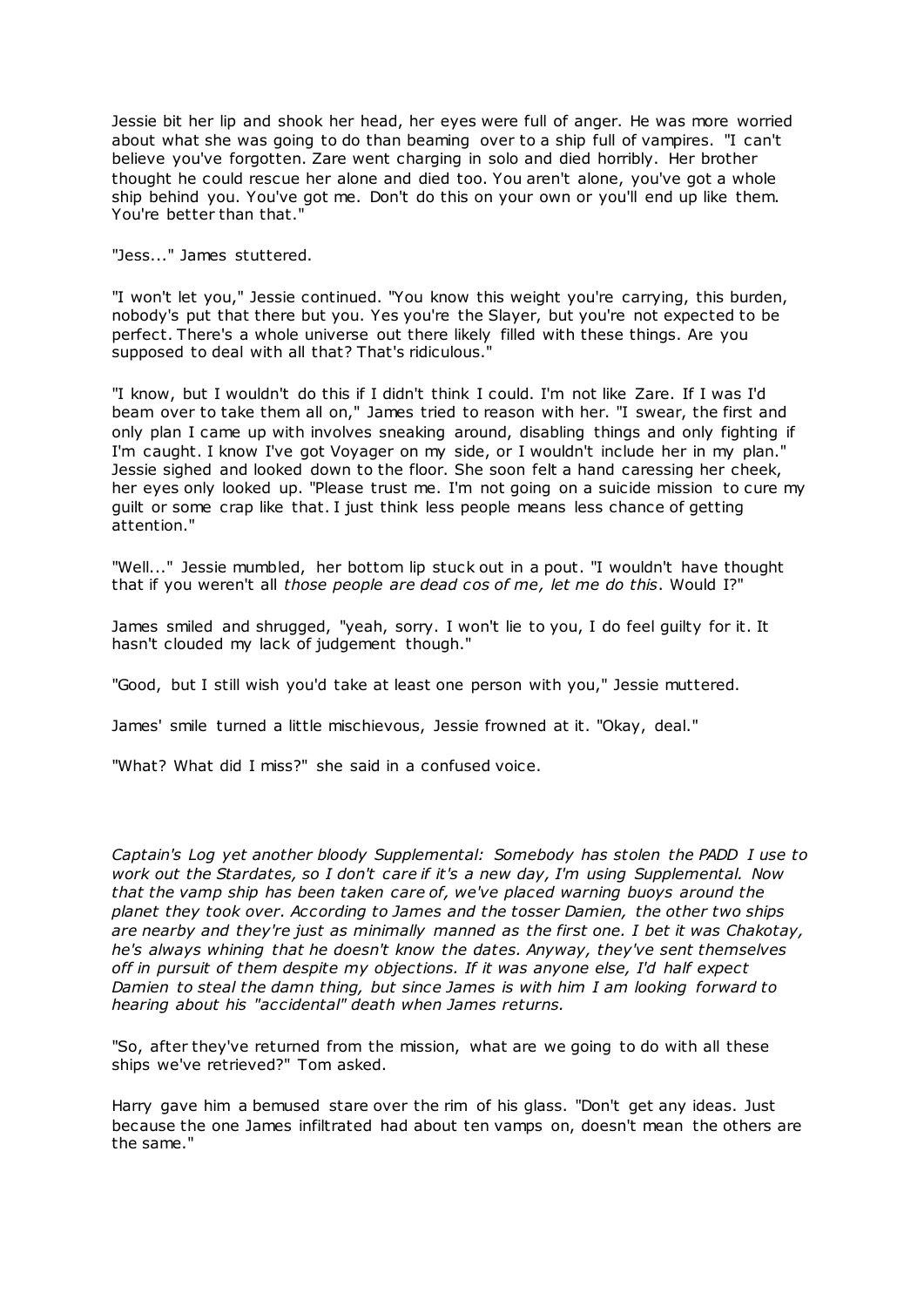"We'll still have one extra ship," Tom smirked. "I could probably do wonders on that beauty; paint her hull, add some *go faster stripes,* clean the blood out of the carpets, fail and put in new carpets, put in a manual helm control system..."

"Janeway won't let you have it. It's a wanted ship in this sector for wiping out at least two worlds. Having it would be like having an empty Borg ship in our fleet," Harry said.

Tom couldn't help but pout, "in that case, we should have stuck to the original plan. Shields down, beam James off, torpedo time."

Harry spotted Jessie leaving the replicator with a plate of food and look around for a place to sit. The Mess Hall was busy, there were no tables available. "Jessie would probably agree with you."

Tom looked over his shoulder. He winced as everybody pretended she wasn't there, looking for somewhere to sit. People were giving that away by having terrified looks on their faces. "She has been extra vicious lately." He looked back towards his friend, "and comfort eat-ey. The extra weight looks good on her." Harry's eyes widened in horror, that made Tom very very nervous. "She didn't hear me, did she? Oh god, I'm too young to die."

"No, but you've got to see someone about your suicidal tendencies," Harry stuttered, his eyes still wide. "She looks fine to me, I don't..."

Tom had another peep over his shoulder. "Hmm, she's still stick thin. It's just the..." He gestured to what he really meant. Harry tried not to look, but it was like his eyes were magnetic .

"Shhh," Harry hushed him as Jessie started to walk by. "Hey Jess, there's an extra seat here."

Jessie smiled gratefully, she quickly sat down and put her plate on the table. "Thanks, I didn't want to ask anyone." She soon started to dig in to her food.

"So er... any news from our ship robber?" Tom asked.

Jessie looked at him with a confused frown. "Damien?"

Tom's eyes widened in panic, "oh god, he didn't? Surely James would have stopped him."

"He did. Last message I got they'd captured the third ship, Damien decided he liked that one. What's the big deal?" Jessie said.

Tom sighed in relief, "oh good."

"Ookay, does it matter?" Jessie asked.

Harry shook his head, "no, Tom's just looking for his next hot rod project. Something's got to distract him from the lack of girlfriends he has."

"Oh please, I'm much nicer than that. I was just concerned about James cos she looked concerned," Tom said with a smile at Jessie, then a scowl at Harry.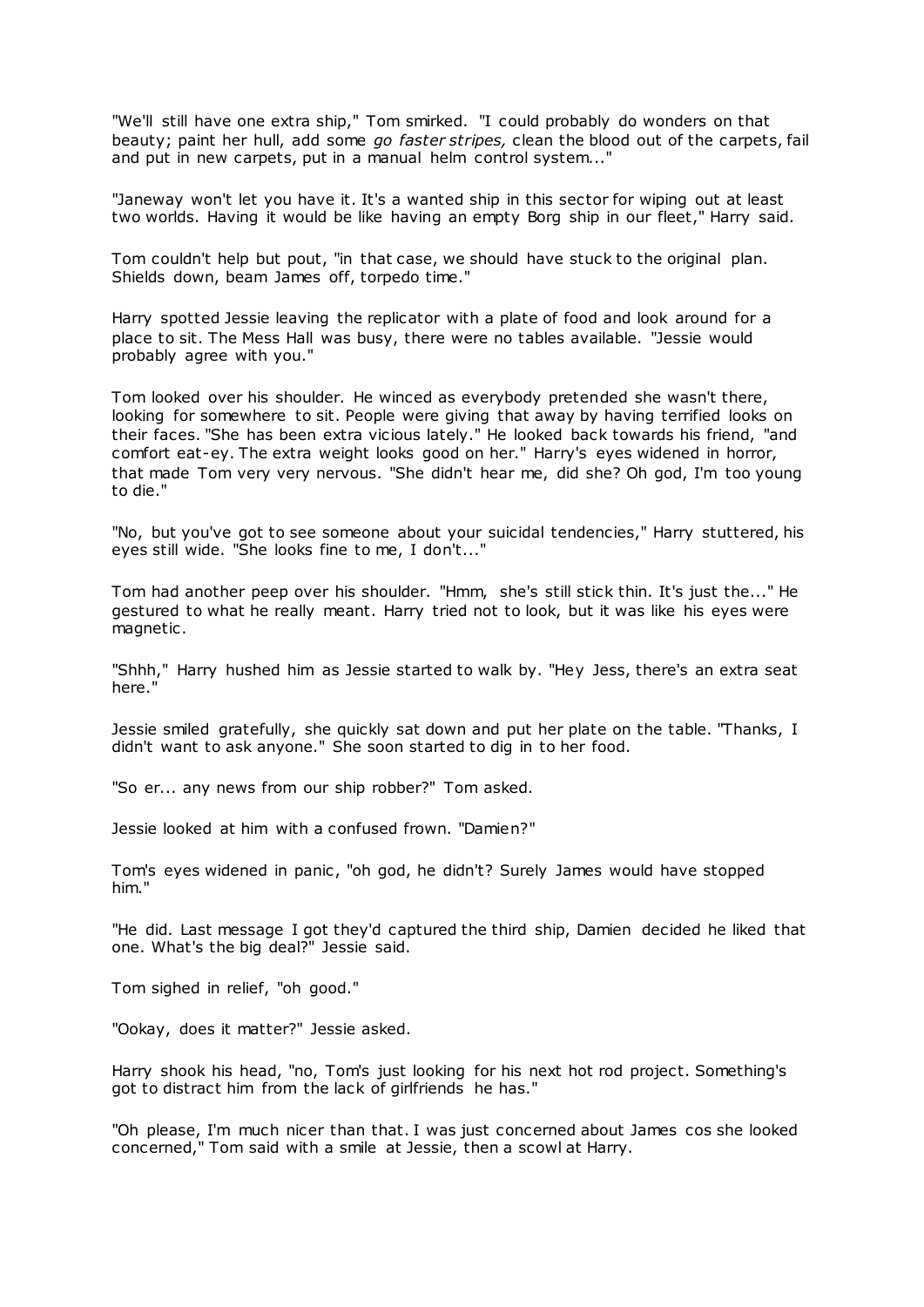Jessie shrugged, "I'm not. He can handle a few little vamps, and he's on his way back. We can go back to normal when he does."

### **The Ready Room:**

"I'm sorry, did you say every four days a coffee would be brewed to release souls?" Kathryn drooled.

Chakotay almost slapped his own head in embarrassment. The alien man standing beside him looked a little confused, to say the least.

"A Chien, perform," Chakotay muttered.

Kathryn looked a little disappointed, though her pupils were still as wide as her eyeballs were. She skipped over to the replicator to cheer herself up.

"I'm sorry. We've had a rough time trying to contain some... er hostile people. A member of our crew is away doing that and she can't stop worrying," Chakotay tried to explain. Kathryn dragged out a coffee cup as wide and deep as the replicator. She almost spilt it in the process. "This is how she deals."

"I understand, I think," the alien said politely. "Five vessels have arrived before you did, not one has been able to help me. Different species means different ways of doing things." Kathryn meanwhile dunked her head in the hot coffee. Chakotay's head was bright red by this point. "Um, I... assume Federation is no different. Yes?"

"Human, Federation is just the name of our organisation," Chakotay corrected him. "And the Captain isn't a good example. If this ritual involves something only specific to your race, how can we help?"

"It's not, I mean it shouldn't be," the man answered. "I was told that a lot of species are not compatible because of the third rite, a lot of species have different customs, beliefs and some would do it too differently."

Kathryn's head was now almost invisible as she had already reached the bottom.

"What is it?" Chakotay asked.

"I'm afraid only Chiens and the subjects are allowed to know, the subjects will only find out before it's supposed to be performed. I never got the reason why either. I had to research it obviously," Thy said.

Kathryn lifted her head out of the *cup,* she smiled in contentment. "Of course we'll help you." She somehow tossed the heavy looking thing to one side on her way over to their guest. Chakotay again covered his face when she started to pinch the man's cheeks. "Cutie pa-tutie. Anything you want, we give... to."

"Oh dear lord, how long does it take to kill vampires, steal their ship, hit Damien with a shovel and come back?" Chakotay muttered to himself.

"Um, thank you? We do need to check your compatibility," the man stuttered, trying desperately to pull her hand away. She kept trying though. He looked towards Chakotay. "Perhaps a physician, or something in your database may..."

"Our Doctor, you can discuss it with him," Chakotay said. "Let's go now." He dragged the poor man away, Kathryn moaned in response.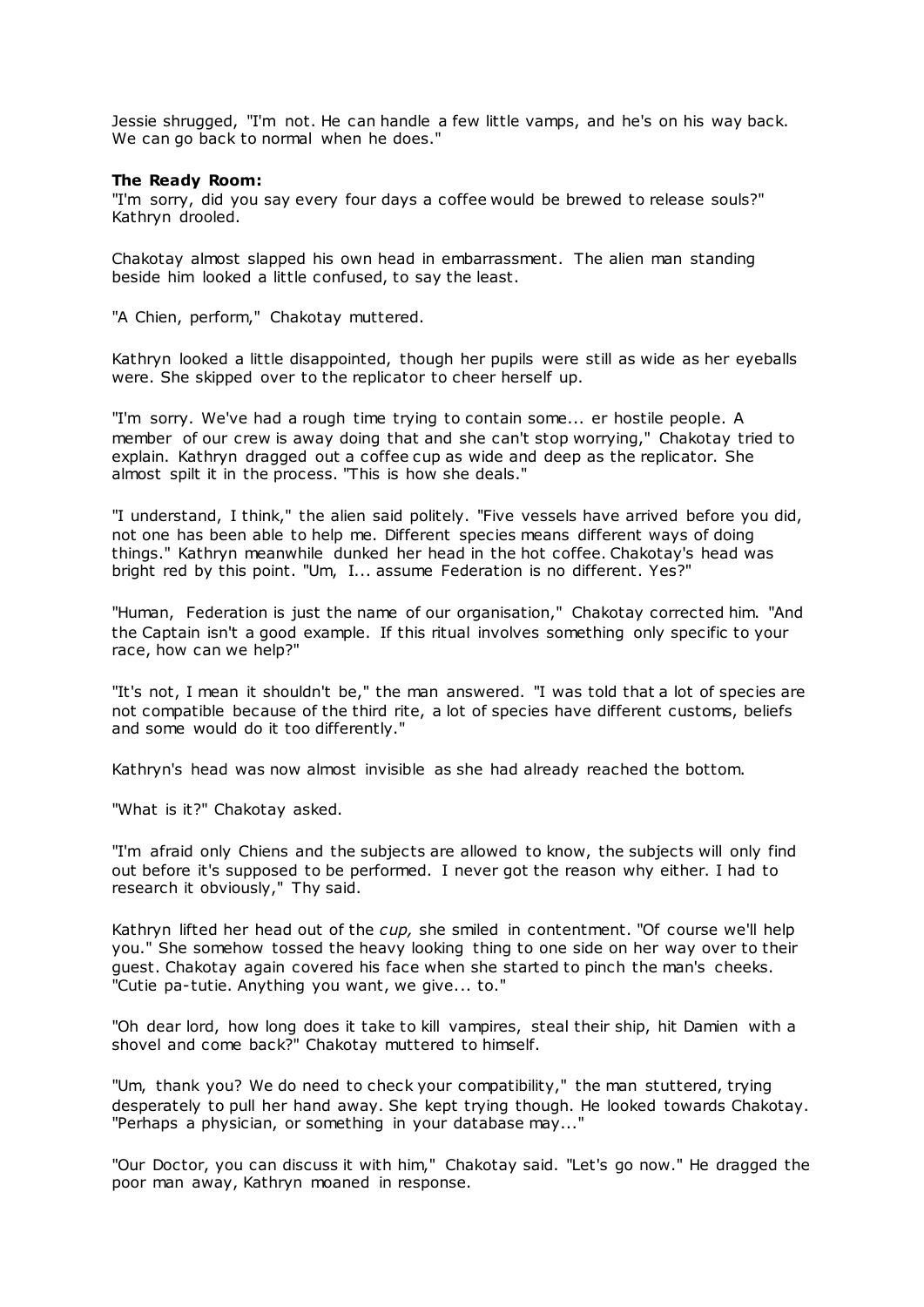"Meanie," Kathryn whimpered. Her eyes lit up, "ooh that reminds me. Coffee." She rushed to the replicator again.

Chakotay stared blankly in front of him. With every blink he hoped what he was seeing would vanish. It wouldn't.

"Tom, I said every couple should report here. Are you a couple?" he asked.

Tom looked around at the rest of the room with a pout. There were only a few people standing with him, but they seemed to be paired up.

"Well, I thought I'd show up and someone would volunteer," Tom said meekly.

The alien smirked in Chakotay's direction as once again the Commander was face palming into two hands.

"What?" Tom asked nervously.

"I need an established couple to do the ritual, people who have chemistry already, have a history. Do you understand?" the man replied.

Tom's pout only grew, "oh I see. Tom's excluded from that, I get it. Story of my life." He stomped out of the Cargo Bay muttering under his breath.

"I swear, this ship makes people crazy. It's got to be," Chakotay stuttered.

The man smiled at him, "I don't think that's true."

The doors opened again, this time Kathryn stumbled through them, crying her eyes out. "Chakotay! It's terrible, it's awful..." Chakotay didn't have time to react, suddenly he was hugged from behind. He got a nose full of coffee when she did so.

"What?" Chakotay resisted the urge to say now at the end.

"The replicator just said I was fat, it's so mean," Kathryn cried.

Chakotay tried not to laugh, "are you sure it didn't just say that what you ordered had too much fat in it?"

Kathryn stopped sobbing so quickly he was convinced she had been faking it. "Oh, silly me. It's not the first time it's done that." Chakotay shook his head and turned back to the rest of the room, they of course were smirking. Kathryn still clutched onto him though. "How's my ex angry warrior doing? Still at peace?"

"How could I not be?" Chakotay grumbled sarcastically. He was actually more amused than angry, but there were eight people plus a guest watching everything.

"Aaaw, keep up the good work," Kathryn cooed into his ear. She let go of him and started to walk back out. "Commander," she said in a flirty tone of voice.

"Oookay," Chakotay squeaked as he tried to loosen his tight collar. "Why don't you pick which couple you want to do your death ritual, Thy, and I'll send them straight down."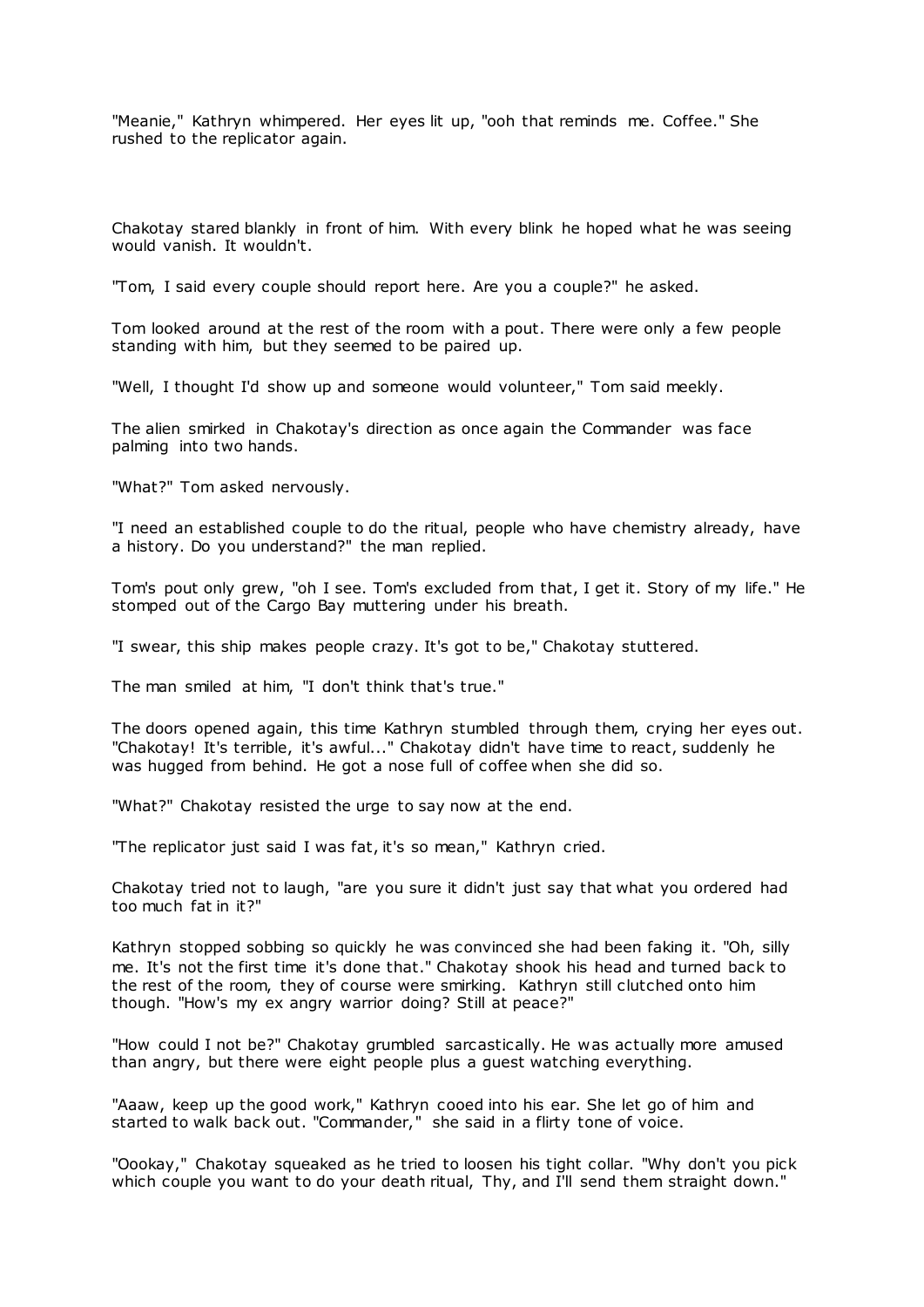The man, Thy, smiled at him. "I already have."

# **Only a day and a half later**

"Maybe not," Thy commented.

Kathryn lay on the floor nearby, cradling a giant flask almost the size of her torso in her arms. Her snoring was so loud, the birds nearby were disturbed enough to fly south. Chakotay sat next to her, looking a little embarrassed.

"Just give her a minute, she hasn't finished the flask," Chakotay said meekly. "So, what's this third rite?"

Thy looked down at the device with the time on it, he cringed a little. "I'm afraid we're out of time. We'll have to wait a few days to try again."

"Oh," Chakotay sighed. "I'm sure once our crewmember returns, Kathryn won't be replacing her blood with coffee..."

"Coffee!" Kathryn cried in her sleep. Her arms stretched forward into the air, hands were trying to grab something. "Yum yum, yum."

"As much," Chakotay said.

Thy stared down sadly, "I'm afraid not. Nobody can perform the rites more than once."

"I'm sorry," Chakotay said sincerely.

"Don't be. I made a misjudgment. I had this feeling in my gut that Humans would be the ones to complete the ritual," Thy said. "I knew it was a mistake to put my trust in superstitions."

Chakotay glanced over at Kathryn, she was back to hugging her giant flask again. "My baby. No more running off, you're grounded," she mumbled in her sleep. "Silly boy."

"Don't be so sure. Stranger things have happened," Chakotay muttered.

#### **2373**

"I'm definitely trying the soccer next time. You're going down," Harry threatened with a dry smile.

Tom stood next to him, smirking smugly. "Oh, didn't the several months of volley ball practice with the hot hologram help at all?"

Kathryn rolled her eyes, her fingers drummed across the armrest. "Those two do nothing but yammer on. I'm starting to feel like their arguments are repeating themselves."

Chakotay laughed, showing off his dimples. "They probably are."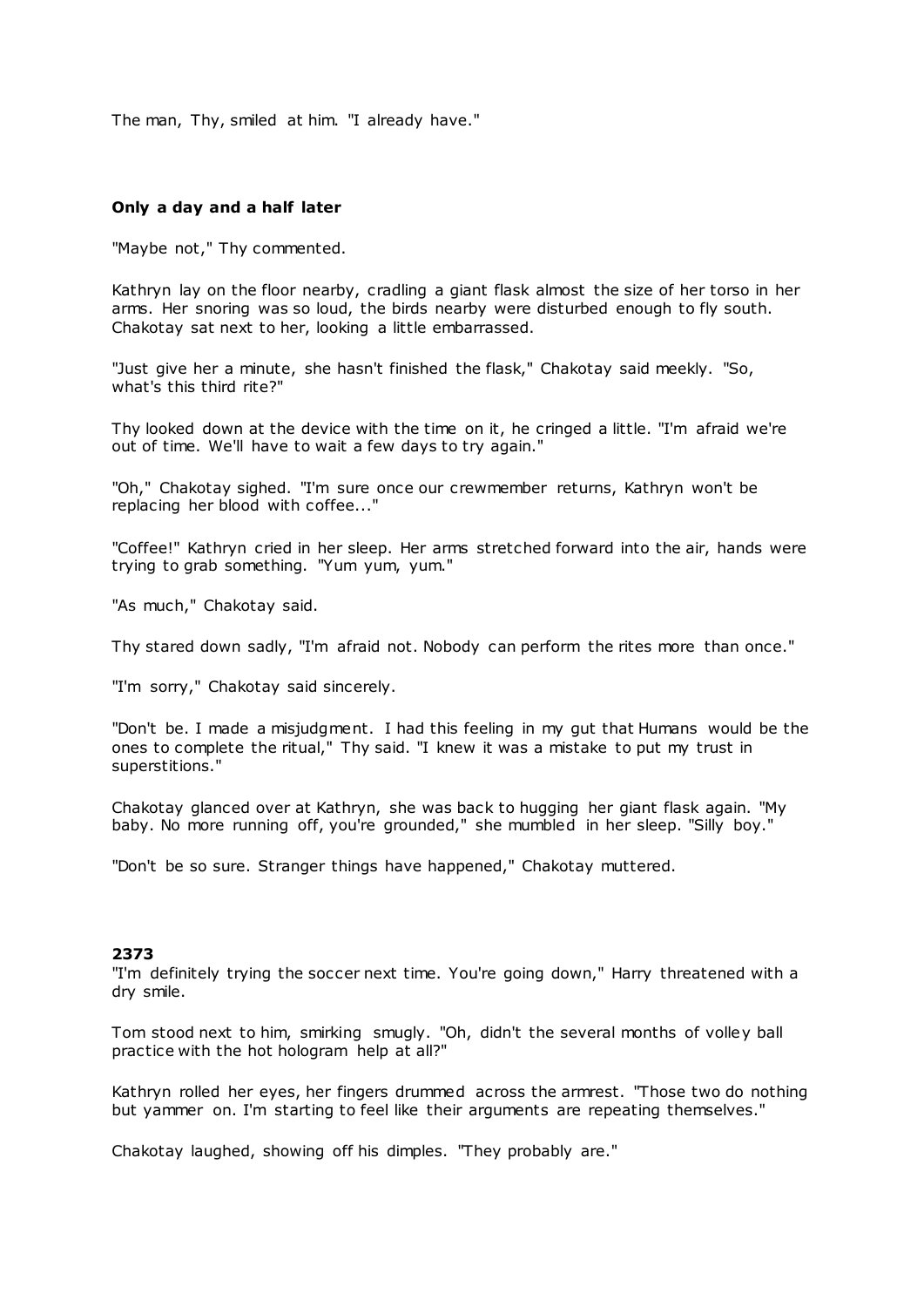Tom groaned, "god, it's been so dead lately."

Harry nodded, "yeah, it was a good idea to upgrade Neelix's resort program and let everyone use it 24/7."

"I thought we could do the same with Holodeck Two, something different you know," Tom said.

Harry couldn't help but cringe, "I hope this one doesn't involve you wearing a jet pack on your back. My idea of fun isn't spraying you with a holographic fire extinguisher."

Danny sniggered from her station, the two stared at her blankly.

"Hey, give a guy a break. After the whole rift's eating the ship adventure, I figured everyone would love to play an old fashioned sci-fi romp," Tom protested. Danny snorted, but didn't laugh.

"After the Invaders from the Fifth Dimension episode, I don't think you should show your face around the ship," Harry commented.

"Damn," Tom sighed. "Sometimes the best way to heal is to make fun, laugh. That reminds me, I have a hot date and you haven't, so mind helping me out?" Harry rolled his eyes as his friend kept talking, he slipped in an ear plug to block him out.

*"Engineering to the Bridge."*

Kathryn sighed, "what is it B'Elanna?"

*"We have a situation Captain, a big one, you should see this."*

Almost every seat around the Conference Room table were taken. All but one of their occupants were very tense. Chakotay stood next to the panel on the wall, he seemed to be running the meeting while Kathryn kept ducking down under her table to re-fill her coffee.

Tom was busy sharing one of his plans, so most of the room weren't taking him seriously. "Um no, we won't do that. We can get crewmembers to lure them to the holodeck or something. We won't need the doc, just program lots of holo weapons, big muscled armed guys and safeties off."

Kathryn bumped her head on the way up. Nobody noticed her re-appear, but some did hear the thump sound. They chose to ignore it.

"What kind of dumb idea is that?" Ian muttered, shaking his head.

Kathryn shook her sore head, "people, can we be serious for a moment here." Everyone glanced back toward her. Naturally no one had any idea what she had been doing. "There's one more thing, the Borg has one of our probes so they know we're here."

"Great, just great," Danny stuttered.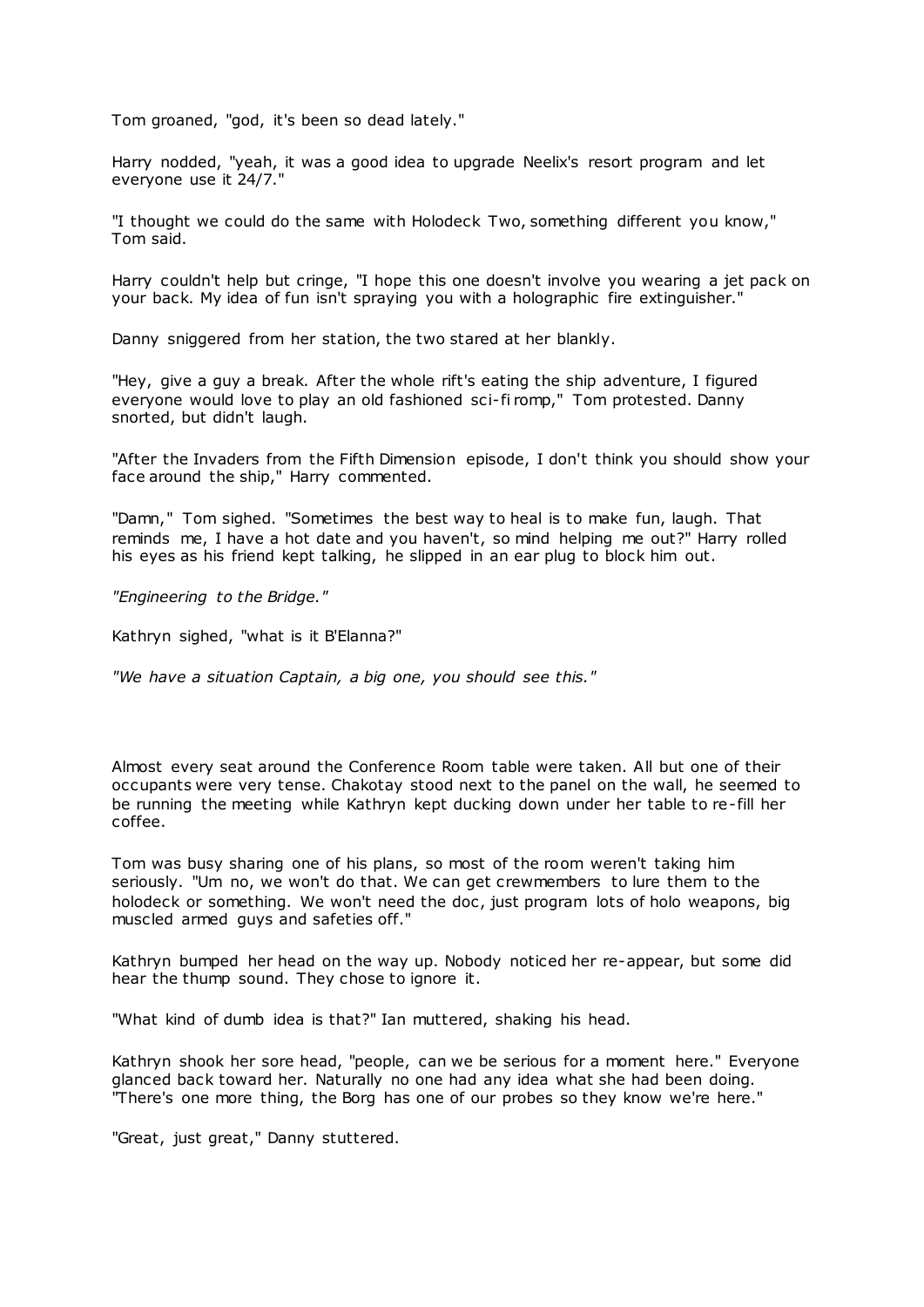"We'll do what we can to avoid a confrontation, but if we do I have every confidence in our ability to succeed," Kathryn said, looking all around the table. "I have faith in each and every one of you."

"Naked indeed," Neelix muttered.

"Well almost every one," Kathryn sighed.

### **Sickbay:**

The Doctor and Kes stood around the primary biobed, only they weren't treating any ordinary patient. A Borg drone lay still on it, the Doctor wasn't unnerved as he worked on the drone's fully mechanical arm. Kes however seemed extremely nervous, mainly for the Doctor's unguarded behaviour.

"They inject the host with nano technology that goes directly into the blood stream." He showed her by pointing at the monitor on the station. "Each nanoprobe attaches onto a blood cell, and changes it."

Kes felt even more uneasy as the Doctor went into more detail. She eyed what was left of the drone on the biobed with distaste.

"There's no way you can really stop this process once it's begun, but we can work on an antibody..." the Doctor's voice began to fade into the background until she couldn't hear it anymore.

A white flash before her eyes and everything changed. An eery green light filled a dark, mechanical room. In the centre of it lay a pile of body parts, all of them a lot like their *patient* on the biobed. They had been ripped, torn apart in an instant.

Another flash took it away. This time she saw a sky view of Voyager. A blazing ball of light blocked her view of it for a second, blinding her briefly, it soon slammed into the saucer of the ship. Another flash and Voyager was no longer there, only shards of metal scattered where it was before.

Another flash, she saw herself with a smile on her face. Her body seemed to be fading away into nothing. Once again she saw Voyager, this time shooting off into warp leaving a Borg cube standing behind them.

Kes saw her own face again. It flashed in between that sky view of Voyager and the debris field. That image stayed in her head a lot longer than she liked. The pain, the guilt, the anguish she felt at that very moment didn't feel like her own, but then she saw herself scream out a haunting, "no!"

The Doctor realised Kes hadn't responded to him in a while. Her gaze was lightyears away, horror was all over her features. He rushed to her side, touching her arm. "Kes? Are you all right?"

Kes heard his voice, it brought her out of that nightmare. The Doctor watched her with concern, he wanted to know what happened to her. She didn't know where to start.

## **The Ready Room:**

"What about New Earth?" Chakotay suggested. He got what he expected, a scowl in return. "I know we decided to keep what happened there, there, but on H'Taria..."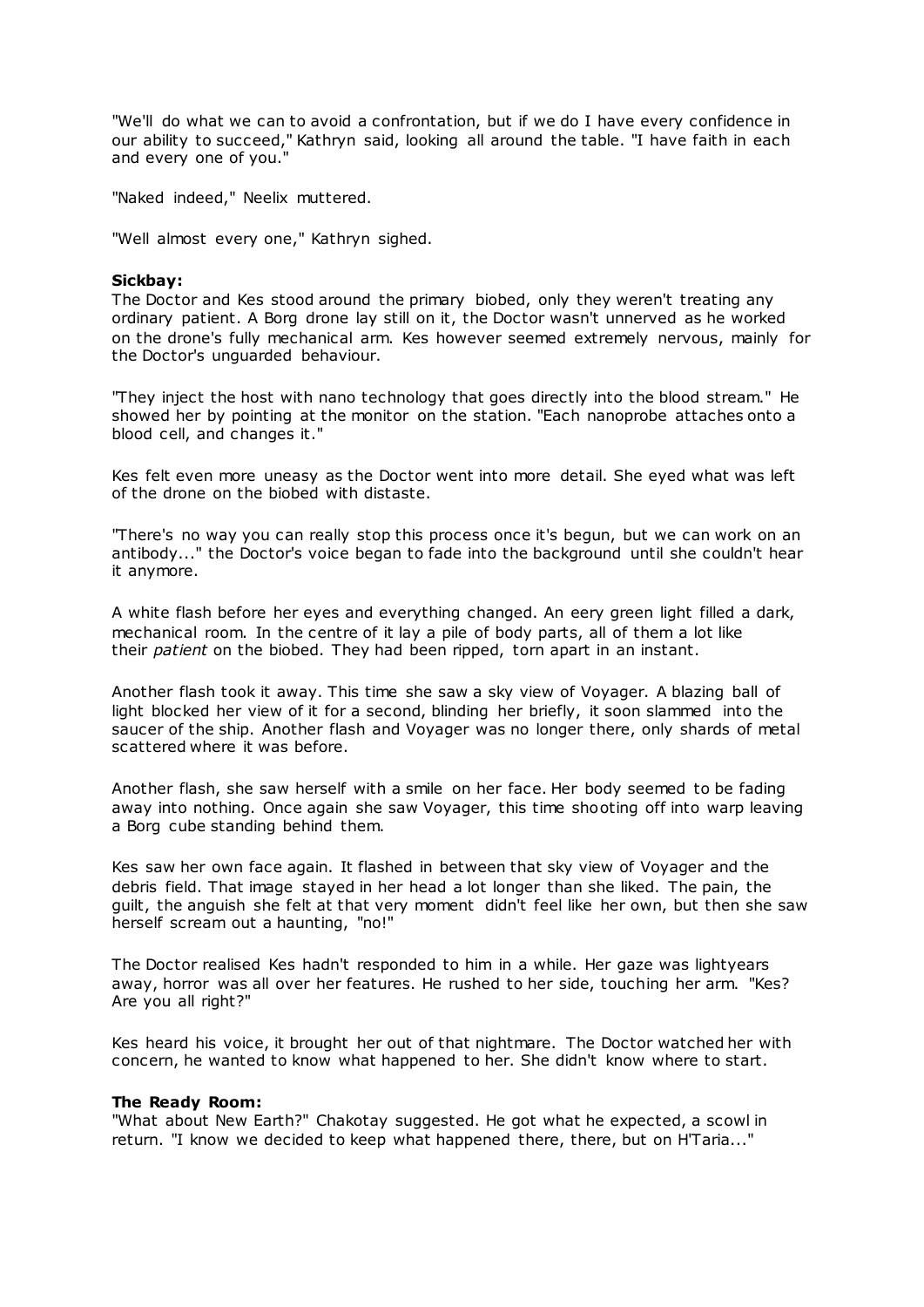"H'Taria was some delusional man that thought tossing some rocks into a lake and mountain climbing would make ghosts escape through the atmosphere and into some deep space afterlife. I wasn't taking it seriously," Kathryn scoffed.

Chakotay didn't buy it for one second. "When Kes was comatose, you didn't hesitate to jump through religious hoops to save her. You were serious about helping him, it was just... you were worried about James and his vampire hunt."

"Oh the humanity," Kathryn groaned. "How dare I!" she mockingly snapped.

"I'm not judging you for that. I just don't understand why you wouldn't just say that, instead of insulting somebody's beliefs," Chakotay said. He shook his head, "I know Thy didn't believe either, but that's not really the point."

Kathryn rolled her eyes, "what is the point?"

"Thy chose us because he thought there was something more between us," Chakotay replied.

"Oh yay, Thy would have fit in with this gossipy crew perfectly," Kathryn said.

"My point is you've acted like I believed it too," Chakotay said. Kathryn frowned at him, her hand resisted reaching for the coffee in front of her. "That's all."

Kathryn laughed, which took Chakotay by surprise. She tried to stop herself, luckily reaching for her cup did the trick. "I'll admit that I had a nagging feeling about the H'Taria's true love brings back the dead rubbish ritual, but that didn't bother me." She took a long sip. "I'm not bothered by what everyone thinks they know. You shouldn't either."

"I'm not. I just worried that... I didn't want you worrying over something else. You have enough on your plate with the Borg, vamps again, James again, as well as his baby drama," Chakotay tried to explain. Kathryn nodded. "I wanted to help with something."

"I see," Kathryn said, her mood seemed to drop when she understood. "I've looked over the logs of previous Captains who have dealt with the Borg. I'm hoping another perspective can help."

Chakotay seemed grateful for the subject changed, he sat forward in his seat. "Oh? Anything yet?"

"Nothing we don't already know. This is what Captain Picard wrote about them," Kathryn said, she tapped the laptop in front of her. Chakotay noted that she changed her expression to read it. "In their collective state the Borg are utterly without mercy. Driven by one will alone; the will to conquer. They are beyond redemption, beyond reason."

"I am Borg," the Borg drone said in a serious voice. All that was lost on James, as she looked six foot tall with her ridiculously huge heels. Because of this a certain part of her body was close to being shoved in his face. He tried his best to keep away from it. "And you're a cute little Slayer boy aren't you?" she cooed.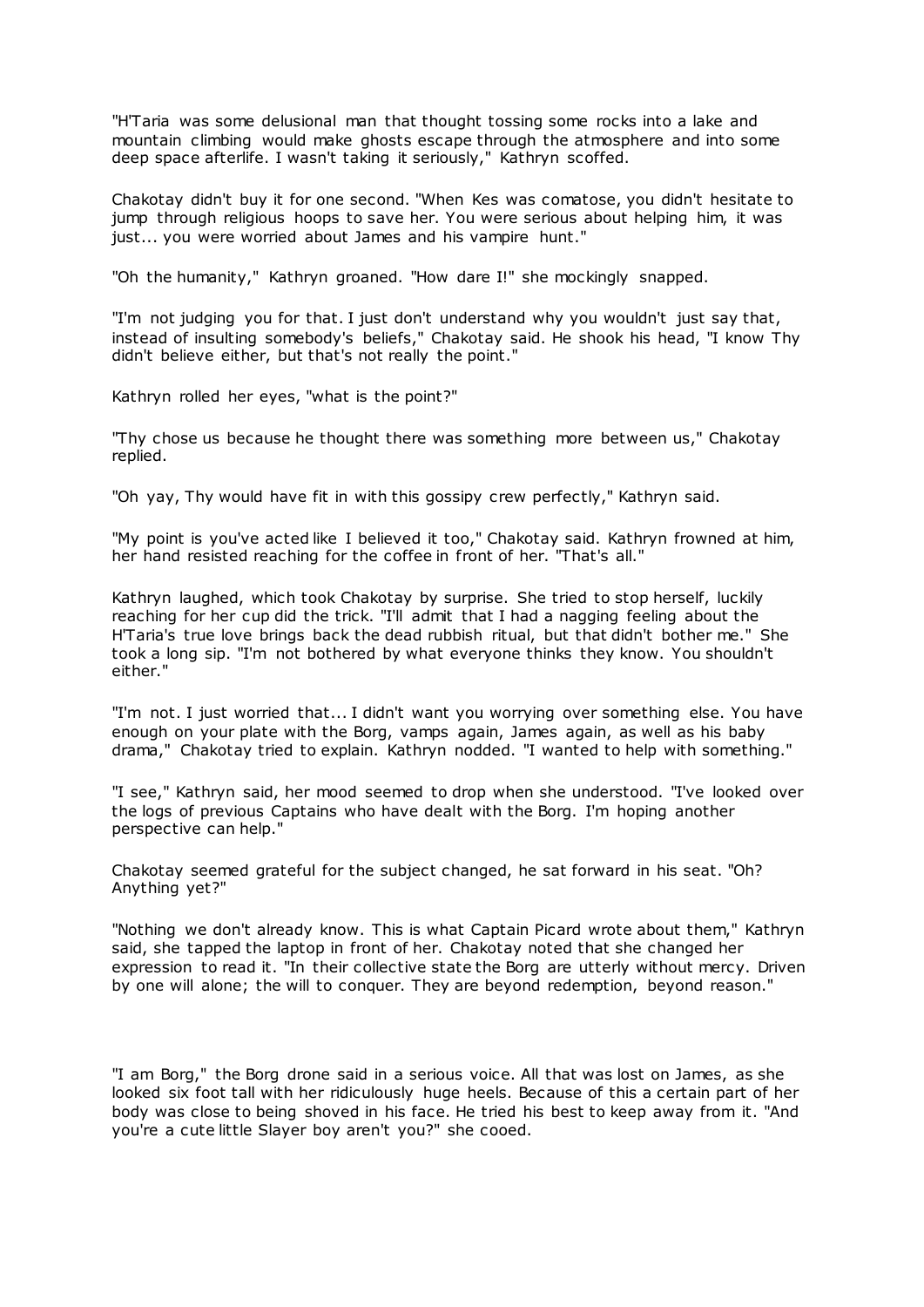James violently shuddered and turned extremely pale. "You don't have anywhere I can throw up, do you?"

"The Borg aren't what we expected. They're crazy," James was telling everyone.

The Doctor stood over Tuvok as he lay with an injured head on a biobed. Kes and Chakotay stood nearby James, her armed with a tricorder. A heavily pregnant Jessie lay next to them on a different biobed.

"Hmm," Chakotay frowned. He didn't need him to tell him that, he saw that for himself.

## **Only minutes ago:**

Chakotay kept on walking ahead of the newly assimilated Cargo Bay Two. A drone seemed to step out of nowhere in front of him. It wasn't any old drone though, he recognised that face anywhere. The Borg however had stolen everything else that was familiar about her.

"Since when do you point weapons at your allies? I thought you were at peace," Kathryn questioned coldly.

Chakotay froze on the spot, his eyes widened. "Kathryn?"

"No," she candidly replied, stepping closer to meet his stare. "We are Borg and you should lower your weapon." All Chakotay did was stare like he was catatonic .

The rest of Security rushed by looking panicky. Moments later the drone in heels did the same, except she looked cheery. She stopped, double backed to join Kathryn. "There's cute boys on this ship." Kathryn stared blankly at her. "They'll make excellent drones."

The drones and a few others were in the middle of standing in a straight line, waiting for something. For some reason that something looked like a coffee shop titled Starborg's Coffee. Even stranger still the Kathryn drone wasn't in it. She stood to one side, glaring at them. The only other person not in the queue was a familiar drone now wearing a bright pink catsuit, lying in the Jeffries tube next to where Kathryn stood.

"I think it brings out my eyes, don't you think?" she purred.

"You only have one," the Kathryn drone muttered.

"Aaw, someone's jealous of old Seven," she heard echo from the Jeffries tube. "They'll fit you with an eye piece soon, darling."

They all turned their heads at the sound of the Cargo Bay doors opening. Not the usual doors leading to the corridor, the ones leading to empty space. "Uhoh," all but Kathryn said before they all went flying toward the large open door.

Kathryn quickly grabbed onto an alcove, and hung on for a dear life.

Meanwhile in the Jeffries tube Seven was being pulled out. She screamed hysterically. She only got as far as the hatch door, her chest was too big to fit through.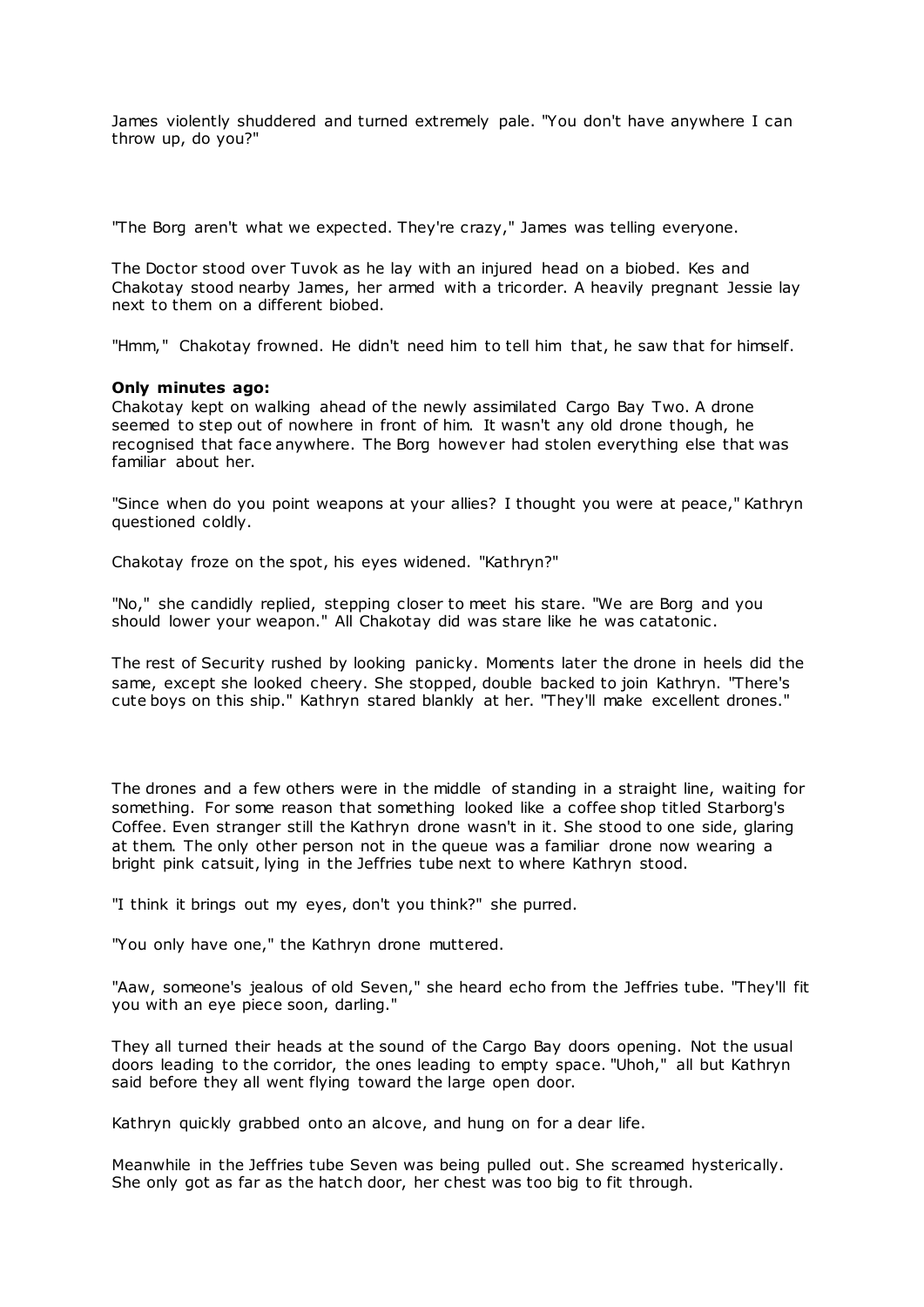All Kathryn could see was her kicking pink legs sticking out of the Jeffries tube. Despite her situation she rolled her eyes and shook her head.

"All remaining vessels are returning to their realm. The Borg have prevailed," the Kathryn drone said.

"You're welcome," Chakotay grunted. "Now our side of the deal."

Kathryn stood directly in front of him, staring coldly into his eyes. "We don't think so. This alliance is terminated. Your ship and its crew will be adapted to service us."

"Oh that's a surprise, I can hardly contain the heart attack," Chakotay muttered.

"Don't," Damien said, looking too interested.

Kathryn pushed Chakotay in the chest, it was enough to send him backwards onto the ground. Then she headed to the helm. Tom panicked, he quickly raised a phaser he had in his pocket and fired. A shield went around her as she closed on him, he was thrown half way across the room. The needles on her hand went straight inside the helm itself.

### **Cargo Bay Two:**

*"Chakotay to the Doctor, you're on."*

"You know I'm sure a lot of people could just think about coffee, so..." James muttered as he stood in an alcove. The Doctor put a device on his neck.

"Janeway only seems to have connected with three people, the other two were needed on the bridge," the Doctor said. "Plus you can irritate her as a backup if the coffee doesn't work."

B'Elanna knelt next to a Borg panel nearby, she couldn't help but see something strange ahead of her. Seven appeared to be hooking herself up to something.

"B'Elanna?" the Doctor got her attention.

"What is that she's connected to?" B'Elanna wondered. Seven was now done, she picked up the device on the other end of the connection. It looked like a small pedal, it seemed like it was too as she started to tap her foot on it. B'Elanna wasn't sure what to think when the sound of air being pumped came out of it. Then she noticed the drone's chest getting bigger. "Oh!"

#### **The Bridge:**

Kathryn looked up like she was distracted. Everyone else watched on the edge of their lack of seats.

She quickly started talking to herself, "coffee is irrelevant." She whimpered a little, "mmm stop it, ooh big cup, jug, that's just... irrelevant. We don't need coffee, we are Borg."

Randomly she screamed out, "oh god no, don't tell them that!" Everyone jumped out of their skin. "Like I'd do something like that, heh heh." Tom was pulling himself up from the floor when he spotted a tiny bit of drool escape from her mouth.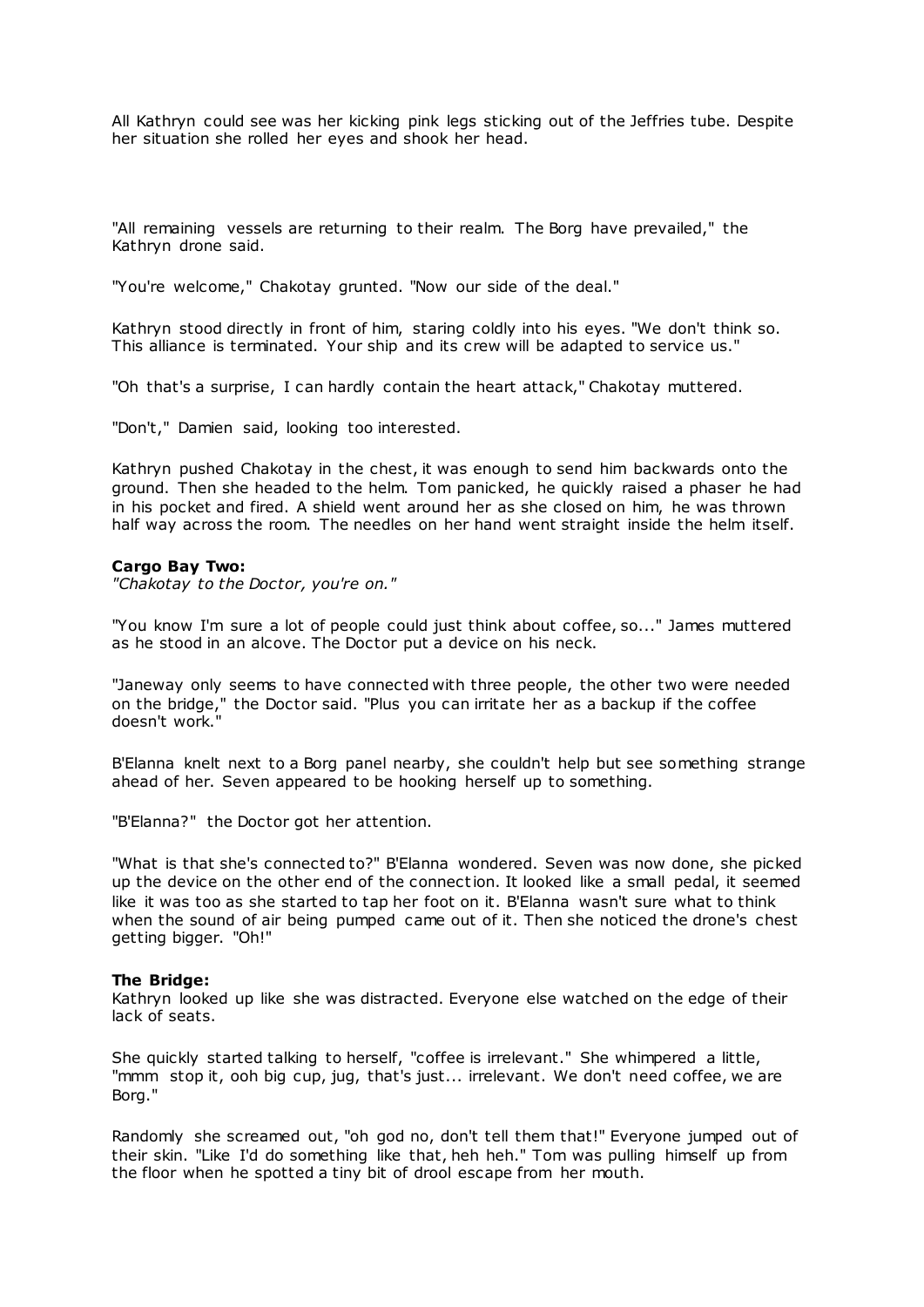"What the hell is James distracting her with?" Harry stupidly asked. Everyone stared at him. "I know, coffee but she was embarrassed. It sounds interesting." Tom tried to smirk back at him but the pain in his chest made that too difficult for him. "Surely all he has to do is picture a cup of coffee."

"He has to keep her distracted constantly, anything that's related to her humanity. The Borg can't know what B'Elanna is doing," Chakotay said.

"Oh," Kathryn said sadly. "No, please... I can explain." Suddenly her eyes widened, her voice began to choke up. An implant on her neck was starting to spark out of control. Her screams filled the bridge as she fell on top of the helm.

Tuvok rushed over to scan her. "Her connection to the collective has been severed."

### **The Conference Room:**

"...The Borg definitely didn't get any real co-ordinates off us," Chakotay was saying.

"Definitely not, however we do not know for sure if this Seven of Nine is really disconnected constantly. We need to know for sure," Tuvok said.

"I'll get on it when I check on the Captain," the Doctor said.

Tom frowned at Tuvok, "*know for sure*, and twice in same paragraph. *Disconnected constantly*. You know things are bad when the Vulcan's grammar is worse than everyone elses."

"Seven of Nine threw her breast pump at my head," Tuvok said.

"I figured only Jess would need one of those," Tom said seriously.

B'Elanna smiled at him playfully. "Not that kind of breast pump."

"Huh?" Tom was confused. He tried to figure it out by imagining what else it could be. The first visual he got made him shudder. What he didn't know was that it was exactly the same one B'Elanna got earlier. "Nah, that's ridiculous."

Chakotay sighed, "I know the last few days have been a bit much, but I'm confident that'll we get through Borg space and whatnot after getting through all that." Everyone, excluding Tuvok, pretended to fall asleep and snore. Chakotay groaned in frustration, "you know I have been very close to snapping for a while, don't even push me."

"Well let's just hope we're out of the woods now," Tom said. "Everything's resolved; the Borg haven't a clue where we are, 8472 are gone, our vampire guests are space surfing somewhere, Kes' visions have stopped..."

"Tom," Chakotay warned him.

Tom just ignored him for now. "... And Janeway's no longer connected to the Borg. Now I can just get back to doing what I wanted to do, connecting with my beautiful girl here," he said whilst leaning towards B'Elanna.

She stared blankly at him. "You'll connect with something if you keep that up."

"Ah, that's the ending I'm voting for," Harry grinned.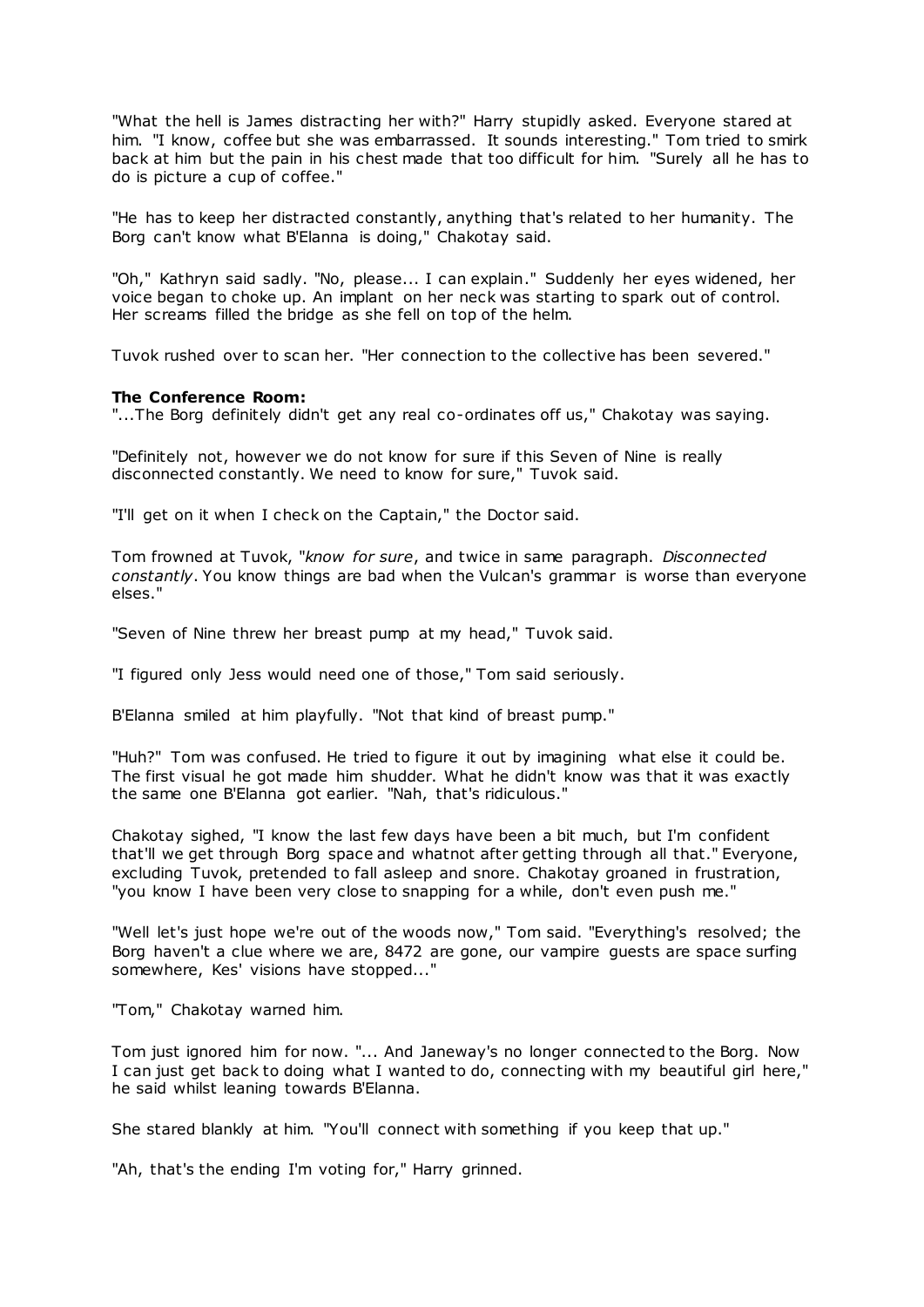Tuvok didn't look too well, he steadied himself using the table. "I believe that bump on my head has grown, I feel dizzy."

"No, it's not just you," Chakotay groaned. "Don't let your guard down. We're still in Borg Space and we have two ex-drones on board. Anything can happen."

"Yeah. We're lucky 8472 were here," Tom added on. "What would have happened if the Borg hadn't tried to assimilate them yet? We'd have nothing to barter with if we got caught by a cube or a hundred."

"Why waste your time thinking up alternate scenarios? We should be moving forward, not back," Harry said with a chirpy smile on his face.

Chakotay frowned at him and then Tom. "Why do I feel like that was a dig of some kind?"

"That reminds me. If Janeway and Seven are disconnected, why drag the new and now grumpy dad away to guard them?" Tom questioned a still dizzy Tuvok. "Are you sure it was Seven that hit you?"

"I am certain," Tuvok replied.

"*Now* grumpy? He's been a joy for nearly a year now," Chakotay commented. B'Elanna smirked at him. "The Borg situation has been stressful, I have good reason to be grumpy."

"I know he's the chosen one, or whatever, but taking a guy away from his new son. That's cold man," Tom commented.

"Natural, not Chosen. Natural pain in my ass," Chakotay grumbled. B'Elanna was still smirking at him, it almost made him crack. "As I said, we can't take any chances. If either of them are still connected in some way, James is the best defence we have against them. It was for everyone's safety, including his son."

"He doesn't usually kick up a fuss, especially if it means keeping Jess and now t he kid safe," Harry said.

"True, but still," Tom sighed.

"No still about it. We've all been through enough this last year. We can't have anymore surprises thrown at us," Chakotay said.

James didn't really want to look at her, he just stared straight at the circular panel at the top of the alcove. Green lines seemed to spit randomly from the centre of it, the noise from the alcove seemed in tune with it.

He didn't realise that the person standing inside it was awake and staring at him. Eventually she spoke, "Ensign Taylor." Her voice brought him out of the daze. "You have been staring at us for four minutes. Perhaps you wish to be somewhere else."

James avoided looking her in the eye, but he still had to keep watch of her so he forced his attention down from the top of the alcove.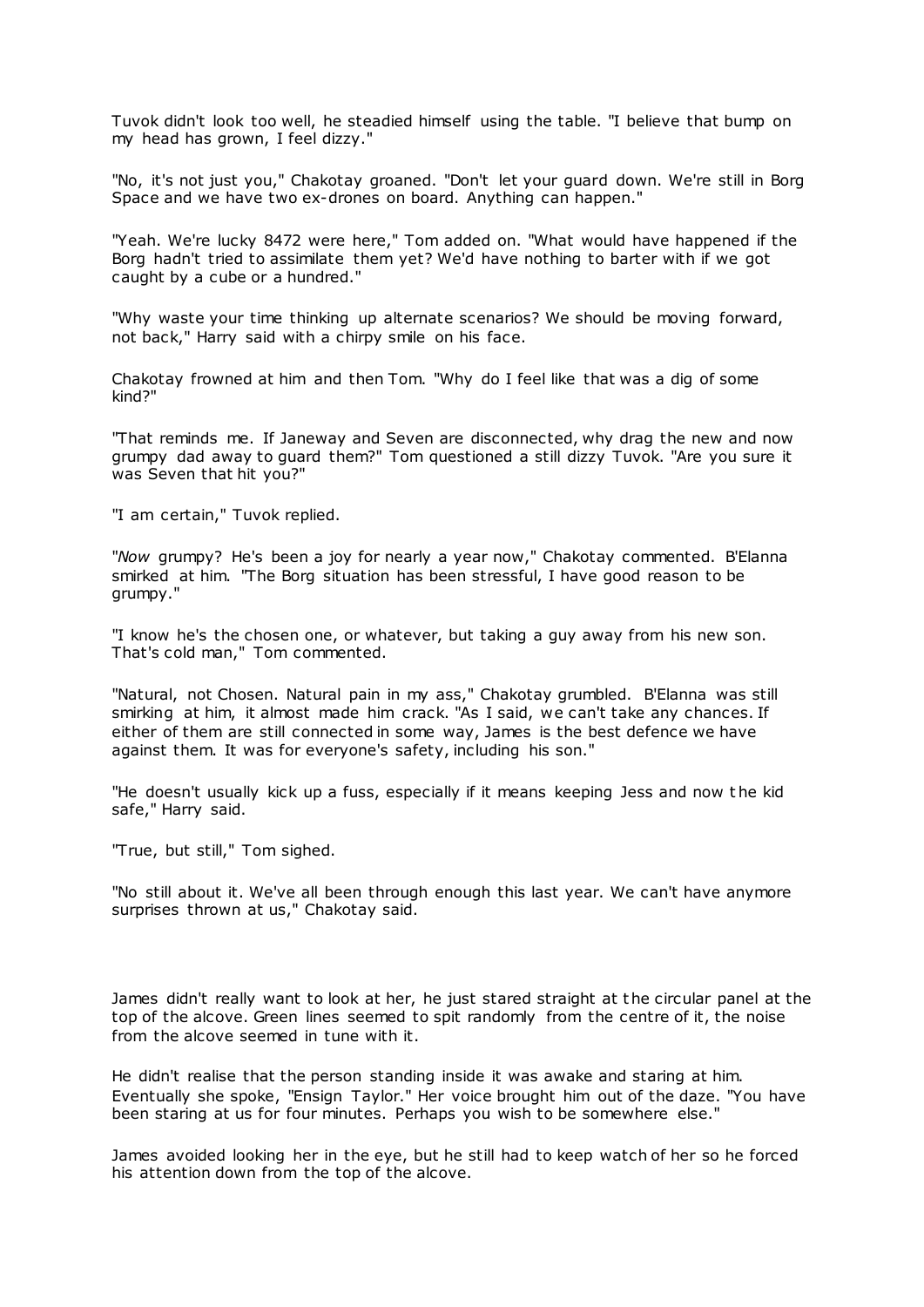"I'm clearly not something you can or should slay. Wouldn't you prefer to return to your family?" the Kathryn drone said.

The last word made him wince inwardly. The way she said it in her cold Borg like voice didn't help either. "Surely after almost getting your neck broken and eye gouged out by a strong vampire, as well as taking care of his minions and the dimensional rift, you deserve a break. Some normality." What she was saying and how she was were completely different, the latter was filled with cold contempt.

James grit his teeth for the time being, he knew she wasn't done taunting him yet. Sure enough her next remark flipped the anger switch in his head. "You do not need to watch over me, it's a waste of a Slayer's time, is it not?"

"Perhaps I wouldn't need to if you stopped acting like you're the queen of the Borg," James snapped back. "You're supposed to be disconnected. You should be Janeway again."

"And that bothers you," the Kathryn drone stated.

"No," James lied, and he didn't bother hiding it.

"You know the truth." His eyes finally met with hers, though he could see Kathryn Janeway wasn't really behind them. "They tried to break the link while you reached out to find her. Instead you found yourself. It frightened you, did it not?"

He actually felt a chill wash over him as she spoke. He didn't want her to know that she did that to him though. A forced eye roll and a scowl would be enough to convince her. "No, just annoyed."

"You rejected it. It is why we are still..." the Kathryn drone said.

"Shut up!" James tried to stop her.

"It was your rejection that kept her away," the Kathryn drone said. "Yes your people successfully disconnected her from the Borg, but you... you pushed her back."

James shook his head timidly, "that doesn't make any sense."

"You found out she was your mother and you couldn't handle it. It destroyed her. Why would she want to return?" the drone continued.

"Stop," James pleaded with her.

"It does not matter anyway. You are a Slayer, a weapon," the drone said in the same cold voice. James couldn't look at her anymore but he couldn't turn his back on her either, he settled for turning to his right half way. "The Borg have not been able to learn anything more about them or their purpose. They will. They will come."

"No, they don't know where we are," James said quietly.

"They will, but not through me," the Kathryn drone said. James saw her arm reach for him in the corner of his weaker left eye, it was barely above a blur. He still grabbed it before she could grab him, he thought he was safe. "Resistance is futile," the drone hissed. Assimilation needles shot out of her hand and punched into his neck.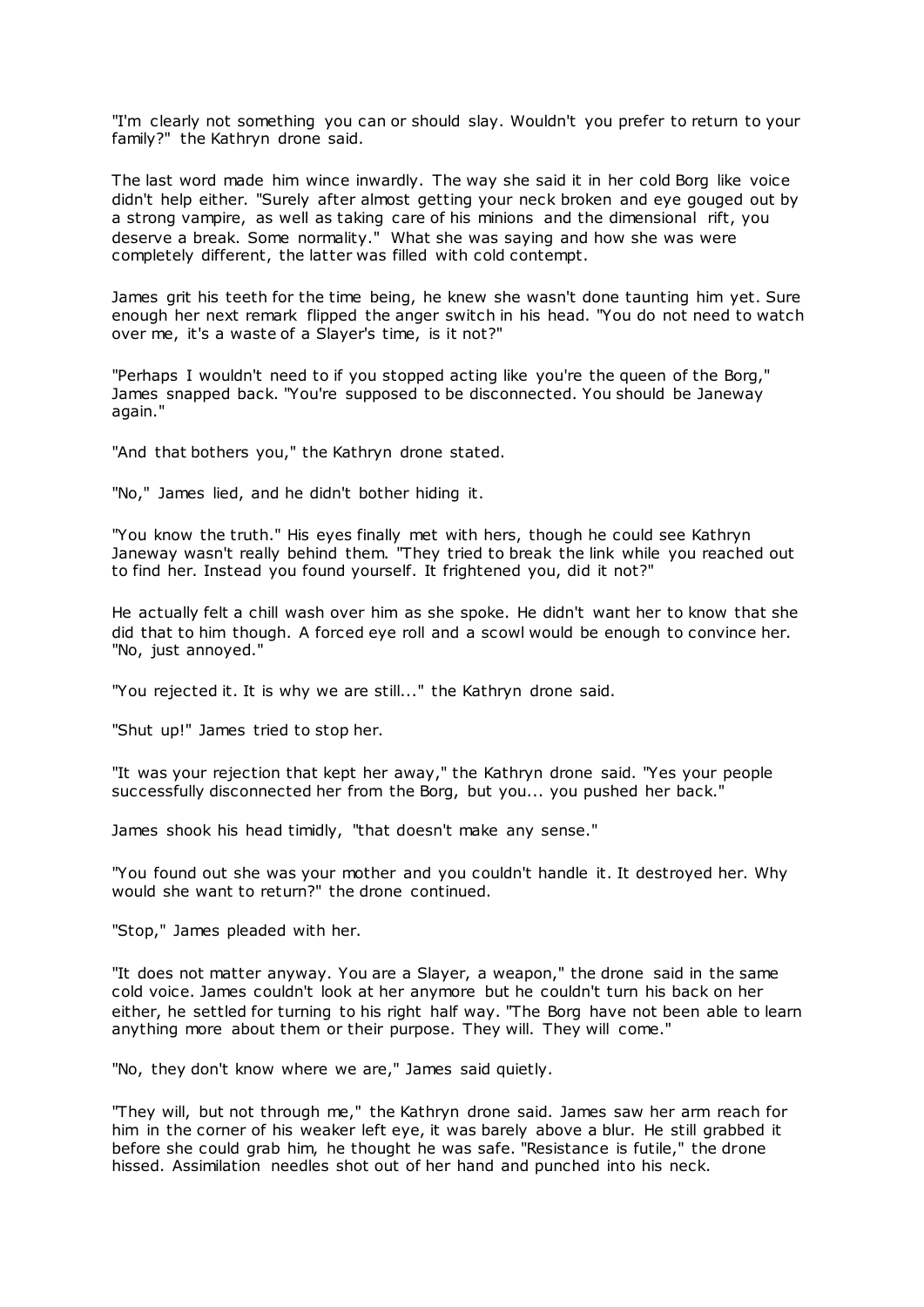*"No," Kathryn's voice cried out inside. "Stop this!" She tried to pull herself back. It was too late.*

He couldn't help but yell out, not just because of the pain. So many voic es rushed at him like a tidal wave crashing into the rocks, so many entwined together as one. There was nothing else he could do to stop it, his fist clenched and swung towards her. It struck her with enough to force to knock her flying backwards into the alcove, smashing it on impact.

The damage was done though. His skin crawled as the parasite flowed through his veins. The voices invading his mind weighed him down heavily, it brought him to the ground. "Please, no..." his voice barely rose above the noise, the thought of being consumed by it terrified him.

Kathryn saw him fall to the ground in front of her. His skin was starting to fade to grey, she could see his veins darkening. She tried to reach out to help him, as before she expected her body to do something else. This time her hand did as she asked. With all the strength she could muster she crawled forward to reach him, ignoring the extreme pain she now felt across her face.

She expected resistance, he couldn't know she was in control after all. He just lay there. He wasn't gone though, she could see in his eyes he was trying to fight it. A nanoprobe then punctured its way through his cheek, the tendrils clutched tightly onto his skin.

"Hold on. Just keep fighting," she whispered. Her hand reached for the commbadge on his chest. "Sickbay, James needs help now!" Another tap, "Bridge..." her throat started to close up as a horrible thought came to her. "I'd go to Red Alert if I were you."

*"Kath... Captain? What's going on?" Chakotay's voice asked.*

"I... James has been assimilated," Kathryn answered, it hurt to even just say it.

*"What, how?"*

*"Oh crap... if anyone needs me, I'll be in the escape pods," Tom's voice stammered.*

"I... did it. Oh god," Kathryn stuttered. She tapped the commbadge again. "If I had not felt so sorry for myself during the link, this... you wouldn't." In the corner of her mind she could feel the voices start to crawl their way back, they were different this time. They weren't in unison, voices talked over other voices, she could hear panicked cries and confused terror. Screams.

"What's happening?" her head throbbed even more as the voices grew louder and more intense. She tried to concentrate. Maybe she could find James' voice in this mess, help him fight what was happening.

The Doctor finally arrived but Kathryn did not even notice him, he knelt down but kept his guard. Kes followed seconds later, her eyes widened at what she saw.

"This is... this is odd," the Doctor said. "The assimilation process has halted. The connection seems to be weakening."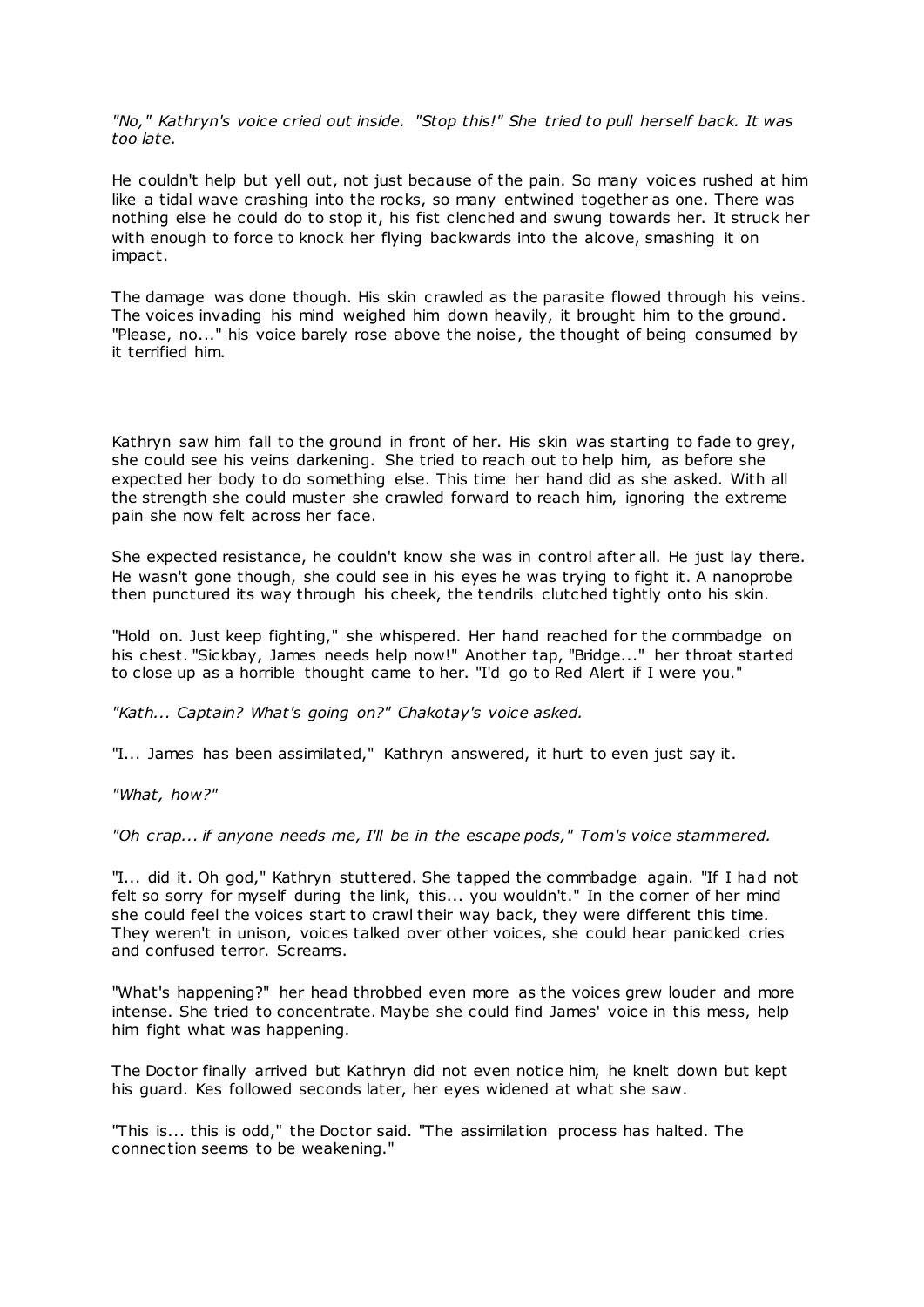The voices were far too loud for Kathryn now, too intense. The pain was crushing her. She could not find him, all she could find was further confusion. The last voice she heard was more angry than confused.

*"Re-establish the connection. I cannot hear it. Why, why can't I hear them?"*

Kes rushed to Kathryn's side as she collapsed to the ground. A quick scan told her enough, "the connection to the collective, it re-activated..." The Doctor turned his head to tell her to do something. She quickly finished what she was going to say, "it's overloading."

The Doctor glanced back at his own patient and tricorder scans before looking back at Kes. Shock was all over his face. "Quickly disconnect her again, the overload could kill her."

"James too?" Kes questioned as she got to work.

"That's the strangest part," the Doctor muttered. "The connection is only one way. I'm not getting the same readings as you."

"One way? Which way?" Kes stuttered.

"He can hear them but they can't hear him," the Doctor answered. "This shouldn't happen."

### **The Bridge:**

The red lights were flashing, the rest of the Bridge lights were off. Everyone there were more than a little tense. Chakotay kept a tight hold of Tom's shoulder as the helmsman kept trying to leave his seat.

"Commander I'm detecting a cube heading our way. Its course is erratic, maybe..." Harry reported with a frown.

"On screen," Chakotay ordered through a lump in his throat.

The viewscreen showed the Borg Cube approach. Like Harry said its speed was inconsistent, it would almost grind to a halt every now and then.

"They're charging weap... maybe not," Harry said, his frown deepening. His eyes widened at the next readings he got, "they're getting ready to go to transwarp."

Tom glanced up at the Borg ship almost on their nose. "If they do that here, we'll be smashed into little bits." Chakotay cleared his throat. "Right, moving out of the way." Tom quickly tapped in the controls. Everyone breathed a sigh in relief as the menacing sight of the cube veered off the side of the screen as Voyager made its escape.

"Tom I'd pick it up if I were you," Harry warned. "The cube's initiated its self destruct."

"Crap," Tom hurried it up. "Straight ahead, anywhere... warp one."

Voyager jumped into warp just in time, the cube tore itself apart seconds later.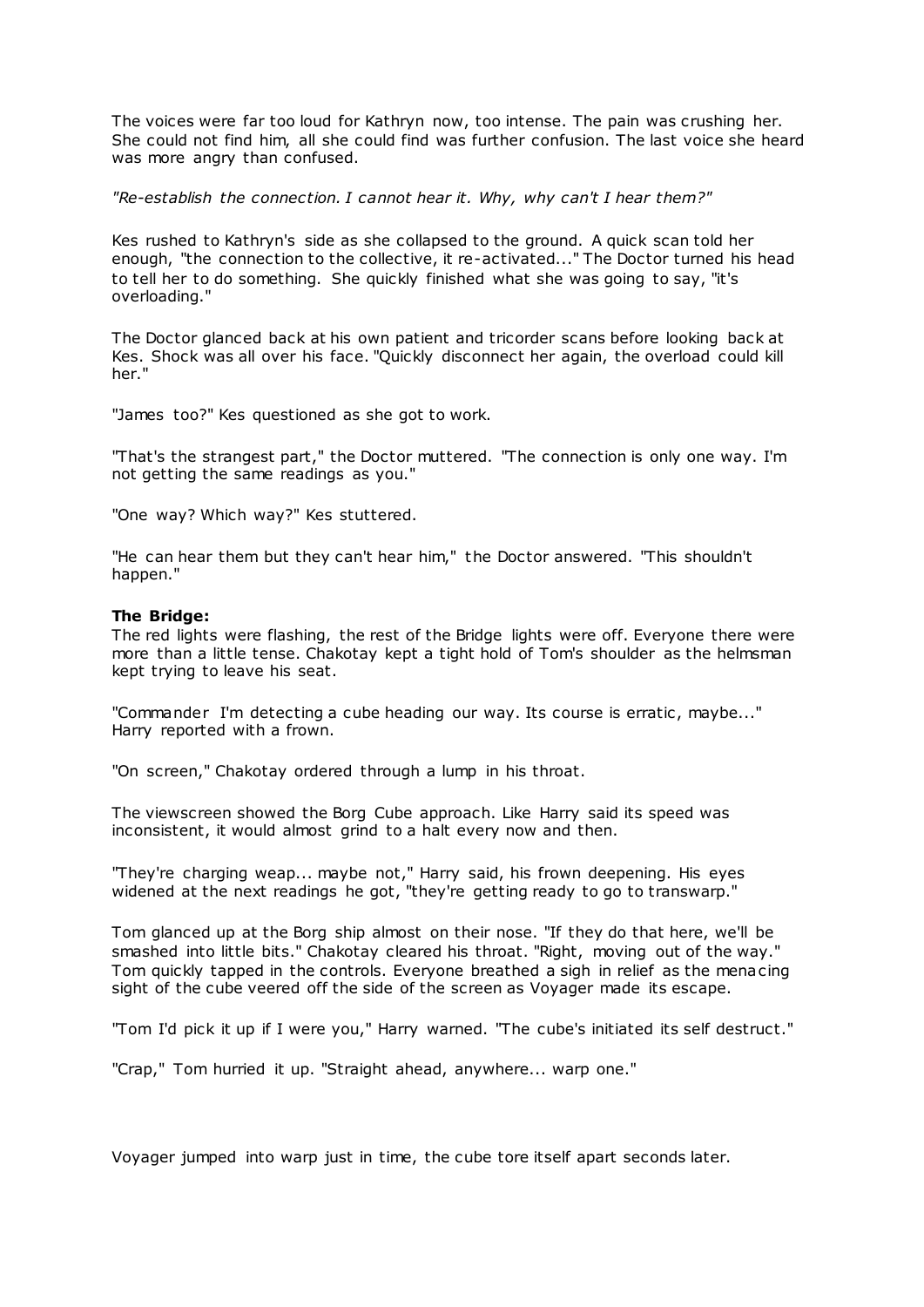The Doctor's tricorder hummed gently, he smiled at it. "The connection's gone." Kes looked up at him with relief. "On both of them. We'd better transport them to Sickbay." Suddenly he got a catsuit tossed on top of his head.

"Yeesh, finally!" Seven groaned when Kes looked over at her. She quickly averted her eyes before she could throw up. "What do I have to do to get some attention around here?" Luckily for everyone she stomped off.

"How... how did she do that so fast?" Kes squeaked.

The Doctor slowly removed the offending garment off his head, he had a bemused look on his face despite everything. "Remind me to put her straight into a counselling program when we're done with these two."

Kes nodded. "Of course. Good idea, it's not like you can make her any worse."

The Doctor frowned at her. "Please stop saying things like that. It always makes me think you know what's going to happen and you're being sarcastic about it."

"That's silly Doctor. I don't know what's going to happen," Kes said in an awkward tone. He didn't spot it though, he was too busy frowning at the colour of the catsuit in his hands.

"Who'd replicate something like this?" he asked.

## **Two Months Later**

Chakotay walked into the Ready Room, PADD in hand. "I tell you. Kes sends us ten and a bit years closer to home, and her replacement just sends us around the bend," he said with a smirk tugging at his lips. He stopped and sighed as he found Kathryn where she usually was; standing in front of the window, staring at the stars. "Cap... Kathryn?"

Her head turned a bit to her left, only to register that she'd noticed him.

"Is there a problem with the Starfleet transmission?" she asked.

"No, not at all. B'Elanna's still getting the letters. Unfortunately Seven claimed she'd be, in her words *Borg Superduper Faster* than her and decided to help," Chakotay replied. Kathryn was barely up to rolling her eyes. "The Doctor's counselling isn't working. I swear she's getting worse."

"Probably," Kathryn said.

Chakotay carefully approached her. "Still getting the headaches?" He only got a head shake as an answer. "What's wrong?"

"I received a letter from Mark," Kathryn replied.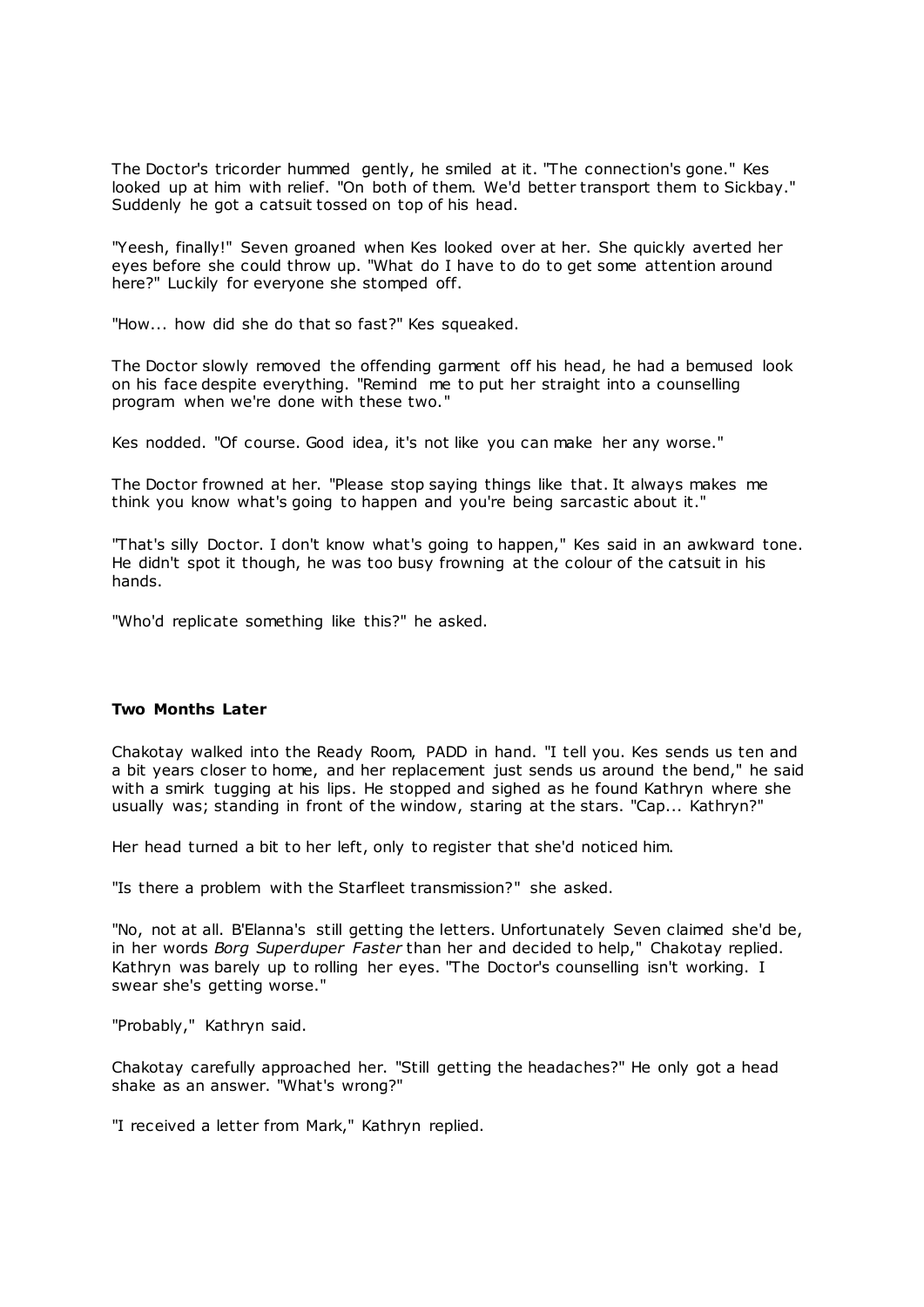"That's a bad thing?" Chakotay looked confused. He approached further. The look on her face gave the rest away for him. He decided to wait patiently for her to tell him, it was only fair.

"Four months ago he married a woman who works with him. I knew he wouldn't wait for me so why am I so surprised?" Kathryn said bitterly.

"I'm sorry," Chakotay said as he bowed his head.

Kathryn finally looked at him. "It's okay. I'm used to it." Chakotay frowned, he wasn't quite sure what she meant. "What was I expecting? Mark to wait seventy years for my return? James to find out the truth and go for a hug, forgive me?"

"Kathryn," Chakotay said gently to try and soothe her.

It didn't work, her anger was starting to leak. "I tried to assimilate my own son! He didn't forgive me immediately for abandoning him with his rotten father, so I sit back and allow that Borg persona to take over and do that. No wonder he's been avoiding me. And then there's you..."

"Me? You haven't done anything," Chakotay protested.

Kathryn shut her eyes and shook her head. "No, I never do. That's the point. I hid behind the idea that Mark would wait. I knew better than that and still I did so. I'm a coward and others suffer for it."

"I disagree. What happened to James wasn't your fault. There's also nothing wrong with believing in Mark, it's only been three years," Chakotay said. "You are being too hard on yourself."

"No, I'm being just right on myself," Kathryn said softly. "I didn't just hide behind that. I used the rules and regulations to put up walls. There were lines I painted which I expected you to stay behind." Her eyes drifted up to meet with his. "So what'll it be Chakotay? Indulge my feelings? Hold fast to protocol? What?"

Chakotay was taken aback, to say the least. "You have plenty of time to think about it."

Kathryn smiled up at him with her eyes as well as her lips. "You've been so patient with me. I am grateful for your friendship."

"I never expected anything like that from you just because that was what I wanted. I value your friendship too, more than anything," Chakotay said. Kathryn surprised him with a sudden kiss on the lips.

#### **Meanwhile:**

Harry stared, bemused at Tom's child like pout and arm folding at the helm. He couldn't keep it in any longer, he laughed at his friend.

"What's your problem?"

Tom rolled his eyes. "I hate Hunters, everyone does and yet here we are. Why can't we just delete it?"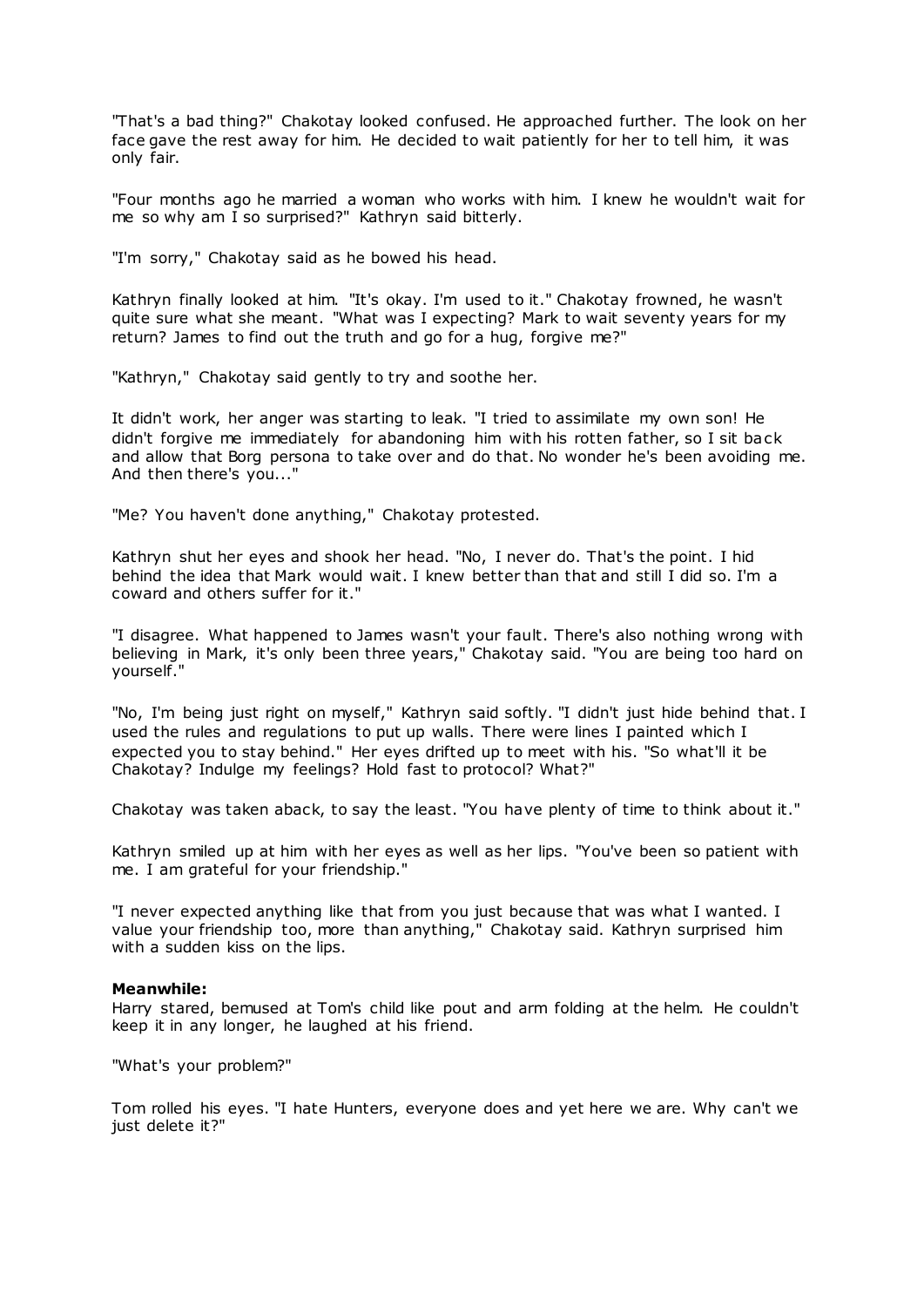"Why? It's important and a lot happens in it," Harry was confused. "Are you getting it mixed up with something else?"

Tom suddenly found a few hair bobbles thrown in his face. He heard a child's laughter immediately afterwards. For some reason he whimpered in fear.

"No Michael, I need those," Jessie scolded from her station. She reached out to pick up the baby sitting in the mobile crib in front of her. The little boy giggled as she tickled him as punishment.

"No," Tom finally answered Harry's question. He ran off screaming into the turbolift.

Everyone frowned, obviously excluding the baby, and looked at the closed door. "That was weird," Jessie muttered.

Harry nodded. He was about to say something when the screaming continued and the door opened. Tom ran out, with a freaked out Craig following him slowly.

"What, I only said hello," he said meekly. He wandered over to Tactical, but to Tom it looked like he was going to walk by it and over to Jessie. That made him panic even more and he ran off through the door next to Harry.

"Something tells me he's got Hunters mixed up with some bizarre episode starring hair bobbles and Craig," Harry said.

Jessie sniggered, "that sounds riveting. Can't wait to miss it." Harry nodded while Craig still looked freaked out as well as confused.

# **2375**

James made his way down the corridor towards the turbolift doors. Once he got there he stopped to press the panel on the side. The wait for a lift wasn't too long, the doors opened within seconds. As it did, he wished he hadn't bothered.

"Uh... Janeway..." he said uncomfortably.

"James?" Kathryn was just as surprised. Her arms folded across her stomach. "It's been a while, how have..."

"I need to go to somewhere not here," James mumbled while trying to avert his eyes. Then he noticed her arms and soon realised she was using them to hide something; her larger belly. "You're... you're pregnant?" he stuttered.

Kathryn's eyes squeezed shut, her whole body had tensed up. "I..." she almost blurted out a lie, but she couldn't keep doing that to him. "Yes."

"This is ridiculous. How..." James said.

"You know how," Kathryn regretted saying.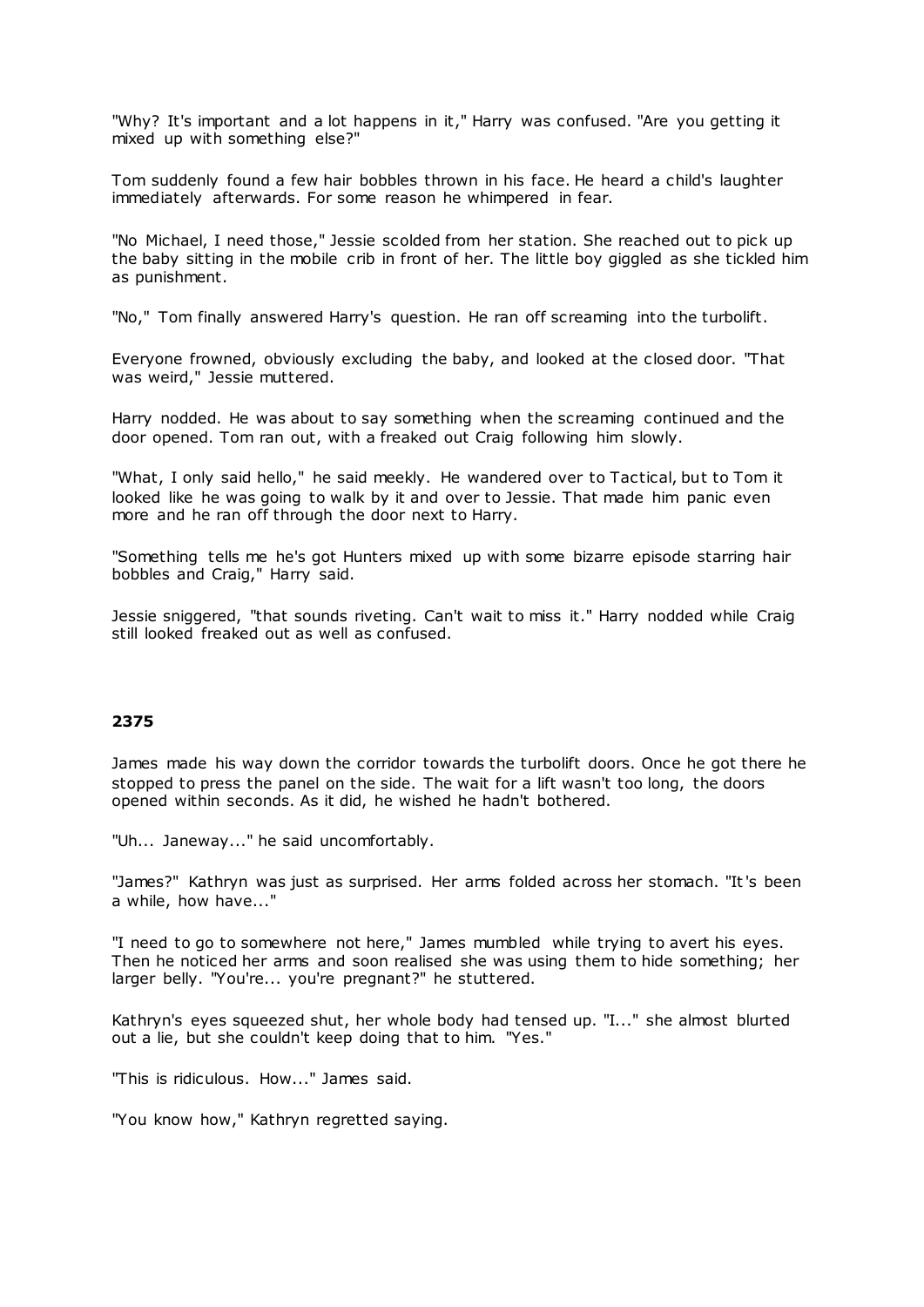James laughed bitterly. "I have a two year old son. You're pregnant with my brother or sister. Michael will have an aunt or uncle two years younger than him. Don't tell me that's not messed up!"

Kathryn took one step forward to exit the turbolift. He backed off simultaneously. The doors shut behind her. "James... it's too late, I'm sorry."

"Why didn't you tell me?" James asked, his voice almost cracked. The hurt in his eyes made her body ache.

"I wanted to give you some space after finding out, let you come to me instead of crowding you. I didn't know..." Kathryn answered.

"No!" James butted in. "You had times, plenty of times to tell me who you were to me. Instead you claimed you were just some babysitter, then played mum for over two years."

"I know," Kathryn sighed. "I can't change the past. All I can do now is try to make it up to you. I do lov..."

"No, don't lie to me," James interrupted her again.

Kathryn felt a sting in his voice, she tried her best to ignore it. "I'm not lying. You are the most precious..." James turned on his heel and charged away from her. She quickly followed. "You are the most important thing in my life."

"I didn't know I was a cup of coffee," James muttered.

That hurt Kathryn more than she expected, it stalled her for a moment. "Don't! You can't possibly know better than me. You have a son too, my feelings for you are no different."

James stopped dead in his tracks. He turned to stare at her in such a way it made her nervous. "I didn't, couldn't abandon him. How dare you!"

"I didn't. I wrongly assumed I was doing what was right for you. I failed and for that I'm sorry," Kathryn said.

"Why?" James asked.

"Why... why what?" Kathryn was confused.

"Why was leaving me with dad better?" James asked.

"I didn't know he was violent. If I did..." Kathryn answered. "I figured if you stayed with your father, you'd have a family; a mother, sister..." She noticed James flinch on the word sister, it held off his anger for now. "With me, I had no way of knowing what you'd have. It could have worked out perfectly; you, me, mum, Phoebe... dad. Though they could have easily disowned me for what I did, then you'd only have me. I know my dad wouldn't have, but he died while you were still young. What if it was just me, him and you. What if I joined Starfleet, would you be happy following me from ship to ship, losing friends along the way? Would I have quit my career and raised you alone?"

She sighed as many more possibilities flashed through her head. "There were so many ways I could hurt you if I took you with me. As I had no way of knowing he would be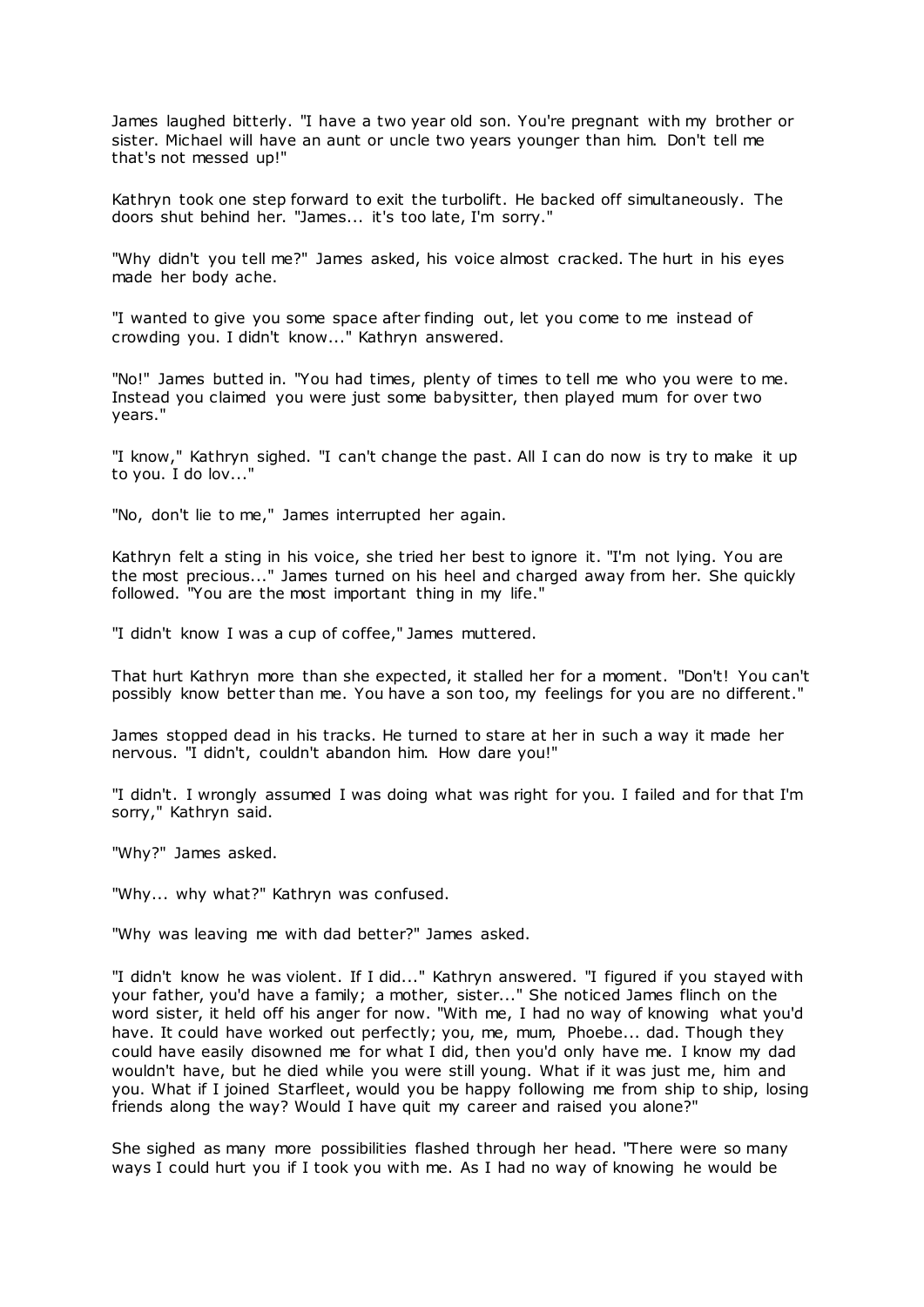violent towards you, I just thought he was a little sexist and rude, I thought him keeping you was better."

"Two years and you didn't see anything," James mumbled.

"No, of course not. I'd have thrown my life away if I had any idea," Kathryn said.

"That's nice," James said but Kathryn could tell by the way he did that he didn't mean it. "Raising me would be throwing your life away."

"Oh god," Kathryn groaned impatiently. Her pregnancy hormones were going wild enough without coffee withdrawals added on. She didn't need this too. "I didn't mean it that way."

"What else could it mean?" James muttered.

Kathryn calmed herself down as she saw the hurt in his eyes. Of course he t ook it that way. "If he gave himself away, somehow, I'd do all I could to stop him. Stop him before he hurt you. That's what I meant."

James turned his head to stare at the wall beside him. He tried to swallow a large lump in his throat. "A couple of times, I remember he used to..." he cringed as the memory came back to him. "You were around then."

"He did?" Kathryn gasped. "Son of a... I'm sorry, how could he? God. I should have gave him a good kicking."

James' anger had mostly faded as he saw her get more and more upset and angry. He didn't want to do that, especially now. "I wasn't blaming you for that."

"No, you're right. He was manipulative, shallow, sexist. I should have seen it coming. I just thought Susy and Debbie would make up for all of that," Kathryn said. "You have every right to blame me, I'm terrible." She felt a twinge in her abdomen, she tried to ignore it for now. "I failed you, I don't expect you to ever forgive me."

James looked concerned as she winced from the aftermath of the twinge. "Please stop, I shouldn't have yelled at you like this. Not now. You should calm down."

"How can I? That beast hurt you while I was in the next room, or something," Kathryn stuttered. "I couldn't protect you. I..." The next twinge made her double over, her legs buckled. James lurched forward to catch her mid fall.

"Oh god..." he stuttered with guilt all over his face. He tapped his commbadge, "Sickbay, medical emergency."

## **Sickbay:**

The Doctor hurried over as James carried Kathryn onto the biobed. He quickly backed out of the way to let the Doctor get to work. The tricorder was already out, scanning away.

"I can't, not again," Kathryn stuttered.

"Try to stay calm," the Doctor said softly, while placing a comforting hand on her shoulder. "Stress isn't going to help the baby."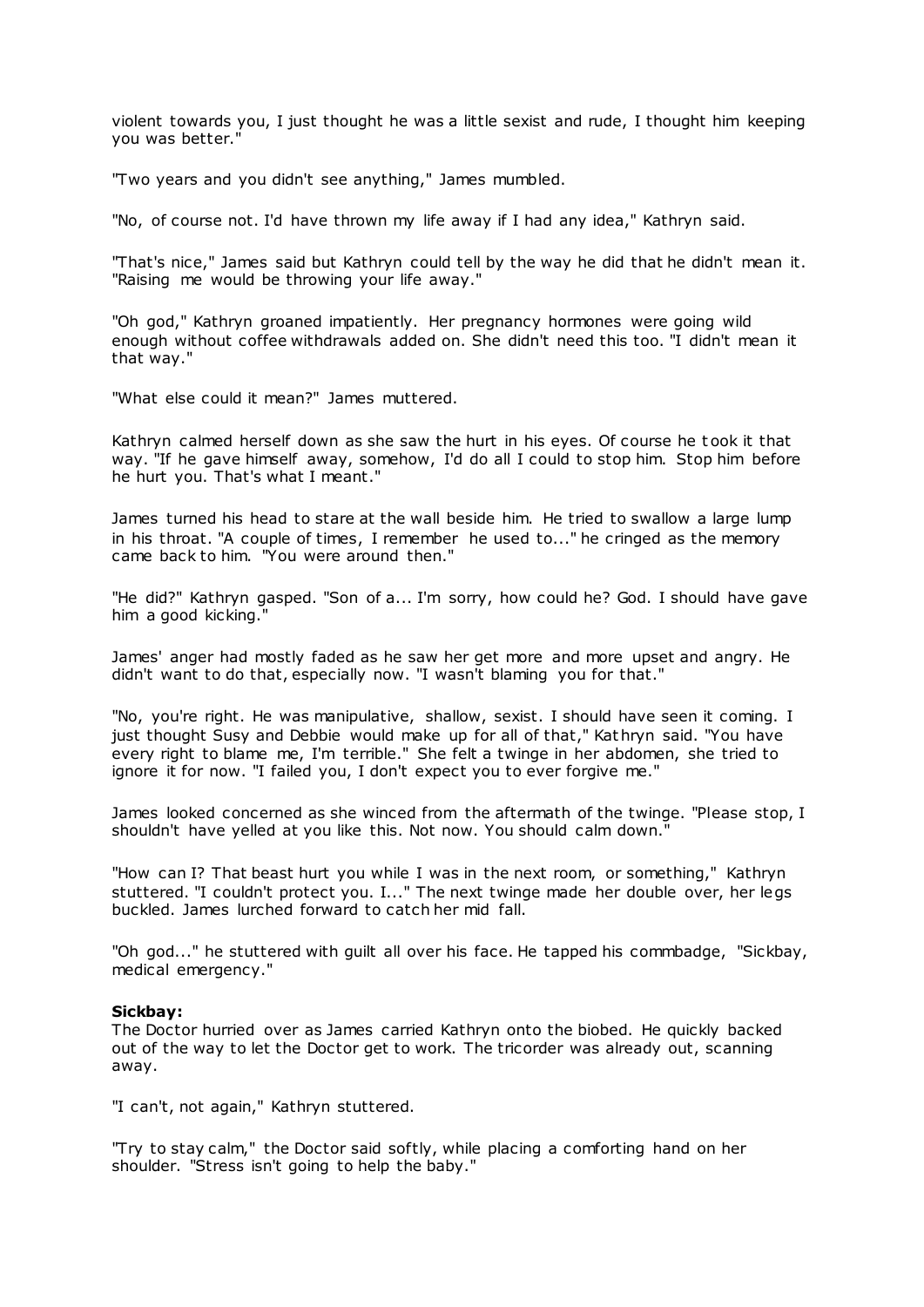Stress. James tensed up even more than he was before. "I did... was this cos of me?"

The Doctor glanced back over his shoulder. "What, why?"

"We argued," James replied.

"No," the Doctor answered. The readings on his tricorder backed him up.

"I can't go through this again. It's too soon," Kathryn said.

James walked around to the other side of the biobed. "It's okay. The Doctor will help."

"No, you don't understand," Kathryn whispered to him. "I almost lost you too. Not even seven months along and you... they had to keep you on life support. I almost lost you, I did for a moment. Not again."

The Doctor frowned with worry as he activated the scanner that climbed over the biobed.

"The Doc's the best around, he won't let that happen," James tried to calm her down.

"Not that, that's not true and thank you, but perhaps I should give the prognosis," the Doctor said whilst reading the scanner.

James sent him a cold stare. "Oh I'm sorry. Is my bedside manner getting in the way of you being an asshole."

"James," Kathryn scolded him. "Is the baby alright?"

"There is internal bleeding. I believe there's a tear causing it. I don't know how but..." the Doctor answered. He glanced at James briefly. "It wasn't you, unless your words are literally sharp and you've been arguing for a day." He focused again on Kathryn. "I'll have to induce labour. We haven't got much time."

Kathryn tried to steel herself through the next sharp twinge. It was a lot harsher than the last few, it took her by surprise. Her fists clenched so tightly they turned white. She then felt a hand on top of hers, clutching it firmly. Kathryn turned her head to see that it belonged to James. She loosened that hand so she could hold his back. A smile managed to break through the pain.

Kathryn and Chakotay could only wait and watch impatiently for the Doctor to finish. He had his back to them both. Tom stood on the other side of her biobed with a medical tricorder in his hand. James stood further away, but close enough to still be a part of the situation. His shoulders had tensed up and stayed there for quite a while.

It felt like to the two future parents that they had been waiting for hours.

The Doctor finally span around to face them again. The smile on his face made everybody relax. "Congratulations. She's stable."

"She?" Kathryn whispered. "Thank goodness she's all right."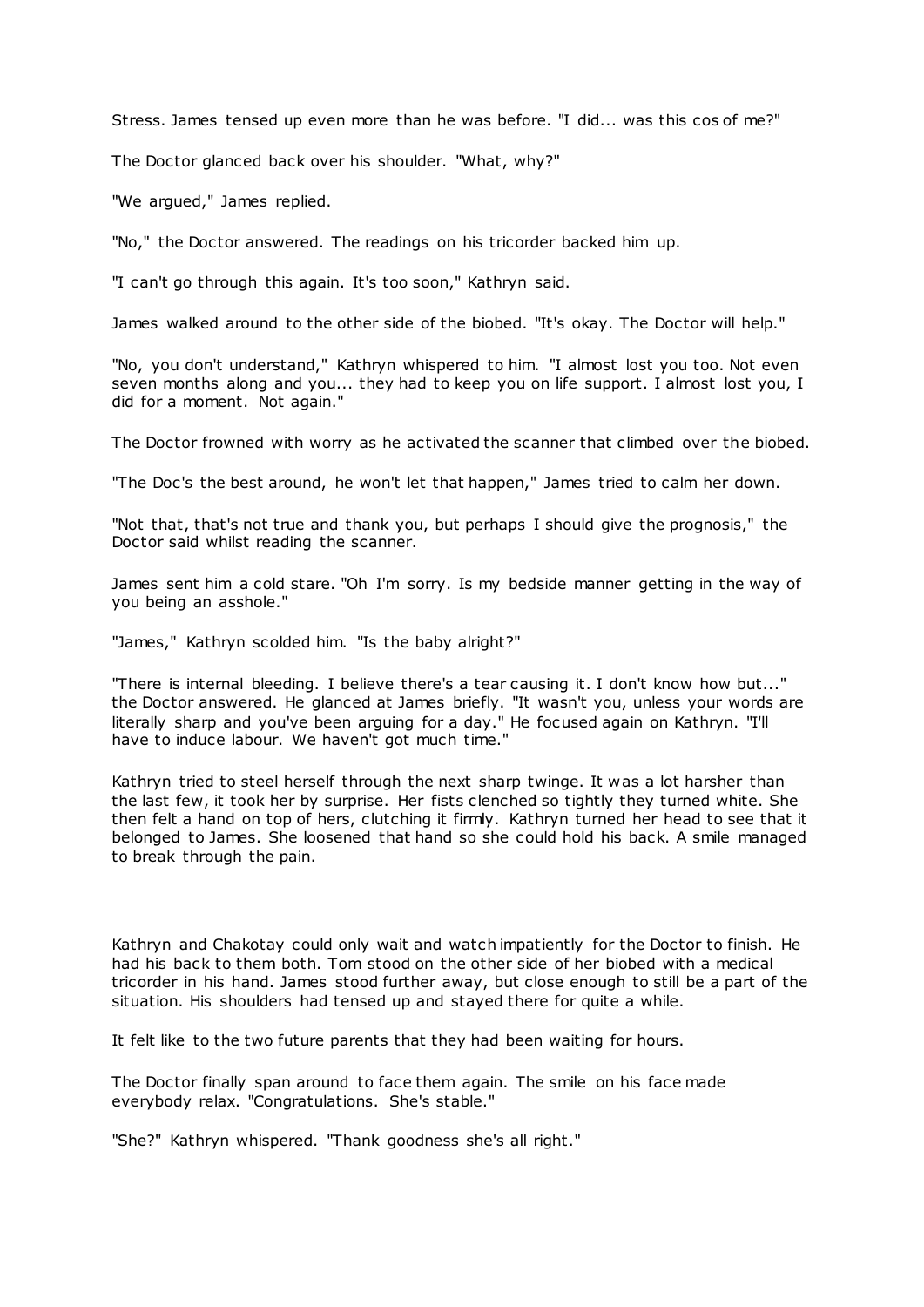Chakotay smiled in relief. He felt the grip on his hand tighten, his head turned towards Kathryn. She didn't look as relieved as he expected.

"She will have to remain here where she can be constantly monitored," the Doctor said.

Kathryn nodded, her focus shifted to James. "Yes I know."

"Don't worry Kathryn. She's a Janeway, a fighter. I imagine she'll be out of there within a day or two," Chakotay smiled.

The Doctor's eyebrow raised, "I'm not that good. Please don't get her hopes..."

Kathryn tried to sit back up despite the lack of energy she had left. "James, I need a favour..." she stuttered. Chakotay looked at her in concern, James only frowned at her.

"Sure," he answered.

"I know you've got work to go back to, but can you stay here? Just in case," Kathryn asked.

Chakotay looked even more confused, "he's not a physician. That's all our daughter should need right now."

Tom glanced between everyone, he was more confused than anyone else in the room was.

James had a feeling about what she really meant, he gave her an assuring nod. Chakotay was still concerned and confused though.

"Kathryn?" he whispered.

Tom's confusion seemed to lift. "Oh you don't think that..." he gestured a finger in James' direction, he narrowed his eyes in response. "She's um, one of..."

"Tom," Kathryn growled. Tom quickly slinked away before she could hurt him... again. He still had a few injuries from the birth to fix.

Chakotay understood, at least he thought he did. "There's a twenty five year gap between them, do you really think she'd be picked?"

Kathryn's eyes were now wide, she seemed shocked at the accusation. Then she got angry when she realised Tom had started it. "What, no. Slayers don't run in my family. You don't see me killing vampires, do you?"

James shrugged, "you probably could."

Chakotay nodded, then he noticed Kathryn scowling at him. "It's a compliment. No, I thought... why else would you ask him to stay *just in case*?"

"It's a long story. I just want our little girl to be safe in there until she no longer needs it," Kathryn replied, pointing ahead of her towards the Doctor. "I don't want anybody taking her out too soon."

"Why would anyone do that?" James asked.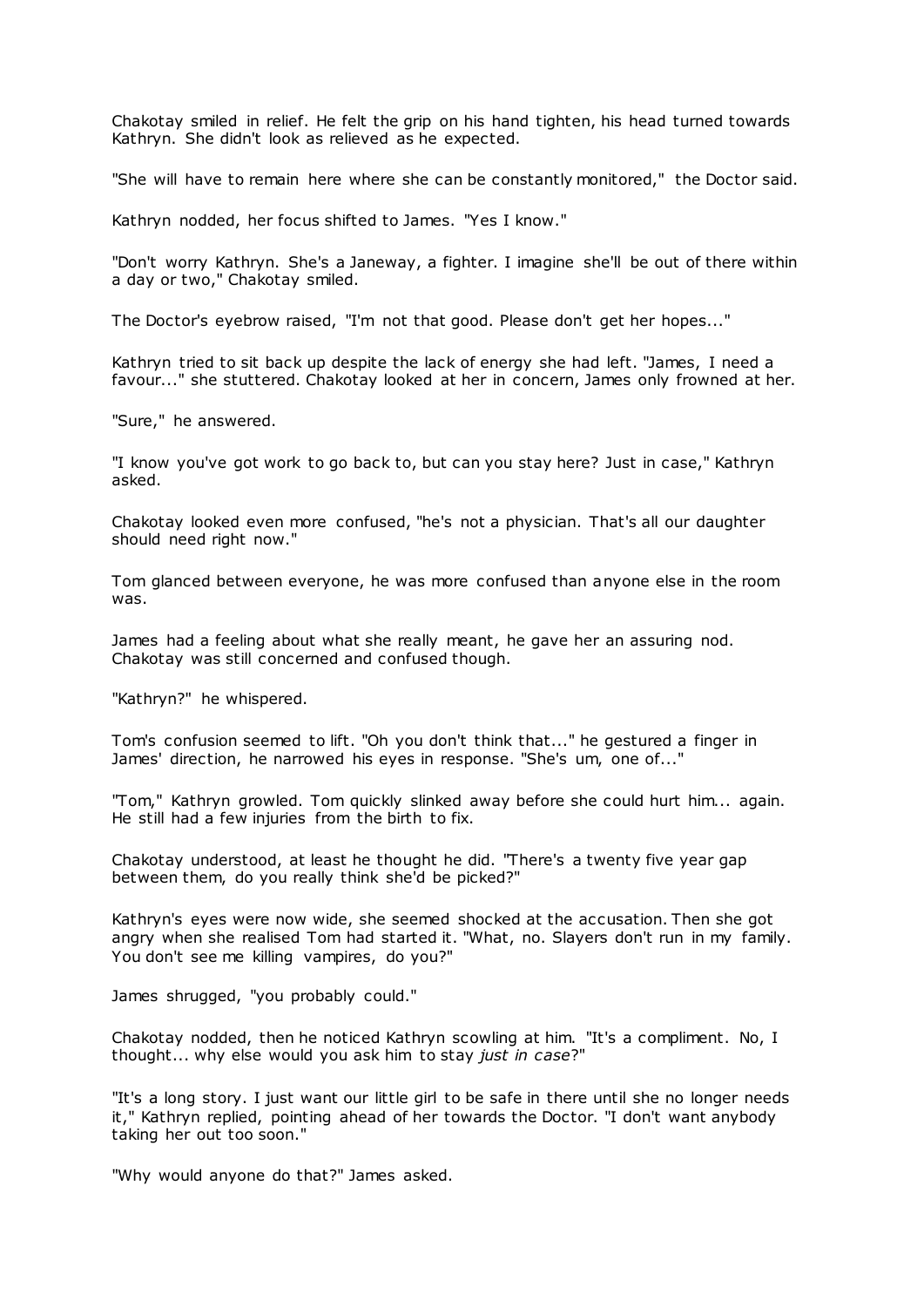Kathryn stared at him for nearly a minute, he got more concerned with every second. "Forget it. Just stay if you want to."

Chakotay glanced back at James, he only shrugged. Chakotay sighed, he didn't think he would be worried again so quickly.

A week had passed, the worries from before had all but gone. Kathryn sat on the edge of the biobed, cradling her newborn daughter in her arm. The baby was still tiny; her head rested in the bend in her arm, her feet barely touched upon her wrist. Despite her size her eyes were wide open, she was cooing happily.

"She's beautiful. She's her mother's daughter," Chakotay said as he sat beside them both.

Kathryn smiled, "I know."

Chakotay could only smirk. He reached over to stroke his daughter's face with one of his fingers. Her lip curled a little and she gurgled in response.

"At least this one's a hundred times cuter than your last kid," he teased.

James overheard as he was standing only a few metres away. He shrugged and mouthed the word *yeah*. Kathryn glanced over just as he laughed without opening his mouth. She still gave Chakotay an elbow for his comment.

"He was equally cute," she hissed.

"Was?" Chakotay sniggered.

Kathryn scowled at him, but she did it in good humour. "She's a newborn, he's an adult..."

"Are you sure?" Chakotay smirked.

James couldn't help but roll his eyes. "Ok that's en..." He ended up shrugging it off, "nah."

"When she's an adult, they'll be equal again," Kathryn said awkwardly. She looked over to check if James was offended, he wasn't. He did look like he was going to objec t to the last part though. Her attention went back to the baby in her arm.

"We still need to give her a name," Chakotay said to change the subject he started.

Kathryn nodded, "yes, nothing I come up with seems to suit her." She leaned down to give the baby girl a kiss on her tiny forehead. A squeak made her melt inside. "The kids would make fun of her if we called her Angel."

James nodded, "I probably would too." Kathryn quickly scowled at him, again it was in jest. "What, you want to name her after a fictional vampire, go ahead."

Chakotay's eyebrow raised. "Yeah, no."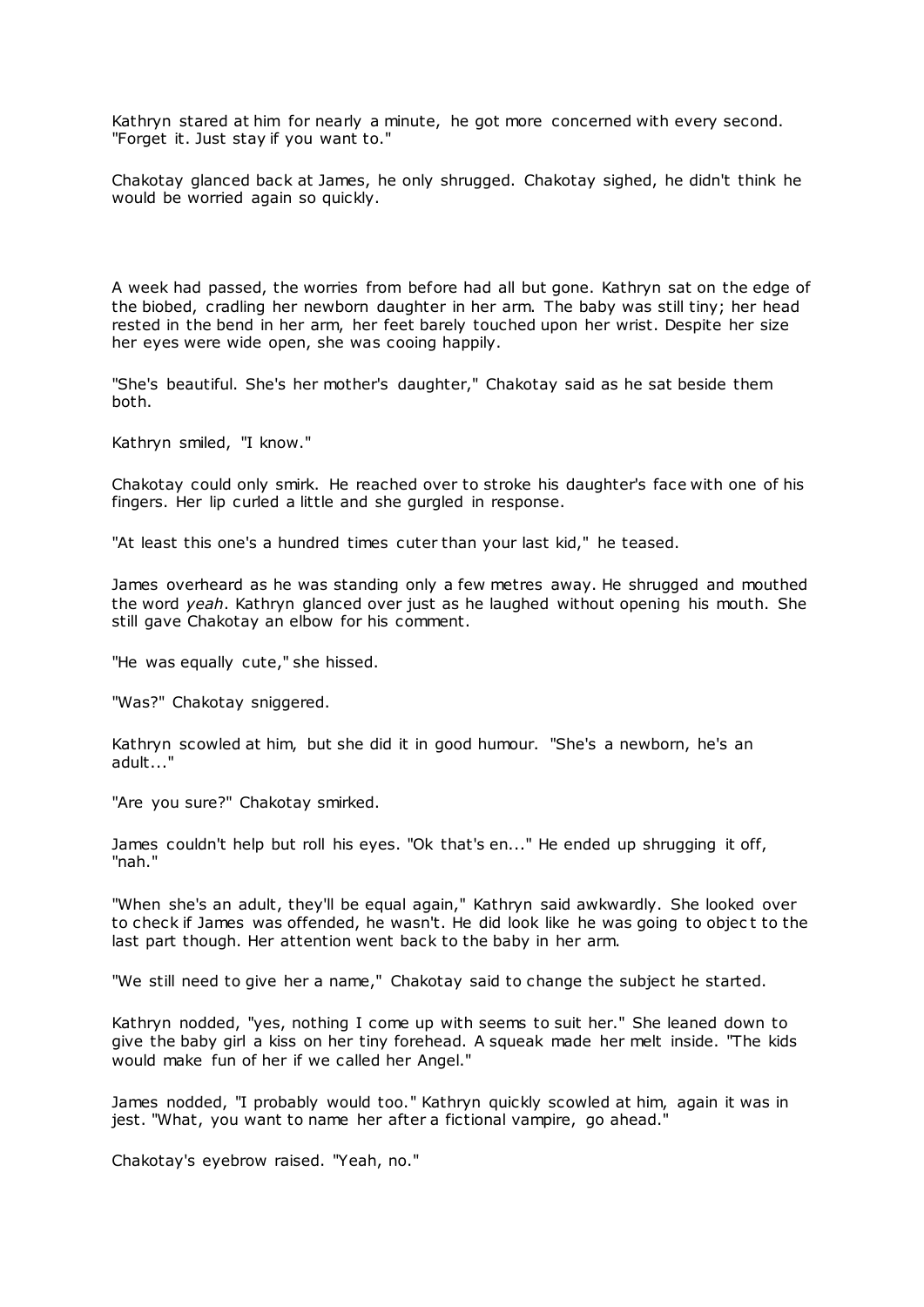Kathryn actually looked disappointed. "Shame. It was the only name that worked." She sighed.

The doors to Sickbay opened. Chakotay glanced over and frowned as Security Team One walked in, with a brand new member alongside them. "Excuse me," he said before getting up and walking over to them. They stopped before they even reached James, let alone Chakotay.

"We heard the good news, Commander. Congrats," Foster smiled.

Chakotay was relieved they weren't here on business. He smiled back and nodded. "Thank you." He spotted Thompson giving him a wink and thumbs up, it just made him laugh. "Again, thank you."

A third member of the team stepped forward, he seemed a little shy. "Congratulations," he said quietly.

Chakotay nodded his thanks. At first he wasn't quite sure what this crewmember's name was, he'd seen him before but it had been a while. That was odd, he thought. Then it occurred to him and he smiled broadly. "My god. You're Lena's boy, aren't you?"

The crewmember looked surprised. Chakotay worried he was mistaken, he couldn't be though. The boy smiled nervously and nodded, killing his fears. "Uh yes sir, I am."

"Anderson... Craig Anderson. Yes I remember both of you well. I sound like a granddad more than a dad saying this but you've grown up, at least since the last time I saw you," Chakotay said. He put the pieces together when he glanced briefly at Foster and Thompson. "I didn't think you'd dump Engineering for Security."

"Yeah, I didn't," he laughed timidly.

Thompson smirked at him in such a way that Chakotay felt the need to hit him. He pushed that to the back of his mind for the moment. He gave the young man a pat on the shoulder before turning around to head back to Kathryn and his new daughter. James passed by him on his way over to the team.

"Tuvok's wanting to see us all. I think it's Deck Thirteen time again," Foster said with a worried face.

James nodded, "sure, can't be too careful." He spotted Craig look just as or maybe even more nervous than Foster. "Hey, it's okay. If worst comes to the worst, we can use Thompson as a pain in the ass shield." He and Foster smirked at the idea, of course Thompson didn't look too happy.

"The term is human shield, and I like the freak of nature shield better," he grumbled. The others ignored them, they just walked out without him. He quickly followed them.

Kathryn smiled and shook her head. She just missed her baby trying to do the same thing. Chakotay seemed a little uneasy as he stood beside her, she frowned at him. "What's wrong?"

"Nothing. Seeing Craig, I just remembered the mission where his mother was lost," Chakotay sighed. "I objected to her bringing her young son with her onto my ship, but in the end I let her anyway. I was going to send him home to his step father and sister after it happened, however you know the rest of that story."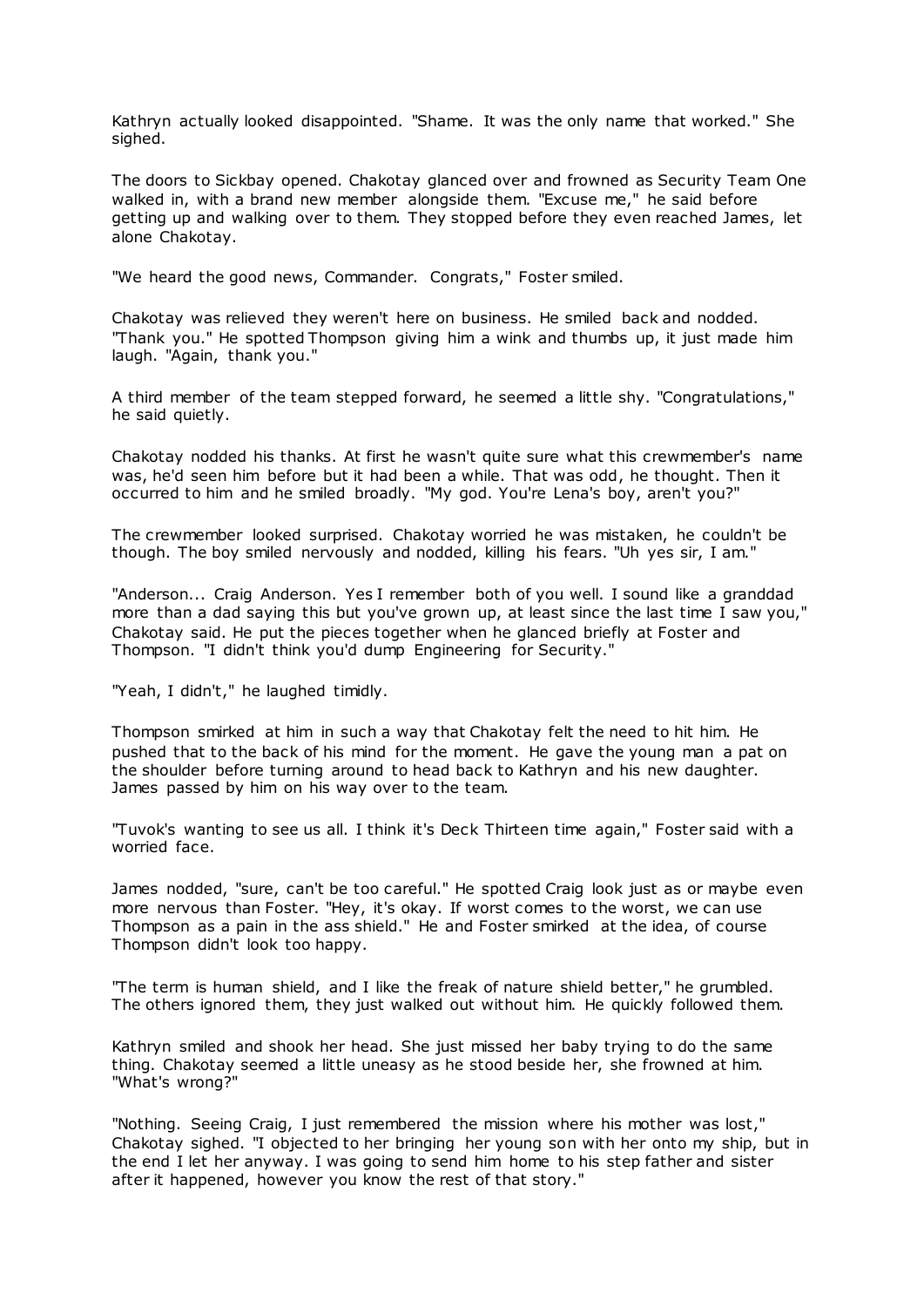"I'm sure he doesn't blame you," Kathryn smiled assuredly.

"I don't know, I wouldn't blame him if he did. I was the Captain of that ship," Chakotay said with a slight shrug of the shoulders. He caught sight of his daughter's face looking up at him, watching his every movement. "Listen to me, going on and on. We need a name for her."

Kathryn was deep in thought. She eventually looked up at him. "What did you say her name was?"

Chakotay wasn't sure why she was changing the subject. "Lena. Lena Anderson. Though I think it was recently Rise-Anderson. Why?" He heard his daughter squeak again, his thoughts went completely blank, all he could think of was how cute that was.

Kathryn smiled down at her. "Lena?" The girl reached her tiny hand out, squeaking again. "She did that when you said her name before, with Anderson junior. I think she likes it."

Chakotay glanced over towards the door then back again. "It's a unique name. He'll know where we got it from."

"What better way to honour his mother?" Kathryn smiled.

Chakotay smiled back, but with a suspicious look in his eye. "I like Angel. It suits a girl a lot more than a fictional male vampire with a soul."

"Oh, too late," Kathryn teased. She smiled as the baby was scrunching her face. "I don't believe she likes it anyway. Lena it is." The girl squeaked again. "It's settled."

Chakotay laughed. "Wow, and I thought I had a hard time just arguing with Kathryn Janeway. Now I've got two of you, I've got no chance." Kathryn's smile grew as she looked at him. "I wouldn't change that for the world."

## **2380**

The smell of strong coffee lingered over the entire quarters. All she could do was pinch her nose to keep it at bay. Everytime she opened her mouth to breath though the small girl got a taste of it.

"Lena, hurry up! Your brother's here," she heard her mother call out to her.

In the main living area Kathryn was already on her fifth cup. James watched her sip it with an accusing stare. Her eyes tried to look innocent.

## "What?"

"You're setting a bad example to that kid," James replied.

Kathryn shrugged, lowering the cup back to her chest. "Whatever do you mean?"

James smiled. "In a few years you'll be chasing her around, trying to calm her down after fifty pints of coffee."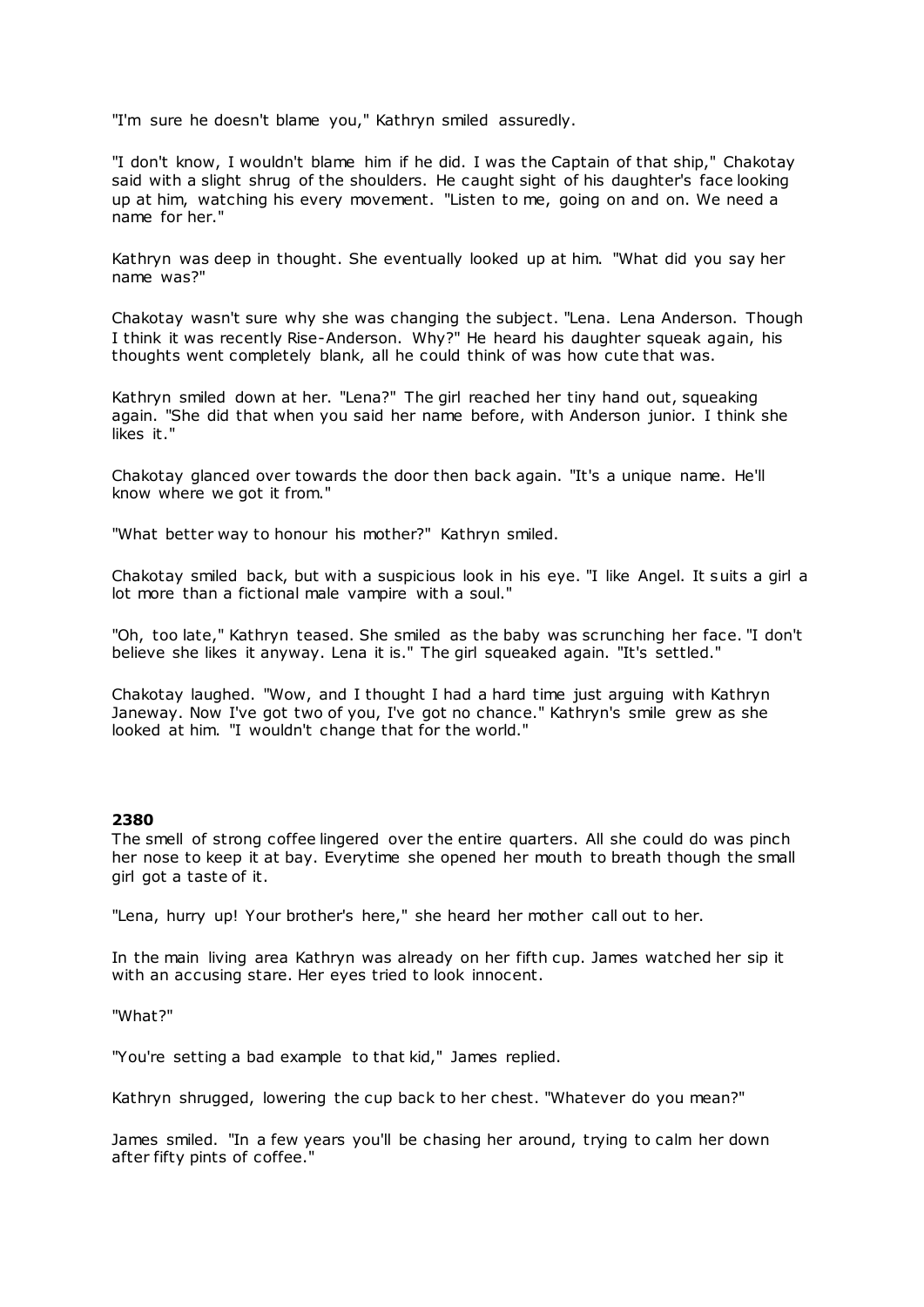Kathryn gasped, "ohno." She calmed down immediately, "don't be ridiculous. You never did that." It was a lie, but he didn't need to know that. She hoped he didn't remember that one time.

"It stinks in here," Duncan complained, he was pinching his nose too.

"I don't know why you're surprised," James commented.

Kathryn narrowed her eyes at him, then down at the two boys standing at his side. She then realised something. "Yes, coffee is bad. Leave Grandma Janeway to drink all that *hideous* stuff. Okay."

"Mike, do dad a favour and rescue Lena from here," James said down to the eldest boy. "She may have passed out."

The boy, now eight years old and already half James' height smirked up at him. "How? She lives here." James shrugged. "Okay dad." He shook his head, his black scruffy hair fell in his face when he did. Blowing the hair out of his face first, he ran off towards the nearby door.

"Where's little Amy?" Kathryn asked while taking another sip.

James couldn't help but smirk. "Well you know, like mother like daughter, they couldn't agree on what she should wear for nursery."

Kathryn laughed, "she's only two years old. Though with Jessie, I'm not surprised."

The eldest boy ran back into the living area, Lena ran after him, still pinching her nose.

"Is it safe to come in now?" she asked once she reached her mother. Of course just looking at her answered her question. "Mum, couldn't you wait until I was gone? I should cut you off."

"I'm so glad I didn't call her Angel after all," Kathryn said towards James. He tried his best not to laugh at that. She looked down to find her daughter scowling at her, still with her nose pinched. "You're late for breakfast."

"You were obviously early," Lena said. She grabbed a glass of juice off the table they stood next to. Then she ran over to the older boy. "Do you want to play hide the coffee again, Rob?" she asked him.

Kathryn's eyes widened in horror, "no!"

"Okay," the boy grinned. They both quickly ran into a different room.

"No, no, no, no," Kathryn stuttered as she ran after them. Just as she got to the door, she turned to scowl at James. "Control your child."

"I will if you will," James lied.

"Hmph," Kathryn grumbled as she disappeared into the room. "I can't believe *you* were the good one."

He looked a little disappointed, then he smiled. "That sounds like a challenge."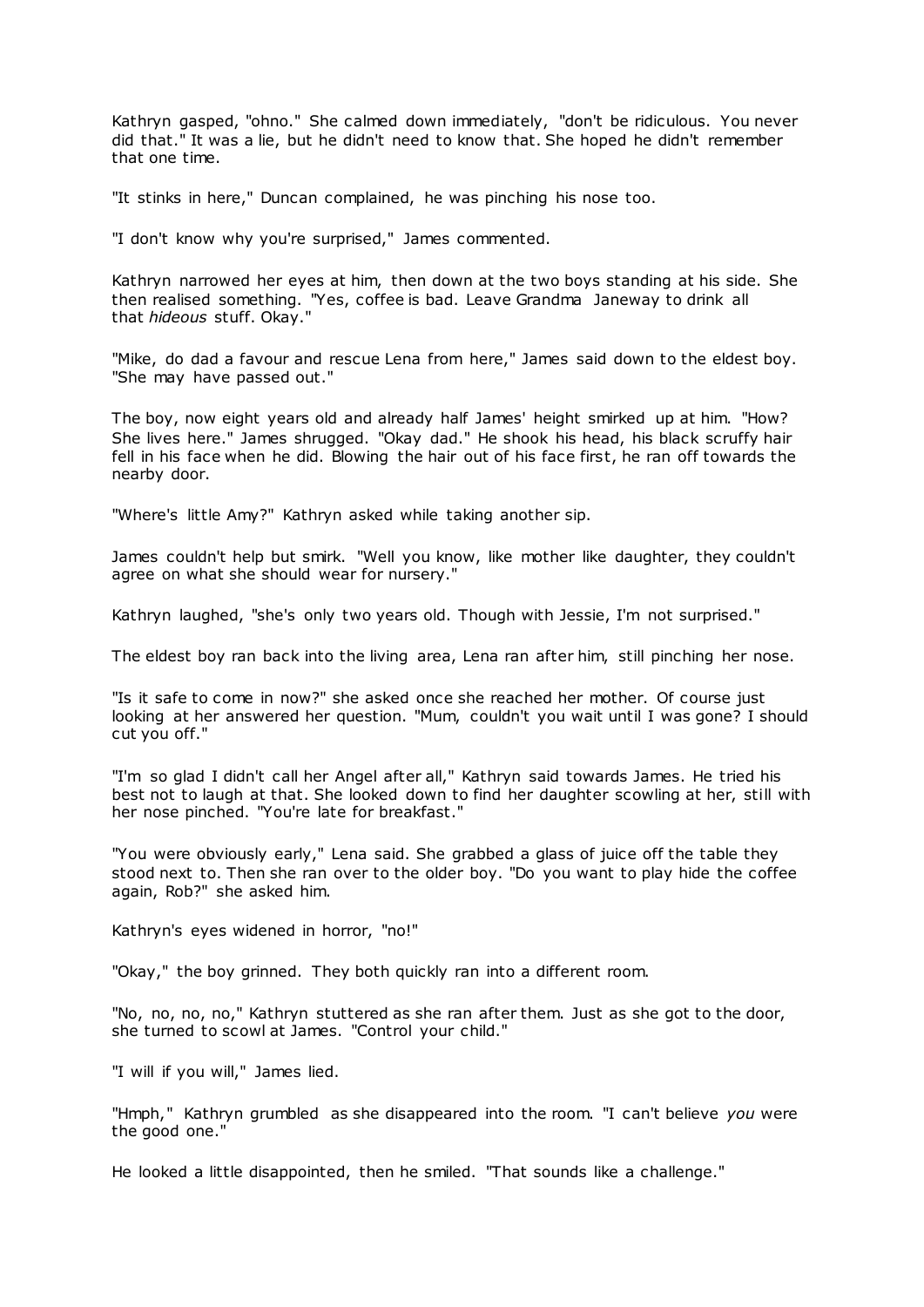Duncan pouted, "they never let me play." He snatched the cup off the table that Kathryn had left behind, he looked around for somewhere to hide it. "Why does Aunt Lena call him Rob? It's weird."

"His middle name, sort of, she must prefer it," James replied. He pointed at a bookshelf nearby. Duncan grinned and ran over to hide the cup behind a few books.

"No, that's just my coff... regular pillow. Put that down!" Kathryn's voice screamed.

#### **Meanwhile The Alpha Quadrant:**

*"USS Leda to Starfleet Command, come in."*

Several Starfleet ships dropped out of warp within seconds of each other. Each one carefully approached a world coloured in only purple.

*"What is that?"*

*"I don't know. Try again."*

*There was only static .*

*"USS Leda to Starfleet Command, come in."*

Kathryn ran into her daughter's room in the middle of the night to find her thrashing around under the covers. The sheets had torn in places, she was mumbling about monsters. Kathryn had seen this all before with James when he was little. It didn't make it any easier. She knew from the Zare and Rean encounter that it was possible for James to get a *partner* as well, but after twenty five years surely she shouldn't count.

Lena did though. The moment she broke her first toy by accident and claimed she just picked it up, was almost a mirror image of when James did the same thing. The only difference was she knew exactly why that happened. Lena was doomed to live the same fate as James, and it bothered Kathryn a lot. She tried to tell herself her daughter's nightmare was a one off. *Kids have nightmares about monsters under their bed all the time.*

She awoke in tears, but to her the dark room looked no different than her nightmare. Only it was quiet, very quiet. The sounds of people yelling and screaming seemed to fade away.

The following night it happened again. People were running from something horrible. They'd scream and fall one by one until she was alone. Then she'd wake up alone in her bed, tears streaming down her face.

The next day she felt more at ease as her older brother clasped her hand and lead her to his place. The nightmares were temporarily forgotten while she chatted and laughed with her older than her nephew. Robbie always had a smile on his face, which helped a lot as well. Everyone else called him by his first name, Michael, however after messing up his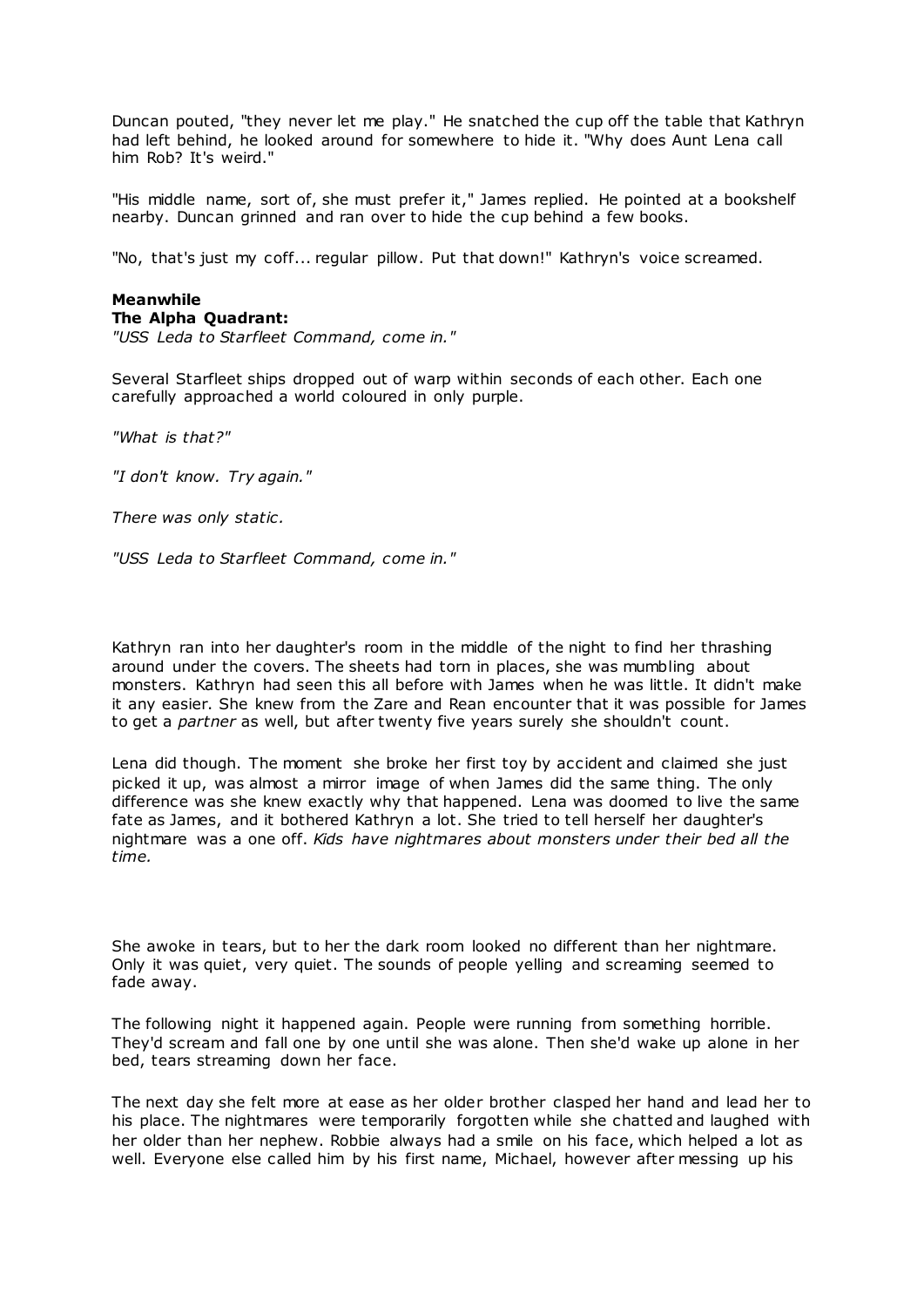name when she was learning to talk, he gave her his middle name. She had called him that ever since.

She loved having him around and couldn't imagine a day without them playing together. Even though she was his aunt and physically stronger than him, he was the one that looked out for her. He was more of a big brother to her than a nephew, something that she told her real big brother. It made him a little sad at first.

Staying at his place didn't help at all. The dreams got even worse. This time she was the one running away. The people running away from before were chasing her, their eyes were lifeless and black. A tall metal thing would appear in her path and she'd run right into it. A door would open and she'd be pulled inside it.

When Lena awoke her brother was already there, to give her a cuddle. She was safe there but the people's faces were still in her head.

The next morning she headed for the bedroom door. Her niece was still fast asleep in the bed next to hers so she tip toed. At the door, just before it would open she heard voices on the other side.

"She's having the same visions as me. I don't get it. She shouldn't," her brother said, his voice sounded desperate. Lena hadn't heard that from him before.

"Duncan and Amy don't have any. You're right, it doesn't add up," her *sister* Jessie said. "I hate to say it, but it's probably because she's your sister."

"Doesn't mean she's in the same generation as me. She's seven, Jess. She can't, I won't let her get involved in stuff like this," her brother said. He sounded scared now.

It happened again the following night, and the next until finally they stopped all together. Her mother took her home the next day.

"Mum, why do you take me to James's everytime I have bad dreams?" she asked.

Her mother looked a little sad all of a sudden. Maybe she had ran out of coffee again.

"Do I? I just take you over every now and then to spend time with him," she eventually said.

Mum was lying. Lena could always tell. Though most of the time her lies were simple like *no I haven't had any coffee today*. The non coffee ones were harder, but she'd just look away from her.

It would be a few more months before the dreams would return. Luckily the next one was just for one night. Somebody ran down a corridor on Voyager, a dark shadow swallowed him up. Lena decided to go check out that same corridor, though she had no idea which it was.

Her parents were busy that next day, she couldn't find her big brother then either. Something must have been happening. She knew that long before her babysitter arrived.

Craig worked with her brother, he was his friend too. He was a little odd sometimes but he was always fun to be around. They'd play games and watch videos on the computer.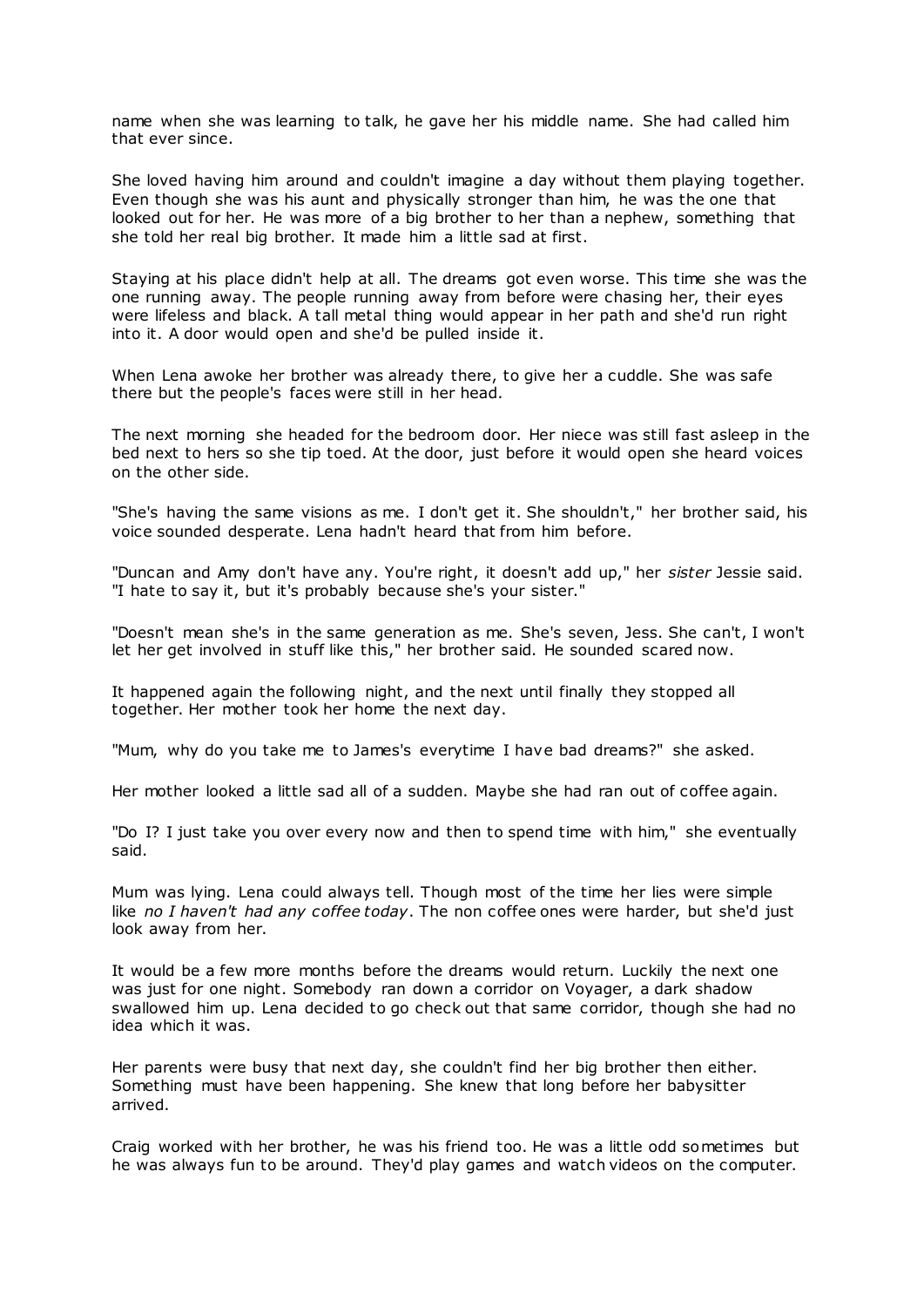Sometimes he'd take her out to play pranks on the Seven girl. He looked a little sad today though.

"What's wrong?" she asked.

He smiled at her, then shrugged his shoulders. "Nothing. Same old."

"Another girl turn you down?" she said with a shake of her head. Voyager was small, there wasn't many people on it. Lena wondered if he was asking girls he had already asked, he must have been. "Why don't you ask boys?"

Craig laughed genuinely, Lena smiled as he didn't look sad anymore. "That's not for me, but thanks."

"What's going on today?" she asked now that he was better. Craig always told her the truth, it was what she liked about him.

He seemed to hesitate though. "Well... A member of the crew's decided to hide from everyone. He probably didn't want to go to work."

"Maybe Neelix got him," Lena suggested seriously.

Craig laughed again, "yeah maybe."

"Why are the girls so mean to you?" Lena asked curiously. This question seemed to make him sad again, she felt terrible, it made her tummy hurt. "Sorry."

"It's okay. They're not," Craig said with a sad smile. "I'm just not very good at... anything really."

"You're stupid," Lena blurted out. "Everyone's good at something. Daddy told me that."

"Yeah, I'm good at scaring girls away," Craig laughed. Lena was confused, why was he laughing?

"I'm not scared," she told him.

Craig's smile looked a little better this time. "Thanks, I'm glad."

"Maybe you should be friends first. I hate it when people say that you're pretty when you're not, and act all weird and awkward," she said. He stared at her with a smirk, had she said something funny?

"Who's been asking you out?" Craig asked. "I won't tell your mum or your brother, I promise."

"Eeew, no one," she complained. "I'm just saying. I see it when I go around the ship."

"Yeah yeah," Craig teased. "If you want my advice, not that it means anything as I suck at the dating scene, but just enjoy being a kid first. You never get to do that again, and you'll soon wonder where it all went."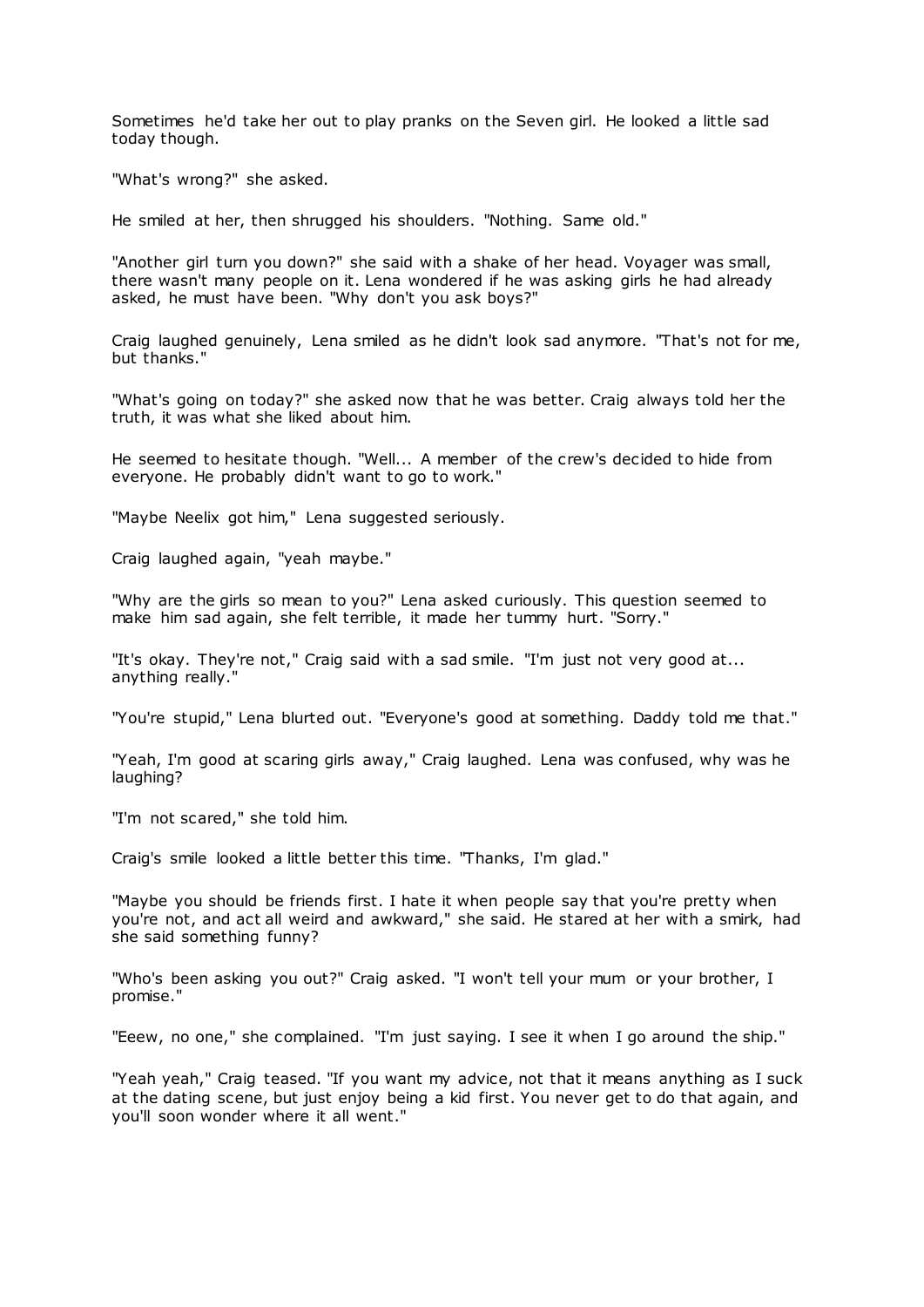That was out of nowhere, she thought. She didn't understand either. Maybe she would if she was closer to his age, she thought. That wasn't going to happen, he was way older than her.

Lena knew these corridors like the back of her hand. That thought made her look at the back of her hand, then wonder why on earth she'd memorise that of all things. She continued on anyway.

The starship had been her home for thirteen years and it had seen better days. A day barely would go by without something breaking or just going off for a second. Voyager was old and far from home, there wasn't much they could do about that.

Voyager was her home, so a part of her was glad they still had a long way to go. A few shortcuts here and there had helped, but they still had another twenty years to travel.

She arrived at the turbolift, as usual it took her three attempts to get it to listen to her. Usually she'd end up on another deck. Luckily this time it arrived on the Bridge, which she asked for.

"Lena, I'm afraid she's busy," her dad said.

"Busy?" Lena was sure there was nothing going on, no planets, no ships. "With what?"

### **The Ready Room:**

Kathryn glanced between the two men in front of her, the need for coffee slowly rising.

"I'm afraid I'm not sure what you're getting at," Kathryn said.

"Ah, well that's simple. You're still here," one man said.

Kathryn looked towards the other, he rolled his eyes in response. "He's worse than that suicidal Q. I didn't understand him either."

"Yes," Q groaned. "I wouldn't worry about him though. He's still inside his asteroid prison."

"My patience is running low," Kathryn warned.

Q only smiled at the threat. "I wish I was here with better news, Kathy."

"Don't call me..." Kathryn hissed.

Q continued, "the Continuum have offered you and your merry crew a compromise."

"Why? What has Voyager done that is so awful?" Kathryn grumbled.

"Exist," the other man sneered. Q glared in his direction, he missed it entirely.

"Hardly," Q snapped. "You haven't been in contact with Starfleet for many years, have you not?"

"Of course not. Not since the Hirogen communications network," Kathryn said.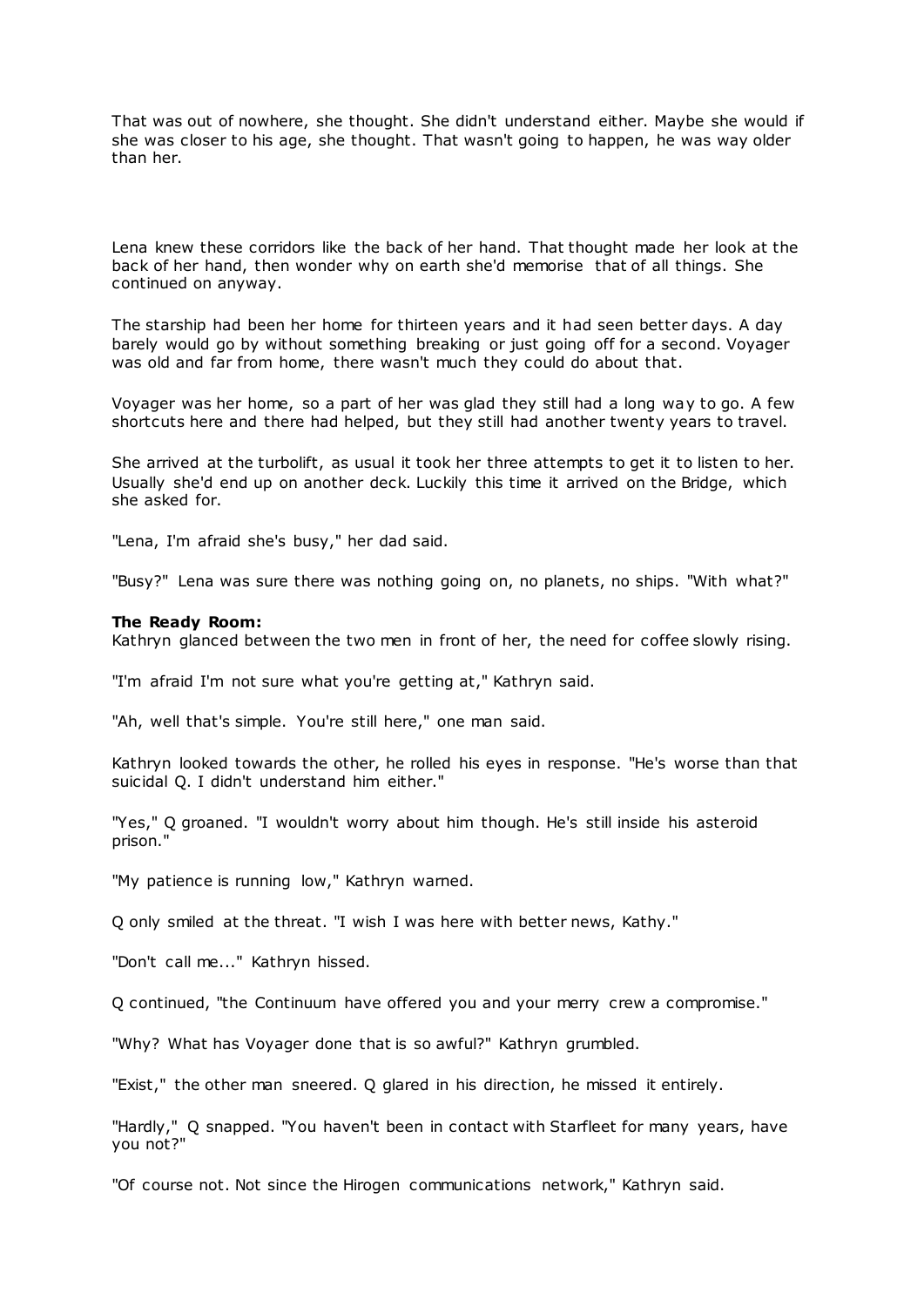Q smiled bitterly. "Even if you could, you can't."

"Yes, your precious Earth is no longer," the other man said.

Kathryn's eyes drilled holes into him, it actually made him wither a little. He stepped back. Q only smiled though. "He's correct. They were invaded by a species you do not know. The Continuum find that unacceptable."

"Then why don't they do something about it?" Kathryn spat. "Oh and I don't believe you."

"Metaphorical fingers have been pointed, Voyager is the most common target for it," Q said.

Kathryn shook her head. The room felt a couple of degrees colder, and it was getting worse. "Why? We're here, we never met these aliens."

"Exactly," the other man said.

Q turned his head to glare at him again. "Why don't you go wait outside a gas giant, Q." The other man turned on his heel to walk outside.

"Why don't you two stop messing around and leave?" Kathryn hissed.

Q turned back to her, his face seemed contorted with worry. "I won't lie to you, Kathy. The Continuum has tried to intervene. However it all ends up the same way. Their compromise is unacceptable and they know I don't agree with it. Why else would they send me?"

"Since when does the Continuum care about Humanity? We're like ants to you, aren't we?" Kathryn demanded to know.

"It's bigger than you, Kathy. I'm sorry, I can't say more than that," Q answered. "However I can tell you this. If you and I don't figure something out, the Continuum will deal with this... *paradox* in the only way they know how."

"And what way is that?" Kathryn asked with a roll of her eyes. She frowned when Q closed his eyes and grimaced. To her he seemed actually upset about it.

"Voyager, will no longer exist. A clean slate," he answered. "I cannot help anymore Kathy. I'm sorry."

Meanwhile outside the other Q looked around the Bridge until something caught his eye.

"Dad, can I have some rations? James is taking me training today, and I need more than a bowl of cereal to get through it," Lena asked sweetly.

Chakotay smiled, his head shook. "I've already added this weeks to your account. Just try to make it last for a week, hmm?"

Lena grinned, "thanks dad." She ran back into the turbolift.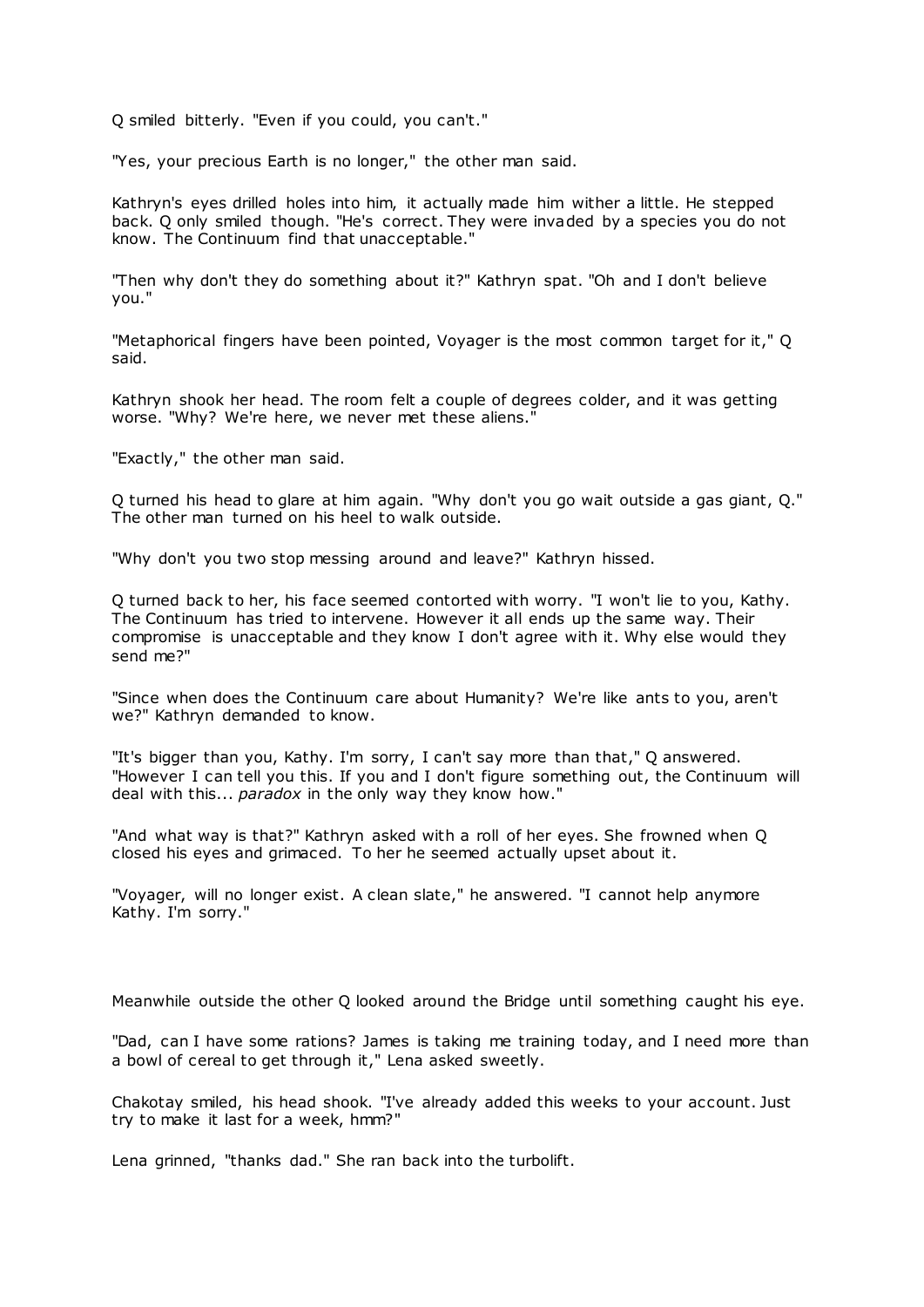"Be careful!" Chakotay called after her. She gave him a wave before the door shut.

Q2 smiled, "wow. She's perfect." Nobody heard him. Nobody even saw him, he vanished in a white light.

She paced the room back and forth. The young man standing with her could only watch with a worried look on his face.

"I just wish that damn Q would leave me alone," Lena told him.

"He'll get bored eventually, Lena. Just give it time," he said.

Lena didn't believe that. The creepy Q appeared everywhere she went, spouting off some fate rubbish. "But Robbie, he's been following me around for weeks. What makes you think he's going to give up now?"

"He will, believe me," Michael told her.

"You'd better be right," Lena said, though she knew he wasn't. The Q was bonkers, and for some reason he liked her. He wasn't going to give up and it was not like she could hit him or anything. He was immortal, which made the situation even more annoying. It was embarrassing too. She hadn't even told anyone else, just him.

He had to go, she was on her own again. Nervousness started to sink in. Lena hated it, she didn't like feeling weak. That was what she hated about this Q the most. He had taken away her power. She felt like a helpless little girl all over again.

His ears must have been burning and assumed it was a summon, he appeared in front of her holding roses.

"Eeew," she whined. As usual she gave him a punch in the nose. Once again it didn't work.

"I have the perfect solution, my love. You and I, the perfect specimens, will make other creatures wither in jealousy," Q blabbered on. Lena almost fell asleep whilst standing up, but with this guy around she forced herself awake to be on her toes. "Bear my child, that child will be the envy for all mortal and Q alike."

For once, his blabbering's actually made her burst out laughing. "I'm sorry, what? Have your kid? I don't think so you stupid, horrible little man." She couldn't stop. What she didn't see was that her laughter had actually angered him. The flowers dropped to the floor.

"She's pregnant," the Doctor said quietly.

Kathryn's eyes flashed with rage. "This just isn't possible, how could he have done that?"

"Mum," Lena said through her tears. Chakotay turned to her, he reached over to take her hand. She squeezed back a little too hard, but he didn't care, she needed it.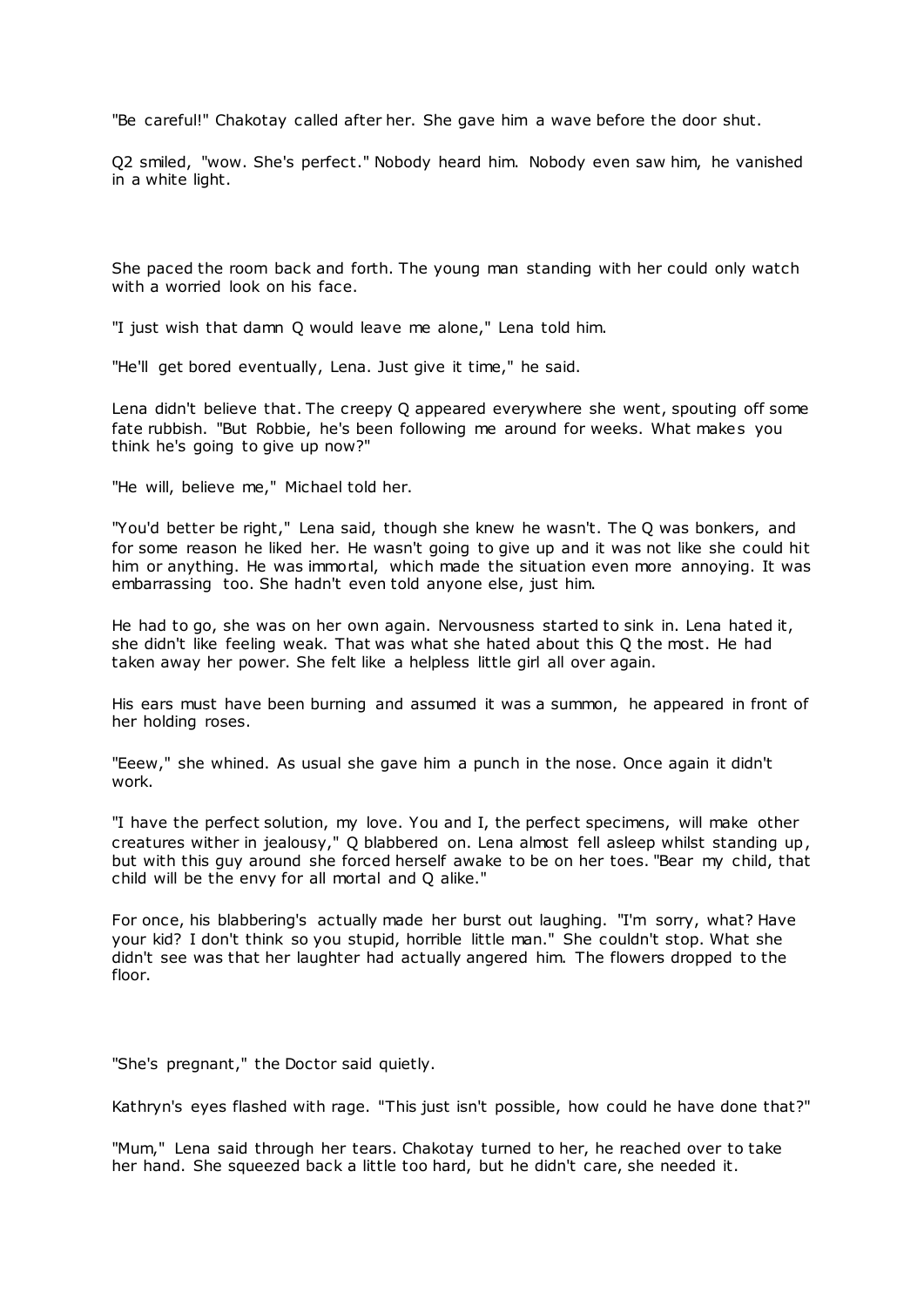"I'll rip that little pervert apart, Q or no Q," Kathryn growled. Right on cue the two Q's appeared nearby. Kathryn wasted no time and marched over.

"You! It's about time you arrived. I want her back to normal!"

"What would be the point in that?" Q2 smirked. Kathryn lunged for him, he quickly transported to another part of the room.

"I'm sorry Kathy, but this was supposed to happen," Q said. "This timeline, it isn't supposed to be. The Continuum has decided this is more acceptable than erasing Voyager all together."

"What is he talking about?" Chakotay asked angrily. "This is my daughter we're talking about. He clicked his fingers and made her carry his child, for what, to fix the timeline? Sense has clearly gone out the airlock here."

Q seemed to be conflicted, Kathryn's deadly glare didn't help. "I will help. I can now use the child to set things back to the way they should be. You don't need to worry about it any longer. I promise."

Q2 glared at him from afar. "You'll do no such thing."

"Again, I'm sorry Kathy," Q said. "I'll set things right." He and the other Q disappeared.

## **2390**

The corridors shook, crewmembers stumbled, some bumped into the walls.

*"Red Alert, all hands to battle stations."*

Voyager could only flee as a huge Borg sphere chased after them, firing weapons without barely a pause. Each hit that Voyager sustained slammed straight into the hull, the shields were gone.

The Borg were everywhere she turned. Lena stalled in front of another trio of them, while crewmembers behind her ran for the shuttle bay. She heard screaming as the drones approached her. A quick look over her shoulder and she saw that most of the group she tried to save had ran straight into another group.

She ran forward to pull anyone else away from them. They continued to run, now the long way towards the bay.

*"Bridge to all hands, abandon ship. Repeat, abandon ship."*

Lena had ran into so many crewmembers on her escape, there were many with her. Once she reached the shuttle bay she was alone.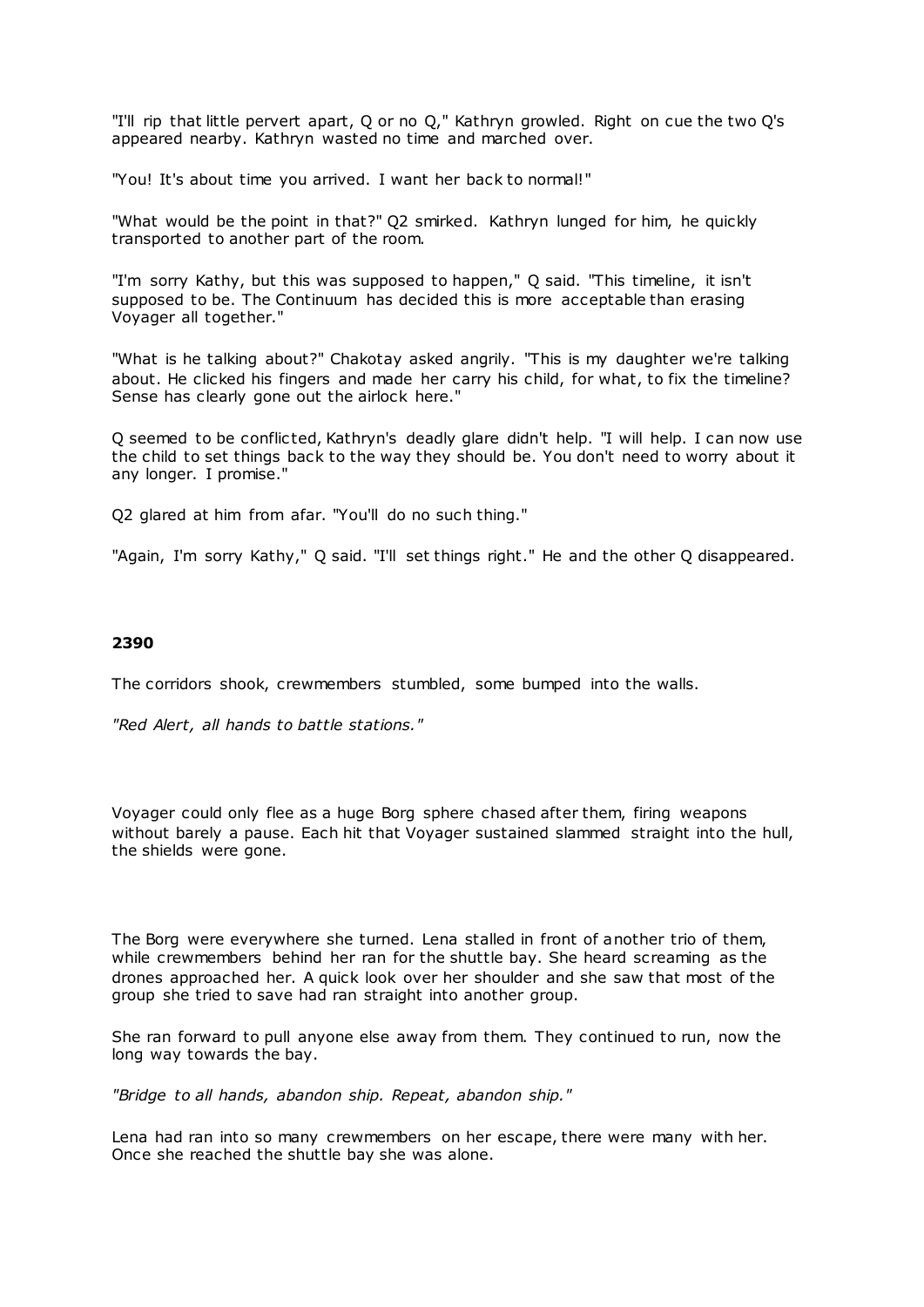# *Mum. Dad. James. Rob... Duncan, Amy, Jessie. Where are you all?*

The Borg grew closer as she waited. The shuttles weren't the only means of escape, maybe they were in the escape pods, already getting away. Perhaps the other shuttles were full already. The drones were almost in arms length of the shuttle, she had no choice. The shuttle was launched.

There was a deadly silence as the shuttle escaped Voyager. She desperately looked around for any signs of escape pods and shuttles. There were none. The ship that was her home for fifteen years was getting smaller. One last strike from the sphere tore it to pieces in front of her eyes. The trail of destruction followed her, there was no time to grieve yet, she had to push the shuttle further away.

What she didn't realise was that she was pushing her shuttle into a black void. It disappeared from the Borg's sight, yet they followed her inside.

Nothing was left behind.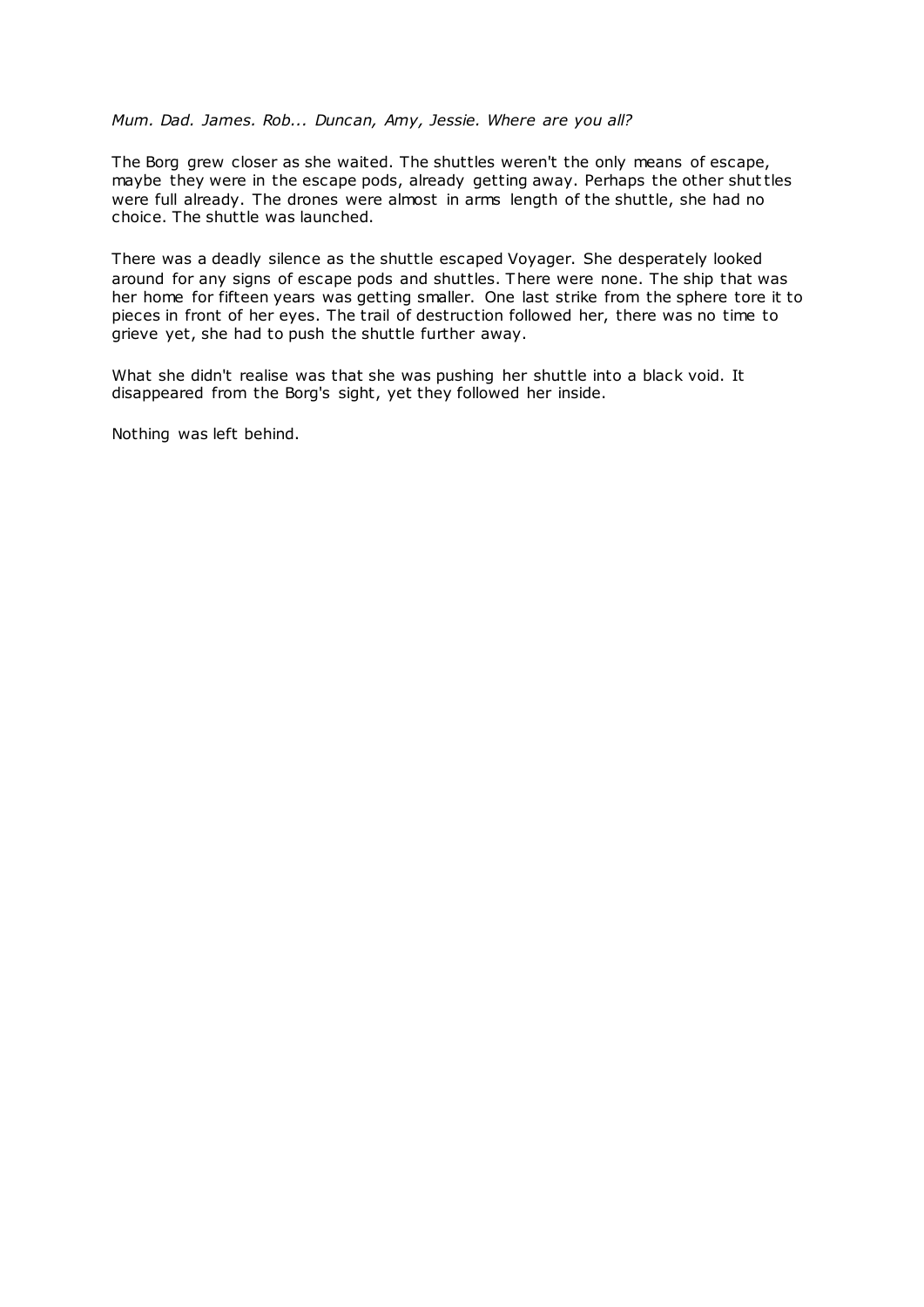# **FIVE**

*"Beam my shuttle aboard, a Borg ship is coming!"*

*"What more should you idiots put me through to get this right?"*

*"A Q messed up, but it is a mess that can and should have been cleaned up in the first place. Lena was supposed to be born no more than fifteen years after her brother, the other Chosen Slayer. But the nature of her brother's birth stopped that from happening."*

*"Lena didn't belong in her timeline, she doesn't belong here either. Where I'm headed for she does belong."*

*A young female drone appeared right behind him. "Look out!" Lena screamed.*

*The needles penetrated her neck. Voices rushed at her with such force she screamed as*  loud as she could to be heard. Skin crawled, her blood ran cold. Her body fell to the *floor.*

*Then it was quiet.*

*"She will get back to Voyager someday, I promise."*

*The demon grabbed Zare by the throat and pushed her into the warehouse wall. "Slayer," it hissed. It made her drop the axe, and it tightened its grip on her neck. It got closer to her. It then pulled an annoyed face, "this one's an imposter."*

*"James," Zare tried to yell out.*

*The demon forced its claw into Rean's back, he fell to the ground. Zare shook her head, "no, we haven't got time." She looked down at Rean, he fell limp in her arms.*

*Frenit stepped closer to him, "why, you scared of a little height or a little bit of water?"*

*James stared blankly at him, "I'm not answering that question."*

*"Aaaw how cute, now push him," Frenit ordered.*

*"You've got to be kidding me, he's dead."*

*"It doesn't matter, whatever you do will result in someone dying. Whoever that'll be is up to you."*

*"You may not be a Chosen, that I know, but you do have the potential to be a powerful Natural. You've just got to realise that something's always going to hold you back from getting there."*

*"Maybe that's why all the other Slayers die young, you watchers don't let them live."*

*"No, I don't see why my baby can't be the one. You can't stand the fact that my DNA could save the Q continuum."*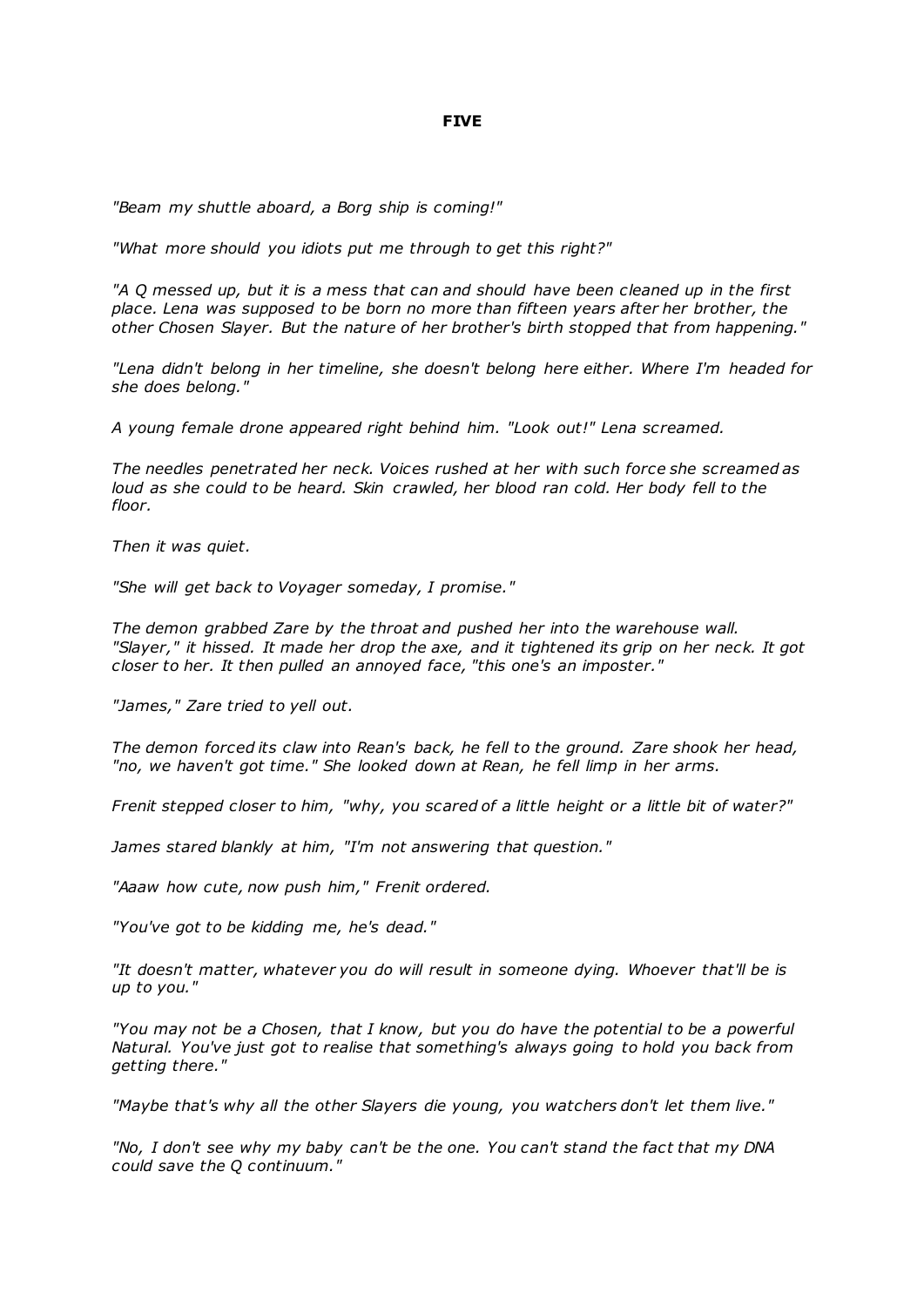*"You know what I still can do. One little snap of the fingers will make that virus inside of Jessie, disappear in an instant."*

*Ian squinted his eyes as he ran toward the light, then an ear piercing scream from behind them both made Ian turn around. He quickly caught a figure running right toward him, it took all of his strength to hold her back. "James!" she screamed at full strength just as the anomaly started to die down. "No," she cried.*

*"The only difference is that this is the last time it'll happen. This way I won't hurt you."*

*"The visions, the Captain's daughter. Is this the difference you were talking about?"*

*"Q would say anything to you, anything to throw you off."*

*"Who are you?" Kathryn asked.*

*"Kiara," the girl said.*

*"I checked her DNA with Kiara's. They match," The Doctor said.*

*"Me? That's a funny joke, nobody comes here just to see me. Nobody seems to like me," Craig laughed.*

*"I like you."*

*"When I saw you I had a vision. I saw that you would be split into two girls. I knew that people wouldn't see you as separate individuals so I thought I had to do something."*

*"To cut a long story shorter, Kiara is Morgan's daughter, not Kathy's."*

*"Kathy, I put Kiara into you so you'd think that Kiara is your daughter."*

*"What the hell for?" Kathryn asked.*

*"So Morgan wouldn't be born," Q replied.*

*"But I remember being a kid on that sphere, are you saying those thirteen years on the sphere didn't happen?"*

*"Maybe that's a good middle name, because I was thinking of Lena."*

*"Lena, she's your daughter," James said.*

*"Exactly, and she nearly ruined my life," Lena said.*

*Kiara sighed in relief. She threw her arms around Lena and hugged her. Lena looked back towards the guys looking confused.*

*"You only try when she goes out of her way to hate you. You're going to have to be more understanding and caring whenever she needs it. For goodness sake, she doesn't have to ask, she's your daughter."*

*"Captain we can escape them. A Game Cube has just appeared on the nearby planet, coordinates 452 mark 64," Noah said. Everyone else were raising phasers.*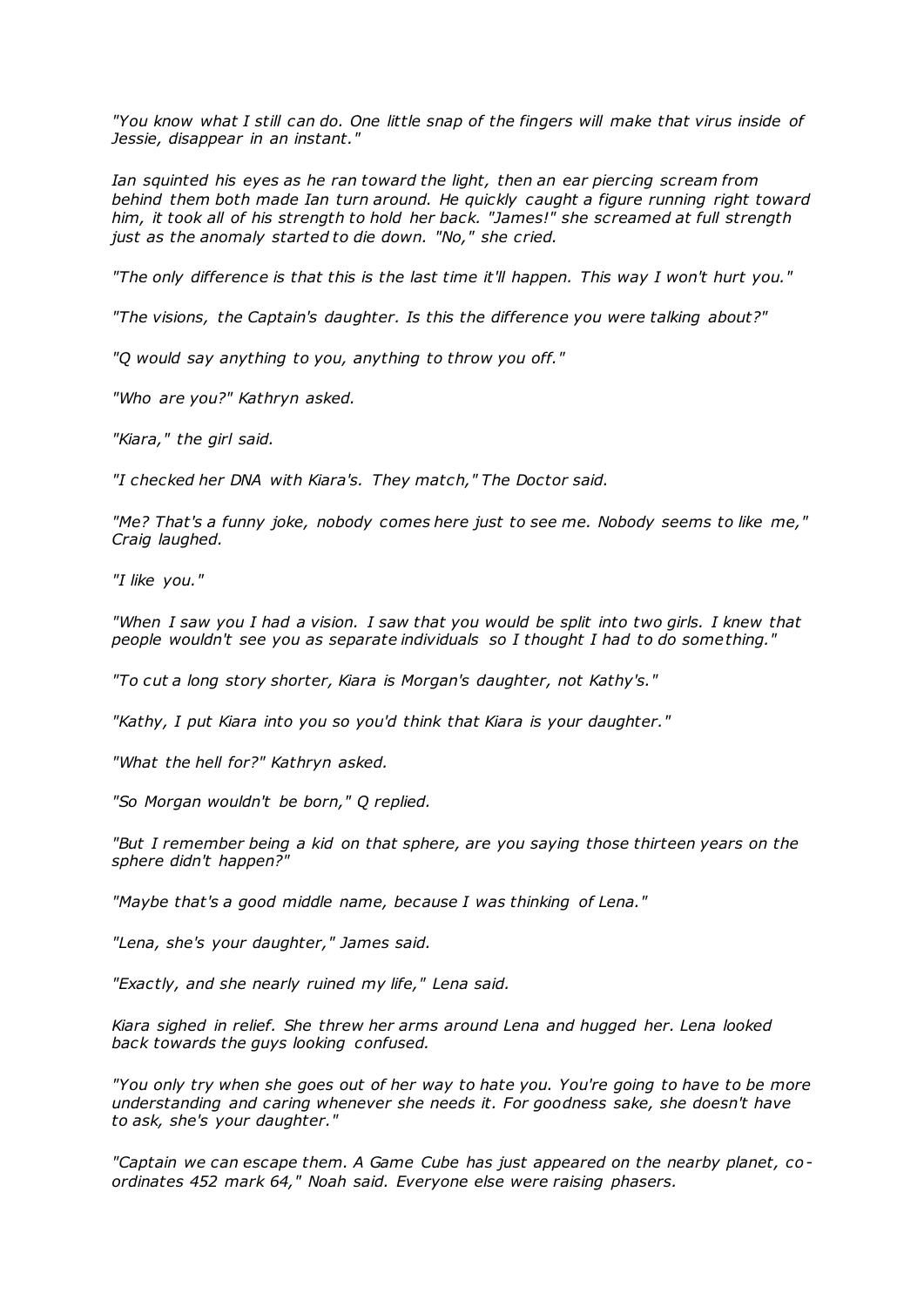*"Right, what about the Softmicron, how did they get involved?" Lena asked.*

*"We captured a few during a game trip we both had, our supply had gone down you see. We discovered Softmicron were similar creatures. Since they have caused a lot of damage, killed millions, we figured killing an odd few of them seemed insignificant," Ransom replied.*

*"That won't last long honey. In order for Kiara to be able to stay on this ship, without taking it into a dimension filled with Teletubbies that is, she'll have to be trained. She can't do that while she's here."*

*"But you can't go. I know I am not the best mum in the universe, and I was never the best sister either but..." Lena stuttered.*

*"Lena you'd do it if it were you," Kiara said.*

*"Maybe but I've been horrible to you a lot, I was mad at the whole me being your mum thing for a long time but I wasn't mad at you. I have to make it up to you and..." Lena muttered.*

*"You're more like a sister to me, you've looked after me and stuff. I've got to do this or I wouldn't be a very good person."*

*"But... I love you," Lena stuttered.*

*"I don't know, somewhere I can do what I'm good at," Lena replied. She turned to face him, "is there a club for mopers and murderers?"*

*"Do you think she'll even want to come back after training?"*

*"Of course she will, what kind of question is that?" James replied.*

*"Listen Craig, I hope you're not going where I think you are with this. We split up twice because you couldn't trust me," Lena said.*

*"I do love you, I don't think that'll change."*

*"I heard that one, but you were the first girl who ever gave me a chance. If you don't love me that's fine, but that only really affects me doesn't it?"*

*"I'm sorry Lena, but that was the wrong mission. Noah set a course back to Earth, Angela you may resume command."*

*"Sorry Lena," Angela sighed.*

*"Thanks but I deserved to fail."*

*"The answer is no. I don't love you, heck I don't even fancy you. You don't actually trust me, and don't care about how I feel about you yet you still propose to me. I'm sorry if I'm sounding harsh but it's better than keeping you in the dark isn't it?"*

*"I'm not mad at her. Obviously I used to be, who wouldn't be? The thing is if she raised me, I'd be different and I would have probably lived on starships my whole life. Bottom line is, I never would have met you," James replied.*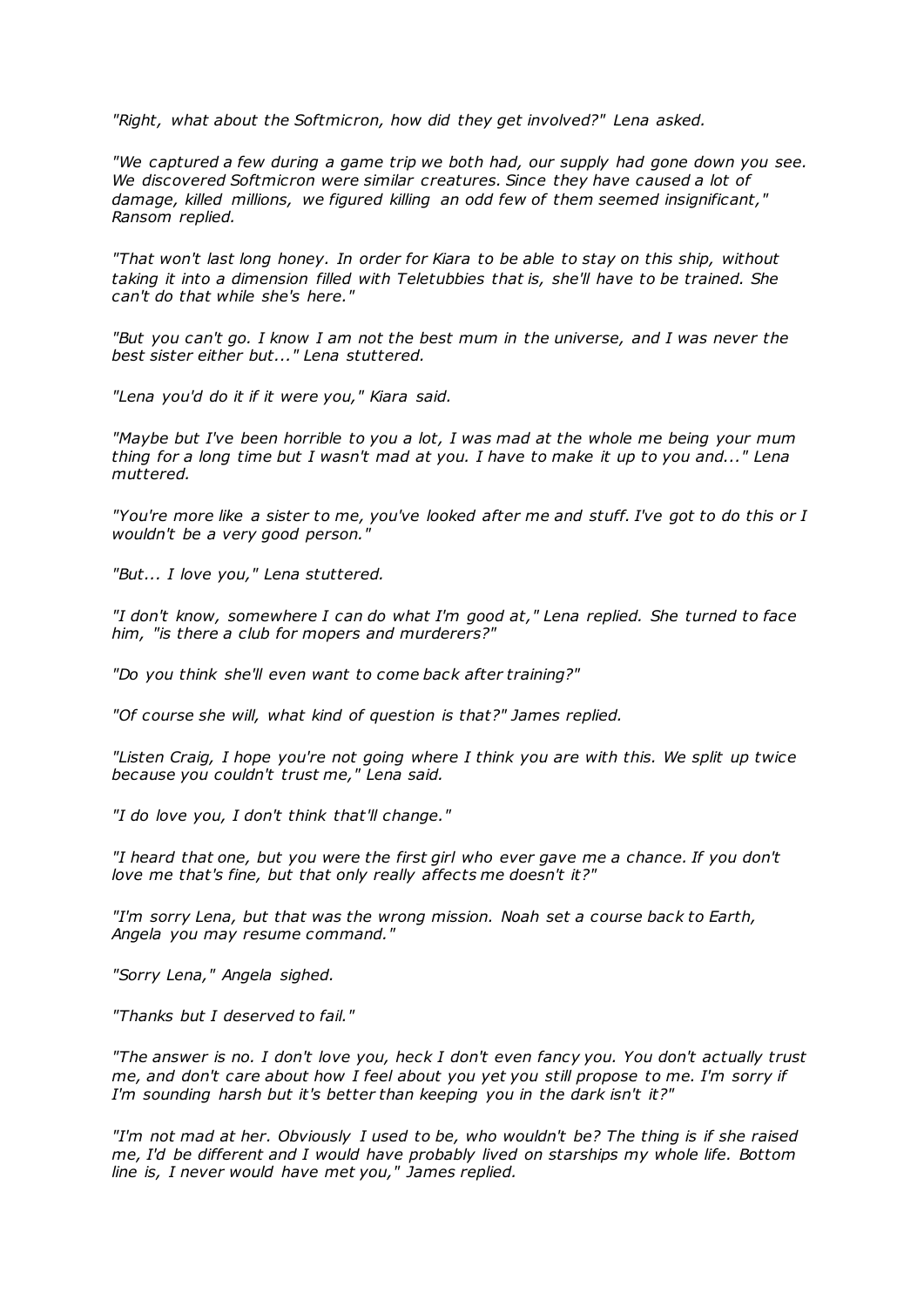*"Yeah but you always said it was the principle of the thing, and you went through a lot to get where you are now," Jessie said.*

*"So? If I had to choose between an 'easy' Starfleet brat life and the hard one with you in it, then I'd choose the hard one," James said.*

*"She's dead, I found her... in her bed, cold. I think her throat's been cut."*

*"Yes and when were you going to tell me? You had plenty of times."*

*"I'm sorry but I didn't want to hurt you guys," James muttered.*

*Despite the situation Lena laughed, "oh really, well if you had told me sooner then I would be less hurt and not angry at you."*

*"You're not a bad guy, and I know you really care for your family. But this isn't going to bring them back. Your kids need you now, now more than ever. Jessie believed in you more than anyone."*

*Craig stepped up and put his arms around her. She moved her hands so she could cry into his shoulder, and put her arms around him. "Don't worry, it's going to be ok."*

*Lena looked back up at him, "wait... yeah, everything's going to be ok."*

*"We could be, I'll wait for you, you know that."*

*"Don't let this get to Daniel but, I did have more fun with you. I can only be honest with you, right."*

*"Really, so..." Craig said.*

*"But he's what I need right now. Maybe someday," Lena said, looking uncomfortable.*

*"Yeah I do. She saddens me you know. Do you even know what pain she's going through?"*

*"I have a good idea," James replied.*

*"I don't think you do. She's so miserable, and so sick of everything. It's no wonder she hasn't tried to fight back," Ylara said.*

*"Time's up, she lost and now she's left us."*

*"She's gone Jess, Ylara won."*

*"You're wrong," Ylara said forcefully. "You can take my place. Go home."*

*"No. Answer me first. Has your suffering eased, has it gone completely? Did abandoning your life work out for you?"*

*"She cannot take your place. All you are doing is allowing the body to die. Stop resisting."*

*"No," Ylara's mind was made up. "I'm finally doing something right."*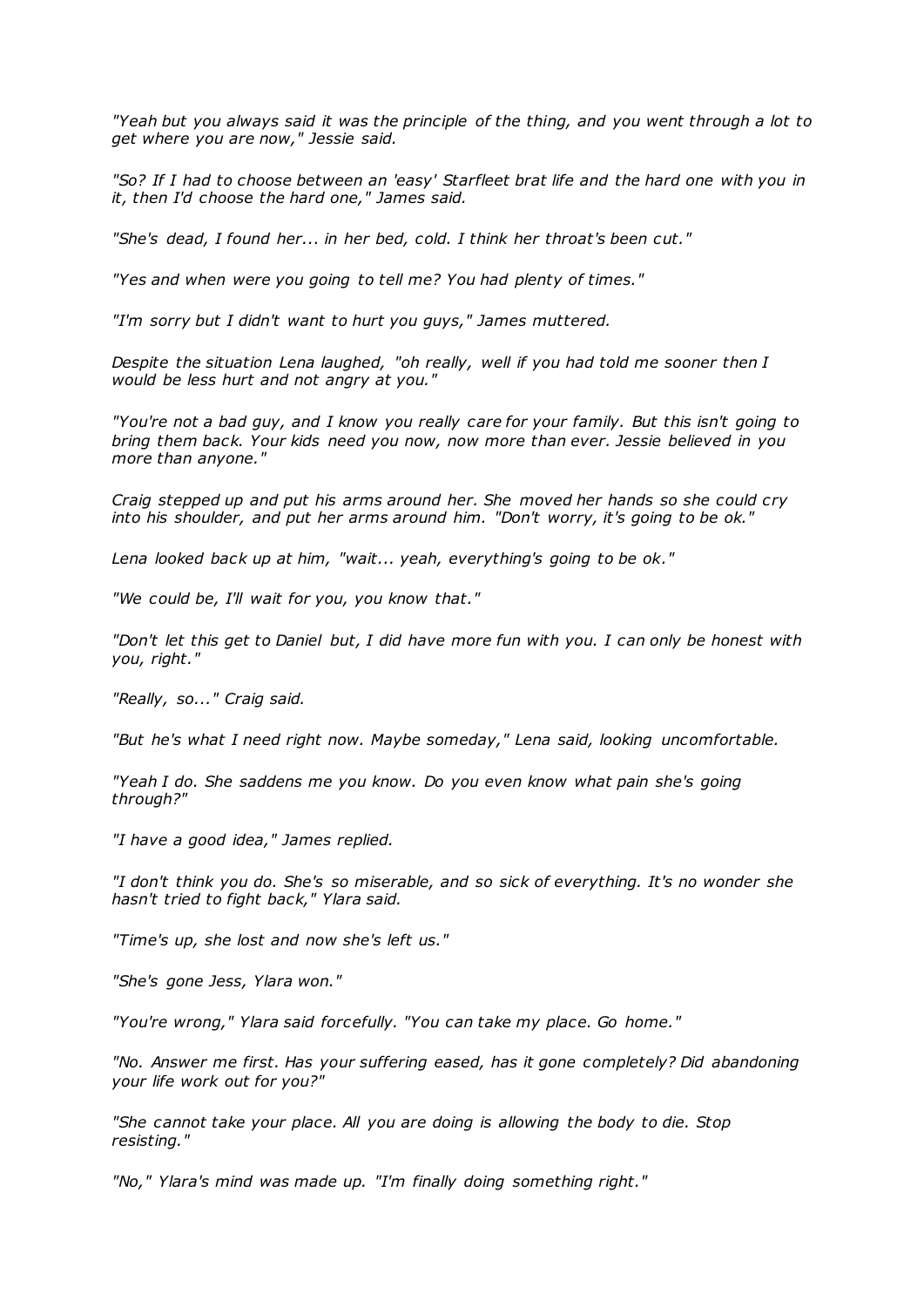The stars streamed by, each one looked exactly the same, stretched across the sea of black. It felt darker inside the room than the outside did, it was suffocating. No, soul crushing. She appeared darker as well. Her long hair covered the only parts of her face he would have been able to see, her clothes were dark and depressing.

He turned his head to one side to see Kiara lying on the sofa, curled up under a small jacket. Her eyes were restless but shut, she was dreaming.

She wasn't though. With her legs hunched up against her chest and her arms resting on her knees, Lena's attention was towards the window. He wondered if she had heard anything he had to say, he then wondered if he deserved to even bare his soul to her at all. All that he'd done was selfish and cruel. He didn't deserve to be in the same room as her. He felt that he still had to tell her though, confess that her pain was his fault, or maybe it was to explain what he did to himself out loud.

Craig realised that he'd been silent for quite a while and Lena had barely moved since he had come in. He was right, she couldn't have been listening to him. It was time to leave her be, he decided. Kiara would be furious if she woke up and saw him there, and the last thing he wanted was to upset anyone. Again. He turned to leave the dark room.

Craig was barely at the door when he heard a sigh so quiet, he almost didn't hear it.

"I... remember," he heard a light whisper.

He realised in those few seconds that he had held his breath when hearing the sigh. It felt like he had to actually force himself to breathe back out. He didn't dare turn back around, his head only looked over his shoulder. Lena hadn't moved yet, but it was definitely her voice he heard.

"I'm sorry. I was out of line, all the time," he said in a hushed voice. "I loved you, that doesn't mean that you owed me anything. I..." *Shut up Craig.*

"No," another whisper.

Craig listened to his own thoughts for once, he kept quiet and patiently waited for her.

It felt like hours before she spoke again, but in reality it was only five minutes. "My life... before I was here."

He wasn't sure if that was a good thing or not. Her life was in tatters, everyone who hadn't died had let her down, why would she want to remember all of that? Only her experiences made her the girl he loved. It then pained him to remember that probably wasn't even true either. The Q's had fabricated her childhood to fool everyone into believing she was somebody else. Most of her life was a lie. Maybe it would be for the best if...

"I was happy," she whispered, interrupting his train of thought. What she said not only interrupted it, it derailed it and crashed into a building. *Happy?* "Mum and dad, James and the kids, Rob... Michael. Then that Q came and..." She finally moved her head, her focus seemed to be on Kiara. "Took her, everything away long before the Borg came."